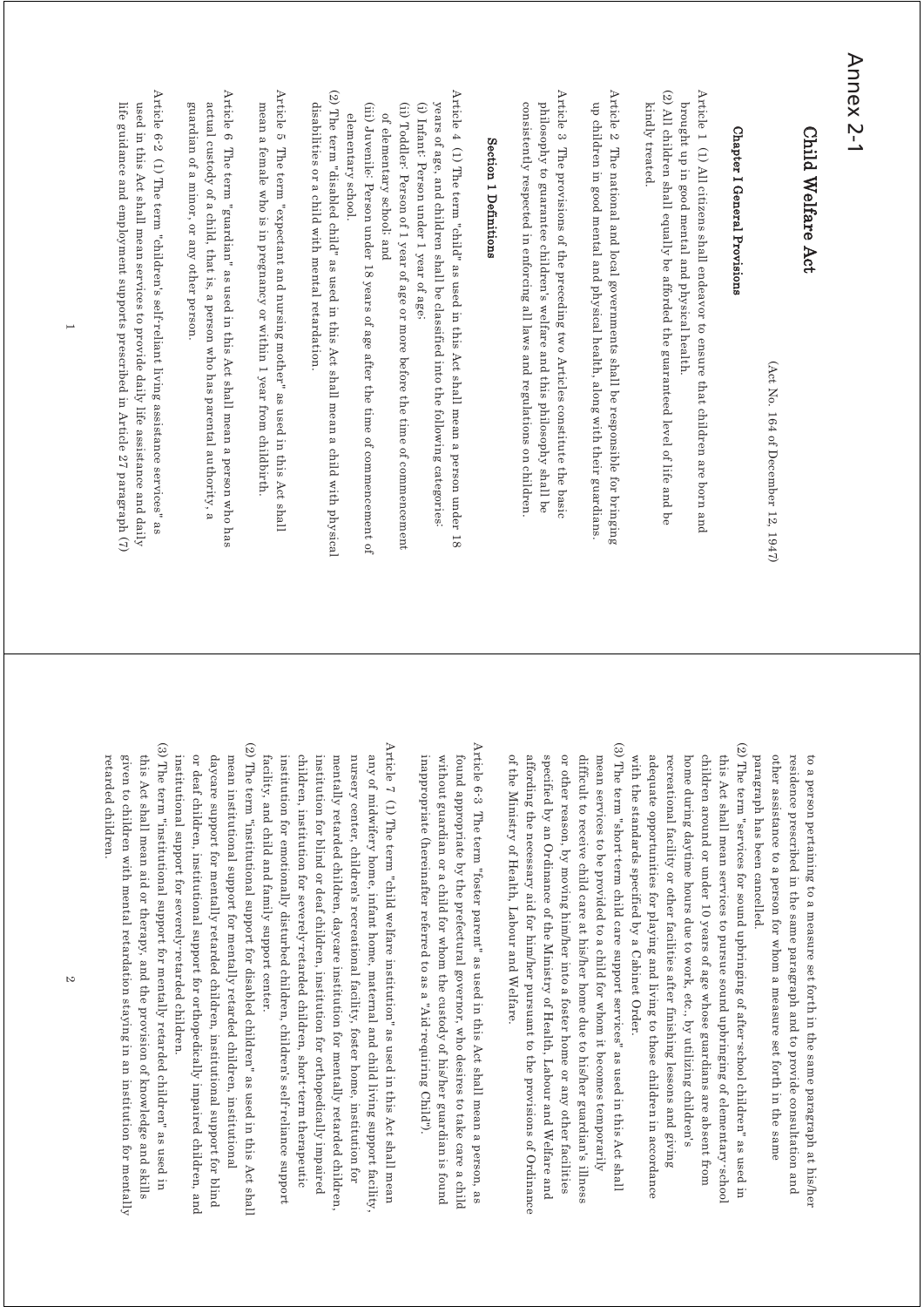(4) The term "institutional daycare support for mentally retarded children" as (4) The term "institutional daycare support for mentally retarded children" as attending a daycare institution for mentally retarded children and the used in this Act shall mean the aid for a child with mental retardation provision of knowledge and skills to him/her. provision of knowledge and skills to him/her. attending a daycare institution for mentally retarded children and the used in this Act shall mean the aid for a child with mental retardation

(5) The term "institutional support for blind or deaf children" as used in this Act (5) The term "institutional support for blind or deaf children" as used in this Act shall mean aid given to a blind child (including severely amblyopic children) or for blind or deaf children, and guidance or assistance to him/her. a deaf child (including severely cloth-eared children) staying in an institution for blind or deaf children, and guidance or assistance to him/her. a deaf child (including severely cloth-eared children) staying in an institution shall mean aid given to a blind child (including severely amblyopic children) or

(6) The term "institutional support for orthopedically impaired children" as used (6) The term "institutional support for orthopedically impaired children" as used established by any of the national highly specialized medical centers or the in this Act shall mean therapy given to a child with upper-limb, lower-limb or the provision of knowledge and skills to him/her. and Welfare (hereinafter referred to as a "Designated Medical Institution") and National Hospital Organization designated by the Minister of Health, Labour institution for orthopedically impaired children or in a medical institution trunk dysfunction (hereinafter referred to as "Limb/Trunk Dysfunction") in an the provision of knowledge and skills to him/her. and Welfare (hereinafter referred to as a "Designated Medical Institution") and National Hospital Organization designated by the Minister of Health, Labour established by any of the national highly-specialized medical centers or the institution for orthopedically impaired children or in a medical institution trunk dysfunction (hereinafter referred to as "Limb/Trunk Dysfunction") in an in this Act shall mean therapy given to a child with upper-limb, lower-limb or

(7) The term "institutional support for severely-retarded children" as used in this (7) The term "institutional support for severely-retarded children" as used in this therapy and daily life guidance given to him/her. severe mental retardation and severe Limb/Trunk Dysfunction, and the retarded child or admitted into a Designated Medical Institution who has both Act shall mean the aid for a child staying in an institution for severelytherapy and daily life guidance given to him/her. severe mental retardation and severe Limb/Trunk Dysfunction, and the retarded child or admitted into a Designated Medical Institution who has both Act shall mean the aid for a child staying in an institution for severely-

## Section 2 Child Welfare Council, etc Section 2 Child Welfare Council, etc.

Article 8  $(1)$  A prefectural government shall set up a council related to child Article 8 (1) A prefectural government shall set up a council related to child Article 12 paragraph  $(1)$  of the same Act. deliberate the matters related to child welfare pursuant to the provision of (hereinafter referred to as "Local Social Welfare Council") to study and in Article 7 paragraph (1) of the Social Welfare Act (Act No. 45 of 1951) prefectural government which requires the local social welfare council provided and Article 59 paragraph (5); provided, however, that this shall not apply to a paragraph (7) of this Article, Article 27 paragraph (6), Article 46 paragraph (4) matters under the prefecture's jurisdiction pursuant to the provisions of welfare or other body with council system in order to study and deliberate the Article 12 paragraph (1) of the same Act. deliberate the matters related to child welfare pursuant to the provision of (hereinafter referred to as "Local Social Welfare Council") to study and in Article 7 paragraph (1) of the Social Welfare Act (Act No. 45 of 1951) prefectural government which requires the local social welfare council provided and Article 59 paragraph (5); provided, however, that this shall not apply to a paragraph (7) of this Article, Article 27 paragraph (6), Article 46 paragraph (4) matters under the prefecture's jurisdiction pursuant to the provisions of welfare or other body with council system in order to study and deliberate the

 $(2)$  The council or other body with council system prescribed in the preceding (2) The council or other body with council system prescribed in the preceding study and deliberate the matters related to welfare of children, expectant and paragraph (hereinafter referred to as "Prefectural Child Welfare Council") may prescribed in the same paragraph. nursing mothers and mentally retarded persons, in addition to what is prescribed in the same paragraph. nursing mothers and mentally retarded persons, in addition to what is study and deliberate the matters related to welfare of children, expectant and paragraph (hereinafter referred to as "Prefectural Child Welfare Council") may

(3) A municipality (including special wards; the same shall apply hereinafter) (3) A municipality (including special wards; the same shall apply hereinafter) may set up a council related to child welfare or other body with council system may set up a council related to child welfare or other body with council system

> in order to study and deliberate the matters set forth in the preceding paragraph paragraph. in order to study and deliberate the matters set forth in the preceding

 $(4)$  A Prefectural Child Welfare Council shall be placed under the jurisdiction of (4) A Prefectural Child Welfare Council shall be placed under the jurisdiction of respective governors and mayors, or state their opinions to relevant Child Welfare Council") shall be placed under the jurisdiction of the mayor of the prefectural governor, and the council or other body with council system administrative organs. hereinafter). These councils and bodies may provide consultation for the municipality (including mayors of special wards; the same shall apply prescribed in the preceding paragraph (hereinafter referred to as "Municipal administrative organs. respective governors and mayors, or state their opinions to relevant hereinafter). These councils and bodies may provide consultation for the municipality (including mayors of special wards; the same shall apply Child Welfare Council") shall be placed under the jurisdiction of the mayor of prescribed in the preceding paragraph (hereinafter referred to as "Municipal the prefectural governor, and the council or other body with council system

(5) A Prefectural Child Welfare Council or a Municipal Child Welfare Council (5) A Prefectural Child Welfare Council or a Municipal Child Welfare Council materials. personnel attend a meeting of the council for explanations and submit particularly necessary, request relevant administrative organs to make their (hereinafter referred to as "Child Welfare Council") may, when it finds materials. personnel attend a meeting of the council for explanations and submit particularly necessary, request relevant administrative organs to make their (hereinafter referred to as "Child Welfare Council") may, when it finds

(7) In order to pursue welfare of children and mentally retarded persons, a social (7) In order to pursue welfare of children and mentally retarded persons, a social (6) A social security council and the Child Welfare Councils shall constantly (6) A social security council and the Child Welfare Councils shall constantly carry out close liaisons such as mutual provision of materials where needed security council and a Prefectural Child Welfare Council (or a Local Social security council and a Prefectural Child Welfare Council (or a Local Social carry out close liaisons such as mutual provision of materials where needed.

Article 46 paragraph (4) and Article 59 paragraphs (5) and (6)) may recommend paragraph (1); hereinafter the same shall apply in Article 27 paragraph (6) Welfare Council, in the case of a prefecture provided in the proviso of performing arts, publications, playthings, playgames, etc., or give necessary recommendations to the persons, etc., who manufacture, perform or sell them recommendations to the persons, etc., who manufacture, perform or sell them. performing arts, publications, playthings, playgames, etc., or give necessary Article 46 paragraph  $(4)$  and Article 59 paragraphs (5) and  $(6)$ ) may recommend paragraph (1); hereinafter the same shall apply in Article 27 paragraph (6), Welfare Council, in the case of a prefecture provided in the proviso of

(2) A Child Welfare Council may include a temporary member when it is (2) A Child Welfare Council may include a temporary member when it is Article 9 (1) A Child Welfare Council shall be composed of 20 members or less Article 9 (1) A Child Welfare Council shall be composed of 20 members or less. necessary to study and deliberate special matters necessary to study and deliberate special matters.

(4) A Child Welfare Council shall have a chairperson and vice-chairperson chosen (4) A Child Welfare Council shall have a chairperson and vice-chairperson chosen (3) Members and temporary members of a Child Welfare Council shall be selected (3) Members and temporary members of a Child Welfare Council shall be selected by its members. and appointed by the prefectural governor or mayor of municipality. retarded persons and from persons with relevant knowledge and experience, from persons engaged in business related to welfare of children or mentally by its members. and appointed by the prefectural governor or mayor of municipality. retarded persons and from persons with relevant knowledge and experience, from persons engaged in business related to welfare of children or mentally

### Section 3 Implementing Body Section 3 Implementing Body

Article 10  $(1)$  With regard to the enforcement of this Act, a municipal Article 10 (1) With regard to the enforcement of this Act, a municipal (i) Endeavor to make necessary understanding of actual conditions concerning government shall perform the following services. government shall perform the following services: (i) Endeavor to make necessary understanding of actual conditions concerning welfare of children and expectant and nursing mothers; welfare of children and expectant and nursing mothers;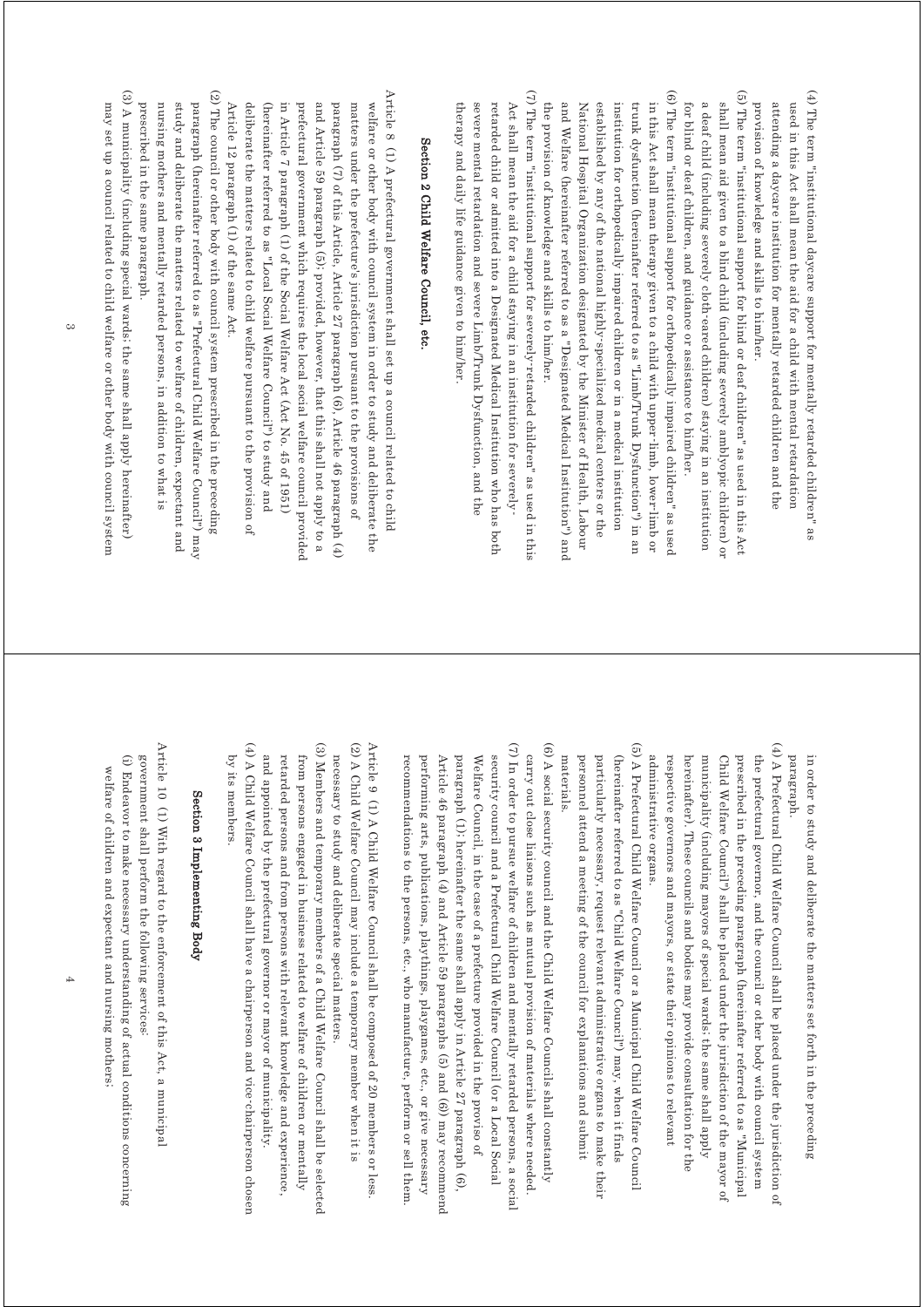(ii) Provide necessary information concerning welfare of children and expectant (ii) Provide necessary information concerning welfare of children and expectant and nursing mothers; and and nursing mothers; and

(iii) Provide consultation to families and others and carry out necessary (iii) Provide consultation to families and others and carry out necessary and nursing mothers, and provide services incidental thereto. investigations and guidance with regard to welfare of children and expectant and nursing mothers, and provide services incidental thereto. investigations and guidance with regard to welfare of children and expectant

(3) When the performance of the services listed in paragraph (1) item (iii) (2) A mayor of municipality shall seek technical assistance and advice from the (3) When the performance of the services listed in paragraph (1) item (iii) (2) A mayor of municipality shall seek technical assistance and advice from the preceding paragraph that require specialized knowledge and skills. child guidance center with regard to the services listed in item (iii) of the preceding paragraph that require specialized knowledge and skills. child guidance center with regard to the services listed in item (iii) of the

judgment, the mayor of municipality shall seek judgment by the child guidance requires medical, psychological, pedagogical, sociological or mental health judgment, the mayor of municipality shall seek judgment by the child guidance center. requires medical, psychological, pedagogical, sociological or mental health

(4) A municipal government shall endeavor to develop the systems necessary to (4) A municipal government shall endeavor to develop the systems necessary to carry out the affairs pursuant to this Act appropriately and take necessary enhance their qualifications measures to secure human resources for personnel engaged in said affairs and enhance their qualifications. measures to secure human resources for personnel engaged in said affairs and carry out the affairs pursuant to this Act appropriately and take necessary

Article 11 (1) With regard to the enforcement of this Act, the prefectural Article 11 (1) With regard to the enforcement of this Act, the prefectural (i) Carry out liaison and coordination among the municipal governments government shall perform the following services: (i) Carry out liaison and coordination among the municipal governments, government shall perform the following services: governments with regard to the implementation of the municipal provide information and other necessary assistance to the municipal governments with regard to the implementation of the municipal provide information and other necessary assistance to the municipal

governments' services listed in the items of paragraph (1) of the preceding Article, and perform the services incidental thereto; and Article, and perform the services incidental thereto; and governments' services listed in the items of paragraph (1) of the preceding

(ii) Perform the following services with regard to welfare of children and (ii) Perform the following services with regard to welfare of children and expectant and nursing mothers among others. expectant and nursing mothers among others.

(b) Provide families and others with consultation concerning children whose (a) Endeavor to understand actual conditions from a transregional (b) Provide families and others with consultation concerning children whose (a) Endeavor to understand actual conditions from a transregional standpoint, regardless of the districts of the respective municipalities; standpoint, regardless of the districts of the respective municipalities;

care requires specialized knowledge and skills; care requires specialized knowledge and skills;

(c) Carry out necessary investigation and make a medical, psychological, (c) Carry out necessary investigation and make a medical, psychological, and his/her family; pedagogical, sociological or mental health judgment in relation to a chilc and his/her family; pedagogical, sociological or mental health judgment in relation to a child

(d) Provide necessary guidance to the child and his/her guardian based on (d) Provide necessary guidance to the child and his/her guardian based on the investigation or judgment set forth in (c); and the investigation or judgment set forth in (c); and

(e) Take temporary custody of a child. (e) Take temporary custody of a child.

(2) When it finds it necessary in order to ensure proper implementation of the (2) When it finds it necessary in order to ensure proper implementation of the prefectural governor may provide necessary advice to the municipal services listed in the items of paragraph (1) of the preceding Articles, the prefectural governor may provide necessary advice to the municipal services listed in the items of paragraph (1) of the preceding Articles, the

(3) A prefectural governor may delegate the prefectural government's affairs (3) A prefectural governor may delegate the prefectural government's affairs government government.

> jurisdiction pursuant to the provisions of paragraph (1) or the preceding paragraph, in whole or in part, to any administrative agency under the prefectural governor's jurisdiction. whole or in part, to any administrative agency under the prefectural governor's pursuant to the provisions of paragraph (1) or the preceding paragraph, in

 $(2)$  A child guidance center shall perform the services concerning welfare of (2) A child guidance center shall perform the services concerning welfare of Article 12 (1) A prefectural government shall establish a child guidance center. Article 12 (1) A prefectural government shall establish a child guidance center. the Act on Support for Self-reliant Living of Persons with Disabilities (Act No prescribed in Article 22 paragraphs (2) and (3) and Article 26 paragraph (1) of and listed in item (ii) (b) through (e) of the same paragraph and the services children, among others, listed in paragraph (1) item (i) of the preceding Article 123 of 2005) the Act on Support for Self-reliant Living of Persons with Disabilities (Act No. prescribed in Article 22 paragraphs (2) and (3) and Article 26 paragraph (1) of and listed in item (ii) (b) through (e) of the same paragraph and the services children, among others, listed in paragraph (1) item (i) of the preceding Article 123 of 2005).

(3) A child guidance center may, where needed, perform the services prescribed (3) A child guidance center may, where needed, perform the services prescribed in the preceding paragraph by visiting (excluding the services listed in paragraph (1) item (ii) (e) of the preceding Article). paragraph (1) item (ii) (e) of the preceding Article). in the preceding paragraph by visiting (excluding the services listed in

(4) A child guidance center's director may commission necessary investigations (4) A child guidance center's director may commission necessary investigations (hereinafter referred to as "Welfare Office"; the head of a Welfare Office being Act that is located in the jurisdictional district of the child guidance center from the head of the office relevant to welfare provided in the Social Welfare hereinafter referred to as "Welfare Office Director"). hereinafter referred to as "Welfare Office Director"). (hereinafter referred to as "Welfare Office"; the head of a Welfare Office being Act that is located in the jurisdictional district of the child guidance center from the head of the office relevant to welfare provided in the Social Welfare

(2) The director of a child guidance center shall control its affairs under the (2) The director of a child guidance center shall control its affairs under the Article 12-2 (1) A child guidance center shall staff a director and employees. Article 12-2  $(1)$  A child guidance center shall staff a director and employees supervision of the prefectural governor supervision of the prefectural governor.

(3) Employees of a child guidance center shall conduct the affairs provided in the (3) Employees of a child guidance center shall conduct the affairs provided in the preceding Article under the supervision of its director. preceding Article under the supervision of its director.

(4) In addition to what is provided in paragraph (1), a child guidance center may (4) In addition to what is provided in paragraph (1), a child guidance center may staff other necessary employees staff other necessary employees.

(2) The director of a child guidance center shall be a person who falls under any (2) The director of a child guidance center shall be a person who falls under any Article 12-3 (1) The director and employees of a child guidance center shall be Article 12-3 (1) The director and employees of a child guidance center shall be officials positioned as subsidiary organs for the prefectural governor. officials positioned as subsidiary organs for the prefectural governor.

(ii) A person completing a department specialized in psychology or other (i) A physician having knowledge and experience concerning mental health; of the following items: of the following items: (ii) A person completing a department specialized in psychology or other (i) A physician having knowledge and experience concerning mental health;

universities (Imperial Ordinance No. 388 of 1918). No. 26 of 1947) or in a university pursuant to the old ordinance for equivalent course in a university pursuant to the School Education Act (Act universities (Imperial Ordinance No. 388 of 1918); No. 26 of 1947) or in a university pursuant to the old ordinance for equivalent course in a university pursuant to the School Education Act (Act

(iii) A certified social worker; (iii) A certified social worker;

(iv) A person who has been working, or used to work, as an employee in charge (iv) A person who has been working, or used to work, as an employee in charge of affairs relevant to welfare of children (hereinafter referred to as "Child Welfare Officer") for 2 years or more, or a person who has been working, or Welfare Officer") for 2 years or more, or a person who has been working, or of affairs relevant to welfare of children (hereinafter referred to as "Child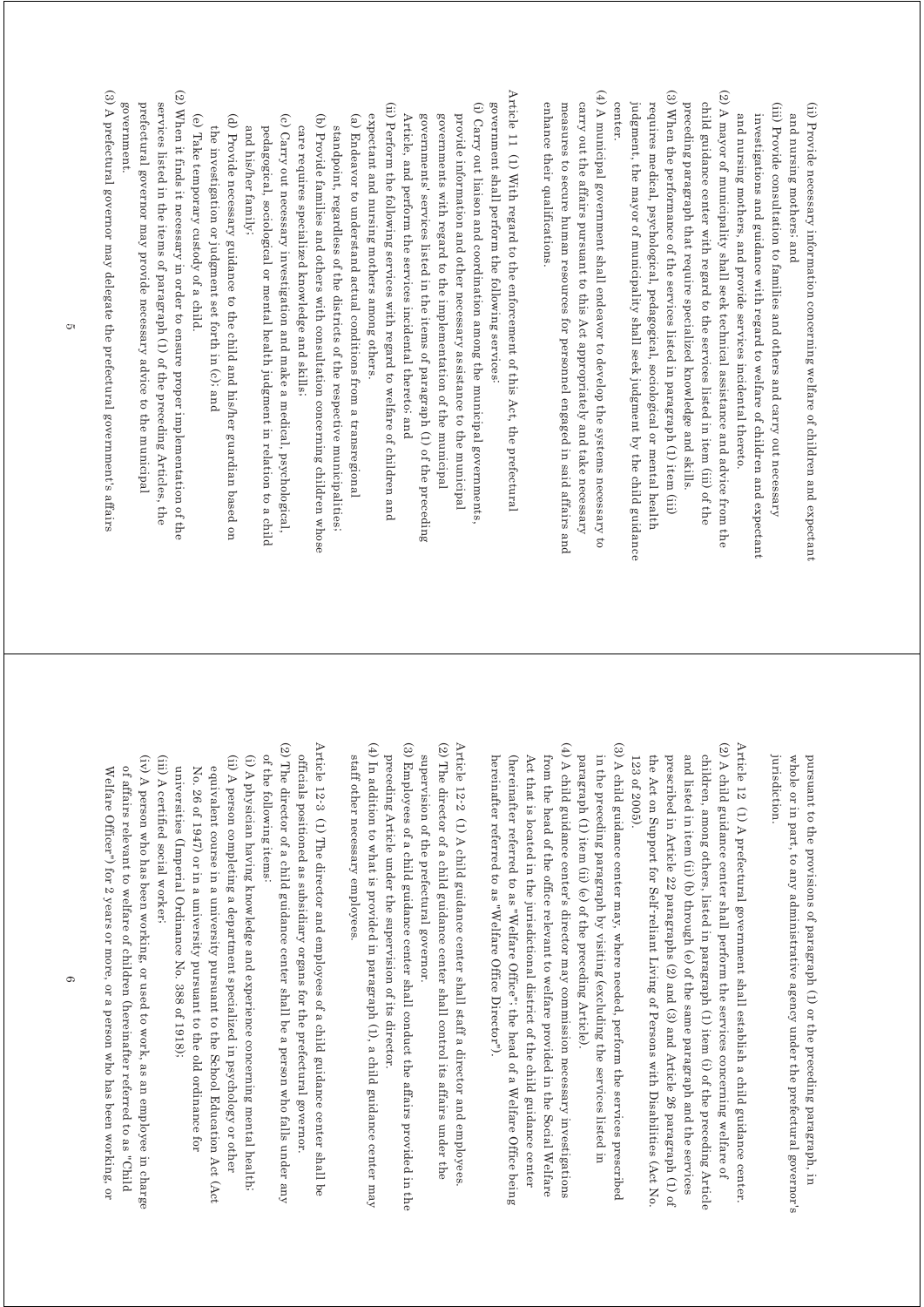after obtaining the qualification of Child Welfare Officer; or used to work, as an employee of the child guidance center for 2 years or more after obtaining the qualification of Child Welfare Officer; or used to work, as an employee of the child guidance center for 2 years or more

 $(v)$  A person who is found to have the ability equivalent or superior to the (v) A person who is found to have the ability equivalent or superior to the persons listed in the preceding items as specified by an Ordinance of the Ministry of Health, Labour and Welfare. Ministry of Health, Labour and Welfare. persons listed in the preceding items as specified by an Ordinance of the

(4) Employees of a child guidance center who are in charge of judgments shall (3) The director of a child guidance center shall receive training conforming to (4) Employees of a child guidance center who are in charge of judgments shall (3) The director of a child guidance center shall receive training conforming to the standards specified by the Minister of Health, Labor and Welfare include one or more persons who fall under paragraph (2) item (i) or have the standards specified by the Minister of Health, Labor and Welfare.

(5) An employee of a child guidance center who is in charge of consultation and (5) An employee of a child guidance center who is in charge of consultation and same paragraph or who have equivalent qualification. equivalent qualification, and one or more persons who fall under item (ii) of the include one or more persons who fall under paragraph (2) item (i) or have same paragraph or who have equivalent qualification. equivalent qualification, and one or more persons who fall under item (ii) of the

investigation shall be a person who has the qualification of Child Welfare **Officer** Officer. investigation shall be a person who has the qualification of Child Welfare

Article 12-4 A child guidance center shall have facilities of taking temporary Article 12-4 A child guidance center shall have facilities of taking temporary custody of children where needed custody of children where needed.

Article 12-5 In addition to what is provided for in this Act, necessary matters Article 12-5 In addition to what is provided for in this Act, necessary matters concerning the child guidance centers including the jurisdictional districts of child guidance centers shall be prescribed by an Order. child guidance centers shall be prescribed by an Order. concerning the child guidance centers including the jurisdictional districts of

Article 12-6 (1) With regard to the enforcement of this Act, a public health Article 12-6 (1) With regard to the enforcement of this Act, a public health (ii) Provide health consultation or conduct health checkups for children and (i) Endeavor to disseminate accurate knowledge on child health; center shall perform the following services among others: (ii) Provide health consultation or conduct health checkups for children and (i) Endeavor to disseminate accurate knowledge on child health; center shall perform the following services among others:

(iii) Provide guidance for medical treatment and education for children with (iii) Provide guidance for medical treatment and education for children with provide health guidance to them where needed; physical disabilities and children in need of long-term medical treatment due physical disabilities and children in need of long-term medical treatment due provide health guidance to them where needed;

to illness; and to illness; and

(iv) Give necessary advice on improvement in nutrition and other matters (iv) Give necessary advice on improvement in nutrition and other matters concerning health to child welfare institutions. concerning health to child welfare institutions.

(2) With regard to children, their guardians or expectant and nursing mothers to (2) With regard to children, their guardians or expectant and nursing mothers to whom a child guidance center provides consultation, the child guidance center's public health center director may seek health guidance or other necessary cooperation from the public health center. director may seek health guidance or other necessary cooperation from the whom a child guidance center provides consultation, the child guidance center's

## Section 4 Child Welfare Officer Section 4 Child Welfare Officer

Article 13 (1) A prefectural government shall staff Child Welfare Officers in the Article 13  $(1)$  A prefectural government shall staff Child Welfare Officers in the child guidance center it establishes. child guidance center it establishes.

> (2) A Child Welfare Officer shall be an official positioned as a subsidiary organ (2) A Child Welfare Officer shall be an official positioned as a subsidiary organ for the prefectural governor and shall be appointed from among the persons who fall under any of the following items: who fall under any of the following items: for the prefectural governor and shall be appointed from among the persons

(ii) A person completing a department specialized in psychology, pedagogy or (i) A person graduating from a school or other facility for training of Child (ii) A person completing a department specialized in psychology, pedagogy or (i) A person graduating from a school or other facility for training of Child training session designated by the Minister of Health, Labor and Welfare; the Minister of Health, Labor and Welfare, or completing the course of a Welfare Officers or employees of child welfare institutions as designated by training session designated by the Mi the Minister of Health, Labor and Welfare, or completing the course of a Welfare Officers or employees of child welfare institutions as designated by nister of Health, Labor and Welfare;

of the Ministry of Health, Labour and Welfare; for welfare of children or others in an institution specified by an Ordinance universities, who has been working, or used to work, for 1 year or more, in sociology or other equivalent course in a university pursuant to the School providing consultation and affording advice, guidance and other assistance Education Act or in a university pursuant to the old ordinance for of the Ministry of Health, Labour and Welfare; for welfare of children or others in an institution specified by an Ordinance providing consultation and affording advice, guidance and other assistance universities, who has been working, or used to work, for 1 year or more, in sociology or other equivalent course in a university pursuant to the School Education Act or in a university pursuant to the old ordinance for

(iii) A physician; (iii) A physician;

(iii)-2 A certified social worker; (iii)-2 A certified social worker;

(iv) A person who has been working, or used to work, as a social welfare (iv) A person who has been working, or used to work, as a social welfare secretary for child welfare services for 2 years or more, or secretary for child welfare services for 2 years or more; or

(v) A person who is found to have the ability equivalent or superior to the (v) A person who is found to have the ability equivalent or superior to the of the Ministry of Health, Labour and Welfare. persons listed in the preceding items and who is as specified by an Ordinance of the Ministry of Health, Labour and Welfare. persons listed in the preceding items and who is as specified by an Ordinance

(4) A Child Welfare Officer shall, pursuant to the provisions of a Cabinet Order, (4) A Child Welfare Officer shall, pursuant to the provisions of a Cabinet Order, (3) A Child Welfare Officer shall, by an order of the child guidance center's (3) A Child Welfare Officer shall, by an order of the child guidance center's may seek cooperation from the mayor of municipality having jurisdiction over the area of responsibility specified by the child guidance center's director and perform his/her duties set forth in the preceding paragraph in accordance with regard to the aid for children and other matters concerning welfare of children consultation and necessary guidance based on his/her specialized skills with director, endeavor to promote welfare of children by such means as providing may seek cooperation from the mayor of municipality having jurisdiction over the area of responsibility specified by the child guidance center's director and perform his/her duties set forth in the preceding paragraph in accordance with regard to the aid for children and other matters concerning welfare of children. consultation and necessary guidance based on his/her specialized skills with director, endeavor to promote welfare of children by such means as providing

Article 14  $(1)$  With regard to the matters provided in paragraph (3) of the Article 14 (1) With regard to the matters provided in paragraph (3) of the and to give necessary assistance. to make necessary notification of the conditions and provision of the materials preceding Article, a mayor of municipality may request a Child Welfare Officer and to give necessary assistance. to make necessary notification of the conditions and provision of the materials preceding Article, a mayor of municipality may request a Child Welfare Officer

the area of his/her responsibility.

the area of his/her responsibility.

(2) With regard to the children in the area of his/her responsibility, a Child (2) With regard to the children in the area of his/her responsibility, a Child state his/her opinions to the child guidance center's director or the mayor of municipality having jurisdiction over the area of his/her responsibility. Welfare Officer shall give notice of the conditions of necessary matters and municipality having jurisdiction over the area of his/her responsibility. state his/her opinions to the child guidance center's director or the mayor of Welfare Officer shall give notice of the conditions of necessary matters and

Article 15 In addition to what is provided for in this Act, appointment and Article 15 In addition to what is provided for in this Act, appointment and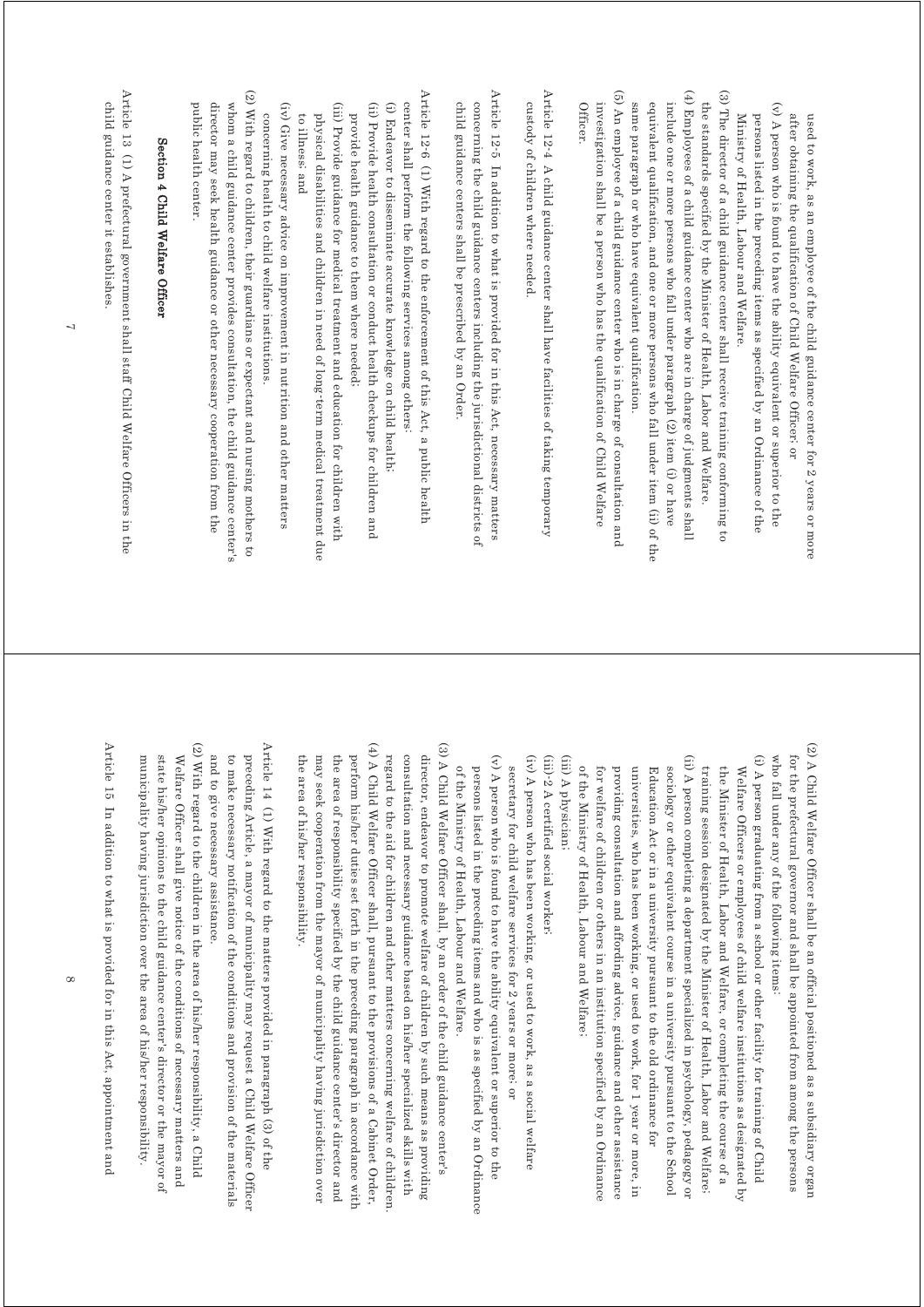Child Welfare Officers shall be prescribed by an Order. assignment of Child Welfare Officers and other necessary matters concerning Child Welfare Officers shall be prescribed by an Order. assignment of Child Welfare Officers and other necessary matters concerning

# Section 5 Commissioned Child Welfare Volunteer Section 5 Commissioned Child Welfare Volunteer

- Article 16 (1) A municipal government shall staff commissioned child welfare Article 16 (1) A municipal government shall staff commissioned child welfare volunteers in its distinct. volunteers in its distinct.
- (2) A commissioned welfare volunteer pursuant to the Commissioned Welfare (2) A commissioned welfare volunteer pursuant to the Commissioned Welfare Volunteers Law (Act No. 198 of 1948) shall be deemed to be appointed Volunteers Law (Act No. 198 of 1948) shall be deemed to be appointed
- (3) The Minister of Health, Labor and Welfare shall designate chief (3) The Minister of Health, Labor and Welfare shall designate chief concurrently as a commissioned child welfare volunteer. concurrently as a commissioned child welfare volunteer.
- volunteers. commissioned child welfare volunteers among from commissioned child welfare volunteers. commissioned child welfare volunteers among from commissioned child welfare
- (4) The designation by the Minister of Health, Labor and Welfare pursuant to the (4) The designation by the Minister of Health, Labor and Welfare pursuant to the provision of the preceding paragraph shall be made through the nomination Law. pursuant to the provision of Article 5 of the Commissioned Welfare Volunteers pursuant to the provision of Article 5 of the Commissioned Welfare Volunteers provision of the preceding paragraph shall be made through the nomination
- Article 17 (1) A commissioned child welfare volunteer shall perform the duties Article 17 (1) A commissioned child welfare volunteer shall perform the duties listed in the following items. listed in the following items:
- (i) Understand adequately the conditions of life of children and expectant and (i) Understand adequately the conditions of life of children and expectant and nursing mothers and their living environments; nursing mothers and their living environments;
- (ii) Provide necessary information and afford other assistance and guidance to (ii) Provide necessary information and afford other assistance and guidance to adequately with regard to their aid, healthcare and other matters concerning enable children and expectant and nursing mothers to utilize services adequately with regard to their aid, healthcare and other matters concerning enable children and expectant and nursing mothers to utilize services
- (iii) Coordinate closely with persons who operate services intended for social (iii) Coordinate closely with persons who operate services intended for social welfare, welfare;
- support their services or activities; persons who conduct activities for healthy upbringing of children, and welfare pertaining to children and expectant and nursing mothers or the support their services or activities; persons who conduct activities for healthy upbringing of children, and welfare pertaining to children and expectant and nursing mothers or the
- (iv) Cooperate in the duties performed by Child Welfare Officers or social (iv) Cooperate in the duties performed by Child Welfare Officers or social welfare secretaries of the Welfare Offices; welfare secretaries of the Welfare Offices;
- (v) Endeavor to encourage a spirit conducive to the healthy upbringing of (v) Endeavor to encourage a spirit conducive to the healthy upbringing of children; and children; and
- (vi) In addition to what is listed in the preceding items, conduct other activities (vi) In addition to what is listed in the preceding items, conduct other activities to pursue the promotion of welfare of children and expectant and nursing mothers, where needed. mothers, where needed. to pursue the promotion of welfare of children and expectant and nursing
- (2) With regard to the duties of commissioned child welfare volunteers listed in (2) With regard to the duties of commissioned child welfare volunteers listed in the items of the preceding paragraph, a chief commissioned child welfare welfare of children and commissioned child welfare volunteers (excluding those volunteer shall carry out liaison and coordination with organs relevant to the welfare of children and commissioned child welfare volunteers (excluding those volunteer shall carry out liaison and coordination with organs relevant to the the items of the preceding paragraph, a chief commissioned child welfare

hereinafter in this paragraph) and provide assistance and cooperation for who are chief commissioned child welfare volunteers; the same shall apply activities of commissioned child welfare volunteers. activities of commissioned child welfare volunteers. hereinafter in this paragraph) and provide assistance and cooperation for who are chief commissioned child welfare volunteers; the same shall apply

- (4) A commissioned child welfare volunteer shall be directed and supervised by (4) A commissioned child welfare volunteer shall be directed and supervised by (3) The provision of the preceding paragraph shall not preclude a chief (3) The provision of the preceding paragraph shall not preclude a chief commissioned child welfare volunteers listed in the items of paragraph (1). the prefectural governor in the course of duties. commissioned child welfare volunteer from performing the duties of the prefectural governor in the course of duties. commissioned child welfare volunteers listed in the items of paragraph (1). commissioned child welfare volunteer from performing the duties of
- Article 18 (1) With regard to the matters provided in paragraph (1) or (2) of the Article 18 (1) With regard to the matters provided in paragraph (1) or (2) of the and may give necessary instructions to him/her. to make necessary notification of the conditions and provision of the materials preceding Article, a mayor of municipality may request a Child Welfare Officer and may give necessary instructions to him/her. to make necessary notification of the conditions and provision of the materials preceding Article, a mayor of municipality may request a Child Welfare Officer
- (2) With regard to the children and expectant and nursing mothers in the area of (2) With regard to the children and expectant and nursing mothers in the area of of the conditions of necessary matters and state his/her opinions to the child guidance center's director or the mayor of municipality having jurisdiction over his/her responsibility, a commissioned child welfare volunteer shall give notice the area of his/her responsibility. the area of his/her responsibility. guidance center's director or the mayor of municipality having jurisdiction over of the conditions of necessary matters and state his/her opinions to the child his/her responsibility, a commissioned child welfare volunteer shall give notice
- (3) When a commissioned child welfare volunteer intends to give notice set forth (3) When a commissioned child welfare volunteer intends to give notice set forth in the preceding paragraph to the child guidance center's director except in the the mayor of municipality. case where he/she finds an urgent necessity, such notice shall be given through the mayor of municipality. case where he/she finds an urgent necessity, such notice shall be given through in the preceding paragraph to the child guidance center's director except in the
- (4) A child guidance center's director may commission necessary investigations to (4) A child guidance center's director may commission necessary investigations to guidance center. a commissioned child welfare volunteer in the jurisdictional district of the child guidance center. a commissioned child welfare volunteer in the jurisdictional district of the child
- Article 18-2 A prefectural governor shall prepare and implement programs for Article 18-2 A prefectural governor shall prepare and implement programs for the training of commissioned child welfare volunteers in accordance with the standards specified by the Minister of Health, Labor and Welfare. standards specified by the Minister of Health, Labor and Welfare. the training of commissioned child welfare volunteers in accordance with the
- Article 18-3 In addition to what is provided for in this Act, necessary matters Article 18-3 In addition to what is provided for in this Act, necessary matters concerning commissioned child welfare volunteers shall be prescribed by an Order. concerning commissioned child welfare volunteers shall be prescribed by an

### Section 6 Nursery Teacher Section 6 Nursery Teacher

Article 18-4 The term "nursery teacher" as used in this Act shall mean a person Article 18-4 The term "nursery teacher" as used in this Act shall mean a person daycare of children and guidance concerning daycare to their guardians, in the who is registered as prescribed in Article 18-18 paragraph (1) and works for skills. name of nursery teacher and through using his/her specialized knowledge and name of nursery teacher and through using his/her specialized knowledge and daycare of children and guidance concerning daycare to their guardians, in the who is registered as prescribed in Article 18-18 paragraph (1) and works for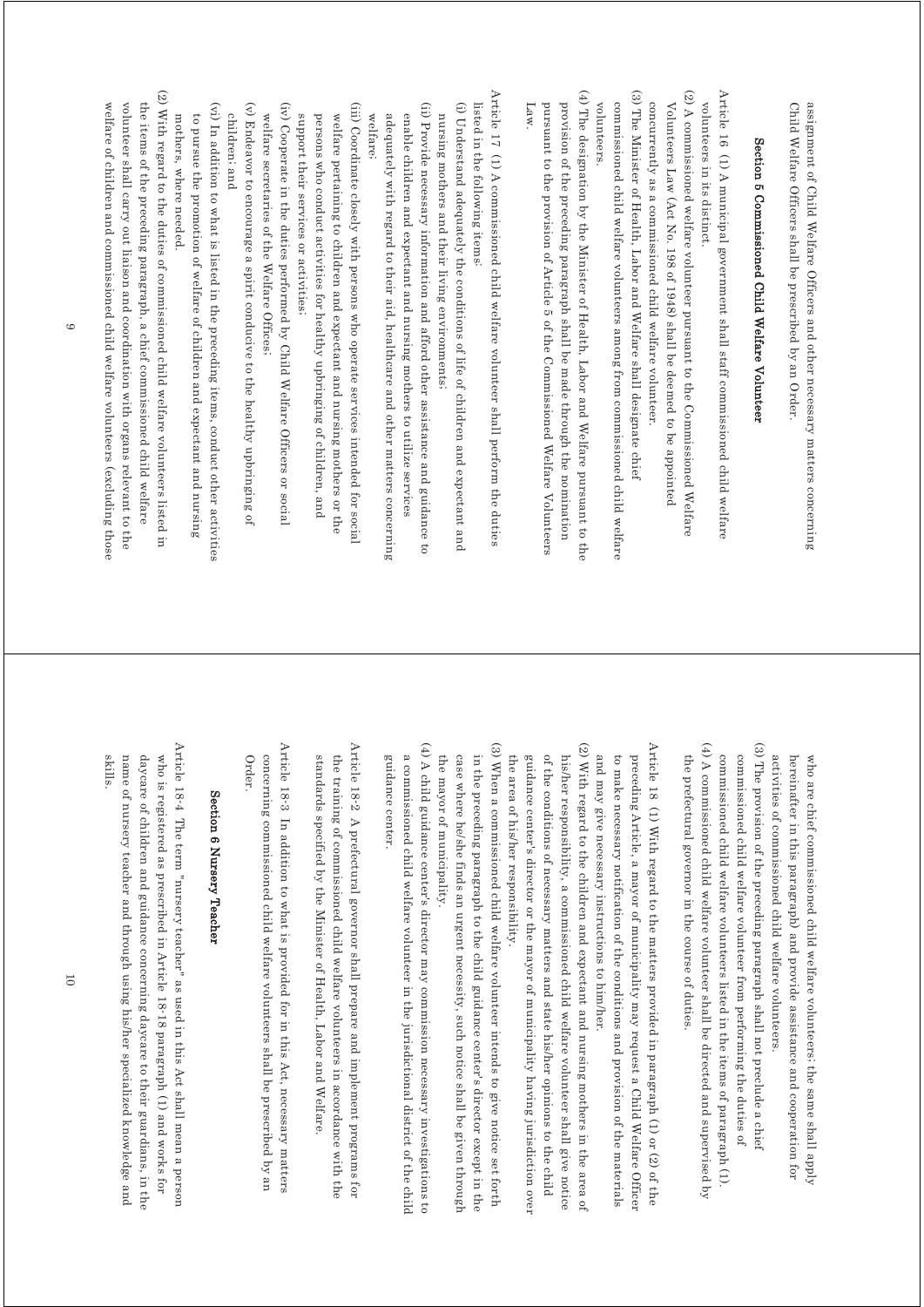Article 18-5 A person who falls under any of the following items may not become Article 18-5 A person who falls under any of the following items may not become a nursery teacher. a nursery teacher:

- (i) An adult ward or a person under curatorship; (i) An adult ward or a person under curatorship;
- (ii) A person sentenced to imprisonment or severer punishment and awaiting a (ii) A person sentenced to imprisonment or severer punishment and awaiting a cease to be enforceable; lapse of 2 years from the day on which its execution will be completed or cease to be enforceable; lapse of 2 years from the day on which its execution will be completed or
- (iii) A person punished by a fine pursuant to such provisions of this Act or of (iii) A person punished by a fine pursuant to such provisions of this Act or of completed or cease to be enforceable; or awaiting a lapse of 2 years from the day on which its execution will be any other act related to child welfare as specified by a Cabinet Order and completed or cease to be enforceable; or awaiting a lapse of 2 years from the day on which its execution will be any other act related to child welfare as specified by a Cabinet Order and
- $(iv)$  A person awaiting a lapse of 2 years from the date of rescission of his/her (iv) A person awaiting a lapse of 2 years from the date of rescission of his/her or paragraph (2) of the same Article. registration pursuant to the provision of Article 18-19 paragraph (1) item (ii) or paragraph (2) of the same Article. registration pursuant to the provision of Article 18-19 paragraph (1) item (ii)
- Article 18-6 A person who falls under any of the following items shall be Article 18-6 A person who falls under any of the following items shall be qualified as a nursery teacher. qualified as a nursery teacher:
- (i) A person graduating from a school for training of nursery teachers or other (i) A person graduating from a school for training of nursery teachers or other (hereinafter referred to as "Designated Nursery Teacher Training Facility"); facility as designated by the Minister of Health, Labor and Welfare (hereinafter referred to as "Designated Nursery Teacher Training Facility"); facility as designated by the Minister of Health, Labor and Welfare
- (ii) A person passing a nursery teacher examination (ii) A person passing a nursery teacher examination.

or

- Article 18-7 (1) The Minister of Health, Labor and Welfare may, when he/she  $\Delta$ rticle 18-7 (1) The Minister of Health, Labor and Welfare may, when he/she finds it necessary in order to ensure adequate implementation of training of documents and other objects methods, accommodation facilities or other matters or provide guidance to the Designated Nursery Teacher Training Facility to report on its education nursery teachers, within the limit necessary therefor, request the head of a documents and other objects. head of the facility, or make said ministry's official inspect books and head of the facility, or make said ministry's official inspect books and methods, accommodation facilities or other matters or provide guidance to the Designated Nursery Teacher Training Facility to report on its education nursery teachers, within the limit necessary therefor, request the head of a finds it necessary in order to ensure adequate implementation of training of
- (2) When the inspection is conducted pursuant to the provision of the preceding (2) When the inspection is conducted pursuant to the provision of the preceding  $(2)$ paragraph, said official shall carry his/her certification for identification and produce it upon request by any relevant person. produce it upon request by any relevant person. paragraph, said official shall carry his/her certification for identification and
- (3) The authority pursuant to the provision of paragraph (1) shall not be (3) The authority pursuant to the provision of paragraph (1) shall not be construed as being permitted for criminal investigation construed as being permitted for criminal investigation.
- (2) Nursery teacher examinations shall be held by the prefectural governor once Article 18<sup>-8</sup> (1) A nursery teacher examination shall be conducted to check the (2) Nursery teacher examinations shall be held by the prefectural governor once Article 18-8 (1)  $\forall$  H nursery teacher examination shall be conducted to check the standards specified by the Minister of Health, Labor and Welfare. knowledge and skills necessary for a nursery teacher in accordance with the standards specified by the Minister of Health, Labor and Welfare. knowledge and skills necessary for a nursery teacher in accordance with the
- a year or more frequently. a year or more frequently.

- (3) A prefectural government shall staff nursery teacher examination (3) A prefectural government shall staff nursery teacher examination (1) of the following Article conduct said affairs. provided, however, that this shall not apply to the case where the prefectural examinee has the knowledge and skills necessary for a nursery teacher; paragraph) to conduct the affairs concerning judgment as to whether an commissioners (referred to as an "Examination Commissioner" in the following government makes a person designated pursuant to the provision of paragraph (1) of the following Article conduct said affairs. government makes a person designated pursuant to the provision of paragraph provided, however, that this shall not apply to the case where the prefectural examinee has the knowledge and skills necessary for a nursery teacher; paragraph) to conduct the affairs concerning judgment as to whether an commissioners (referred to as an "Examination Commissioner" in the following
- (4) An Examination Commissioner or an ex-Examination Commissioner shall not (4) An Examination Commissioner or an ex-Examination Commissioner shall not prescribed in the preceding paragraph. divulge any secret coming to his/her knowledge with regard to the affairs prescribed in the preceding paragraph. divulge any secret coming to his/her knowledge with regard to the affairs
- Article 18-9 (1) A prefectural governor may, pursuant to the provisions of an Article 18-9 (1) A prefectural governor may, pursuant to the provisions of an referred to as "Examination Affairs"). concerning implementation of nursery teacher examinations (hereinaffer "Designated Examining Body") conduct the whole or part of the affairs examination affairs properly and reliably (hereinafter referred to as prefectural governor that is found to be capable of implementing the Ordinance of the Ministry of Health, Labour and Welfare, make a general incorporated association or general incorporated foundation designated by said referred to as "Examination Affairs"). concerning implementation of nursery teacher examinations (hereinafter "Designated Examining Body") conduct the whole or part of the affairs examination affairs properly and reliably (hereinafter referred to as prefectural governor that is found to be capable of implementing the incorporated association or general incorporated foundation designated by said Ordinance of the Ministry of Health, Labour and Welfare, make a general
- (2) When the prefectural governor causes the Examination Affairs, in whole or in (2) When the prefectural governor causes the Examination Affairs, in whole or in conduct whole or part of such Examination Affairs. provision of the preceding paragraph, the prefectural governor shall not part, to be conducted by a Designated Examining Body pursuant to the conduct whole or part of such Examination Affairs. provision of the preceding paragraph, the prefectural governor shall not part, to be conducted by a Designated Examining Body pursuant to the
- (3) In the case where the fees pertaining to nursery teacher examinations are (3) In the case where the fees pertaining to nursery teacher examinations are  $(3)$ provision of paragraph (1) to pay the whole or part of said fees to the said collected pursuant to Article 227 of the Local Autonomy Act (Act No. 67 of Designated Examining Body and account for the fees so collected as the teacher examination held by a Designated Examining Body pursuant to the Prefectural Ordinance, require that a person who desires to take a nursery 1947), the prefectural government may, pursuant to the provisions of a prefecture's income. prefecture's income. Designated Examining Body and account for the fees so collected as the provision of paragraph (1) to pay the whole or part of said fees to the said teacher examination held by a Designated Examining Body pursuant to the Prefectural Ordinance, require that a person who desires to take a nursery collected pursuant to Article 227 of the Local Autonomy Act (Act No. 67 of 1947), the prefectural government may, pursuant to the provisions of a
- Article 18-10 (1) Appointment and dismissal of an officer of a Designated Article 18-10 (1) Appointment and dismissal of an officer of a Designated Tevorqqs. Examining Body shall not become effective without the prefectural governor's approval. Examining Body shall not become effective without the prefectural governor's
- (2) When an officer of a Designated Examining Body commits an act in violation (2) When an officer of a Designated Examining Body commits an act in violation of this Act (including orders or dispositions pursuant to this Act) or the rules inappropriate act with regard to the Examination Affairs, the prefectural on Examination Affairs provided in Article 18-13 paragraph (1) or an extremely governor may order said Designated Examining Body to dismiss the said officer governor may order said Designated Examining Body to dismiss the said officer. inappropriate act with regard to the Examination Affairs, the prefectural on Examination Affairs provided in Article 18-13 paragraph (1) or an extremely of this Act (including orders or dispositions pursuant to this Act) or the rules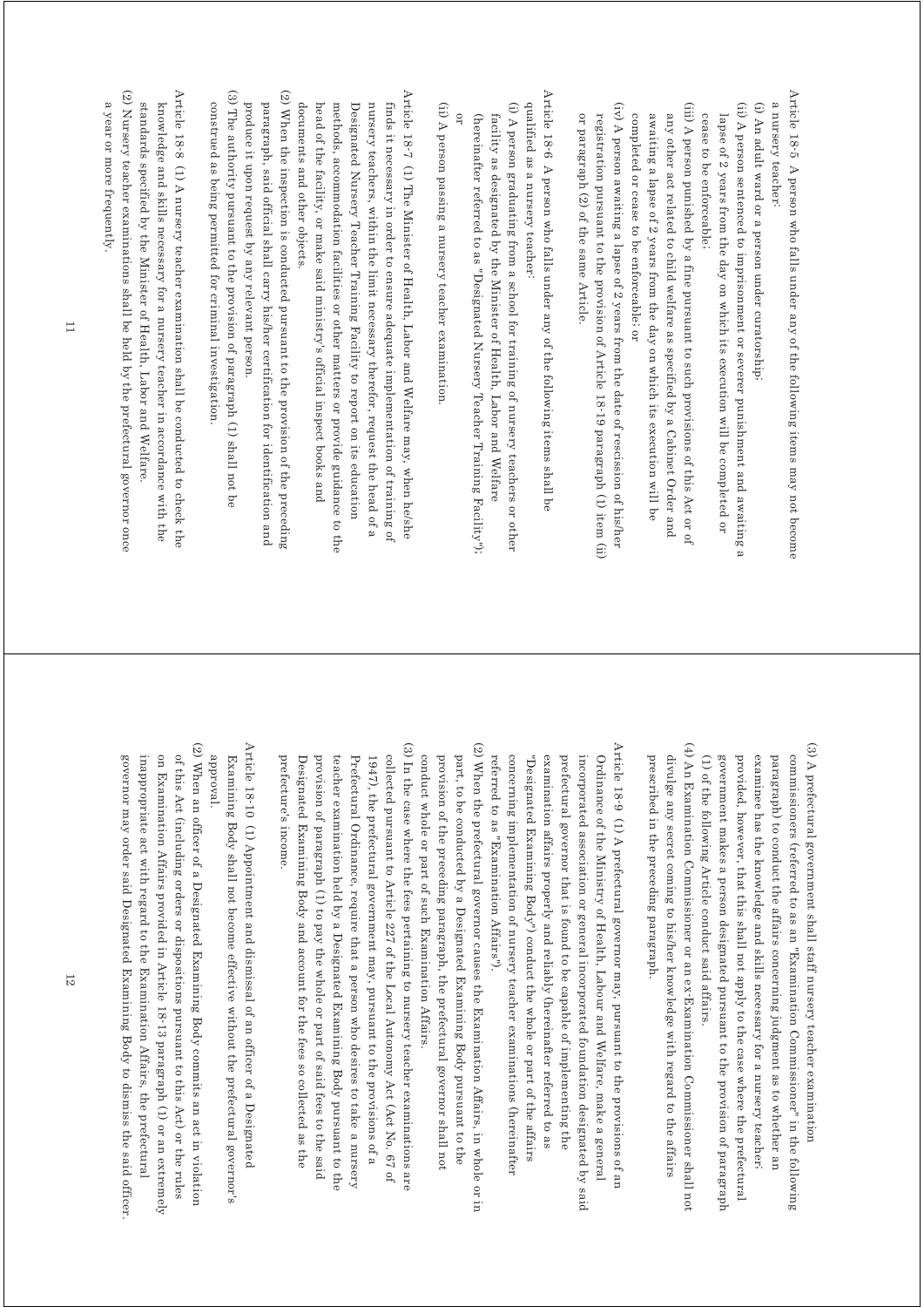- Article 18-11 (1) In the case of conducting its Examination Affairs, a Designated Article 18-11 (1) In the case of conducting its Examination Affairs, a Designated necessary for a nursery teacher. concerning judgment as to whether an examinee has the knowledge and skills paragraph and paragraph (1) of the following Article) take charge of the affairs (hereinafter referred to as an "Examination Commissioner" in the following Examining Body shall make a nursery teacher Examination Commissioner or necessary for a nursery teacher. concerning judgment as to whether an examinee has the knowledge and skills paragraph and paragraph (1) of the following Article) take charge of the affairs (hereinafter referred to as an "Examination Commissioner" in the following Examining Body shall make a nursery teacher Examination Commissioner or
- (2) The provision of paragraph (1) of the preceding Article shall apply mutatis (2) The provision of paragraph (1) of the preceding Article shall apply mutatis mutandis to the appointment and dismissal of an Examination Commissioner and the provision of paragraph (2) of the same Article shall apply mutatis mutandis to the dismissal of an Examination Commissioner mutandis to the dismissal of an Examination Commissioner. and the provision of paragraph (2) of the same Article shall apply mutatis mutandis to the appointment and dismissal of an Examination Commissioner,
- Article 18-12 (1) An officer or employee of a Designated Examining Body Article 18-12 (1) An officer or employee of a Designated Examining Body divulge any secret coming to his/her knowledge with regard to the Examination paragraph) or a person who used to be such an officer or employee shall not (including Examination Commissioners; the same shall apply in the following Affairs. divulge any secret coming to his/her knowledge with regard to the Examination paragraph) or a person who used to be such an officer or employee shall not (including Examination Commissioners; the same shall apply in the following
- (2) With regard to application of the Penal Code (Act No. 45 of 1907) and other (2) With regard to application of the Penal Code (Act No. 45 of 1907) and other in the public services pursuant to laws and regulations. penal provisions, an officer or employee of a Designated Examining Body engaged in the Examination Affairs shall be deemed to be an official engaged in the public services pursuant to laws and regulations. engaged in the Examination Affairs shall be deemed to be an official engaged penal provisions, an officer or employee of a Designated Examining Body
- (2) When a prefectural governor finds that the Rules on Examination Affairs Article 18-13 (1) A Designated Examining Body shall prescribe the rules (2) When a prefectural governor finds that the Rules on Examination Affairs Article 18-13 (1) A Designated Examining Body shall prescribe the rules concerning implementation of its Examination Affairs (hereinafter referred to inappropriate in terms of proper and reliable implementation of the as "Rules on Examination Affairs") before commencement of its Examination Examining Body to change this Rules. Examination Affairs, the prefectural governor may order the Designated approved pursuant to the provision of the preceding paragraph become apply when the Rules on Examination Affairs are to be changed. Affairs and obtain approval from the prefectural governor. The same shall Examining Body to change this Rules. Examination Affairs, the prefectural governor may order the Designated inappropriate in terms of proper and reliable implementation of the approved pursuant to the provision of the preceding paragraph become apply when the Rules on Examination Affairs are to be changed. Affairs and obtain approval from the prefectural governor. The same shall as "Rules on Examination Affairs") before commencement of its Examination concerning implementation of its Examination Affairs (hereinafter referred to
- Article 18-14 A Designated Examining Body shall prepare its service plan and Article 18-14 A Designated Examining Body shall prepare its service plan and changed. apply when a service plan or an income and expenditure budget is to be Designated Examining Body falls on the said business year). The same shall delay after designation, in the case where the date of its designation as a from the prefectural governor before the start of said business year (or without income and expenditure budget for each business year and obtain approval apply when a service plan or an income and expenditure budget is to be Designated Examining Body falls on the said business year). The same shall delay after designation, in the case where the date of its designation as a from the prefectural governor before the start of said business year (or without) income and expenditure budget for each business year and obtain approval

Article 18-15 When a prefectural governor finds it necessary in order to ensure Article 18-15 When a prefectural governor finds it necessary in order to ensure

> proper and reliable implementation of the Examination Affairs, the prefectural governor may give orders necessary for the supervision of the Examination Affairs to the Designated Examining Body Affairs to the Designated Examining Body. governor may give orders necessary for the supervision of the Examination proper and reliable implementation of the Examination Affairs, the prefectural

- (3) The authority pursuant to the provision of paragraph (1) shall not be (3) The authority pursuant to the provision of paragraph (1) shall not be (2) When any question or entry and inspection is made pursuant to the provision (2) When any question or entry and inspection is made pursuant to the provision Article 18-16 (1) When a prefectural governor finds it necessary in order to Article 18-16 (1) When a prefectural governor finds it necessary in order to identification and produce it upon request by any relevant person. of the preceding paragraph, said official shall carry his/her certification for official to ask relevant persons questions or enter any office of the Designated ensure proper and reliable implementation of the Examination Affairs, the Designated Examining Body to make a report, or cause the said prefecture's prefectural governor may, within the limit necessary therefor, request the identification and produce it upon request by any relevant person. of the preceding paragraph, said official shall carry his/her certification for Examining Body and inspect books and documents and other objects. Examining Body and inspect books and documents and other objects. official to ask relevant persons questions or enter any office of the Designated Designated Examining Body to make a report, or cause the said prefecture's prefectural governor may, within the limit necessary therefor, request the ensure proper and reliable implementation of the Examination Affairs, the
- Article 18-17 A person who has an objection to any disposition pertaining to the Article  $18$ -17 A person who has an objection to any disposition pertaining to the Administrative Appeal Act (Act No. 160 of 1962). Examination Affairs imposed by a Designated Examining Body or its inaction may request investigation by the prefectural governor pursuant to the Administrative Appeal Act (Act No. 160 of 1962). may request investigation by the prefectural governor pursuant to the Examination Affairs imposed by a Designated Examining Body or its inaction

construed as being permitted for criminal investigation.

construed as being permitted for criminal investigation.

- Article 18-18 (1) In order for a person who is qualified as a nursery teacher to Article 18-18 (1) In order for a person who is qualified as a nursery teacher to be registered in the nursery teachers registry. specified by an Ordinance of the Ministry of Health, Labour and Welfare shall become a nursery teacher, his/her name, date of birth and other matters be registered in the nursery teachers registry. specified by an Ordinance of the Ministry of Health, Labour and Welfare shall become a nursery teacher, his/her name, date of birth and other matters
- (3) When an applicant is registered as a nursery teacher, the prefectural (3) When an applicant is registered as a nursery teacher, the prefectural (2) The nursery teachers registry shall be kept by the prefectural government (2) The nursery teachers registry shall be kept by the prefectural government. matters provided in paragraph (1) to the applicant. governor shall issue a nursery teacher registration certificate stating the matters provided in paragraph (1) to the applicant. governor shall issue a nursery teacher registration certificate stating the
- Article 18-19  $\,$  (1) In the case where a nursery teacher falls under any of the Article 18-19 (1) In the case where a nursery teacher falls under any of the (i) When he/she becomes a person falling under any of the items of Article 18-5 following items, the prefectural governor shall rescind his/her registration: following items, the prefectural governor shall rescind his/her registration: (i) When he/she becomes a person falling under any of the items of Article 18-5 (excluding item (iv)); or (excluding item (iv)); or
- (ii) When he/she is registered as a nursery teacher based on false or wrongful (ii) When he/she is registered as a nursery teacher based on false or wrongful facts.
- (2) When a nursery teacher violates the provisions of Article 18-21 or 18-22, the (2) When a nursery teacher violates the provisions of  $\Delta$  ringle  $\alpha$  and  $\alpha$  18-22, the  $(2)$ prefectural governor may rescind his/her registration or order him/her to specified. suspend the use of the name of nursery teacher for a period of time to be specified. suspend the use of the name of nursery teacher for a period of time to be prefectural governor may rescind his/her registration or order him/her to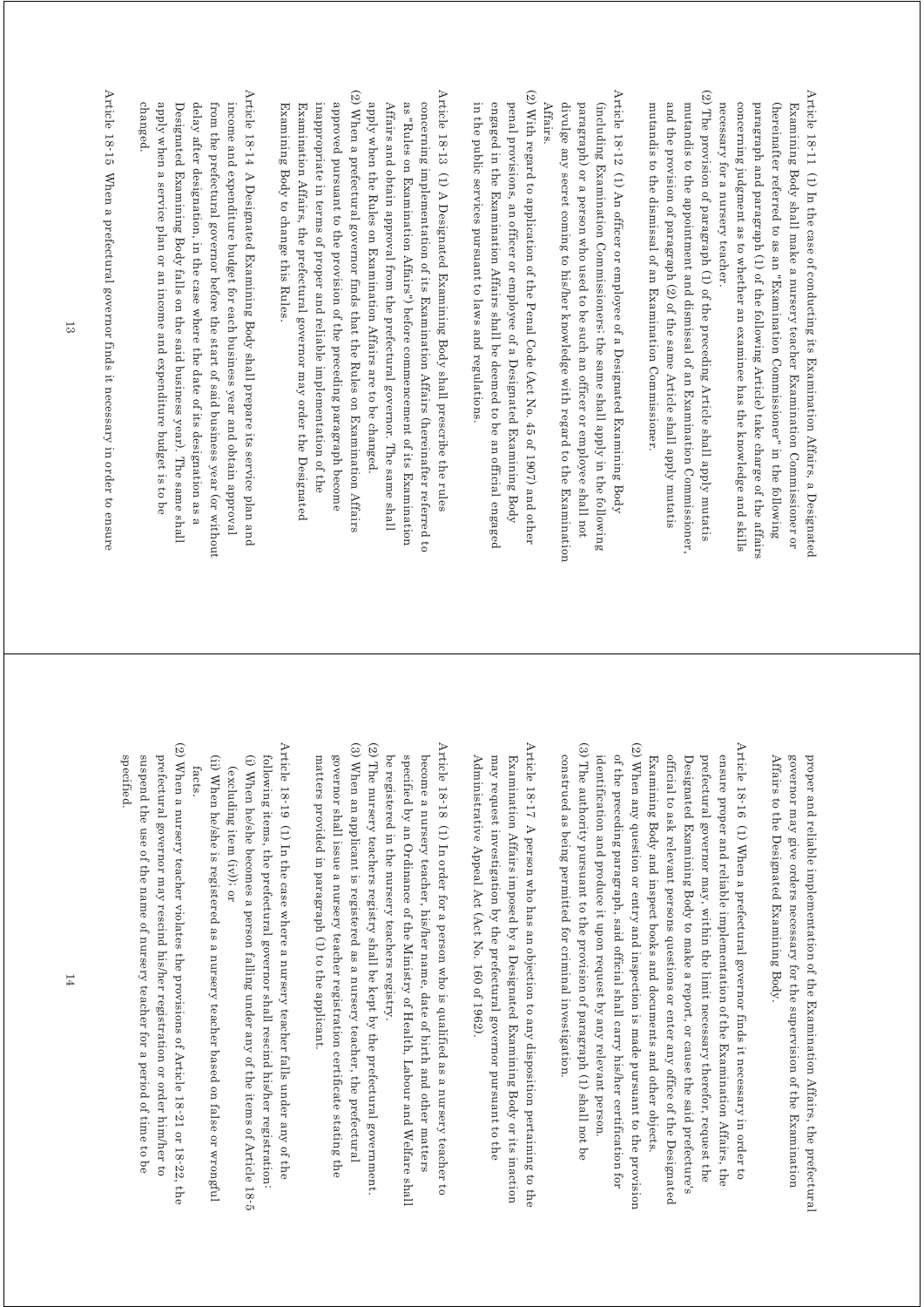Article 18-20 When the registration of a nursery teacher ceases to be effective Article 18-20 When the registration of a nursery teacher ceases to be effective, the prefectural governor shall delete such registration the prefectural governor shall delete such registration.

Article 18-21 A nursery teacher shall not commit any act that may damage the Article 18-21 A nursery teacher shall not commit any act that may damage the credibility of nursery teachers credibility of nursery teachers.

Article 18-22 A nursery teacher shall not divulge any secret of any persor Article 18-22 A nursery teacher shall not divulge any secret of any person ground. The same shall apply even after he/she ceases to be a nursery teacher coming to his/her knowledge with regard to his/her duties without justifiable ground. The same shall apply even after he/she ceases to be a nursery teacher. coming to his/her knowledge with regard to his/her duties without justifiable

Article 18-23 A person who is not a nursery teacher shall not use the name of Article 18-23 A person who is not a nursery teacher shall not use the name of nursery teacher or any other confusing name. nursery teacher or any other confusing name.

Article 18-24 In addition to what is provided for in this Act, other necessary Article 18-24 In addition to what is provided for in this Act, other necessary and registration of nursery teachers shall be prescribed by a Cabinet Order Training Facility, nursery teacher examinations, Designated Examining Body matters concerning nursery teachers such as Designated Nursery Teacher and registration of nursery teachers shall be prescribed by a Cabinet Order. Training Facility, nursery teacher examinations, Designated Examining Body matters concerning nursery teachers such as Designated Nursery Teacher

## Chapter II Guarantee of Welfare Chapter II Guarantee of Welfare Section 1 Guidance, etc. on Medical Treatment and Education Section 1 Guidance, etc. on Medical Treatment and Education

(3) When a public health center's director finds that a child to whom a physically Article 19 (1) A public health center's director shall carry out medica (3) When a public health center's director finds that a child to whom a physically (2) A public health center's director may carry out medical examinations or (2) A public health center's director may carry out medical examinations or Article 19 (1) A public health center's director shall carry out medical examinations or provide consultation for children with physical disabilities. disabled certificate is issued pursuant to the provision of Article 15 paragraph illness, and may guide medical treatment and education necessary for them. and shall guide medical treatment and education necessary for them. director shall notify the prefectural governor to that effect Article 16 paragraph (2) item (i) or (ii) the same Act, the public health center's the same shall apply hereinafter) falls under any of the reasons listed in aforesaid, if he/she is a child with physical disabilities under 15 years of age; guardian of a child to whom a physically disabled certificate is issued as  $(4)$  of the Physically Disabled Welfare Act (Act No. 283 of 1949) (or the provide consultation for children in need of long-term medical treatment due to director shall notify the prefectural governor to that effect. Article 16 paragraph (2) item (i) or (ii) the same Act, the public health center's the same shall apply hereinafter) falls under any of the reasons listed in aforesaid, if he/she is a child with physical disabilities under 15 years of age; guardian of a child to whom a physically disabled certificate is issued as (4) of the Physically Disabled Welfare Act (Act No. 283 of 1949) (or the disabled certificate is issued pursuant to the provision of Article 15 paragraph illness, and may guide medical treatment and education necessary for them. provide consultation for children in need of long-term medical treatment due to and shall guide medical treatment and education necessary for them. examinations or provide consultation for children with physical disabilities,

Article 20 (1) The prefectural government may hospitalize a child suffering from Article 20  $(1)$  The prefectural government may hospitalize a child suffering from assistance together with medical treatment. treatment and education benefits to him/her, in order to afford learning bone and joint tuberculosis or other tuberculosis and provide medical assistance together with medical treatment. treatment and education benefits to him/her, in order to afford learning bone and joint tuberculosis or other tuberculosis and provide medical

(2) Medical treatment and education benefits shall mean the provision of medical (2) Medical treatment and education benefits shall mean the provision of medical

> (3) The medical care set forth in the preceding paragraph shall mean the (3) The medical care set forth in the preceding paragraph shall mean the care and goods necessary for learning and for life with medical treatment. care and goods necessary for learning and for life with medical treatment.

performance listed in the following items. performance listed in the following items:

(i) Clinical examination; (i) Clinical examination;

(ii) Provision of medical agents or therapeutic materials (ii) Provision of medical agents or therapeutic materials;

(iii) Medical attention, operative treatment and other therapy, and medical (iii) Medical attention, operative treatment and other therapy, and medical practice;

(iv) Admission into a hospital or clinic, and caring and other nursing incidenta (iv) Admission into a hospital or clinic, and caring and other nursing incidental to the medical treatment there; and to the medical treatment there; and

 $\left(\textsc{v}\right)$  Transport. (v) Transport.

(4) Medical treatment and education benefits pertaining to the medical care set (4) Medical treatment and education benefits pertaining to the medical care set referred to as a "Designated Treatment and Education Institution"). governor pursuant to the provision of the following paragraph (hereinafter designated by the Minister of Health, Labor and Welfare or the prefectural forth in paragraph (2) shall be entrusted to, and provided by, a hospital referred to as a "Designated Treatment and Education Institution"). governor pursuant to the provision of the following paragraph (hereinafter designated by the Minister of Health, Labor and Welfare or the prefectural forth in paragraph (2) shall be entrusted to, and provided by, a hospital

(5) The Minister of Health, Labor and Welfare shall designate the institutions in (5) The Minister of Health, Labor and Welfare shall designate the institutions in selected from other hospitals, with the consent of those who have set up the consent, and a prefectural governor shall designate such institutions, to be hospitals set up by the national government, with the competent minister's charge of the medical care set forth in paragraph (2), to be selected from the same same. selected from other hospitals, with the consent of those who have set up the consent, and a prefectural governor shall designate such institutions, to be hospitals set up by the national government, with the competent minister's charge of the medical care set forth in paragraph (2), to be selected from the

(6) The designation set forth in the preceding paragraph shall be made toward (6) The designation set forth in the preceding paragraph shall be made toward hospitals conforming to the standards specified by a Cabinet Order. hospitals conforming to the standards specified by a Cabinet Order.

(7) A Designated Treatment and Education Institution may decline the (7) A Designated Treatment and Education Institution may decline the designation by giving not less than 30 days advance notice designation by giving not less than 30 days advance notice.

(8) When a Designated Treatment and Education Institution ceases to conform to (8) When a Designated Treatment and Education Institution ceases to conform to designation if it has been designated by the Minister of Health, Labor and any other reason, the Minister of Health, Labor and Welfare may rescind its as an institution in charge of the medical care set forth in paragraph (2) due to the standards specified by a Cabinet Order pursuant to paragraph (6), violates designated by the prefectural governor. Welfare, and the prefectural governor may rescind its designation if it has been the provision of the following Article, or is found to be extremely inappropriate designated by the prefectural governor. Welfare, and the prefectural governor may rescind its designation if it has been designation if it has been designated by the Minister of Health, Labor and any other reason, the Minister of Health, Labor and Welfare may rescind its as an institution in charge of the medical care set forth in paragraph (2) due to the provision of the following Article, or is found to be extremely inappropriate the standards specified by a Cabinet Order pursuant to paragraph (6), violates

Article 21 A Designated Treatment and Education Institution shall take charge Article 21 A Designated Treatment and Education Institution shall take charge to the provisions specified by the Minister of Health, Labor and Welfare of the medical care set forth in paragraph (2) of the preceding Article pursuant to the provisions specified by the Minister of Health, Labor and Welfare. of the medical care set forth in paragraph (2) of the preceding Article pursuant

Article 21-2  $(1)$  The medical service policy and medical fees of a Designated Article 21-2 (1) The medical service policy and medical fees of a Designated the medical service policy and medical fees for health insurance. Treatment and Education Institution shall be governed by the same rules as the medical service policy and medical fees for health insurance. Treatment and Education Institution shall be governed by the same rules as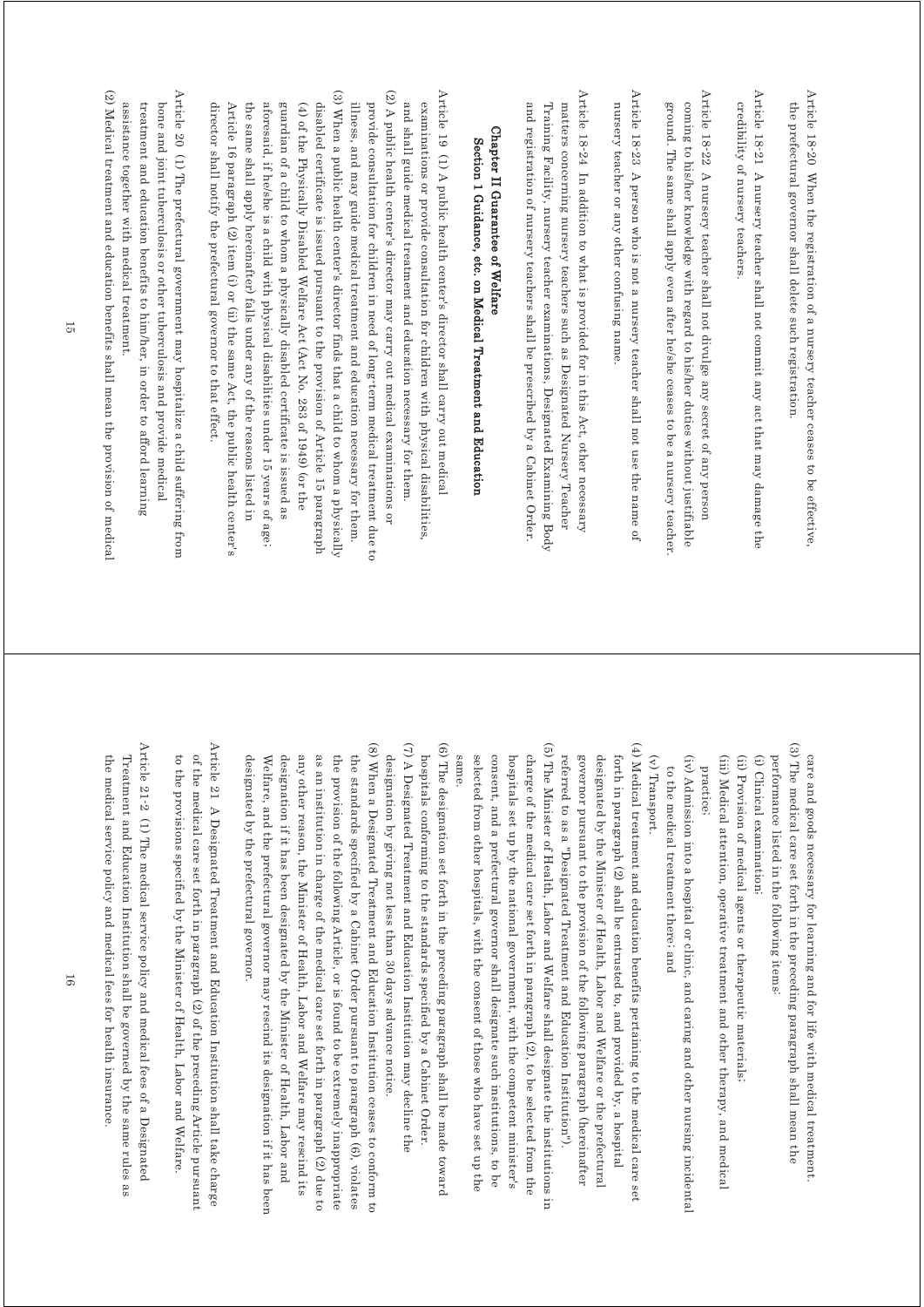- $(2)$  When the medical service policy and medical fees prescribed in the preceding (2) When the medical service policy and medical fees prescribed in the preceding paragraph cannot be followed or they are not appropriate to be followed, the of Health, Labor and Welfare medical service policy and medical fees shall be as prescribed by the Minister of Health, Labor and Welfare. medical service policy and medical fees shall be as prescribed by the Minister paragraph cannot be followed or they are not appropriate to be followed, the
- Article 21-3 (1) A prefectural governor may from time to time review the medical Article 21-3 (1) A prefectural governor may from time to time review the medical pursuant to the provision of the preceding Article. can be requested by a Designated Treatment and Education Institution medical fees requested by it and decide the amounts of the medical fees that service details of a Designated Treatment and Education Institution and the pursuant to the provision of the preceding Article. can be requested by a Designated Treatment and Education Institution medical fees requested by it and decide the amounts of the medical fees that service details of a Designated Treatment and Education Institution and the
- (2) A Designated Treatment and Education Institution shall comply with (2) A Designated Treatment and Education Institution shall comply with paragraph. decisions made by the prefectural governor set forth in the preceding paragraph. decisions made by the prefectural governor set forth in the preceding
- (3) When a prefectural governor decides the amounts of medical fees that can be (3) When a prefectural governor decides the amounts of medical fees that can be specified by a Cabinet Order. (Act No. 192 of 1958), and other reviewing bodies concerning medical care as medical fees review committee prescribed in the National Health Insurance Act Fee Payment Fund (Act No. 129 of 1948), the national health insurance from the review committee prescribed in the Act on Social Insurance Medical the provision of paragraph (1), the prefectural governor shall hear opinions requested by a Designated Treatment and Education Institution pursuant to specified by a Cabinet Order. (Act No. 192 of 1958), and other reviewing bodies concerning medical care as medical fees review committee prescribed in the National Health Insurance Act Fee Payment Fund (Act No. 129 of 1948), the national health insurance from the review committee prescribed in the Act on Social Insurance Medical the provision of paragraph (1), the prefectural governor shall hear opinions requested by a Designated Treatment and Education Institution pursuant to
- (4) A prefectural government may entrust the Social Insurance Medical Fee (4) A prefectural government may entrust the Social Insurance Medical Fee conduct the affairs concerning payments of medical fees to Designated specified by Ordinance of the Ministry of Health, Labour and Welfare to Payment Fund, a federation of national health insurance or any other person Treatment and Education Institutions. Treatment and Education Institutions. conduct the affairs concerning payments of medical fees to Designated specified by Ordinance of the Ministry of Health, Labour and Welfare to Payment Fund, a federation of national health insurance or any other person
- (5) With regard to a decision of the amounts of medical fees pursuant to the (5) With regard to a decision of the amounts of medical fees pursuant to the provision of paragraph (1), no appeal pursuant to the Administrative Appeal Act may be entered. Act may be entered. provision of paragraph (1), no appeal pursuant to the Administrative Appeal
- Article 21-4 (1) When a prefectural governor (or the Minister of Health, Labou Article 21-4 (1) When a prefectural governor (or the Minister of Health, Labor and Welfare or the prefectural governor, in the case of a Designated Treatment Treatment and Education Institution with the consent of its manager: medical records, books and documents, and other objects of the Designated necessary report, or may make said official carry out on-site inspection on manager of the Designated Treatment and Education Institution to make a Treatment and Education Institution, the prefectural governor may request the order to investigate whether medical fees are correctly claimed by a Designated Welfare: the same shall apply in the following paragraph) finds it necessary in and Education Institution designated by the Minister of Health, Labor and Treatment and Education Institution with the consent of its manager. medical records, books and documents, and other objects of the Designated necessary report, or may make said official carry out on-site inspection on manager of the Designated Treatment and Education Institution to make a Treatment and Education Institution, the prefectural governor may request the order to investigate whether medical fees are correctly claimed by a Designated Welfare; the same shall apply in the following paragraph) finds it necessary in and Education Institution designated by the Minister of Health, Labor and and Welfare or the prefectural governor, in the case of a Designated Treatment
- (2) When the manager of a Designated Treatment and Education Institution. (2) When the manager of a Designated Treatment and Education Institution,

(3) When the Minister of Health, Labor and Welfare finds an urgent necessity to (3) When the Minister of Health, Labor and Welfare finds an urgent necessity to designated by the prefectural governor), the Minister of Health, Labor and those pertaining to the Designated Treatment and Education Institutions of a prefectural governor prescribed in the preceding paragraph (limited to protect interests of a child with regard to the affairs placed under the authority temporary halt of, or halt of, the payments of medical fees by the prefectural in the same paragraph set forth in the same paragraph, the prefectural governor may instruct without justifiable ground, fails to respond to the request for reporting set in the same paragraph. Welfare may instruct the prefectural governor to conduct the affairs set forth Welfare may instruct the prefectural governor to conduct the affairs set forth designated by the prefectural governor), the Minister of Health, Labor and those pertaining to the Designated Treatment and Education Institutions of a prefectural governor prescribed in the preceding paragraph (limited to protect interests of a child with regard to the affairs placed under the authority government to said Designated Treatment and Education Institution. government to said Designated Treatment and Education Institution. temporary halt of, or halt of, the payments of medical fees by the prefectural set forth in the same paragraph, the prefectural governor may instruct forth in the preceding paragraph or makes a false report, or refuses the consent forth in the preceding paragraph or makes a false report, or refuses the consent without justifiable ground, fails to respond to the request for reporting set

Article 21-5 For the purpose of pursuing sound upbringing of children or persons Article 21-5 For the purpose of pursuing sound upbringing of children or persons a Cabinet Order) in need of long term medical treatment due to any chronic of said illness corresponds to the level specified by the Minister of Health, illness specified by the Minister of Health, Labor and Welfare whose condition under 20 years of age other than children (limited to those who are specified by services specified by a Cabinet Order. services specified by a Cabinet Order. therapeutic methods for said illness or other necessary studies or other therapeutic methods for said illness or other necessary studies or other provide medical care benefits that will contribute to studies concerning the provide medical care benefits that will contribute to studies concerning the Labor and Welfare for each such illness, the prefectural government may Labor and Welfare for each such illness, the prefectural government may of said illness corresponds to the level specified by the Minister of Health, illness specified by the Minister of Health, Labor and Welfare whose condition a Cabinet Order) in need of long-term medical treatment due to any chronic under 20 years of age other than children (limited to those who are specified by

## Section 2 Support for Residential Life Section 2 Support for Residential Life Subsection 1 Measures for Disabled Person Welfare Services Subsection 1 Measures for Disabled Person Welfare Services

Article 21-6 When a municipal government finds it extremely difficult for the Article 21-6 When a municipal government finds it extremely difficult for the Service") to receive nursing care benefits or exceptional nursing care benefits Persons with Disabilities (hereinafter referred to as "Disabled Person Welfare prescribed in Article 5 paragraph (1) of the Act on Self-reliance Support for guardian of a disabled child in need of the disabled person welfare services said municipal government. entrust the provision of Disabled Person Welfare Service to a person other than Order, provide Disabled Person Welfare Services to said disabled child or government may, in accordance with the standards specified by a Cabinet Article 56<sup>-6</sup> paragraph (1)) due to any unavoidable reason, the municipal prescribed in the same Act (referred to as "Nursing Care Benefits, etc." in said municipal government. entrust the provision of Disabled Person Welfare Service to a person other than Order, provide Disabled Person Welfare Services to said disabled child or government may, in accordance with the standards specified by a Cabinet Article 56-6 paragraph (1)) due to an prescribed in the same Act (referred to as "Nursing Care Benefits, etc." in Service") to receive nursing care benefits or exceptional nursing care benefits Persons with Disabilities (hereinafter referred to as "Disabled Person Welfare prescribed in Article 5 paragraph (1) of the Act on Self-reliance Support for guardian of a disabled child in need of the disabled person welfare services y unavoidable reason, the municipal

Article 21-7 When a person engaged in the Disabled Person Welfare Services Article 21-7 When a person engaged in the Disabled Person Welfare Services Persons with Disabilities is requested to accept entrustment pursuant to the provided in Article 5 paragraph (1) of the Act on Self-reliance Support for Persons with Disabilities is requested to accept entrustment pursuant to the provided in Article 5 paragraph (1) of the Act on Self-reliance Support for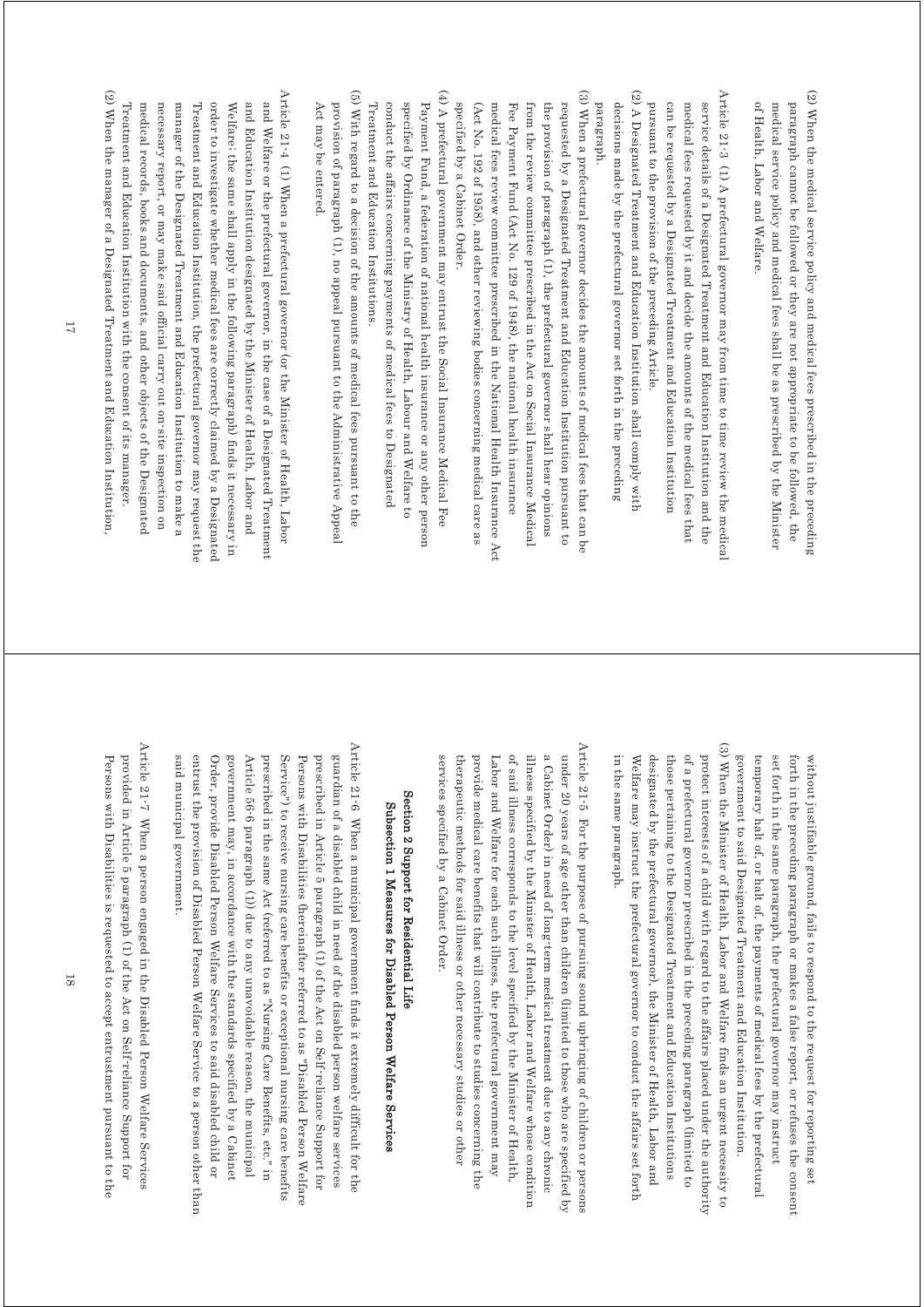ground. provision of the preceding Article, he/she shall not refuse it without justifiable provision of the preceding Article, he/she shall not refuse it without justifiable

# Subsection 2 Child Care Support Services Subsection 2 Child Care Support Services

Article 21-8 In order that welfare services pertaining to the child care support Article 21-8 In order that welfare services pertaining to the child care support systems in line with the condition of each region. of the persons providing or participating in welfare services, and develop other government shall endeavor to facilitate liaison and coordination for activities environment and other conditions of said children and guardians, a municipal fostering his/her children in line with the mental and physical condition, that each guardian can comprehensively receive the most adequate support for services in line with the condition of each region can be positively provided and services provided in the following Article and other carefully-crafted welfare systems in line with the condition of each region. of the persons providing or participating in welfare services, and develop other government shall endeavor to facilitate liaison and coordination for activities environment and other conditions of said children and guardians, a municipal fostering his/her children in line with the mental and physical condition, that each guardian can comprehensively receive the most adequate support for services in line with the condition of each region can be positively provided and services provided in the following Article and other carefully-crafted welfare

Article 21-9 For the purpose of contributing to the sound upbringing of children Article 21-9 For the purpose of contributing to the sound upbringing of children, a municipal government shall endeavor to implement necessary measures in (i) Support services provided at a child and his/her guardian's residence or any Services") can be carried out steadily in its district: the competent ministry (hereinafter referred to as "Child Care Support care support services, and the following services as specified by an ordinance of order that after school child sound upbringing services and short term child (i) Support services provided at a child and his/her guardian's residence or any Services") can be carried out steadily in its district: the competent ministry (hereinafter referred to as "Child Care Support care support services, and the following services as specified by an ordinance of order that after-school child sound upbringing services and short-term child a municipal government shall endeavor to implement necessary measures in

(ii) Support services provided in a nursery center or other facilities for a (ii) Support services provided in a nursery center or other facilities for a other person's residence for the guardian to take care of the child: other person's residence for the guardian to take care of the child;

guardian to take care of a child; and

guardian to take care of a child; and

(iii) Services to provide consultation to guardians of the child and provide (iii) Services to provide consultation to guardians of the child and provide taking care of children in each region. necessary information and advice with regard to all problems concerning taking care of children in each region. necessary information and advice with regard to all problems concerning

Article 21-10 For the purpose of contributing to the sound upbringing of children, Article 21-10 For the purpose of contributing to the sound upbringing of children, services other than said municipal government coordination with persons engaged in after school child sound upbringing provided in paragraph (2) of Article 6-2 by such means as carrying out the utilization of after-school child sound upbringing services for the children services in line with the condition of each region and shall endeavor to promote a municipal government shall perform after-school child sound upbringing services other than said municipal government. coordination with persons engaged in after-school child sound upbringing provided in paragraph (2) of Article 6-2 by such means as carrying out the utilization of after-school child sound upbringing services for the children services in line with the condition of each region and shall endeavor to promote a municipal government shall perform after-school child sound upbringing

Article 21-11 (1) A municipal government shall provide necessary information Article 21-11 (1) A municipal government shall provide necessary information  $\mathcal{L}(1)$ concerning Child Care Support Services and, upon request from a guardian, the most adequate Child Care Support Services, by taking into consideration provide consultation and necessary advice to enable said guardian to utilize the most adequate Child Care Support Services, by taking into consideration provide consultation and necessary advice to enable said guardian to utilize concerning Child Care Support Services and, upon request from a guardian,

> the support necessary for said child and other circumstances said guardian's wishes, the state of foster care of his/her child the content of the support necessary for said child and other circumstances. said guardian's wishes, the state of foster care of his/her child the content of

(2) Upon request from the guardian receiving advice set forth in the preceding (2) Upon request from the guardian receiving advice set forth in the preceding person engaged in the Child Care Support Services Support Services and make a request for such utilization by said guardian to a paragraph, the municipal government shall, where necessary, make arrangements or carry out coordination for the utilization of Child Care person engaged in the Child Care Support Services. Support Services and make a request for such utilization by said guardian to a arrangements or carry out coordination for the utilization of Child Care paragraph, the municipal government shall, where necessary, make

 $(3)$  A municipal government may entrust the affairs concerning the provision of (3) A municipal government may entrust the affairs concerning the provision of to a person other than said municipal government arrangement, coordination and requests set forth in the preceding paragraph information and consultation and advice set forth in paragraph (1), and the to a person other than said municipal government. arrangement, coordination and requests set forth in the preceding paragraph information and consultation and advice set forth in paragraph (1), and the

(4) A person engaged in Child Care Support Services shall cooperate in the (4) A person engaged in Child Care Support Services shall cooperate in the preceding two paragraphs as far as possible. arrangement, coordination and requests made pursuant to the provisions of the preceding two paragraphs as far as possible. arrangement, coordination and requests made pursuant to the provisions of the

Article 21-12 A person who is, or used to be, engaged in the affairs concerning Article  $21$ -12 A person who is, or used to be, engaged in the affairs concerning following Article and Article 21-14 paragraph (1)) shall not divulge any secret coordination and requests pursuant to the provision of paragraph (3) of the coming to his/her knowledge with regard to such affairs preceding Article (referred to as "Coordination and Other Affairs" in the the provision of information, the consultation and advice, and the arrangement, coming to his/her knowledge with regard to such affairs. following Article and Article 21-14 paragraph (1)) shall not divulge any secret preceding Article (referred to as "Coordination and Other Affairs" in the coordination and requests pursuant to the provision of paragraph (3) of the the provision of information, the consultation and advice, and the arrangement,

Article 21-13 When a mayor of municipality finds it necessary in order to ensure Article 21-13 When a mayor of municipality finds it necessary in order to ensure pursuant to the provision of Article 21-11 paragraph (3), he/she may give entrusted affairs. orders necessary for the supervision of said affairs to the persons accepting the adequate implementation of Coordination and Other Affairs conducted entrusted affairs. orders necessary for the supervision of said affairs to the persons accepting the pursuant to the provision of Article 21-11 paragraph (3), he/she may give adequate implementation of Coordination and Other Affairs conducted

(2) The provisions of Article 18-16 paragraphs (2) and (3) shall apply mutatis (2) The provisions of Article 18-16 paragraphs (2) and (3) shall apply mutatis Article 21-14 (1) When a mayor of municipality finds it necessary in order to Article 21-14 (1) When a mayor of municipality finds it necessary in order to mutandis to the case referred to in the preceding paragraph questions or enter any office of the person accepting said entrusted affairs and pursuant to the provision of Article 21-11 paragraph (3), he/she may, within ensure adequate implementation of Coordination and Other Affairs conducted inspect the books and documents and other objects. make a report, or make said municipality's official ask relevant persons the limit necessary therefor, request a person accepting the entrusted affairs to inspect the books and documents and other objects. questions or enter any office of the person accepting said entrusted affairs and make a report, or make said municipality's official ask relevant persons the limit necessary therefor, request a person accepting the entrusted affairs to pursuant to the provision of Article 21-11 paragraph (3), he/she may, within ensure adequate implementation of Coordination and Other Affairs conducted

Article 21-15 A person engaged in Child Care Support Services, other than the Article 21-15 A person engaged in Child Care Support Services, other than the

mutandis to the case referred to in the preceding paragraph.

may notify the mayor of municipality of the matters concerning his/her services, national government, prefectural governments and municipal governments, may notify the mayor of municipality of the matters concerning his/her services, national government, prefectural governments and municipal governments,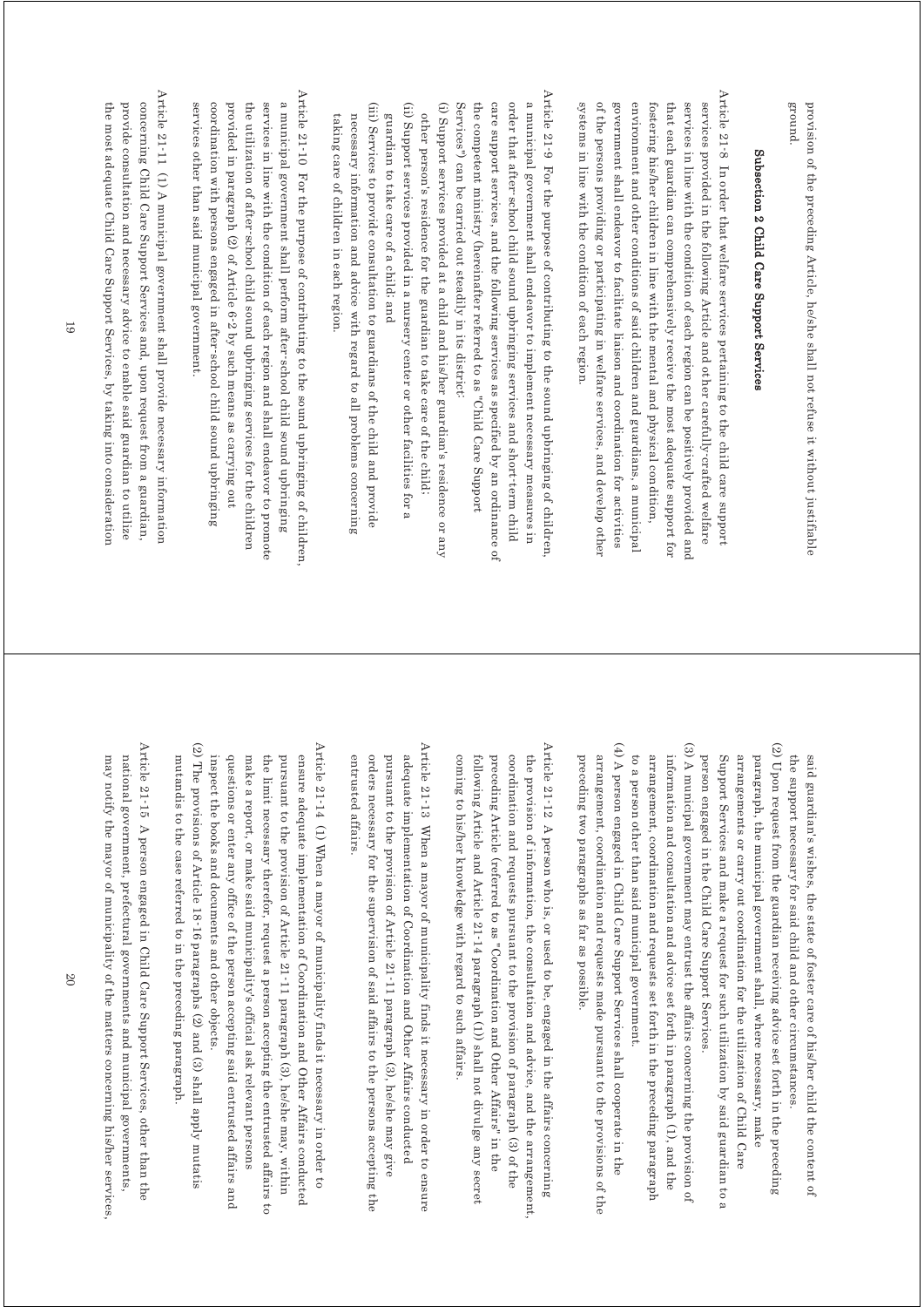pursuant to the provisions of Ordinance of the Ministry of Health, Labour and Welfare Welfare. pursuant to the provisions of Ordinance of the Ministry of Health, Labour and

Article 21-16 The national and local governments shall endeavor to provide Article 21-16 The national and local governments shall endeavor to provide engaged in Child Care Support Services. information and give consultation and other appropriate assistance to persons engaged in Child Care Support Services. information and give consultation and other appropriate assistance to persons

Article 21-17 The national government and prefectures shall endeavor to Article  $21$ -17 The national government and prefectures shall endeavor to of welfare services performed by persons engaged in Child Care Support children by their guardians and promote welfare of children. Services, and other researches and studies necessary to support to take care of encourage such studies as will assist measures for improvement of the quality children by their guardians and promote welfare of children. Services, and other researches and studies necessary to support to take care of of welfare services performed by persons engaged in Child Care Support encourage such studies as will assist measures for improvement of the quality

## Section 3 Admission into Midwifery Home, Maternal and Child Living Section 3 Admission into Midwifery Home, Maternal and Child Living Support Facility and Nursery Center Support Facility and Nursery Center

Article 22 (1) In the case where an expectant and nursing mother in the area of Article 22 (1) In the case where an expectant and nursing mother in the area of adjacent midwifery home. not apply when there is any unavoidable reason such as non-existence of an midwifery care to her in a midwifery home, provided, however, that this shall prefecture, etc. shall, when the expectant and nursing mother applies, provide economic reasons, regardless of the necessity in terms of healthcare, the "Prefecture, etc.") is unable to receive in-hospital midwifery care due to city and a town or village with a Welfare Office (hereinatter referred to as responsibility of the Welfare Office established by a prefectural government, a adjacent midwifery home. not apply when there is any unavoidable reason such as non-existence of an midwifery care to her in a midwifery home; provided, however, that this shall prefecture, etc. shall, when the expectant and nursing mother applies, provide economic reasons, regardless of the necessity in terms of healthcare, the "Prefecture, etc.") is unable to receive in-hospital midwifery care due to city and a town or village with a Welfare Office (hereinafter referred to as responsibility of the Welfare Office established by a prefectural government, a

(2) A person who is an expectant and nursing mother prescribed in the preceding (2) A person who is an expectant and nursing mother prescribed in the preceding Health, Labour and Welfare. upon her request, pursuant to the provisions of Ordinance of the Ministry of submit said written application in lieu of said expectant and nursing mother Ministry of Health, Labour and Welfare. In this case, the midwifery home may Health, Labour and Welfare, pursuant to the provisions of Ordinance of the desires to stay and other matters specified by an Ordinance of the Ministry of prefecture, etc. a written application stating a midwifery home in which she (hereinafter referred to as "Midwifery Care Practice") shall submit to the paragraph and desires to receive midwifery care in a midwifery home Health, Labour and Welfare. upon her request, pursuant to the provisions of Ordinance of the Ministry of submit said written application in lieu of said expectant and nursing mother, Ministry of Health, Labour and Welfare. In this case, the midwifery home may Health, Labour and Welfare, pursuant to the provisions of Ordinance of the desires to stay and other matters specified by an Ordinance of the Ministry of prefecture, etc. a written application stating a midwifery home in which she (hereinafter referred to as "Midwifery Care Practice") shall submit to the paragraph and desires to receive midwifery care in a midwifery home

 $(4)$  In order to contribute to selection of a midwifery home by an expectant and (3) When any of the prefectures, etc. finds it necessary for an expectant and (4) In order to contribute to selection of a midwifery home by an expectant and  $(4)$ (3) When any of the prefectures, etc. finds it necessary for an expectant and nursing mother for whom a report or notice pursuant to the provision of Article expectant and nursing mother to apply for Midwifery Care Practice (1) item (iv) has been received, the prefecture, etc. shall recommend said 25-7 paragraph (2) item (iii) of, Article 25-8 item (iii) or Article 26 paragraph expectant and nursing mother to apply for Midwifery Care Practice. (1) item (iv) has been received, the prefecture, etc. shall recommend said 25-7 paragraph (2) item (iii) of, Article 25-8 item (iii) or Article 26 paragraph nursing mother for whom a report or notice pursuant to the provision of Article

> the establishers of midwifery homes in the area of responsibility of the Welfare of midwifery homes, the Prefecture, etc. shall provide information concerning nursing mother prescribed in paragraph (1) and ensuring of adequate operation Health, Labour and Welfare, pursuant to the provisions of Ordinance of the operation, and other matters specified by an Ordinance of the Ministry of Office established by said Prefecture, etc., their facilities and their state of Ministry of Health, Labour and Welfare. Ministry of Health, Labour and Welfare. Health, Labour and Welfare, pursuant to the provisions of Ordinance of the operation, and other matters specified by an Ordinance of the Ministry of Office established by said Prefecture, etc., their facilities and their state of the establishers of midwifery homes in the area of responsibility of the Welfare of midwifery homes, the Prefecture, etc. shall provide information concerning nursing mother prescribed in paragraph (1) and ensuring of adequate operation

Article 23 (1) In the case where a guardian in the area of responsibility of the Article 23 (1) In the case where a guardian in the area of responsibility of the appropriate facility, the application of the Public Assistance Act (Act No. 144 of spouse or a female in equivalent circumstances and there is lack in welfare of there is any unavoidable reason, the arrangement for admission into another in a maternal and child living support facility; provided, however, that, when said guardian applies, take into protective custody the guardian and the child the child whose custody must be taken by her, the Prefecture, etc., shall, when Welfare Office established by any of the Prefectures, etc. is a female without 1950) or any other adequate aid shall be implemented. appropriate facility, the application of the Public Assistance and the No. 144 of there is any unavoidable reason, the arrangement for admission into another in a maternal and child living support facility; provided, however, that, when said guardian applies, take into protective custody the guardian and the child the child whose custody must be taken by her, the Prefecture, etc., shall, when spouse or a female in equivalent circumstances and there is lack in welfare of Welfare Office established by any of the Prefectures, etc. is a female without 1950) or any other adequate aid shall be implemented.

(3) When a guardian prescribed in the preceding paragraph desires to stay in a (3) When a guardian prescribed in the preceding paragraph desires to stay in a (2) A person who is a guardian prescribed in the preceding paragraph and desires (2) A person who is a guardian prescribed in the preceding paragraph and desires provisions of Ordinance of the Ministry of Health, Labour and Welfare. case, the maternal and child living support facility may submit said written provisions of Ordinance of the Ministry of Health, Labour and Welfare. In this etc. a written application stating a maternal and child living support referred to as "Maternal and Child Aid Practice") shall submit to the prefecture, to receive aid in a maternal and child living support facility (hereinafter application in lieu of said guardian, upon her request, pursuant to the Ordinance of the Ministry of Health, Labour and Welfare, pursuant to the institution in which she desires to stay and other matters specified by an provisions of Ordinance of the Ministry of Health, Labour and Welfare. application in lieu of said guardian, upon her request, pursuant to the case, the maternal and child living supp provisions of Ordinance of the Ministry of Health, Labour and Welfare. In this Ordinance of the Ministry of Health, Labour and Welfare, pursuant to the institution in which she desires to stay and other matters specified by an etc. a written application stating a maternal and child living support referred to as "Maternal and Child Aid Practice") shall submit to the prefecture, to receive aid in a maternal and child living support facility (hereinafter ort facility may submit said written

and coordination for their admission into said institution. special circumstances, said Prefecture, etc. shall facilitate necessary liaison responsibility of the Welfare Office established by the Prefecture, etc. due to maternal and child living support facility located outside the area of and coordination for their admission into said institution. special circumstances, said Prefecture, etc. shall facilitate necessary liaison responsibility of the Welfare Office established by the Prefecture, etc. due to maternal and child living support facility located outside the area of

(4) When the Prefecture, etc. finds it necessary for a guardian and her child or (4) When the Prefecture, etc. finds it necessary for a guardian and her child or (iv) has been received, the Prefecture, etc. shall recommend said guardian to paragraph (2) item (iii), Article 25-8 item (iii) or Article 26 paragraph (1) item children for whom a report or notice pursuant to the provision of Article 25-7 apply for the maternal and child aid. apply for the maternal and child aid. (iv) has been received, the Prefecture, etc. shall recommend said guardian to paragraph (2) item (iii), Article 25-8 item (iii) or Article 26 paragraph (1) item children for whom a report or notice pursuant to the provision of Article 25-7

(5) In order to contribute to selection of a maternal and child living support (5) In order to contribute to selection of a maternal and child living support facility by a guardian prescribed in paragraph (1) and ensuring of adequate shall provide information concerning the establishers of maternal and child operation of maternal and child living support facilities, the Prefecture, etc shall provide information concerning the establishers of maternal and child operation of maternal and child living support facilities, the Prefecture, etc. facility by a guardian prescribed in paragraph (1) and ensuring of adequate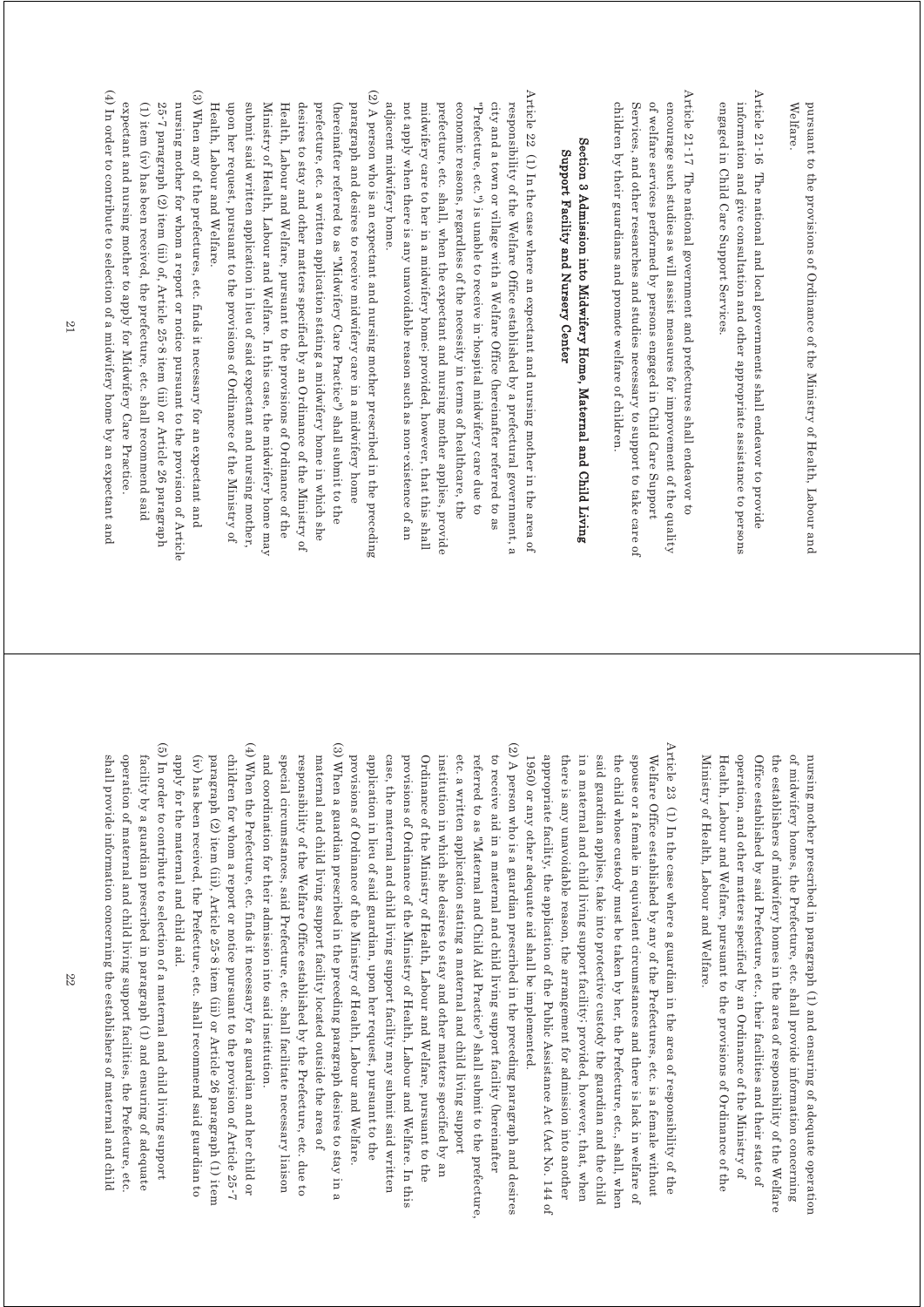Welfare, pursuant to the provisions of Ordinance of the Ministry of Health, matters specified by an Ordinance of the Ministry of Health, Labour and living support facilities, their facilities and their state of operation, and other Labour and Welfare. Labour and Welfare. Welfare, pursuant to the provisions of Ordinance of the Ministry of Health, matters specified by an Ordinance of the Ministry of Health, Labour and living support facilities, their facilities and their state of operation, and other

- Article 24 (1) In the case where a guardian' working or illness or any other Article 24 (1) In the case where a guardian' working or illness or any other such as non-existence of an adjacent nursery center. child prescribed in Article 39 paragraph (2) whose custody must be taken by other adequate aid shall be provided when there is any unavoidable reason provide daycare to those children in a nursery centeri provided, however, that the guardian, a municipal government shall, when the guardian applies, specified by a Cabinet Order causes lack in daycare of an infant, a toddler or a reasons prescribed by a Municipal Ordinance in accordance with the standards such as non-existence of an adjacent nursery center. other adequate aid shall be provided when there is any unavoidable reason provide daycare to those children in a nursery center; provided, however, that the guardian, a municipal government shall, when the guardian applies, child prescribed in Article 39 paragraph (2) whose custody must be taken by specified by a Cabinet Order causes lack in daycare of an infant, a toddler or a reasons prescribed by a Municipal Ordinance in accordance with the standards
- (3) In the case where adequate daycare would become difficult in a certain (2) A guardian who desires daycare for a child prescribed in the preceding (3) In the case where adequate daycare would become difficult in a certain (2) A guardian who desires daycare for a child prescribed in the preceding Ordinance of the Ministry of Health, Labour and Welfare. in lieu of said guardian, upon his/her request, pursuant to the provisions of Welfare. In this case, the nursery center may submit said written application pursuant to the provisions of Ordinance of the Ministry of Health, Labour and specified by an Ordinance of the Ministry of Health, Labour and Welfare, nursery center at which he/she desires to place the child and other matters shall submit to the municipal government a written application stating a paragraph in a nursery center (hereinafter referred to as "Daycare Practice") Ordinance of the Ministry of Health, Labour and Welfare. in lieu of said guardian, upon his/her request, pursuant to the provisions of Welfare. In this case, the nursery center may submit said written application pursuant to the provisions of Ordinance of the Ministry of Health, Labour and specified by an Ordinance of the Ministry of Health, Labour and Welfare, nursery center at which he/she desires to place the child and other matters shall submit to the municipal government a written application stating a paragraph in a nursery center (hereinafter referred to as "Daycare Practice")
- (4) When a municipal government finds it necessary for a child for whom a report (4) When a municipal government finds it necessary for a child for whom a report or notice pursuant to the provision of Article 25-8 item (iii) or Article 26 nursery center if all the children pertaining to the written applications set paragraph (1) item (iv) has been received, the municipal government shall children to be admitted into said nursery center in an impartial manner. unavoidable reason, the municipal government may conduct screening of the nursery center were admitted, or in the case where there is any other forth in the preceding paragraph stating their desire for admission into said paragraph (1) item (iv) has been received, the municipal government shall or notice pursuant to the provision of Article 25-8 item (iii) or Article 26 children to be admitted into said nursery center in an impartial manner. unavoidable reason, the municipal government may conduct screening of the nursery center were admitted, or in the case where there is any other forth in the preceding paragraph stating their desire for admission into said nursery center if all the children pertaining to the written applications set
- $(5)$  In order to contribute to selection of a nursery center by the guardian of a (5) In order to contribute to selection of a nursery center by the guardian of a child prescribed in paragraph (1) and ensuring of adequate operation of Welfare, pursuant to the provisions of Ordinance of the Ministry of Health matters specified by an Ordinance of the Ministry of Health, Labour and jurisdictional district, their facilities and their state of operation, and other jurisdictional district, their facilities and their state of operation, and other concerning the establishers of nursery centers in the municipality's nursery centers, the municipal government shall provide informatior Labour and Welfare. Labour and Welfare. Welfare, pursuant to the provisions of Ordinance of the Ministry of Health, matters specified by an Ordinance of the Ministry of Health, Labour and concerning the establishers of nurs nursery centers, the municipal government shall provide information child prescribed in paragraph (1) and ensuring of adequate operation of ery centers in the municipality's

recommend his/her guardian to apply for the daycare.

recommend his/her guardian to apply for the daycare

Section 4 (Payments of Institutional Benefits for Disabled Children, Section 4 (Payments of Institutional Benefits for Disabled Children, Children) Disabled Children, and Institutional Medical Expenses for Disabled Benefits for Meal Expenses, etc. for Specified Institutionalized Large-amount Institutional Benefits for Disabled Children and Children) Disabled Children, and Institutional Medical Expenses for Disabled Benefits for Meal Expenses, etc. for Specified Institutionalized Large-amount Institutional Benefits for Disabled Children and

Subsection 1 Payments of Institutional Benefits for Disabled Children Subsection 1 Payments of Institutional Benefits for Disabled Children, Benefits for Meal Expenses, etc. for Specified Institutionalized Large-amount Institutional Benefits for Disabled Children, and Disabled Children Disabled Children Benefits for Meal Expenses, etc. for Specified Institutionalized Large-amount Institutional Benefits for Disabled Children, and

Article 24-2 (1) When a Recognized Beneficiary Guardian provided in paragraph Article 24-2 (1) When a Recognized Beneficiary Guardian provided in paragraph and expenses spent on therapy (hereinafter referred to as "Specified are provided by an Ordinance of the Ministry of Health, Labour and Welfare, shall pay Institutional Benefits for Disabled Children to said Recognized referred to as "Designated Institutional Support"), the prefectural government pursuant to the provision of paragraph (4) of the following Article and the children, or a Designated Medical Institution as designated by the prefectural orthopedically impaired children or an institution for severely retarded hereinafter in this Article) applies for admission or institutionalization into an Designated Institution for Mentally Retarded Children, etc. (hereinafter guardian receives institutional support for disabled children from said hereinafter referred to as "Admission, etc.") during the period of time provided governor (hereinafter referred to as "Designated Institution for Mentally retarded children, an institution for blind or deaf children, an institution for institution for mentally retarded children, a daycare institution for mentally (6) of the following Article (referred to as a "Recognized Beneficiary Guardian" Expenses")). Expenses")). and expenses spent on therapy (hereinafter referred to as "Specified are provided by an Ordinance of the Ministry of Health, Labour and Welfare, expenses spent for residency or stay and other expenses spent for daily life that expenses spent for residency or stay and other expenses spent for daily life that Institutional Support (excluding such expenses spent for meal provision. Institutional Support (excluding such expenses spent for meal provision, Beneficiary Guardian with regard to expenses spent for said Designatec Beneficiary Guardian with regard to expenses spent for said Designated shall pay Institutional Benefits for Disabled Children to said Recognized referred to as "Designated Institutional Support"), the prefectural government Designated Institution for Mentally Retarded Children, etc. (hereinafter guardian receives institutional support for disabled children from said pursuant to the provision of paragraph (4) of the following Article and the hereinafter referred to as "Admission, etc.") during the period of time provided Retarded Children, etc."; such admission or institutionalization being Retarded Children, etc."; such admission or institutionalization being governor (hereinafter referred to as "Designated Institution for Mentally children, or a Designated Medical Institution as designated by the prefectural orthopedically impaired children or an institution for severely-retarded retarded children, an institution for blind or deaf children, an institution for institution for mentally retarded children, a daycare institution for mentally hereinafter in this Article) applies for admission or institutionalization into an (6) of the following Article (referred to as a "Recognized Beneficiary Guardian"

(2) The amount of Institutional Benefits for Disabled Children shall be ninety (2) The amount of Institutional Benefits for Disabled Children shall be ninetyhundredths (90/100) of the amount of expenses calculated, in accordance with the standards specified by the Minister of Health, Labor and Welfare according expenses (excluding Specified Expenses) generally spent for the D

(3) When the amount obtained by deducting the total amount of Institutional (3) When the amount obtained by deducting the total amount of Institutional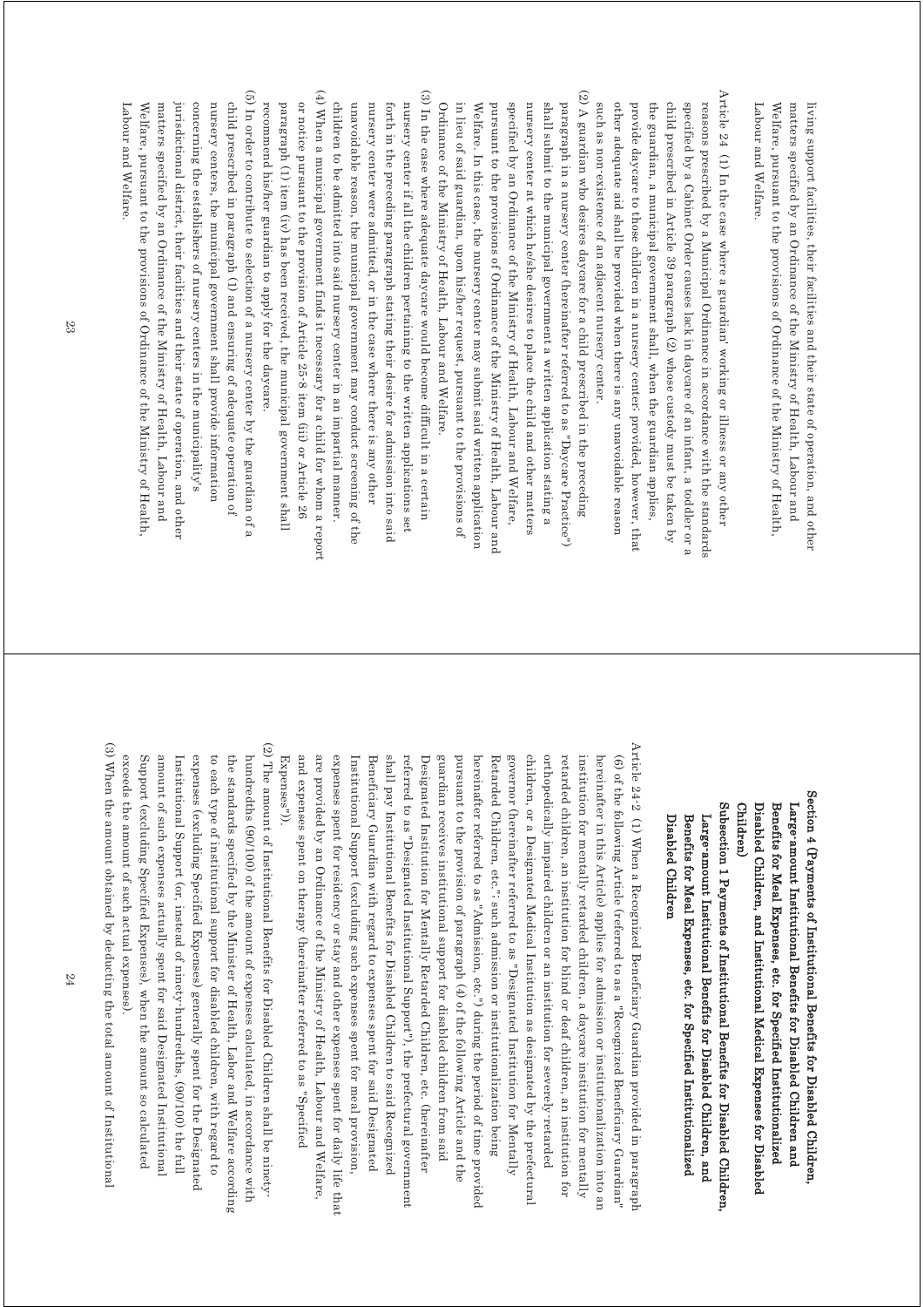(100/100) thereof, notwithstanding the provision of the preceding paragraph provision of the preceding paragraph and not more than the full amount hundredths (90/100) of the amount of expenses calculated pursuant to the specified by a Cabinet Order that shall be within the range more than ninety Children for said one and the same month shall be equal to the amount other circumstances, the amount of Institutional Benefits for Disabled impact on the household finances of said Recognized Beneficiary Guardian and exceeds the amount specified by a Cabinet Order by taking into account the Support provided to a Recognized Beneficiary Guardian in said specific month expenses (excluding Specified Expenses) spent for the Designated Institutional pursuant to the provision of the preceding paragraph from the total amount of (100/100) thereof, notwithstanding the provision of the preceding paragraph. provision of the preceding paragraph and not more than the full amount hundredths (90/100) of the amount of expenses calculated pursuant to the specified by a Cabinet Order that shall be within the range more than ninety-Children for said one and the same month shall be equal to the amount other circumstances, the amount of Institutional Benefits for Disabled impact on the household finances of said Recognized Beneficiary Guardian and exceeds the amount specified by a Cabinet Order by taking into account the Support provided to a Recognized Beneficiary Guardian in said specific month expenses (excluding Specified Expenses) spent for the Designated Institutional pursuant to the provision of the preceding paragraph from the total amount of Benefits for Disabled Children for one and the same month as calculated Benefits for Disabled Children for one and the same month as calculated

Article  $24\text{-}3$  (1) When the guardian of a disabled child intends to receive Article 24-3 (1) When the guardian of a disabled child intends to receive Ministry of Health, Labour and Welfare. support for disabled children, pursuant to the provisions of Ordinance of the with the prefectural government, according to each type of institutional paragraph (1) of the preceding Article, the guardian shall make an application Institutional Benefits for Disabled Children pursuant to the provision of Ministry of Health, Labour and Welfare. support for disabled children, pursuant to the provisions of Ordinance of the with the prefectural government, according to each type of institutional paragraph (1) of the preceding Article, the guardian shall make an application Institutional Benefits for Disabled Children pursuant to the provision of

(3) In the case where a decision is made pursuant to the provision of the (2) When an application set forth in the preceding paragraph is made, the (3) In the case where a decision is made pursuant to the provision of the (2) When an application set forth in the preceding paragraph is made, the preceding paragraph, the prefectural government shall hear opinions from the caretaker of said disabled child, the state of receipt of Institutional Benefits for dysfunction of the disabled child pertaining to said application, the state of a prefectural government shall decide whether to pay Institutional Benefits for specified by an Ordinance of the Ministry of Health, Labour and Welfare. Disabled Children by the guardian of said disabled child, and other matters Disabled Children, by taking into consideration the type and level of the preceding paragraph, the prefectural government shall hear opinions from the specified by an Ordinance of the Ministry of Health, Labour and Welfare. Disabled Children by the guardian of said disabled child, and other matters caretaker of said disabled child, the state of receipt of Institutional Benefits for dysfunction of the disabled child pertaining to said application, the state of a Disabled Children, by taking into consideration the type and level of the prefectural government shall decide whether to pay Institutional Benefits for

(4) In the case where a decision to pay Institutional Benefits for Disablec (4) In the case where a decision to pay Institutional Benefits for Disabled Children shall be specified. Payment") is made, a period for payments of Institutional Benefits for Disabled Children (hereinafter referred to as "Decision on Institutional Benefits child guidance center's director. Children shall be specified. Payment") is made, a period for payments of Institutional Benefits for Disabled Children (hereinafter referred to as "Decision on Institutional Benefits

child guidance center's director.

(6) When a Decision on Institutional Benefits Payment is made, the prefectural  $(5)$  A period set forth in the preceding paragraph may not exceed the period (6) When a Decision on Institutional Benefits Payment is made, the prefectural (5) A period set forth in the preceding paragraph may not exceed the period specified for each type of institutional support for disabled children specified by an Ordinance of the Ministry of Health, Labour and Welfare. by an Ordinance of the Ministry of Health, Labour and Welfare. specified for each type of institutional support for disabled children specified

Period") to the guardian of the disabled child for whom said Decision on the provision of paragraph  $(4)$  (hereinafter referred to as "Benefits Payment "Institutional Beneficiary Certificate") stating the period specified pursuant to government shall issue a beneficiary certificate (hereinafter referred to as Period") to the guardian of the disabled child for whom said Decision on the provision of paragraph (4) (hereinafter referred to as "Benefits Payment "Institutional Beneficiary Certificate") stating the period specified pursuant to government shall issue a beneficiary certificate (hereinafter referred to as

> the Ministry of Health, Labour and Welfare. the Ministry of Health, Labour and Welfare. "Recognized Beneficiary Guardian"), pursuant to the provisions of Ordinance of "Recognized Beneficiary Guardian"), pursuant to the provisions of Ordinance of Institutional Benefits Payments is made (hereinafter referred to as Institutional Benefits Payments is made (hereinafter referred to as

(7) A Recognized Beneficiary Guardian who intends to receive Designated (7) A Recognized Beneficiary Guardian who intends to receive Designated Ordinance of the Ministry of Health, Labour and Welfare, provided, however, presenting his/her Institutional Beneficiary Certificate to the Designated reason. that this shall not apply in the case of an emergency or any other unavoidable that this shall not apply in the case of an emergency or any other unavoidable Ordinance of the Ministry of Health, Labour and Welfare; provided, however, Institution for Mentally Retarded Children, etc., pursuant to the provisions of Institution for Mentally Retarded Children, etc., pursuant to the provisions of presenting his/her Institutional Beneficiary Certificate to the Designated Institutional Support shall receive said Designated Institutional Support by Institutional Support shall receive said Designated Institutional Support by

(8) When a Recognized Beneficiary Guardian has received Designated (8) When a Recognized Beneficiary Guardian has received Designated Children, etc., within the limit of the amount payable to said Recognized in lieu of said guardian, to said Designated Institution for Mentally Retarded Institution for Mentally Retarded Children, etc. (excluding Specified Expenses) government may pay expenses spent for said Designated Institutional Suppor Designated Institution for Mentally Retarded Children, etc.), the prefectural Guardian has presented his/her Institutional Beneficiary Certificate to said Children, etc. (limited to the cases where said Recognized Beneficiary Institutional Support from a Designated Institution for Mentally Ketarded Beneficiary Guardian as the Institutional Benefits for Disabled Children Beneficiary Guardian as the Institutional Benefits for Disabled Children. Children, etc., within the limit of the amount payable to said Recognized in lieu of said guardian, to said Designated Institution for Mentally Retarded Institution for Mentally Retarded Children, etc. (excluding Specified Expenses), that are payable by said Recognized Beneficiary Guardian to said Designated that are payable by said Recognized Beneficiary Guardian to said Designated government may pay expenses spent for said Designated Institutional Support Designated Institution for Mentally Retarded Children, etc.), the prefectural Guardian has presented his/her Institutional Beneficiary Certificate to said Children, etc. (limited to the cases where said Recognized Beneficiary Institutional Support from a Designated Institution for Mentally Retarded

(10) When a Designated Institution for Mentally Retarded Children, etc. requests (10) When a Designated Institution for Mentally Retarded Children, etc. requests (9) When a payment is made pursuant to the provision of the preceding (9) When a payment is made pursuant to the provision of the preceding Minister of Health, Labor and Welfare as set forth in paragraph (2) of the pay the same after the examination in light of the standards specified by the Institutional Benefits for Disabled Children, the prefectural government shall paragraph, the Institutional Benefits for Disabled Children for the referenced preceding Article and the standards on facilities and operation of designated Recognized Beneficiary Guardian shall be deemed to have been paid. Minister of Health, Labor and Welfare as set forth in paragraph (2) of the pay the same after the examination in light of the standards specified by the Institutional Benefits for Disabled Children, the prefectural government shall Recognized Beneficiary Guardian shall be deemed to have been paid. paragraph, the Institutional Benefits for Disabled Children for the referenced

(11) A prefectural government may entrust a national health insurance (11) A prefectural government may entrust a national health insurance payments pursuant to the provision of the preceding paragraph. federation provided in Article 45 paragraph (5) of the National Health Institutional Support) payments pursuant to the provision of the preceding paragraph. the Ministry of Health, Labour and Welfare to conduct the affairs concerning the Ministry of Health, Labour and Welfare to conduct the affairs concerning Insurance Act or any other non-profit corporation provided by an Ordinance of Insurance Act or any other non-profit corporation provided by an Ordinance of federation provided in Article 45 paragraph (5) of the National Health Institutional Support).

(limited to the portions of such standards relating to handling of Designated retarded child institutions, etc. as set forth in Article 24-12 paragraph (2) preceding Article and the standards on facilities and operation of designated

(limited to the portions of such standards relating to handling of Designated retarded child institutions, etc. as set forth in Article 24-12 paragraph (2)

Article 24-4 (1) A prefectural government making a Decision on Institutional Article 24-4 (1) A prefectural government making a Decision on Institutional in any of the cases listed in the following items. Benefits Payment may rescind said Decision on Institutional Benefits Payment in any of the cases listed in the following items: Benefits Payment may rescind said Decision on Institutional Benefits Payment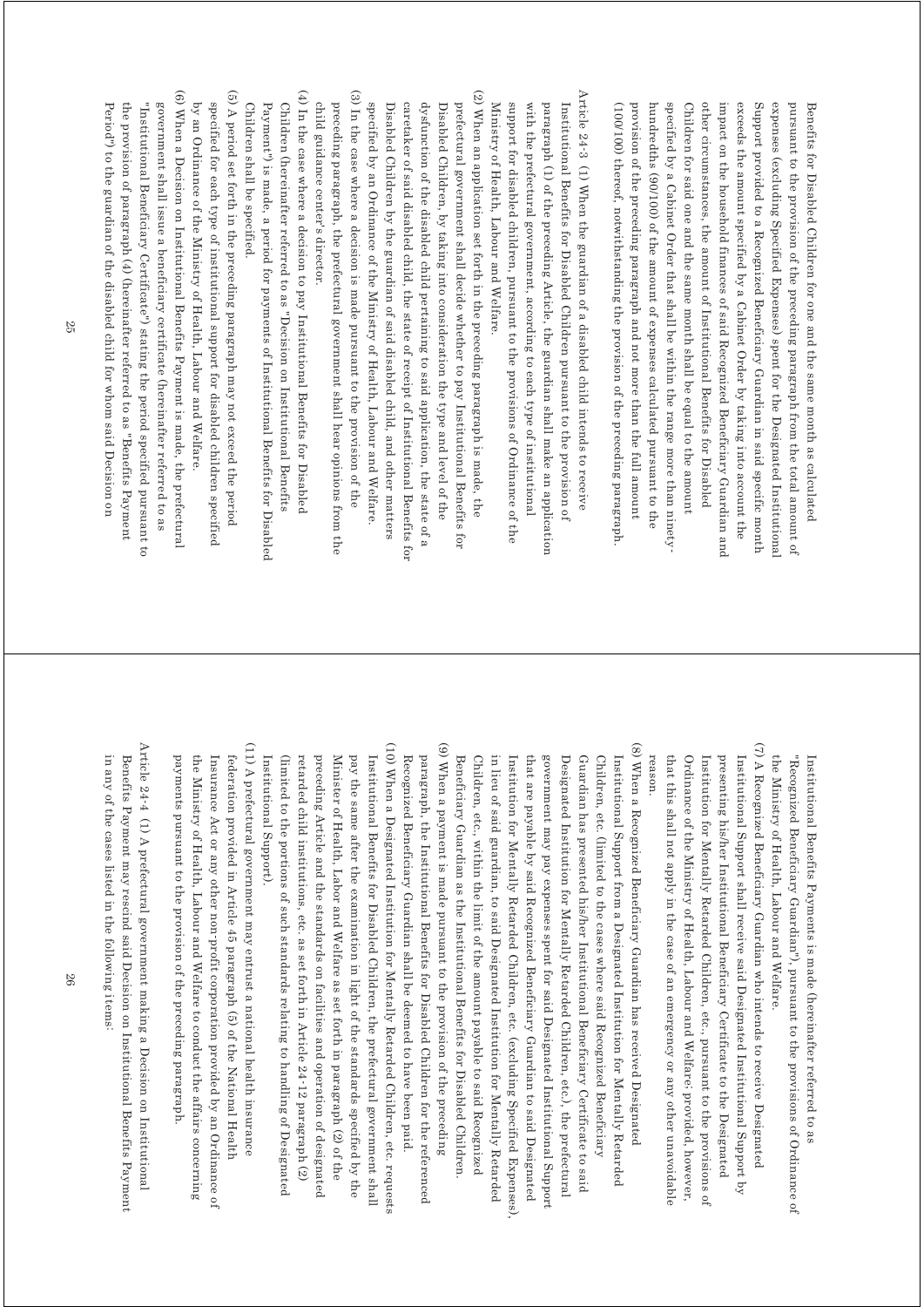- (i) When the prefectural government finds no longer necessary for the disabled (i) When the prefectural government finds no longer necessary for the disabled child pertaining to the Decision on Institutional Benefits Payment to receive the Designated Institutional Support; or the Designated Institutional Support; or child pertaining to the Decision on Institutional Benefits Payment to receive
- (ii) When the prefectural government finds that the Recognized Beneficiary (ii) When the prefectural government finds that the Recognized Beneficiary prefecture during the Benefits Payment Period. Guardian moves his/her place of residence to the district of any other prefecture during the Benefits Payment Period. Guardian moves his/her place of residence to the district of any other
- (2) A prefectural government rescinding a Decision on Institutional Benefits (2) A prefectural government rescinding a Decision on Institutional Benefits the Ministry of Health, Labour and Welfare. Institutional Beneficiary Certificate pursuant to the provisions of Ordinance of the Recognized Beneficiary Guardian pertaining to said rescission to return the Payment pursuant to the provision of the preceding paragraph shall request the Ministry of Health, Labour and Welfare. Institutional Beneficiary Certificate pursuant to the provisions of Ordinance of the Recognized Beneficiary Guardian pertaining to said rescission to return the Payment pursuant to the provision of the preceding paragraph shall request
- (3) In addition to what is prescribed in the preceding two paragraphs, necessary (3) In addition to what is prescribed in the preceding two paragraphs, necessary shall be prescribed by a Cabinet Order. matters concerning rescission of a Decision on Institutional Benefits Payment shall be prescribed by a Cabinet Order. matters concerning rescission of a Decision on Institutional Benefits Payment
- Article  $24^{\circ}5$  In the case where the prefectural government applies the provision Article 24-5 In the case where the prefectural government applies the provision of paragraph (2) of Article 24-2 to payments of Institutional Benefits for thereof" than ninety-hundredths (90/100) and not more than the full amount (100/100) "a percentage specified by the prefectural government within a range more hundredths (90/100)" referred to in the same paragraph shall be replaced with Ordinance of the Ministry of Health, Labour and Welfare, the term "ninetychildren due to disaster or other special circumstances specified by an for him/her to bear expenses spent for institutional support for disabled Disabled Children to a Recognized Beneficiary Guardian since it finds difficult thereof". than ninety-hundredths (90/100) and not more than the full amount (100/100) "a percentage specified by the prefectural government within a range more hundredths (90/100)" referred to in the same paragraph shall be replaced with Ordinance of the Ministry of Health, Labour and Welfare, the term "ninetychildren due to disaster or other special circumstances specified by an for him/her to bear expenses spent for institutional support for disabled Disabled Children to a Recognized Beneficiary Guardian since it finds difficult of paragraph (2) of Article 24-2 to payments of Institutional Benefits for
- (2) In addition to what is prescribed in the preceding paragraph, the Article 24-6 (1) When the amount obtained by deducting the total amount of (2) In addition to what is prescribed in the preceding paragraph, the Article 24-6 (1) When the amount obtained by deducting the total amount of spent for Designated Institutional Support received by a Recognized to said guardian pursuant to the provisions of Cabinet Order. costly, Large-amount Institutional Benefits for Disabled Children shall be paid Beneficiary Guardian from the total amount of such expenses is extremely Institutional Benefits for Disabled Children paid in relation to the expenses to said guardian pursuant to the provisions of Cabinet Order. costly, Large-amount Institutional Benefits for Disabled Children shall be paid Beneficiary Guardian from the total amount of such expenses is extremely spent for Designated Institutional Support received by a Recognized Institutional Benefits for Disabled Children paid in relation to the expenses
- expenses spent for Designated Institutional Support on household finances be prescribed by a Cabinet Order by considering the impact of the burden of payments of Large-amount Institutional Benefits for Disabled Children shall Children, the amounts to be paid, and other necessary matters concerning requirements for payments of Large-amount Institutional Benefits for Disabled expenses spent for Designated Institutional Support on household finances. be prescribed by a Cabinet Order by considering the impact of the burden of payments of Large-amount Institutional Benefits for Disabled Children shall Children, the amounts to be paid, and other necessary matters concerning requirements for payments of Large-amount Institutional Benefits for Disabled
- Article 24-7 (1) When a disabled child (excluding persons attending daycare Article 24-7 (1) When a disabled child (excluding persons attending daycare institutions for mentally retarded children and other persons specified by an institutions for mentally retarded children and other persons specified by an

said Recognized Beneficiary Guardian with regard to the expenses spent for government shall, pursuant to the provisions of a Cabinet Order, pay Benefits Mentally Retarded Children, etc. the provision of meals and for residence in said Designated Institution for for Meal Expenses, etc. for Specified Institutionalized Disabled Children to Designated Institution for Mentally Retarded Children, etc., the prefectural disabled children receives Designated Institutional Support from said Mentally Retarded Children, etc. during the Benefits Payment Period and the Ministry of Health, Labour and Welfare by taking into account his/her state of Recognized Beneficiary Guardian that is specified by an Ordinance of the Mentally Retarded Children, etc. the provision of meals and for residence in said Designated Institution for said Recognized Beneficiary Guardian with regard to the expenses spent for for Meal Expenses, etc. for Specified Institutionalized Disabled Children to government shall, pursuant to the provisions of a Cabinet Order, pay Benefits Designated Institution for Mentally Retarded Children, etc., the prefectural disabled children receives Designated Institutional Support from said Mentally Retarded Children, etc. during the Benefits Payment Period and the income and other circumstances is admitted into a Designated Institution for income and other circumstances is admitted into a Designated Institution for Ministry of Health, Labour and Welfare by taking into account his/her state of Recognized Beneficiary Guardian that is specified by an Ordinance of the Ordinance of the Ministry of Health, Labour and Welfare) pertaining to such a Ordinance of the Ministry of Health, Labour and Welfare) pertaining to such a

- (2) The provisions of paragraphs (7) to (11) inclusive of Article 24-3 shall apply (2) The provisions of paragraphs (7) to (11) inclusive of Article 24-3 shall apply replacements shall be prescribed by a Cabinet Order mutatis mutandis to payments of Benefits for Meal Expenses, etc. for Specified Institutionalized Disabled Children. In this case, necessary terminological replacements shall be prescribed by a Cabinet Order. Institutionalized Disabled Children. In this case, necessary terminological mutatis mutandis to payments of Benefits for Meal Expenses, etc. for Specified
- Article 24-8 In addition to what is prescribed in this Subsection, necessary Article 24-8 In addition to what is prescribed in this Subsection, necessary Children and requests by Designated Institution for Mentally Retarded prescribed by an Ordinance of the Ministry of Health, Labour and Welfare. Meal Expenses, etc. for Specified Institutionalized Disabled Children shall be Children, etc. for Institutional Benefits for Disabled Children or Benefits for Benefits for Meal Expenses, etc. for Specified Institutionalized Disabled Children, Large-amount Institutional Benefits for Disabled Children or matters concerning the payments of Institutional Benefits for Disabled prescribed by an Ordinance of the Ministry of Health, Labour and Welfare. Meal Expenses, etc. for Specified Institutionalized Disabled Children shall be Children, etc. for Institutional Benefits for Disabled Children or Benefits for Children and requests by Designated Institution for Mentally Retarded Benefits for Meal Expenses, etc. for Specified Institutionalized Disabled Children, Large-amount Institutional Benefits for Disabled Children or matters concerning the payments of Institutional Benefits for Disabled

# Subsection 2 Designated Institution for Mentally Retarded Children. Subsection 2 Designated Institution for Mentally Retarded Children, etc.

- Article 24-9 (1) The designation set for  $24$ -2 paragraph (1) shall be Article 24-9 (1) The designation set forth in Article 24-2 paragraph (1) shall be Ordinance of the Ministry of Health, Labour and Welfare. etc.") based on an application by its establisher, pursuant to the provisions of children (hereinafter referred to as "Institution for Mentally Retarded Children for orthopedically impaired children, or an institution for severely-retarded for retarded children, an institution for blind or deaf children, an institution made for an institution for mentally retarded children, a daycare institution Ordinance of the Ministry of Health, Labour and Welfare. etc.") based on an application by its establisher, pursuant to the provisions of children (hereinafter referred to as "Institution for Mentally Retarded Children, for orthopedically impaired children, or an institution for severely-retarded for retarded children, an institution for blind or deaf children, an institution made for an institution for mentally retarded children, a daycare institution
- (2) In the case where an application set forth in the preceding paragraph is made, (2) In the case where an application set forth in the preceding paragraph is made, Designated Institution for Mentally Retarded Children, etc. (excluding  $24$ -17 and  $24$ -18) when it falls under any of the following items. Designated Medical Institutions; the same shall apply in Articles 24-13, 24-14, the prefectural governor shall not designate the referenced facility as a 24-17 and 24-18) when it falls under any of the following items: Designated Medical Institutions; the same shall apply in Articles 24-13, 24-14, Designated Institution for Mentally Retarded Children, etc. (excluding the prefectural governor shall not designate the referenced facility as a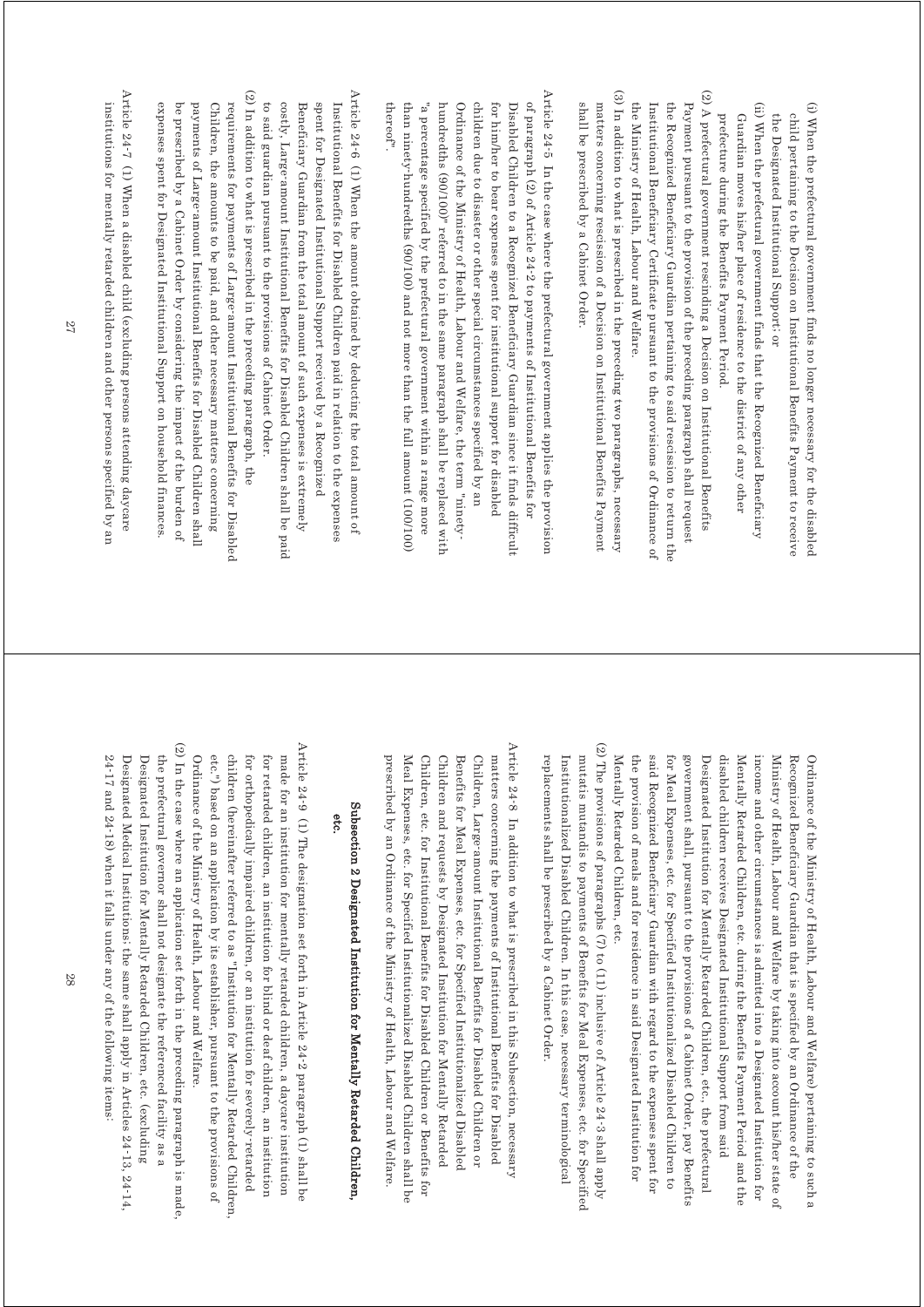(ii) When the knowledge and skills of the employees of the institution for (i) When the applicant is not a juridical person (ii) When the knowledge and skills of the employees of the institution for (i) When the applicant is not a juridical person; the Ministry of Health, Labour and Welfare set forth in Article 24-12 personnel staffing do not satisfy the standards specified by an Ordinance of mentally retarded children, etc. pertaining to said application and its the Ministry of Health, Labour and Welfare set forth in Article 24-12 personnel staffing do not satisfy the standards specified by an Ordinance of mentally retarded children, etc. pertaining to said application and its

paragraph (1);

paragraph (1);

(iii) When the prefectural government finds the applicant to be unable to (iii) When the prefectural government finds the applicant to be unable to operate the institution for mentally retarded children, etc. adequately in the Ministry of Health, Labour and Welfare as set forth in Article 24-12 accordance with the standards on facilities and operation of Designated paragraph (2); Institution for Mentally Retarded Children, etc. specified by an Ordinance of paragraph (2); the Ministry of Health, Labour and Welfare as set forth in Article 24-12 Institution for Mentally Retarded Children, etc. specified by an Ordinance of accordance with the standards on facilities and operation of Designated operate the institution for mentally retarded children, etc. adequately in

(iv) When any officer (which shall mean an employee, director, executive officer (iv) When any officer (which shall mean an employee, director, executive officer or other equivalent person executing corporate affairs, including a person execution; severer punishment and awaiting the completion or discontinuation of its referred to as "Officers, etc.") is a person sentenced to imprisonment or mentally retarded children, etc. pertaining to said application (hereinafter executing corporate affairs) of the applicant or the head of the institution for that of any employee, director, executive officer or other equivalent person such a power to control the juridical person that is equivalent or superior to with counselor, advisor or any other title whatsoever who is found to have execution; severer punishment and awaiting the completion or discontinuation of its referred to as "Officers, etc.") is a person sentenced to imprisonment or mentally retarded children, etc. pertaining to said application (hereinafter executing corporate affairs) of the applicant or the head of the institution for that of any employee, director, executive officer or other equivalent person such a power to control the juridical person that is equivalent or superior to with counselor, advisor or any other title whatsoever who is found to have or other equivalent person executing corporate affairs, including a person

(v) When the applicant or any of its Officers, etc. is a person punished by a fine (v) When the applicant or any of its Officers, etc. is a person punished by a fine completion or discontinuation of its execution; welfare of citizens as specified by a Cabinet Order and awaiting the pursuant to such provisions of this Act or of any other act on healthcare or completion or discontinuation of its execution; welfare of citizens as specified by a Cabinet Order and awaiting the pursuant to such provisions of this Act or of any other act on healthcare or

(vi) When the applicant is a person subject to a rescission of designation (vi) When the applicant is a person subject to a rescission of designation pursuant to the provision of Article 24-17 and awaiting a lapse of 5 years from the date of the rescission; from the date of the rescission; pursuant to the provision of Article  $24$ -17 and awaiting a lapse of 5 years

(vii) When any of the Officers, etc. of the applicant is a person who used to be (vii) When any of the Officers, etc. of the applicant is a person who used to be was imposed within 60 days prior to the notice pursuant to the provision of date of said rescission; provision of Article 24-17 and who is awaiting a lapse of 5 years from the pertaining to the disposition of said rescission of designation pursuant to the Article 15 of the Administrative Procedure Act (Act No. 88 of 1993) an officer, etc. of a juridical person on which a rescission of the designation date of said rescission; provision of Article 24-17 and who is awaiting a lapse of 5 years from the pertaining to the disposition of said rescission of designation pursuant to the Article 15 of the Administrative Procedure Act (Act No. 88 of 1993) was imposed within 60 days prior to the notice pursuant to the provision of an officer, etc. of a juridical person on which a rescission of the designation

(viii) When the applicant is a person who declines the designation pursuant to (viii) When the applicant is a person who declines the designation pursuant to provision of Article 24-17 and ending on the date on which said disposition is Procedure Act pertaining to the rescission of designation pursuant to the the notice pursuant to the provision of Article 15 of the Administrative the provision of Article 24-14 during the period commencing on the date of provision of Article 24-17 and ending on the date on which said disposition is Procedure Act pertaining to the rescission of designation pursuant to the the notice pursuant to the provision of Article 15 of the Administrative the provision of Article 24-14 during the period commencing on the date of

> lapse of 5 years from the date of said declination; lapse of 5 years from the date of said declination; reasonable ground for declining said designation) and who is awaiting a reasonable ground for declining said designation) and who is awaiting a implemented or decided to be discontinued (excluding a person having a implemented or decided to be discontinued (excluding a person having a

(x) When the applicant or any of its Officers, etc. is a person who committed a (ix) When any of the Officers, etc. of the applicant is a person who used to be (x) When the applicant or any of its Officers, etc. is a person who committed a (ix) When any of the Officers, etc. of the applicant is a person who used to be who is awaiting a lapse of 5 years from the date of said declination, or within 60 days prior to the date of the notice referred to in the preceding a juridical person having a reasonable ground for declining said designation) children application for designation, with regard to institutional support for disablec 24-14 was declined within the period provided in the preceding item, and item, in the case where the designation pursuant to the provision of Article an officer, etc. of the juridical person pertaining to the declination (excluding children. application for designation, with regard to institutional support for disabled wrongdoing or extremely unjust act, within 5 years prior to the date of the wrongdoing or extremely unjust act, within 5 years prior to the date of the who is awaiting a lapse of 5 years from the date of said declination; or  $24$ -14 was declined within the period provided in the preceding item, and item, in the case where the designation pursuant to the provision of Article within 60 days prior to the date of the notice referred to in the preceding a juridical person having a reasonable ground for declining said designation) an officer, etc. of the juridical person pertaining to the declination (excluding

Article 24-10 (1) The designation set forth in paragraph (1) of Article 24-2 shall Article 24-10 (1) The designation set forth in paragraph (1) of Article 24-2 shall designation is renewed every 6 years. cease to be effective after a lapse of the term then in force, unless the designation is renewed every 6 years. cease to be effective after a lapse of the term then in force, unless the

(2) In the case where a renewal set forth in the preceding paragraph is applied (2) In the case where a renewal set forth in the preceding paragraph is applied, when no disposition is implemented for the application by the expiration date expiration of the Valid Period for Designation. shall remain in force until the disposition is implemented, even after the of the period set forth in the same paragraph (referred to as a "Valid Period for Designation" hereinafter in this Article), the designation before the renewal expiration of the Valid Period for Designation. shall remain in force until the disposition is implemented, even after the Designation" hereinafter in this Article), the designation before the renewal of the period set forth in the same paragraph (referred to as a "Valid Period for when no disposition is implemented for the application by the expiration date

(3) When the designation is renewed in the case referred to in the preceding (3) When the designation is renewed in the case referred to in the preceding renewal day following the expiration date of the Valid Period for Designation before the paragraph, the Valid Period for Designation as renewed shall start from the renewal. day following the expiration date of the Valid Period for Designation before the paragraph, the Valid Period for Designation as renewed shall start from the

 $(4)$  The provision of the preceding Article shall apply mutatis mutandis to (4) The provision of the preceding Article shall apply mutatis mutandis to terminological replacements shall be prescribed by a Cabinet Order. renewal of designation set forth in paragraph (1). In this case, necessary terminological replacements shall be prescribed by a Cabinet Order. renewal of designation set forth in paragraph (1). In this case, necessary

(2) The establisher of a Designated Institution for Mentally Retarded Children (2) The establisher of a Designated Institution for Mentally Retarded Children, Article 24-11 (1) In order to enable a disabled child to lead self-reliant daily life Article 24-11 (1) In order to enable a disabled child to lead self-reliant daily life close coordination with administrative organs, educational institutions and of a Designated Institution for Mentally Retarded Children, etc. shall facilitate or social life according to their inherent abilities and aptitudes, the establisher characteristics of dysfunctions and other circumstances of said disabled child support for disabled children according to the intention, aptitudes other relevant bodies, and endeavor to effectively implement institutional etc. shall endeavor to improve the quality of its institutional support for etc. shall endeavor to improve the quality of its institutional support for characteristics of dysfunctions and other circumstances of said disabled child. support for disabled children according to the intention, aptitudes, other relevant bodies, and endeavor to effectively implement institutional close coordination with administrative organs, educational institutions and of a Designated Institution for Mentally Retarded Children, etc. shall facilitate or social life according to their inherent abilities and aptitudes, the establisher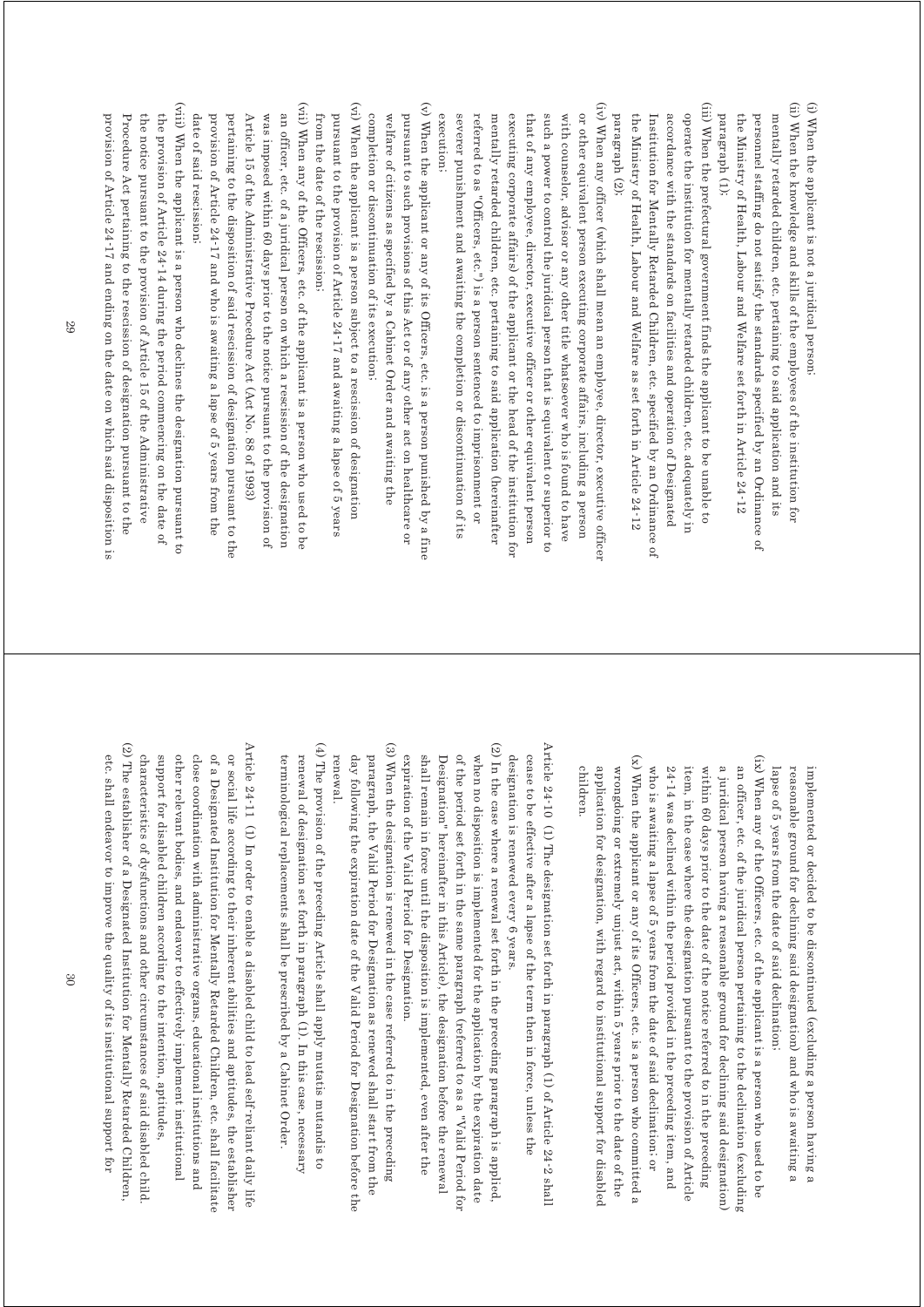(3) The establisher of a Designated Institution for Mentally Retarded Children, (3) The establisher of a Designated Institution for Mentally Retarded Children, etc. shall respect the character of each disabled child, comply with this Act or institutional support for disabled children and by taking other measures. disabled children and their guardians. orders pursuant to this Act, and faithfully perform his/her own duties for disabled children by carrying out assessment of the quality of its own disabled children and their guardians. orders pursuant to this Act, and faithfully perform his/her own duties for etc. shall respect the character of each disabled child, comply with this Act or institutional support for disabled children and by taking other measures. disabled children by carrying out assessment of the quality of its own

(2) The establisher of a Designated Institution for Mentally Retarded Children Article 24-12 (1) The establisher of a Designated Institution for Mentally (2) The establisher of a Designated Institution for Mentally Retarded Children, Article 24-12 (1) The establisher of a Designated Institution for Mentally etc. shall provide Designated Institutional Support in accordance with the standards on facilities and operation of designated retarded child institutions Ordinance of the Ministry of Health, Labour and Welfare etc. specified by an Ordinance of the Ministry of Health, Labour and Welfare Institutional Support in accordance with the standards specified by an Retarded Children, etc. shall have employees engaged in Designated etc. specified by an Ordinance of the Ministry of Health, Labour and Welfare. standards on facilities and operation of designated retarded child institutions, etc. shall provide Designated Institutional Support in accordance with the Ordinance of the Ministry of Health, Labour and Welfare. Institutional Support in accordance with the standards specified by an Retarded Children, etc. shall have employees engaged in Designated

Article 24-13 When there is any change in his/her address or any other matters Article 24-13 When there is any change in his/her address or any other matters specified by an Ordinance of the Ministry of Health, Labour and Welfare, the the provisions of Ordinance of the Ministry of Health, Labour and Welfare. shall notify the prefectural governor to that effect within 10 days pursuant to establisher of a Designated Institution for Mentally Retarded Children, etc. the provisions of Ordinance of the Ministry of Health, Labour and Welfare. shall notify the prefectural governor to that effect within 10 days pursuant to establisher of a Designated Institution for Mentally Retarded Children, etc. specified by an Ordinance of the Ministry of Health, Labour and Welfare, the

Article 24-14 A Designated Institution for Mentally Retarded Children, etc. may Article  $24$ -14 A Designated Institution for Mentally Retarded Children, etc. may decline its designation with not less than 3 months period of advance notice decline its designation with not less than 3 months period of advance notice.

(3) The authority pursuant to the provision of paragraph (1) shall not be (2) When any question or inspection is made pursuant to the provision of the Article 24-15 (1) When a prefectural governor finds necessary, he/she may order (3) The authority pursuant to the provision of paragraph (1) shall not be (2) When any question or inspection is made pursuant to the provision of the Article 24-15 (1) When a prefectural governor finds necessary, he/she may order a person who is, or used to be, the establisher or director or any other employee preceding paragraph, said official shall carry his/her certification for referred to as "Designated Institution Establisher, etc.") to make a report or of a Designated Institution for Mentally Retarded Children, etc. (hereinafter construed as being permitted for criminal investigation. identification and produce it upon request by any relevant person. Retarded Children, etc. and inspect books and documents and other objects questions or enter any office of said Designated Institution for Mentally Establisher, etc., or may make said prefecture's official ask relevant persons appearance of a person who is, or used to be, a Designated Institution submit or present books and documents and other objects, request the construed as being permitted for criminal investigation. identification and produce it upon request by any relevant person. preceding paragraph, said official shall carry his/her certification for Retarded Children, etc. and inspect books and documents and other objects. questions or enter any office of said Designated Institution for Mentally Establisher, etc., or may make said prefecture's official ask relevant persons appearance of a person who is, or used to be, a Designated Institution submit or present books and documents and other objects, request the referred to as "Designated Institution Establisher, etc.") to make a report or of a Designated Institution for Mentally Retarded Children, etc. (hereinafter a person who is, or used to be, the establisher or director or any other employee

Article 24-16 (1) When a prefectural governor finds that the establisher of a Article 24-16 (1) When a prefectural governor finds that the establisher of a

> (2) In the case where a recommendation is made pursuant to the provision of the (2) In the case where a recommendation is made pursuant to the provision of the Mentally Retarded Children, etc. receiving such recommendation fails to preceding paragraph, when the establisher of the Designated Institution for Ordinance of the Ministry of Health, Labour and Welfare referred to in and operation of designated retarded child institutions, etc. specified by an governor may recommend the establisher of said Designated Institution for and Welfare referred to in paragraph (2) of the same Article, the prefectural paragraph (2) of the same Article, by a due date to be specified paragraph (1) of the same Article, or comply with the standards on facilities Ordinance of the Ministry of Health, Labour and Welfare referred to in Mentally Retarded Children, etc. to comply with the standards specified by an institutions, etc. specified by an Ordinance of the Ministry of Health, Labour Institution for Mentally Retarded Children, etc. adequately in accordance with or skills of its employees of the institution pertaining to the referenced Welfare referred to in Article 24-12 paragraph (1) in respect of the knowledge the standards specified by an Ordinance of the Ministry of Health, Labour and Mentally Retarded Children, etc. receiving such recommendation fails to preceding paragraph, when the establisher of the Designated Institution for paragraph (2) of the same Article, by a due date to be specified. Ordinance of the Ministry of Health, Labour and Welfare referred to in and operation of designated retarded child institutions, etc. specified by an paragraph (1) of the same Article, or comply with the standards on facilities Ordinance of the Ministry of Health, Labour and Welfare referred to in Mentally Retarded Children, etc. to comply with the standards specified by an governor may recommend the establisher of said Designated Institution for and Welfare referred to in paragraph (2) of the same Article, the prefectural institutions, etc. specified by an Ordinance of the Ministry of Health, Labour the standards on facilities and operation of designated retarded child the standards on facilities and operation of designated retarded child Institution for Mentally Retarded Children, etc. adequately in accordance with designation or its personnel staffing or fails to operate the Designated designation or its personnel staffing or fails to operate the Designated or skills of its employees of the institution pertaining to the referenced Welfare referred to in Article 24-12 paragraph (1) in respect of the knowledge the standards specified by an Ordinance of the Ministry of Health, Labour and Designated Institution for Mentally Retarded Children, etc. fails to conform to Designated Institution for Mentally Retarded Children, etc. fails to conform to

(4) When an order is provided pursuant to the provision of the preceding (4) When an order is provided pursuant to the provision of the preceding (3) When the establisher of a Designated Institution for Mentally Retarded (3) When the establisher of a Designated Institution for Mentally Retarded paragraph, the prefectural governor shall give public notice to that effect. measure pertaining to the recommendation by a due date to be specified. of said Designated Institution for Mentally Retarded Children, etc. to take the without justifiable ground, the prefectural governor may order the establisher paragraph (1) fails to take a measure pertaining to the recommendation Children, etc. receiving a recommendation pursuant to the provision of prefectural governor may publicize such non-compliance. paragraph, the prefectural governor shall give public notice to that effect. measure pertaining to the recommendation by a due date to be specified. of said Designated Institution for Mentally Retarded Children, etc. to take the without justifiable ground, the prefectural governor may order the establisher paragraph (1) fails to take a measure pertaining to the recommendation Children, etc. receiving a recommendation pursuant to the provision of prefectural governor may publicize such non-compliance.

comply with the same by the due date set forth in the same paragraph, the

comply with the same by the due date set forth in the same paragraph, the

Article  $24\text{-}17$  In any of the cases set forth in the following items, the prefectural Article  $24$ -17 In any of the cases set forth in the following items, the prefectural Children, etc. or suspend the validity of the designation, in whole or in part, governor may rescind the designation set forth in Article 24-2 paragraph (1) for a period of time to be specified. pertaining to the referenced Designated Institution for Mentally Retarded for a period of time to be specified: Children, etc. or suspend the validity of the designation, in whole or in part, pertaining to the referenced Designated Institution for Mentally Retarded governor may rescind the designation set forth in Article 24-2 paragraph (1)

(i) When the establisher of the designated retarded child institutions, etc. or (i) When the establisher of the designated retarded child institutions, etc. or (2) item (iv), (y), (yii) or (ix); any of its Officers, etc. becomes a person falling under Article 24-9 paragraph any of its Officers, etc. becomes a person falling under Article 24-9 paragraph  $(2)$  item  $(iv)$ ,  $(v)$ ,  $(vii)$  or  $(ix)$ ;

(ii) When it is found that the establisher of the Designated Institution for (ii) When it is found that the establisher of the Designated Institution for paragraph (3); Mentally Retarded Children, etc. has violated the provision of Article 24-11 paragraph (3); Mentally Retarded Children, etc. has violated the provision of Article 24-11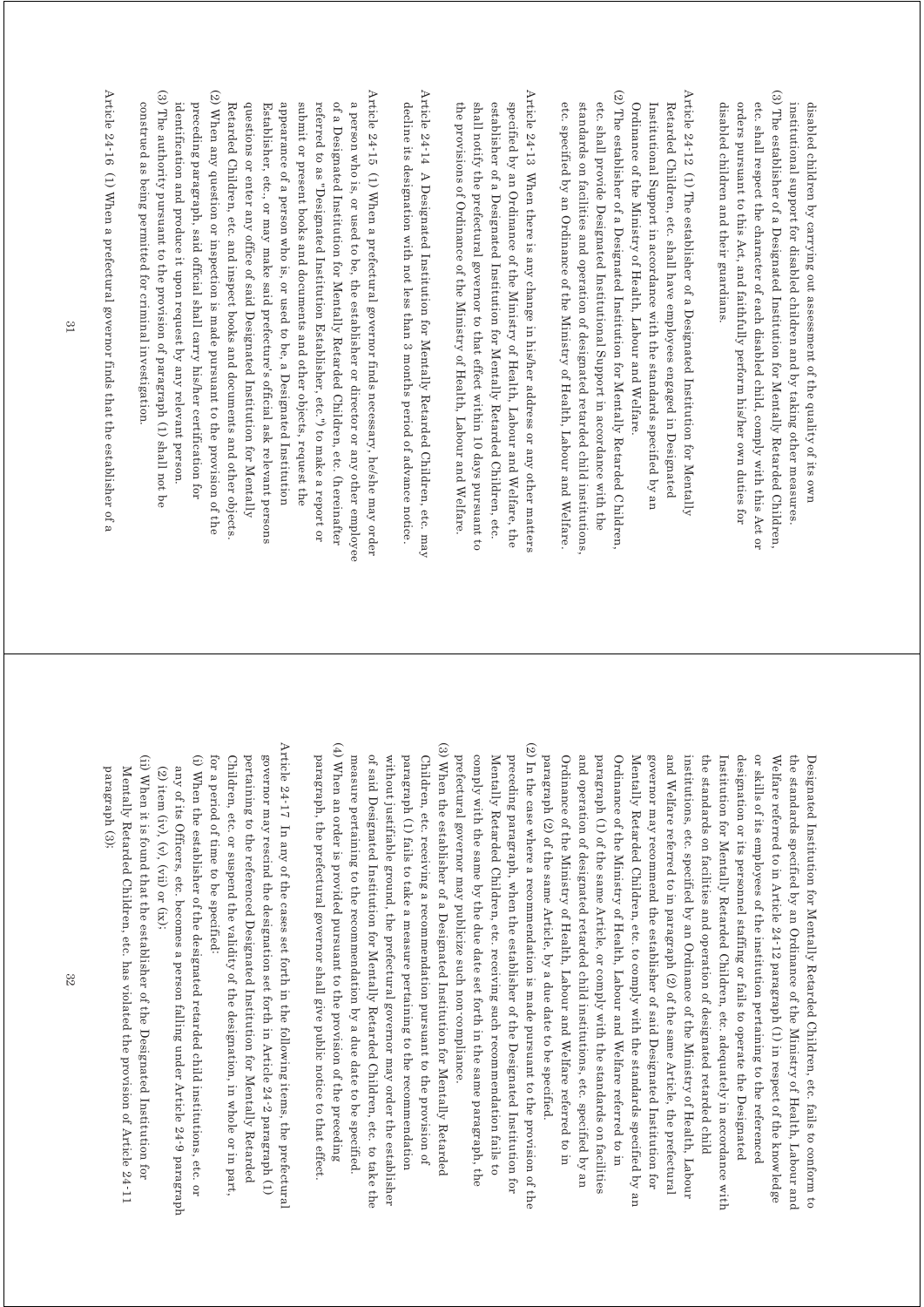- (iii) When the establisher of the Designated Institution for Mentally Retarded (iii) When the establisher of the Designated Institution for Mentally Retarded personnel staffing; employees of the institution pertaining to said designation or in respect of its Article 24-12 paragraph (1) in respect of the knowledge or skills of its Ordinance of the Ministry of Health, Labour and Welfare referred to in Children, etc. becomes unable to satisfy the standards specified by an personnel staffing; employees of the institution pertaining to said designation or in respect of its Article 24-12 paragraph (1) in respect of the knowledge or skills of its Ordinance of the Ministry of Health, Labour and Welfare referred to in Children, etc. becomes unable to satisfy the standards specified by an
- (iv) When the establisher of the Designated Institution for Mentally Retarded (iv) When the establisher of the Designated Institution for Mentally Retarded and Welfare referred to in Article 24-12 paragraph (2); institutions, etc. specified by an Ordinance of the Ministry of Health, Labour standards on facilities and operation of designated retarded child Mentally Retarded Children, etc. adequately in accordance with the Children, etc. becomes unable to operate the Designated Institution for and Welfare referred to in Article 24-12 paragraph (2); institutions, etc. specified by an Ordinance of the Ministry of Health, Labour standards on facilities and operation of designated retarded child Mentally Retarded Children, etc. adequately in accordance with the Children, etc. becomes unable to operate the Designated Institution for
- (v) When any wrongdoing is found with regard to a request for Institutional (v) When any wrongdoing is found with regard to a request for Institutional Disabled Children; Institutionalized Disabled Children or Institutional Medical Expenses for Benefits for Disabled Children, Benefits for Meal Expenses, etc. for Specified Disabled Children; Institutionalized Disabled Children or Institutional Medical Expenses for Benefits for Disabled Children, Benefits for Meal Expenses, etc. for Specified
- (vi) When the Designated Institution Establisher, etc. fails to comply with an (vi) When the Designated Institution Establisher, etc. fails to comply with an order for reporting or submission or presentation of books and documents makes a false report in response to such an order; and other objects pursuant to the provision of Article 24-15 paragraph (1), or makes a false report in response to such an order; and other objects pursuant to the provision of Article 24-15 paragraph (1), or order for reporting or submission or presentation of books and documents
- (vii) When the Designated Institution Establisher, etc. fails to comply with an (vii) When the Designated Institution Establisher, etc. fails to comply with an or recuses the entry or inspection pursuant to the provision of the same order for appearance pursuant to the provision of Article 24-15 paragraph (1), Retarded Children, etc.; committed by an employee of said Designated Institution for Mentally of the acts above mentioned in the case where such an act has been had fulfilled his/her duty of reasonable care and supervision to prevent any or director of the Designated Institution for Mentally Retarded Children, etc paragraph; provided, however, that this shall not apply when the establisher pursuant to the provision of the same paragraph, or refuses, interferes with fails to give an answer or makes a false answer in response to a question Retarded Children, etc.; committed by an employee of said Designated Institution for Mentally of the acts above mentioned in the case where such an act has been had fulfilled his/her duty of reasonable care and supervision to prevent any or director of the Designated Institution for Mentally Retarded Children, etc. paragraph; provided, however, that this shall not apply when the establisher or recuses the entry or inspection pursuant to the provision of the same pursuant to the provision of the same paragraph, or refuses, interferes with, fails to give an answer or makes a false answer in response to a question order for appearance pursuant to the provision of Article 24-15 paragraph (1),
- (viii) When the establisher of the Designated Institution for Mentally Retarded (viii) When the establisher of the Designated Institution for Mentally Retarded by a wrongful means; Children, etc. obtains the designation set forth in Article 24-2 paragraph (1) by a wrongful means; Children, etc. obtains the designation set forth in Article 24-2 paragraph (1)
- (ix) When the establisher of the Designated Institution for Mentally Retarded (ix) When the establisher of the Designated Institution for Mentally Retarded preceding items respectively; citizens as specified by a Cabinet Order or any order pursuant to any of these Children, etc. violates this Act or any other act on healthcare or welfare of acts or any disposition pursuant thereto, in addition to the cases listed in the preceding items respectively; acts or any disposition pursuant thereto, in addition to the cases listed in the citizens as specified by a Cabinet Order or any order pursuant to any of these Children, etc. violates this Act or any other act on healthcare or welfare of
- (x) When the establisher of the Designated Institution for Mentally Retarded (x) When the establisher of the Designated Institution for Mentally Retarded Children, etc. commits a wrongdoing or unjust act with regard to Children, etc. commits a wrongdoing or unjust act with regard to

the preceding items respectively; or the preceding items respectively; or institutional support for disabled children, in addition to the cases listed in institutional support for disabled children, in addition to the cases listed in

- (xi) When the establisher of the Designated Institution for Mentally Retarded (xi) When the establisher of the Designated Institution for Mentally Retarded or the whole or partial suspension of its validity is intended. children within 5 years prior to the time when the rescission of designation a wrongdoing or unjust act with regard to institutional support for disabled Children, etc. and its Officers, etc. include such a person who has committed or the whole or partial suspension of its validity is intended. children within 5 years prior to the time when the rescission of designation a wrongdoing or unjust act with regard to institutional support for disabled Children, etc. and its Officers, etc. include such a person who has committed
- Article  $24\text{-}18$  A prefectural governor shall give public notice in any of the cases Article  $24$ -18 A prefectural governor shall give public notice in any of the cases listed in the following items: listed in the following items:
- (i) When a prefectural governor has made the designation of a Designated (i) When a prefectural governor has made the designation of a Designated paragraph (1); Institution for Mentally Retarded Children, etc. set forth in Article 24-2 paragraph (1); Institution for Mentally Retarded Children, etc. set forth in Article 24-2
- (iii) When the designation of a Designated Institution for Mentally Retarded (ii) When a Designated Institution for Mentally Retarded Children, etc. has (iii) When the designation of a Designated Institution for Mentally Retarded (ii) When a Designated Institution for Mentally Retarded Children, etc. has Article. Children, etc. has been rescinded pursuant to the provision of the preceding declined the designation pursuant to the provision of Article 24-14; and Article. declined the designation pursuant to the provision of Article 24-14; and Children, etc. has been rescinded pursuant to the provision of the preceding
- (3) The establisher of a Designated Institution for Mentally Retarded Children, (3) The establisher of a Designated Institution for Mentally Retarded Children, (2) Upon request from a disabled child or his/her guardian, the prefectural (2) Upon request from a disabled child or his/her guardian, the prefectural Article 24-19 (1) A prefectural government shall provide necessary information  $\text{Article 24-19}$  (1)  $\text{A}$  prefectural government shall provide necessary information Designated Institution for Mentally Retarded Children, etc. make a request for the utilization by said disabled child to the establisher of a Designated Institution for Mentally Retarded Children, etc. and, where needed government shall make arrangement or coordination for the utilization of a consultations and give advice with regard to the utilization thereof. concerning designated retarded child institutions, etc. and provide Designated Institution for Mentally Retarded Children, etc. make a request for the utilization by said disabled child to the establisher of a Designated Institution for Mentally Retarded Children, etc. and, where needed, government shall make arrangement or coordination for the utilization of a consultations and give advice with regard to the utilization thereof. concerning designated retarded child institutions, etc. and provide
- Subsection 3 Payments of Institutional Medical Expenses for Disabled Subsection 3 Payments of Institutional Medical Expenses for Disabled Children Children

the preceding paragraph as far as possible.

the preceding paragraph as far as possible

etc. shall cooperate in the arrangement, coordination and requests set forth in

etc. shall cooperate in the arrangement, coordination and requests set forth in

Article 24-20 (1) When a disabled child pertaining to a Decision on Institutional Article 24-20 (1) When a disabled child pertaining to a Decision on Institutional for Disabled Children") from a Designated Institution for Mentally Retarded pertaining to therapy (hereinafter referred to as "Institutional Medical Care Benefits Payment receives the institutional support for disabled children Children, etc. (limited to such hospitals and other facilities as specified by an hereinafter in this Article, the following Article and Article 24-23) during the hereinafter in this Article, the following Article and Article 24-23) during the Ordinance of the Ministry of Health, Labour and Welfare; the same shall apply Ordinance of the Ministry of Health, Labour and Welfare; the same shall apply Children, etc. (limited to such hospitals and other facilities as specified by an for Disabled Children") from a Designated Institution for Mentally Retarded pertaining to therapy (hereinafter referred to as "Institutional Medical Care Benefits Payment receives the institutional support for disabled children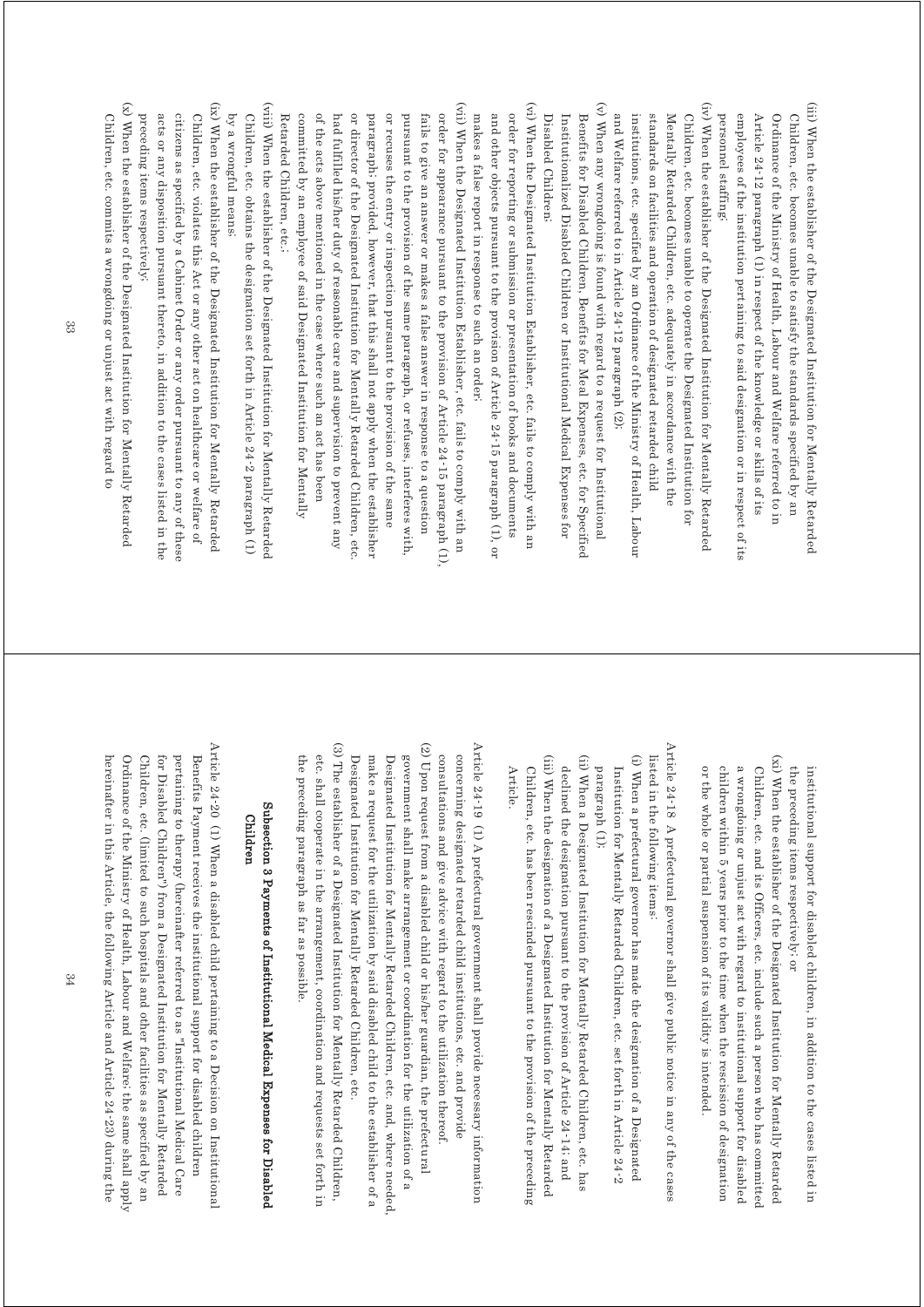(2) The amount of Institutional Medical Expenses for Disabled Children shall be (2) The amount of Institutional Medical Expenses for Disabled Children shall be the total amount of the amounts listed in the following items. expenses spent for said Institutional Medical Care for Disabled Children; and Beneficiary Guardian pertaining to said disabled child with regard to the provisions of Ordinance of the Ministry of Health, Labour and Welfare, pay expenses spent for said Institutional Medical Care for Disabled Children; and Beneficiary Guardian pertaining to said disabled child with regard to the Institutional Medical Expenses for Disabled Children to the Recognized Institutional Medical Expenses for Disabled Children to the Recognized provisions of Ordinance of the Ministry of Health, Labour and Welfare, pay Benefits Payment Period, the prefectural government shall, pursuant to the Benefits Payment Period, the prefectural government shall, pursuant to the

the total amount of the amounts listed in the following items:

(i) Ninety-hundredths (90/100) of the amount calculated with regard to the (i) Ninety-hundredths (90/100) of the amount calculated with regard to the calculation method for the amount of expenses spent for medical treatment said Institutional Medical Care for Disabled Children by applying the apply, which shall be within a range of the amount calculated with regard to covered by health insurance, and the amount calculated pursuant to the provisions of a Cabinet Order shall by a Cabinet Order by taking into account the impact on the household Care for Disabled Children in a specific month exceeds the amount provided the referenced Recognized Beneficiary Guardian for Institutional Medical that, when ten hundredths (10/100) of the total amount of expenses spent by spent for medical treatment covered by health insurance, provided, however in this item) by applying the calculation method for the amount of expenses shall apply hereinafter in this paragraph); the same shall apply hereinafter paragraph (2) of the Health Insurance Act (Act No. 70 of 1922); the same dietary treatment (which shall mean dietary treatment provided in Article 63 referenced Institutional Medical Care for Disabled Children (excluding covered by health insurance; and calculation method for the amount of expenses spent for medical treatment said Institutional Medical Care for Disabled Children by applying the apply, which shall be within a range of the amount calculated with regard to the amount calculated pursuant to the provisions of a Cabinet Order shall finances of said Recognized Beneficiary Guardian and other circumstances finances of said Recognized Beneficiary Guardian and other circumstances, by a Cabinet Order by taking into account the impact on the household Care for Disabled Children in a specific month exceeds the amount provided the referenced Recognized Beneficiary Guardian for Institutional Medical that, when ten-hundredths (10/100) of the total amount of expenses spent by spent for medical treatment covered by health insurance; provided, however, in this item) by applying the calculation method for the amount of expenses shall apply hereinafter in this paragraph); the same shall apply hereinafter paragraph (2) of the Health Insurance Act (Act No. 70 of 1922); the same dietary treatment (which shall mean dietary treatment provided in Article 63 referenced Institutional Medical Care for Disabled Children (excluding

(ii) The amount obtained by deducting the amount provided by the Minister of (ii) The amount obtained by deducting the amount provided by the Minister of coverage provided in Article 85 paragraph (2) of the Health Insurance Act, Health, Labor and Welfare, by taking into consideration the standard treatment covered by health insurance. applying the calculation method for the amount of expenses spent for medical Medical Care for Disabled Children (limited to dietary treatment) by circumstances, from the amount calculated with regard to said Institutional the state of income of the Recognized Beneficiary Guardian and other treatment covered by health insurance. applying the calculation method for the amount of expenses spent for medical Medical Care for Disabled Children (limited to dietary treatment) by circumstances, from the amount calculated with regard to said Institutional the state of income of the Recognized Beneficiary Guardian and other coverage provided in Article 85 paragraph (2) of the Health Insurance Act, Health, Labor and Welfare, by taking into consideration the standard

(4) When a disabled child pertaining to a decision on institutional benefits (3) When the calculation method for the amount of expenses spent for the (4) When a disabled child pertaining to a decision on institutional benefits (3) When the calculation method for the amount of expenses spent for the medical treatment prescribed in the preceding paragraph cannot apply, or government may pay such expenses spent for said Institutional Medical Care Designated Institution for Mentally Retarded Children, etc., the prefectural payment receives Institutional Medical Care for Disabled Children from a Children shall be as prescribed by the Minister of Health, Labor and Welfare amount of expenses spent for the Institutional Medical Care for Disabled when it is not appropriate to apply the same, the calculation method for the government may pay such expenses spent for said Institutional Medical Care Designated Institution for Mentally Retarded Children, etc., the prefectural payment receives Institutional Medical Care for Disabled Children from a Children shall be as prescribed by the Minister of Health, Labor and Welfare. amount of expenses spent for the Institutional Medical Care for Disabled when it is not appropriate to apply the same, the calculation method for the medical treatment prescribed in the preceding paragraph cannot apply, or

> of the amount payable to said Recognized Beneficiary Guardian as the Guardian, to said designated retarded child institutions, etc., within the limit Mentally Retarded Children, etc., in lieu of said Recognized Beneficiary Institutional Medical Expenses for Disabled Children. pertaining to said disabled child to the referenced Designated Institution for for Disabled Children that are payable by the Recognized Beneficiary Guardian Institutional Medical Expenses for Disabled Children. of the amount payable to said Recognized Beneficiary Guardian as the Guardian, to said designated retarded child institutions, etc., within the limit Mentally Retarded Children, etc., in lieu of said Recognized Beneficiary pertaining to said disabled child to the referenced Designated Institution for for Disabled Children that are payable by the Recognized Beneficiary Guardian

(5) When a payment is made pursuant to the provision of the preceding (5) When a payment is made pursuant to the provision of the preceding paragraph, the Institutional Medical Expenses for Disabled Children for said Recognized Beneficiary Guardian shall be deemed to have been paid. Recognized Beneficiary Guardian shall be deemed to have been paid. paragraph, the Institutional Medical Expenses for Disabled Children for said

Article 24-21 The provision of Article 21 shall apply mutatis mutandis to Article 24-21 The provision of Article 21 shall apply mutatis mutandis to and the phrase "medical fees" referred to in Article 21-3 (excluding paragraph and 21-3 shall apply mutatis mutandis to payments of Institutional Medical paragraph (1)", the phrase "medical service policy and medical fees" referred to preceding Article" referred to in Article 21 shall be deemed to be replaced with In this case, the phrase "the medical care set forth in paragraph (2) of the designated retarded child institutions, etc., and the provisions of Articles  $21$ -2 Disabled Children". Disabled Children". (2)) shall be deemed to be replaced with "Institutional Medical Expenses for (2)) shall be deemed to be replaced with "Institutional Medical Expenses for and the phrase "medical fees" referred to in Article 21-3 (excluding paragraph in Article  $21-2$  shall be deemed to be replaced with "medical service policy", in Article 21-2 shall be deemed to be replaced with "medical service policy", paragraph (1)", the phrase "medical service policy and medical fees" referred to "the Institutional Medical Care for Disabled Children provided in Article 24-20 "the Institutional Medical Care for Disabled Children provided in Article 24-20 preceding Article" referred to in Article 21 shall be deemed to be replaced with In this case, the phrase "the medical care set forth in paragraph (2) of the Expenses for Disabled Children to designated retarded child institutions, etc. Expenses for Disabled Children to designated retarded child institutions, etc. and 21-3 shall apply mutatis mutandis to payments of Institutional Medical designated retarded child institutions, etc., and the provisions of Articles 21-2

Article 24-22  $\,$  A payment of Institutional Medical Expenses for Disabled Children Article 24-22 A payment of Institutional Medical Expenses for Disabled Children shall apply as the limit referred to in the preceding sentence, and when any specified by a Cabinet Order and fall under the payment of Institutional shall not be made within the limit equivalent to the amount that a recipient shall apply as the limit referred to in the preceding sentence. Medical Expenses for Disabled Children, the limit specified by a Cabinet Order pursuant to relevant laws and regulations and such expenses or benefits are can receive according to the state of the referenced dysfunction as prescribed in shall apply as the limit referred to in the preceding sentence. borne by the national government or local government, the amount so paid borne by the national government or local government, the amount so paid payment of Institutional Medical Expenses for Disabled Children is paid and payment of Institutional Medical Expenses for Disabled Children is paid and benefit other than those specified by said Cabinet Order that falls under the benefit other than those specified by said Cabinet Order that falls under the shall apply as the limit referred to in the preceding sentence, and when any Medical Expenses for Disabled Children, the limit specified by a Cabinet Order specified by a Cabinet Order and fall under the payment of Institutional pursuant to relevant laws and regulations and such expenses or benefits are treatment expenses pursuant to the Health Insurance Act or other benefits treatment expenses pursuant to the Health Insurance Act or other benefits the subsequent sentence. When the recipient can receive dependent medical the subsequent sentence. When the recipient can receive dependent medical can receive according to the state of the referenced dysfunction as prescribed in shall not be made within the limit equivalent to the amount that a recipient

Article 24-23 In addition to what is prescribed in this Subsection, necessary Article 24-23 In addition to what is prescribed in this Subsection, necessary matters concerning the payments of Institutional Medical Expenses for Disabled Children and the requests by designated retarded child institutions etc. for Institutional Medical Expenses for Disabled Children shall be etc. for Institutional Medical Expenses for Disabled Children shall be Disabled Children and the requests by designated retarded child institutions, matters concerning the payments of Institutional Medical Expenses for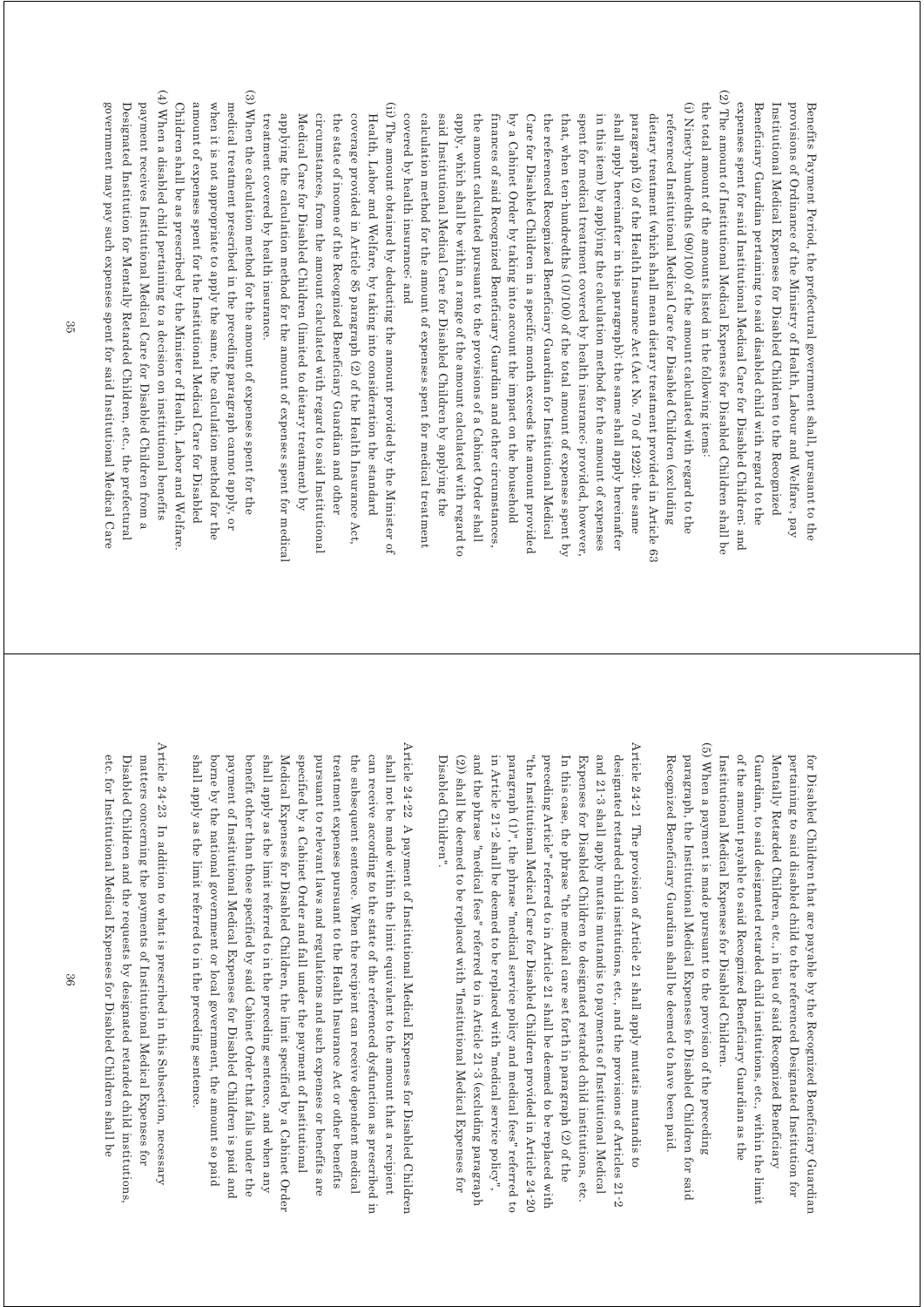prescribed by an Ordinance of the Ministry of Health, Labour and Welfare. prescribed by an Ordinance of the Ministry of Health, Labour and Welfare.

# Section 5 Protective Measures, etc. for an Aid-requiring Child Section 5 Protective Measures, etc. for an Aid-requiring Child

Article 25 A person who discovers an Aid requiring Child shall give notification Article 25 A person who discovers an Aid-requiring Child shall give notification guidance center through a commissioned child welfare volunteer; provided directly to a Welfare Office or child guidance center established by the committed a crime. In this case, notification shall be given to the family court however, that this shall not apply to a child of 14 years of age or more who has municipal or prefectural government, or to said Welfare Office or child committed a crime. In this case, notification shall be given to the family court. however, that this shall not apply to a child of 14 years of age or more who has guidance center through a commissioned child welfare volunteer; provided, municipal or prefectural government, or to said Welfare Office or child directly to a Welfare Office or child guidance center established by the

Article 25-2 (1) In order to singly or jointly pursue adequate protective care for (2) A Council shall exchange information concerning an Aid-requiring Child and Article 25-2 (1) In order to singly or jointly pursue adequate protective care for an Aid-requiring Child, a local government shall endeavor to set up a regional relevant persons (hereinafter referred to as "Relevant Bodies, etc."). persons engaged in the duties relevant to welfare of children, and other as a "Council") consisting of relevant bodies, relevant organizations and council of countermeasures for Children Requiring Aid (hereinafter referred to relevant persons (hereinafter referred to as "Relevant Bodies, etc."). persons engaged in the duties relevant to welfare of children, and other as a "Council") consisting of relevant bodies, relevant organizations and council of countermeasures for Children Requiring Aid (hereinafter referred to an Aid-requiring Child, a local government shall endeavor to set up a regional

(2) A Council shall exchange information concerning an Aid requiring Child and other information necessary to pursue adequate protective care for Children Requiring Aid Requiring Aid and confer on the contents of the support for Children, etc. their guardians (hereinafter referred to as "Aid-requiring Child, etc.") and Requiring Aid. Requiring Aid and confer on the contents of the support for Children, etc. other information necessary to pursue adequate protective care for Children their guardians (hereinafter referred to as "Aid-requiring Child, etc.") and

(3) When a local government establishes a Council, the head of the local (3) When a local government establishes a Council, the head of the local Ordinance of the Ministry of Health, Labour and Welfare. government shall give public notice to that effect pursuant to the provisions of Ordinance of the Ministry of Health, Labour and Welfare. government shall give public notice to that effect pursuant to the provisions of

(4) The head of a local government who establishes a Council shall designate only (4) The head of a local government who establishes a Council shall designate only one coordinating organization of countermeasures for Aid-requiring Child to be selected from the Relevant Bodies, etc. constituting the Council selected from the Relevant Bodies, etc. constituting the Council. one coordinating organization of countermeasures for Aid-requiring Child to be

(5) A coordinating organization of countermeasures for an Aid requiring Child (5) A coordinating organization of countermeasures for an Aid-requiring Child shall conduct overall management of affairs concerning the Council, accurately where needed. and coordination with the child guidance center and other Relevant Bodies, etc Child, etc. so as to enable its adequate implementation, and carry out liaison understand the state of the implementation of the support for an Aid requiring where needed. and coordination with the child guidance center and other Relevant Bodies, etc., Child, etc. so as to enable its adequate implementation, and carry out liaison understand the state of the implementation of the support for an Aid-requiring shall conduct overall management of affairs concerning the Council, accurately

center; or

center; or

Article 25-3 A Council may, when it finds necessary in order to exchange Article 25-3 A Council may, when it finds necessary in order to exchange information and confer as prescribed in paragraph (2) of the preceding Article. opinions, or provide other necessary cooperation. request Relevant Bodies, etc. to furnish materials or information, state their opinions, or provide other necessary cooperation. request Relevant Bodies, etc. to furnish materials or information, state their information and confer as prescribed in paragraph (2) of the preceding Article,

Article 25-4 In addition to what is prescribed in the preceding two Articles, Article 25-4 In addition to what is prescribed in the preceding two Articles,

> be prescribed by the Council necessary matters concerning the organization and operation of a Council shall be prescribed by the Council. necessary matters concerning the organization and operation of a Council shall

Article 25<sup>-5</sup> In accordance with the categories of the Relevant Bodies, etc. Article 25-5 In accordance with the categories of the Relevant Bodies, etc. (i) Organs of the national or a local government. A person who is, or used to be, each such item shall divulge any secret coming to his/her knowledge with constituting a Council listed in the following items, no person prescribed in regard to the duties of the Council without justifiable ground regard to the duties of the Council without justifiable ground: each such item shall divulge any secret coming to his/her knowledge with constituting a Council listed in the following items, no person prescribed in (i) Organs of the national or a local government: A person who is, or used to be, an official of any such organ; an official of any such organ;

(ii) Juridical persons: A person who is, or used to be, an officer or employee of (ii) Juridical persons: A person who is, or used to be, an officer or employee of any such juridical person; and any such juridical person; and

(iii) Persons other than those listed in the preceding two items. A person who is, (iii) Persons other than those listed in the preceding two items: A person who is, or used to be, a member of the Council or used to be, a member of the Council.

Article 25<sup>-6</sup> When it finds necessary in the case where notification pursuant to Article 25-6 When it finds necessary in the case where notification pursuant to established by a municipal or prefectural government shall promptly ascertain the provision of Article 25 is received, a Welfare Office or child guidance center an understanding of the state of the referenced child. an understanding of the state of the referenced child. established by a municipal or prefectural government shall promptly ascertain the provision of Article 25 is received, a Welfare Office or child guidance center

Article 25-7 (1) A municipal government (excluding towns and villages Article 25-7 (1) A municipal government (excluding towns and villages government finds necessary for a child for whom notification has been received any of the measures set forth in the following items when the municipal the implementation of the support for an Aid requiring Child, etc., and take prescribed in the following paragraph) shall accurately understand the state of (i) Refer any person who is found to be in need of a measure set forth in Article his/her guardian (hereinafter referred to as "Child, etc. under Notification"): or consultation has been provided pursuant to the provision of Article 25 or his/her guardian (hereinafter referred to as "Child, etc. under Notification"): or consultation has been provided pursuant to the provision of Article 25 or government finds necessary for a child for whom notification has been received any of the measures set forth in the following items when the municipal the implementation of the support for an Aid-requiring Child, etc., and take prescribed in the following paragraph) shall accurately understand the state of (i) Refer any person who is found to be in need of a measure set forth in Article pedagogical, sociological or mental health judgment, to the child guidance 27, and any person who is found to be in need of medical, psychological, pedagogical, sociological or mental health judgment, to the child guidance 27, and any person who is found to be in need of medical, psychological,

(ii) Make a Welfare Officer for retarded persons prescribed in Article 9 (iii) Give notice of, any person who is found to be in need of a request of an (iii) Give notice of, any person who is found to be in need of a request of an (ii) Make a Welfare Officer for retarded persons prescribed in Article 9 to the provision of Article 29 or Article 9 paragraph (1) the same act, or a Article 8-2 paragraph (1) of the Act on the Prevention, etc. of Child Abuse government provide guidance to a Child, etc. under Notification. paragraph (5) of the Retarded Person Welfare Act (Act No. 37 of 1960) or a (2), to a prefectural governor or a child guidance center's director. (Act No.82 of 2000), or an entry and an investigation or a question pursuant appearance and an investigation or a question pursuant to the provision of certified social worker of the Welfare Office established by the municipal temporary custody pursuant to the provision of Article 33 paragraph (1) or temporary custody pursuant to the provision of Article 33 paragraph (1) or to the provision of Article 29 or Article 9 paragraph (1) the same act, or a Article 8-2 paragraph (1) of the Act on the Prevention, etc. of Child Abuse appearance and an investigation or a question pursuant to the provision of government provide guidance to a Child, etc. under Notification. certified social worker of the Welfare Office established by the municipal paragraph (5) of the Retarded Person Welfare Act (Act No. 37 of 1960) or a (2), to a prefectural governor or a child guidance center's director. (Act No.82 of 2000),or an entry and an investigation or a question pursuant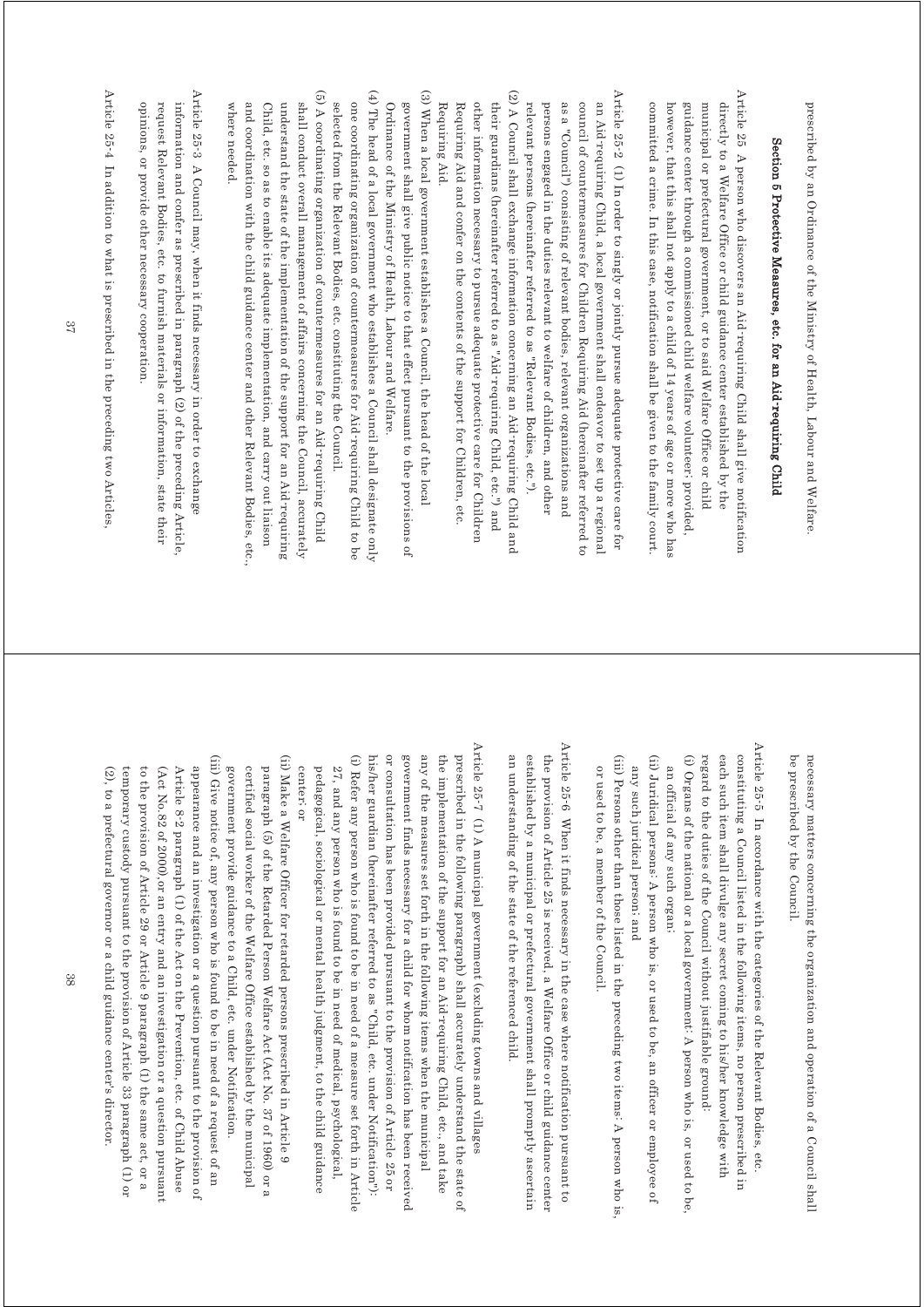(2) A town or village without a Welfare Office shall accurately understand the (2) A town or village without a Welfare Office shall accurately understand the state of the implementation of the support for an Aid requiring Child, etc., and nursing mother: village finds necessary for a Child, etc. under Notification or an expectant and take any of the measures set forth in the following items when said town or nursing mother: village finds necessary for a Child, etc. under Notification or an expectant and take any of the measures set forth in the following items when said town or state of the implementation of the support for an Aid-requiring Child, etc., and

(i) Refer any person who is found to be in need of a measure set forth in Article (i) Refer any person who is found to be in need of a measure set forth in Article center<sub>1</sub> pedagogical, sociological or mental health judgment, to the child guidance 27, and any person who is found to be in need of medical, psychological center; pedagogical, sociological or mental health judgment, to the child guidance 27, and any person who is found to be in need of medical, psychological,

(ii) Refer any person for whom a measure set forth in item (ii) of the following (ii) Refer any person for whom a measure set forth in item (ii) of the following Article is found appropriate to the Welfare Office established by the prefectural government to which said town or village belongs; or prefectural government to which said town or village belongs; or Article is found appropriate to the Welfare Office established by the

(iii) Report a person for whom the Midwifery Care Practice or the Maternal and (iii) Report a person for whom the Midwifery Care Practice or the Maternal and pertaining to such practice. Child Aid Practice is found appropriate to the prefectural governor pertaining to such practice. Child Aid Practice is found appropriate to the prefectural governor

(iv) Give notice of, any person who is found to be in need of a request of an (iv) Give notice of, any person who is found to be in need of a request of an Article 8-2 paragraph (1) of the Act on the Prevention, etc. of Child Abuse, or appearance and an investigation or a question pursuant to the provision of governor or a child guidance center's director. pursuant to the provision of Article 33 paragraph (1) or (2), to a prefectural Article 29 or Article 9 paragraph (1) the same act, or a temporary custody an entry and an investigation or a question pursuant to the provision of governor or a child guidance center's director. pursuant to the provision of Article 33 paragraph (1) or (2), to a prefectural Article 29 or Article 9 paragraph (1) the same act, or a temporary custody an entry and an investigation or a question pursuant to the provision of Article 8-2 paragraph (1) of the Act on the Prevention, etc. of Child Abuse, or appearance and an investigation or a question pursuant to the provision of

Article 25-8 The head of a Welfare Office established by a prefectural Article 25-8 The head of a Welfare Office established by a prefectural mother for whom consultation is provided: Article is made, or a child, his/her guardian or an expectant and nursing item (ii) of the preceding Article or paragraph (1) item (iii) of the following provision of Article 25 or a referral pursuant to the provision of paragraph (2) he/she finds necessary for a child for whom notification pursuant to the government shall take a measure set forth in any of the following items, when mother for whom consultation is provided: Article is made, or a child, his/her guardian or an expectant and nursing item (ii) of the preceding Article or paragraph (1) item (iii) of the following provision of Article 25 or a referral pursuant to the provision of paragraph (2) he/she finds necessary for a child for whom notification pursuant to the government shall take a measure set forth in any of the following items, when

(i) Refer any person who is found to be in need of a measure set forth in Article (i) Refer any person who is found to be in need of a measure set forth in Article 27, and any person who is found to be in need of medical, psychological, center, pedagogical, sociological or mental health judgment, to the child guidance center; pedagogical, sociological or mental health judgment, to the child guidance 27, and any person who is found to be in need of medical, psychological,

(iii) Report on, or give notice of, any person for whom it is found appropriate to (iii) Report on, or give notice of, any person for whom it is found appropriate to (ii) Cause children or their guardians to be guided by a Welfare Officer for (ii) Cause children or their guardians to be guided by a Welfare Officer for retarded persons or a social welfare secretary of the Welfare Office; retarded persons or a social welfare secretary of the Welfare Office;

referred to as "Daycare Practice, etc.") to the head of the prefecture or municipality pertaining to such Daycare Practice, etc., or practice midwifery care, maternal and child aid or daycare (hereinafter municipality pertaining to such Daycare Practice, etc.; or referred to as "Daycare Practice, etc.") to the head of the prefecture or practice midwifery care, maternal and child aid or daycare (hereinafter

(iv) Report on, or give notice of, any person who is found to be in need of a (iv) Report on, or give notice of, any person who is found to be in need of a

> to the measure. to the measure. measure set forth in Article 21-6 to the head of the municipality pertaining measure set forth in Article 21-6 to the head of the municipality pertaining

Article 26 (1) A child guidance center's director shall take a measure set forth in Article 26 (1) A child guidance center's director shall take a measure set forth in pursuant to the provision of Article 25-7 paragraph (1) item (i) or paragraph (2) notification pursuant to the provision of Article 25 of this Act or a referral (i) Report on any person who is found to be in need of a measure set forth in nursing mother for whom consultation is provided: No. 168 of 1948) is made, or for a child, his/her guardian or an expectant and Article 6-6 paragraph (1) or Article 18 paragraph (1) of the Juvenile Act (Act item (i) of the same Article or item (i) of the preceding Article of this Act, or any of the following items when he/she finds necessary for a child for whom nursing mother for whom consultation is provided: No. 168 of 1948) is made, or for a child, his/her guardian or an expectant and Article 6-6 paragraph (1) or Article 18 paragraph (1) of the Juvenile Act (Act item (i) of the same Article or item (i) of the preceding Article of this Act, or pursuant to the provision of Article 25-7 paragraph (1) item (i) or paragraph (2) notification pursuant to the provision of Article 25 of this Act or a referral any of the following items when he/she finds necessary for a child for whom (i) Report on any person who is found to be in need of a measure set forth in

(ii) Cause children or their guardians to be guided by a Child Welfare Officer or (ii) Cause children or their guardians to be guided by a Child Welfare Officer or a commissioned child welfare volunteer, or entrust such guidance to a child the following Article to the prefectural governor; a commissioned child welfare volunteer, or entrust such guidance to a child the following Article to the prefectural governor;

(hereinafter referred to as "Consultation Support Services" in paragraph (1) engaged in the consultation support services provided in Article 5 paragraph government or to a person other than the prefectural government who is and family support center established by a person other than the prefectural item (ii) of the following Article and Article 34-6); (17) of the Act on Self-reliance Support for Persons with Disabilities item (ii) of the following Article and Article 34-6); engaged in the consultation support services provided in Article 5 paragraph government or to a person other than the prefectural government who is and family support center established by a person other than the prefectural (hereinafter referred to as "Consultation Support Services" in paragraph (1) (17) of the Act on Self-reliance Support for Persons with Disabilities

(iii) Refer any person for whom it is found appropriate to take a measure set (iii) Refer any person for whom it is found appropriate to take a measure set forth in of Article 25-7 paragraph (1) item (ii) or item (ii) of the preceding Article to the Welfare Office; Article to the Welfare Office; forth in of Article 25-7 paragraph (1) item (ii) or item (ii) of the preceding

(iv) Report on, or give notice of, any person for whom it is found appropriate to (iv) Report on, or give notice of, any person for whom it is found appropriate to government pertaining to such Daycare Practice, etc.; or provide the Daycare Practice, etc. to the head of the prefectural or municipal government pertaining to such Daycare Practice, etc.; or provide the Daycare Practice, etc. to the head of the prefectural or municipal

(v) Report on, or give notice of, any person for whom it is found appropriate to (v) Report on, or give notice of, any person for whom it is found appropriate to municipal government pertaining to such a measure. take a measure pursuant to the provision of Article 21-6 to the head of the municipal government pertaining to such a measure. take a measure pursuant to the provision of Article 21-6 to the head of the

(2) A report pursuant to the provision of item (i) of the preceding paragraph shall (2) A report pursuant to the provision of item (i) of the preceding paragraph shall other referential matters concerning promotion of welfare of the child and family environment of the referenced child, the intent of said child and state the address, name, age, history, character and conduct, health condition his/her guardian with regard to the measure provided in the same item, and other referential matters concerning promotion of welfare of the child. his/her guardian with regard to the measure provided in the same item, and and family environment of the referenced child, the intent of said child and state the address, name, age, history, character and conduct, health condition

Article 27 (1) A prefectural government shall take a measure set forth in any of Article 27 (1) A prefectural government shall take a measure set forth in any of paragraph (1) item (i) of the preceding Article or a referral pursuant to Article the following items with regard to a child for whom a report pursuant to 18 paragraph (2) of the Juvenile Act is made: paragraph (1) item (i) of the preceding Article or a referral pursuant to Article the following items with regard to a child for whom a report pursuant to 18 paragraph (2) of the Juvenile Act is made:

(i) Provide an admonition to the child or his/her guardian, or cause him/her to (i) Provide an admonition to the child or his/her guardian, or cause him/her to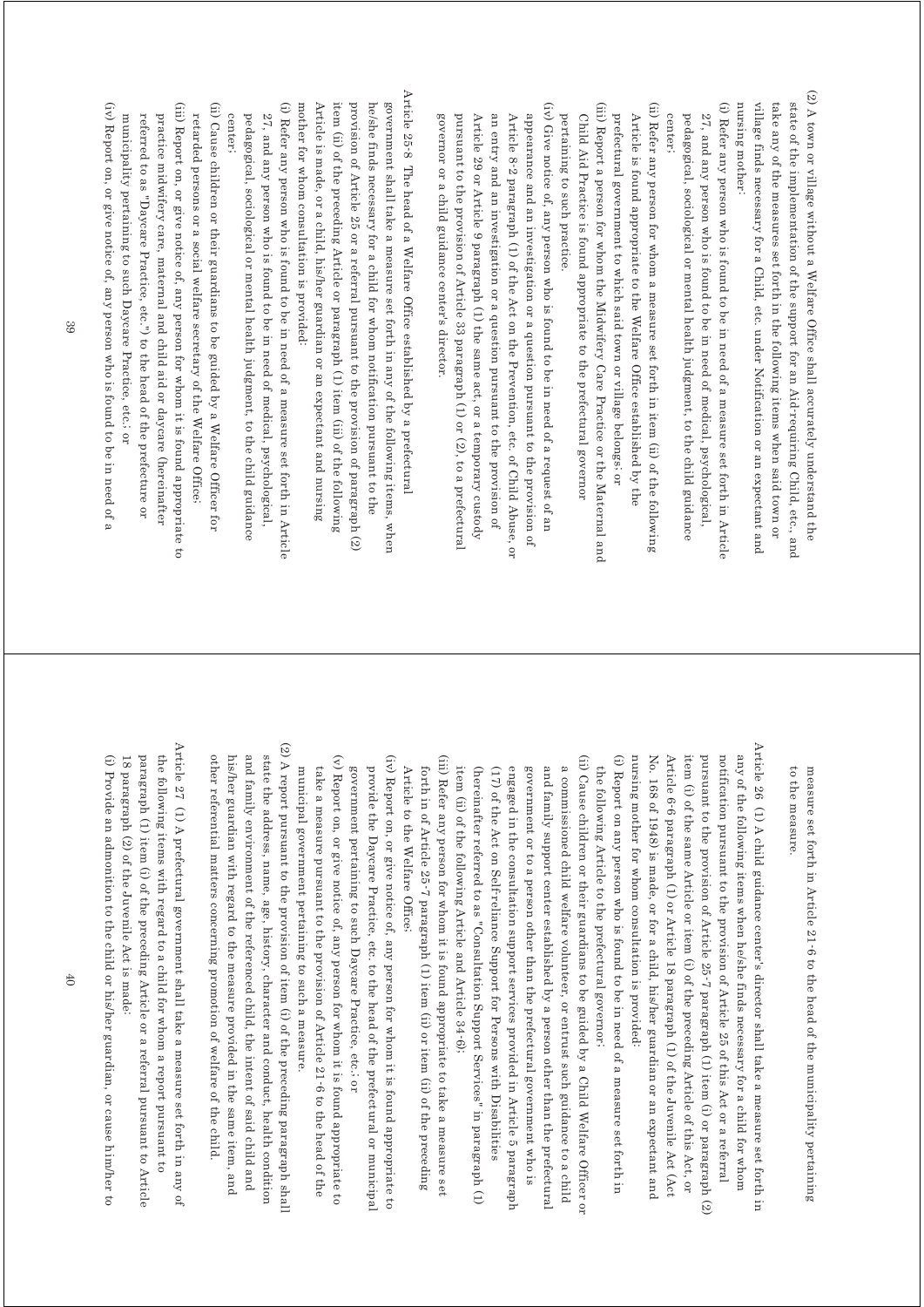submit a written pledge; submit a written pledge;

- (ii) Cause the child or his/her guardian to be guided by a Child Welfare Officer (ii) Cause the child or his/her guardian to be guided by a Child Welfare Officer, said prefectural government engaged in Consultation Support Services; commissioned child welfare volunteer, or the child and family support center a welfare officer for mentally retarded persons, a social welfare secretary, a person other than said prefectural government, or to a person other than entrust such guidance to a child and family support center established by a Consultation Support Services performed by said prefectural government, or established by said prefectural government, or an official pertaining to the said prefectural government engaged in Consultation Support Services; person other than said prefectural government, or to a person other than entrust such guidance to a child and family support center established by a Consultation Support Services performed by said prefectural government, or established by said prefectural government, or an official pertaining to the commissioned child welfare volunteer, or the child and family support center a welfare officer for mentally retarded persons, a social welfare secretary, a
- (iii) Entrust the child to a foster parent, or admit the child into an infant home (iii) Entrust the child to a foster parent, or admit the child into an infant home, a foster home, an institution for mentally retarded children, a daycare emotionally disturbed children, or a children's self-reliance support facility children, an institution for orthopedically impaired children, an institution for severely-retarded children, a short term therapeutic institution for institution for mentally retarded children, an institution for blind or deaf or emotionally disturbed children, or a children's self-reliance support facility; for severely-retarded children, a short-term therapeutic institution for children, an institution for orthopedically impaired children, an institution institution for mentally retarded children, an institution for blind or deaf a foster home, an institution for mentally retarded children, a daycare
- (iv) Refer the child to the family court if it is found appropriate to submit (iv) Refer the child to the family court if it is found appropriate to submit him/her to the family court's inquiry. him/her to the family court's inquiry.
- (2) With regard to a child prescribed in Article 43-3 or 43-4, the prefectural (2) With regard to a child prescribed in Article 43-3 or 43-4, the prefectural government may, in lieu of the measure set forth in item (iii) of the preceding provided in an institution orthopedically impaired children or an institution for and provide him/her with therapy, etc. equivalent to those that would be paragraph, entrust a Designated Medical Institution to hospitalize the child severely-retarded children. severely-retarded children. provided in an institution orthopedically impaired children or an institution for and provide him/her with therapy, etc. equivalent to those that would be paragraph, entrust a Designated Medical Institution to hospitalize the child government may, in lieu of the measure set forth in item (iii) of the preceding
- (3) When a prefectural governor intends to take a measure set forth in paragraph (3) When a prefectural governor intends to take a measure set forth in paragraph a decision by the family court. (1) for a child referred pursuant to the provision of Article  $18$  paragraph  $(2)$  of the Juvenile Act, the prefectural governor shall follow an instruction based on a decision by the family court. the Juvenile Act, the prefectural governor shall follow an instruction based on (1) for a child referred pursuant to the provision of Article 18 paragraph (2) of
- $(4)$  When the referenced child has a person who has parental authority (4) When the referenced child has a person who has parental authority apply hereinaffer) or a guardian of a minor, the measure set forth in paragraph authority pursuant to the provision of Article  $47$  paragraph  $(1)$ ; the same shall (excluding the head of a child welfare institution who exercises the parental case referred to in the preceding paragraph. person who has parental authority or said guardian of a minor, except in the (1) item (iii) or paragraph (2) may not be taken against the intent of said case referred to in the preceding paragraph. person who has parental authority or said guardian of a minor, except in the (1) item (iii) or paragraph (2) may not be taken against the intent of said apply hereinafter) or a guardian of a minor, the measure set forth in paragraph authority pursuant to the provision of Article 47 paragraph (1); the same shall (excluding the head of a child welfare institution who exercises the parental
- (5) In the case where a measure set forth in paragraph  $(1)$  item  $(i)$  or  $(iii)$  or (5) In the case where a measure set forth in paragraph (1) item (ii) or (iii) or paragraph (2) is cancelled, suspended, or changed to any other measure, the director. prefectural governor shall hear opinions from the child guidance center's director. prefectural governor shall hear opinions from the child guidance center's paragraph (2) is cancelled, suspended, or changed to any other measure, the
- (6) In the case where any of the measures set forth in paragraph  $(1)$  items  $(i)$  to (6) In the case where any of the measures set forth in paragraph (1) items (i) to (iii) inclusive (excluding those taken pursuant to the provision of paragraph (3) (iii) inclusive (excluding those taken pursuant to the provision of paragraph (3)

hear opinions from the Prefectural Child Welfare Council. paragraph (2) is cancelled, suspended, or changed to any other measure, the case where a measure set forth in paragraph (1) item (ii) or (iii) or in of Article 28 paragraph (1)) or those set forth in paragraph (2) is taken, or in pursuant to the provisions of a Cabinet Order, the prefectural governor shall and those taken pursuant to the provision of item (i) or the proviso of item (ii) hear opinions from the Prefectural Child Welfare Council. pursuant to the provisions of a Cabinet Order, the prefectural governor shall paragraph (2) is cancelled, suspended, or changed to any other measure, the case where a measure set forth in paragraph (1) item (ii) or (iii) or in of Article 28 paragraph (1)) or those set forth in paragraph (2) is taken, or in and those taken pursuant to the provision of item (i) or the proviso of item (ii)

- (7) With regard to a child having terminated his/her compulsory education for (7) With regard to a child having terminated his/her compulsory education for daily life assistance and daily life guidance and employment support at said prefectural government may provide consultation and other daily life Order is cancelled or who is as otherwise specified by a Cabinet Order, the whom a measure prescribed in paragraph (1) item (iii) as specified by a Cabinet measure to entrust a person resident in any other prefecture to provide said assistance and lifestyle guidance and support his/her finding employment at accordance with the standards specified by a Cabinet Order. accordance with the standards specified by a Cabinet Order. person's residence, for the purpose of pursuing said child's independence, in person's residence, for the purpose of pursuing said child's independence, in daily life assistance and daily life guidance and employment support at said measure to entrust a person resident in any other prefecture to provide said the residence where the child is supposed to live communally, or may take a the residence where the child is supposed to live communally, or may take a assistance and lifestyle guidance and support his/her finding employment at prefectural government may provide consultation and other daily life Order is cancelled or who is as otherwise specified by a Cabinet Order, the whom a measure prescribed in paragraph (1) item (iii) as specified by a Cabinet
- Article 27-2 (1) With regard to a child who has received a decision on protective Article 27-2 (1) With regard to a child who has received a decision on protective residence where his/her guardian lives) or a measure to admit him/her into a decision (excluding a measure to cause him/her to commute there from the pursuant to the provision of Article 24 paragraph (1) or Article 26-4 paragraph custody set forth in Article 24 paragraph (1) item (ii) of the Juvenile Act foster home. him/her into a children's self-reliance support facility in accordance with said (1) the same act, the prefectural government shall take a measure to admit foster home. residence where his/her guardian lives) or a measure to admit him/her into a decision (excluding a measure to cause him/her to commute there from the him/her into a children's self-reliance su (1) the same act, the prefectural government shall take a measure to admit pursuant to the provision of Article 24 paragraph (1) or Article 26-4 paragraph custody set forth in Article 24 paragraph (1) item (ii) of the Juvenile Act pport facility in accordance with said
- (2) With regard to the application of this Act, a measure prescribed in the (2) With regard to the application of this Act, a measure prescribed in the cancelled, suspended, or changed to any other measure) apply, and when the Article (excluding the portions pertaining to the cases where a measure is shall not apply when the provisions of paragraphs  $(4)$  and  $(6)$  of the preceding in paragraph (1) item (iii) of the preceding Article; provided, however, that this child into a children's self-reliance support facility or a foster home as set forth preceding paragraph shall be deemed to be a measure to admit the referenced provision of Article 28 applies. provision of Article 28 applies. cancelled, suspended, or changed to any other measure) apply, and when the Article (excluding the portions pertaining to the cases where a measure is shall not apply when the provisions of paragraphs (4) and (6) of the preceding in paragraph (1) item (iii) of the preceding Article; provided, however, that this child into a children's self-reliance support facility or a foster home as set forth preceding paragraph shall be deemed to be a measure to admit the referenced
- Article 27-3 When it is necessary to take a compulsory measure that may Article 27-3 When it is necessary to take a compulsory measure that may deprivation of his/her liberty, the prefectural governor shall refer that case to unintentionally be conducive to restriction on a child's liberty of action or Articles 33 and 47. Articles 33 and 47. the family court, except in the cases permitted pursuant to the provision of the family court, except in the cases permitted pursuant to the provision of deprivation of his/her liberty, the prefectural governor shall refer that case to unintentionally be conducive to restriction on a child's liberty of action or

Article 28 (1) In the case where a guardian abuses his/her child or extremely Article 28 (1) In the case where a guardian abuses his his prime or extremely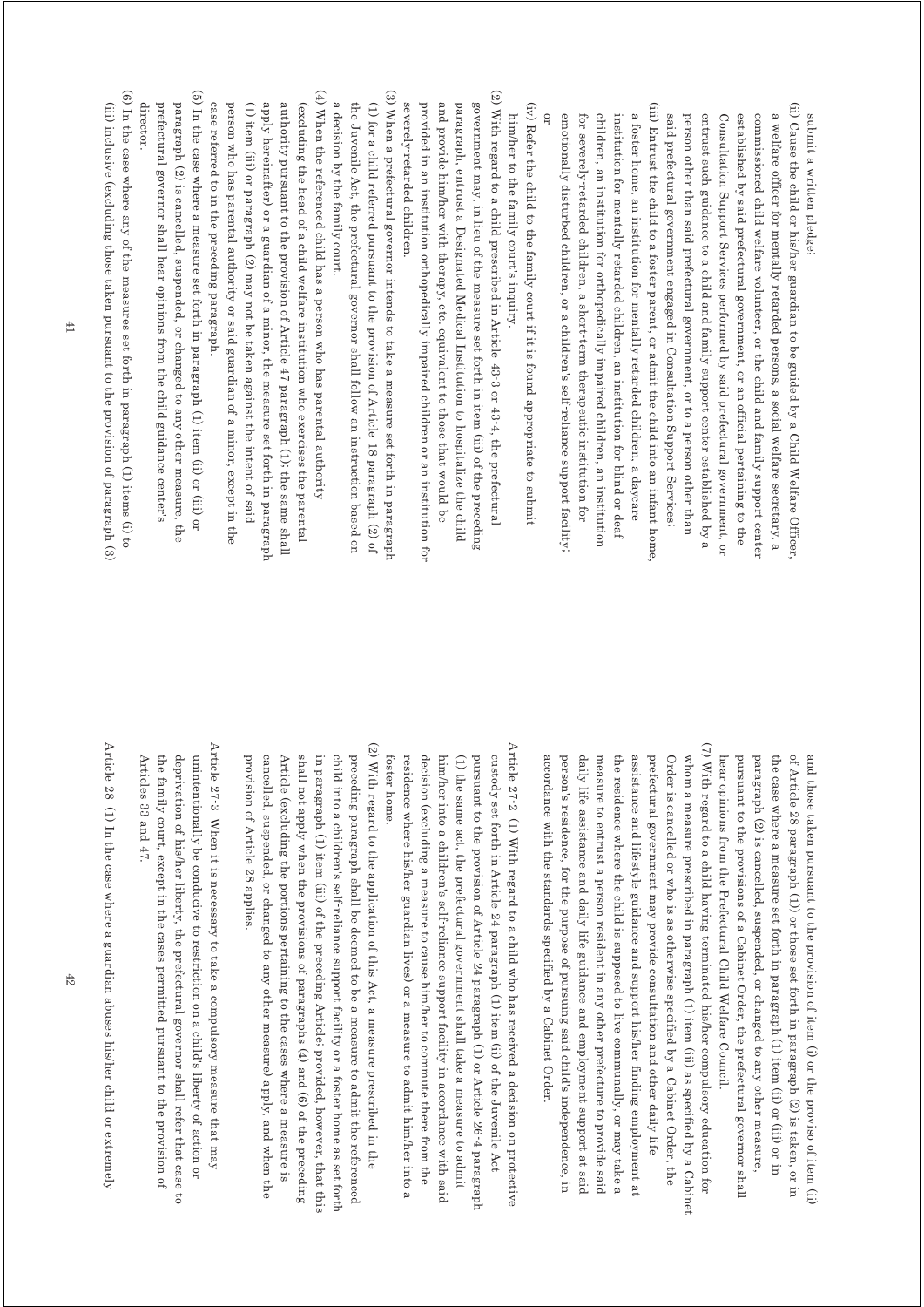forth in any of the following items: of a minor for the child, the prefectural government may take a measure set contrary to the intention of a person who has parental authority or a guardian when taking a measure set forth in Article 27 paragraph (1) item (iii) is guardian's exercise of the custody extremely harms the welfare of said child neglects the duty of custody of his/her child or in any other case where the forth in any of the following items: of a minor for the child, the prefectural government may take a measure set contrary to the intention of a person who has parental authority or a guardian when taking a measure set forth in Article 27 paragraph (1) item (iii) is guardian's exercise of the custody extremely harms the welfare of said child, neglects the duty of custody of his/her child or in any other case where the

(i) Take a measure set forth in Article 27 paragraph (1) item (iii) with approva (i) Take a measure set forth in Article  $27$  paragraph (1) item (iii) with approval authority or a guardian of a minor; and from the family court, when the guardian is a person who has parental authority or a guardian of a minor; and from the family court, when the guardian is a person who has parental

(ii) Deliver the child to a person who has parental authority or a guardian of a (ii) Deliver the child to a person who has parental authority or a guardian of a 27 paragraph (1) item (iii) shall be taken with approval from the family court minor, when the guardian is neither a person who has parental authority non when such delivery is found inappropriate for welfare of the child a guardian of a minor, provided, however, that a measure set forth in Article when such delivery is found inappropriate for welfare of the child.  $27$  paragraph (1) item (iii) shall be taken with approval from the family court, a guardian of a minor; provided, however, that a measure set forth in Article minor, when the guardian is neither a person who has parental authority nor

 $(2)$  The period for a measure taken pursuant to the provision of item  $(i)$  and the (2) The period for a measure taken pursuant to the provision of item (i) and the custody of the child, or cause any other harm to the welfare of said child, in measure is continued. item (ii); the same shall apply hereinafter in this Article) unless the referenced measure (which shall mean the guidance set forth in Article 27 paragraph (1) light of effects, etc. of the guidance to the guardian pertaining to the reference it is found that the guardian is likely to abuse the child, extremely neglect the government may renew said period with approval from the family court, when date of commencement of said measure; provided, however, that the prefectural proviso of item (ii) of the preceding paragraph shall not exceed 2 years from the measure is continued. item (iii); the same shall apply hereinater in this  $\frac{1}{2}$  and  $\frac{1}{2}$  and  $\frac{1}{2}$  and  $\frac{1}{2}$  and  $\frac{1}{2}$  and  $\frac{1}{2}$  and  $\frac{1}{2}$  and  $\frac{1}{2}$  and  $\frac{1}{2}$  and  $\frac{1}{2}$  and  $\frac{1}{2}$  and  $\frac{1}{2}$  and measure (which shall mean the guidance set forth in Article 27 paragraph (1) light of effects, etc. of the guidance to the guardian pertaining to the referenced custody of the child, or cause any other harm to the welfare of said child, in it is found that the guardian is likely to abuse the child, extremely neglect the government may renew said period with approval from the family court, when date of commencement of said measure; provided, however, that the prefectural proviso of item (ii) of the preceding paragraph shall not exceed 2 years from the

(3) With regard to the application of the Act on Inquiry Procedure for Family (3) With regard to the application of the Act on Inquiry Procedure for Family under any of the matters listed in category A in Article 9 paragraph (1) of the (hereinafter referred to as "Approval for Measures") shall be deemed to fall same Act. Affairs, the approval set forth in paragraph (1) and the preceding paragraph same Act. under any of the matters listed in category A in Article 9 paragraph (1) of the (hereinafter referred to as "Approval for Measures") shall be deemed to fall Affairs, the approval set forth in paragraph (1) and the preceding paragraph

(4) When there are any inevitable circumstances in the case where an application (4) When there are any inevitable circumstances in the case where an application after the period for said measure expires; provided, however, that the same result of said decision. made, it is found still necessary to take said measure after considering the shall be limited to the cases where, if a decision to dismiss said application is measure until a decision for said application becomes final and binding, even  $(2)$  is made, the prefectural government may continue to take the referenced for approval pertaining to the renewal pursuant to the provision of paragraph result of said decision. made, it is found still necessary to take said measure after considering the shall be limited to the cases where, if a decision to dismiss said application is after the period for said measure expires; provided, however, that the same measure until a decision for said application becomes final and binding, even (2) is made, the prefectural government may continue to take the referenced for approval pertaining to the renewal pursuant to the provision of paragraph

(5) In the case where an application for approval for measures is made, the (5) In the case where an application for approval for measures is made, the submit necessary materials concerning the child and his/her guardian opinions on, the guidance to the guardian pertaining to said application, or to family court may request the prefectural government to report on, or state its submit necessary materials concerning the child and his/her guardian opinions on, the guidance to the guardian pertaining to said application, or to family court may request the prefectural government to report on, or state its

> (6) In the case where a family court carries out the inquiry procedure for (6) In the case where a family court carries out the inquiry procedure for approval for measures, when the family court finds reasonable to afford guardian may recommend the prefectural government to afford the guidance to said environments after termination of the referenced measure, the family court guidance to the referenced guardian in order to coordinate domestic or other pertaining to said application, by the due date to be specified guardian. may recommend the prefectural government to afford the guidance to said environments after termination of the referenced measure, the family court guidance to the referenced guardian in order to coordinate domestic or other approval for measures, when the family court finds reasonable to afford pertaining to said application, by the due date to be specified.

Article 29 When a prefectural governor finds necessary in order to take a Article 29 When a prefectural governor finds necessary in order to take a the commissioned child welfare volunteer or the official carry his/her governor may make a commissioned child welfare volunteer or said prefecture's measure pursuant to the provision of the preceding Article, the prefectural certification for identification and produce it upon request by any relevant or residence of the referenced child or his/her workplace and make necessary official engaged in the affairs concerning welfare of children enter the domicile person. person. certification for identification and produce it upon request by any relevant the commissioned child welfare volunteer or the official carry his/her inspections or questioning. In this case, the prefectural governor shall make inspections or questioning. In this case, the prefectural governor shall make or residence of the referenced child or his/her workplace and make necessary official engaged in the affairs concerning welfare of children enter the domicile governor may make a commissioned child welfare volunteer or said prefecture's measure pursuant to the provision of the preceding Article, the prefectural

(2) When a person who has given notification as prescribed in the preceding Article 30 (1) If a person (excluding persons to whom children are entrusted Article 30 (1) If a person (excluding persons to whom children are entrusted togetheri provided, however, that this shall not apply when such living within 1 month, if the child is an infant) from the date of start of such living an infant) by separating the child from the person who has parental authority own home for consecutive 2 months or more (or 20 days or more, if the child is more than 1 month, if the child is an infant) or lives together at the person's of kinship at the person's own home (including the case of a single person pursuant to laws and regulations and persons who merely lodge children) together is discontinued within this notification period. prefectural governor through the mayor of municipality within 3 months (or or the guardian of a minor, that person living together shall notify the household) with the intention of living together for more than 3 months (or starts living together with a child other than children within the fourth degree together is discontinued within this notification period. together; provided, however, that this shall not apply when such living within 1 month, if the child is an infant) from the date of start of such living prefectural governor through the mayor of municipality within 3 months (or or the guardian of a minor, that person living together shall notify the an infant) by separating the child from the person who has parental authority own home for consecutive 2 months or more (or 20 days or more, if the child is more than 1 month, if the child is an infant) or lives together at the person's household) with the intention of living together for more than 3 months (or of kinship at the person's own home (including the case of a single-person starts living together with a child other than children within the fourth degree pursuant to laws and regulations and persons who merely lodge children)

(2) When a person who has given notification as prescribed in the preceding such discontinuation. governor through the mayor of municipality within 1 month from the date of paragraph discontinues living together, he/she shall notify the prefectural such discontinuation. governor through the mayor of municipality within 1 month from the date of paragraph discontinues living together, he/she shall notify the prefectural

(3) When it is difficult for a guardian to foster his/her child at his/her home due (3) When it is difficult for a guardian to foster his/her child at his/her home due to economic reasons, etc., he/she shall consult with the Welfare Office center, a Child Welfare Officer or a commissioned child welfare volunteer. established by the municipal or prefectural government, the child guidance center, a Child Welfare Officer or a commissioned child welfare volunteer. established by the municipal or prefectural government, the child guidance to economic reasons, etc., he/she shall consult with the Welfare Office

Article 30-2 A prefectural governor may provide necessary instructions to, or Article 30-2 A prefectural governor may provide necessary instructions to, or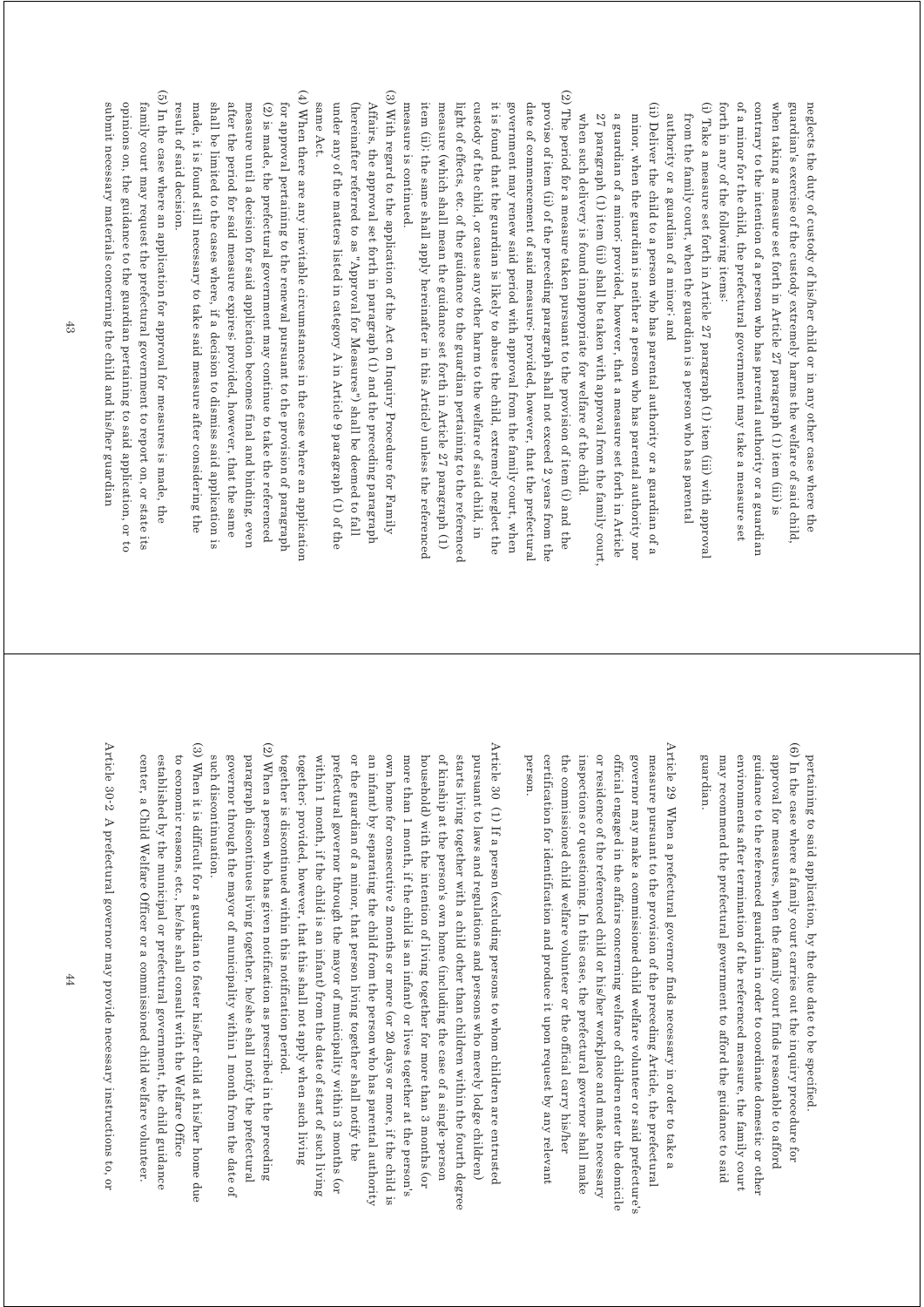Article, with regard to the aid for children institutions, and the persons prescribed in paragraph (1) of the preceding request necessary reporting from, foster parents and the heads of child welfare Article, with regard to the aid for children. institutions, and the persons prescribed in paragraph (1) of the preceding request necessary reporting from, foster parents and the heads of child welfare

Article 31 (1) With regard to a child admitted into a maternal and child living Article 31 (1) With regard to a child admitted into a maternal and child living support facility pursuant to the main clause of Article 23 paragraph (1), the and finds it necessary to do so. when the prefecture, etc. has received an application from his/her guardian maternal and child living support facility until he/she attains the age of 20 prefecture, etc. may continue to take protective custody of him/her in the and finds it necessary to do so. when the prefecture, etc. has received an application from his/her guardian maternal and child living support facility until he/she attains the age of 20, prefecture, etc. may continue to take protective custody of him/her in the support facility pursuant to the main clause of Article 23 paragraph (1), the

(2) The prefectural government may continue the entrustment or continue the (2) The prefectural government may continue the entrustment or continue the government. an institution for mentally retarded children established by the national becomes able to adapt him/herself to social life if he/she is a child admitted into emotionally disturbed children, or a children's self-reliance support facility institution for blind or deaf children, a short-term therapeutic institution for retarded children (excluding those established by the national government), an foster parent or admitted into a foster home, an institution for mentally the referenced child attains the age of 20 if he/she is a child entrusted to a institution pursuant to the provision of Article 27 paragraph (1) item (iii), until measure to domicile the referenced child in the referenced child welfare government. an institution for mentally retarded children established by the national becomes able to adapt him/herself to social life if he/she is a child admitted into pursuant to the provision of the same item, and until the referenced child pursuant to the provision of the same item, and until the referenced child emotionally disturbed children, or a children's self-reliance support facility institution for blind or deaf children, a short-term therapeutic institution for retarded children (excluding those established by the national government), an foster parent or admitted into a foster home, an institution for mentally the referenced child attains the age of 20 if he/she is a child entrusted to a institution pursuant to the provision of Article 27 paragraph (1) item (iii), until measure to domicile the referenced child in the referenced child welfare

(3) The prefectural government may continue the measure to domicile the (3) The prefectural government may continue the measure to domicile the referenced child in the referenced child welfare institution or continue the paragraph (2) of the same Article. Medical Institution based on the entrustment pursuant to the provision of (1) item (iii) or a child set forth in Article 43-4 admitted into a Designated severely-retarded children pursuant to the provision of Article 27 paragraph him/herself to social life if he/she is a child admitted into an institution for (2) of the same Article, and until the referenced child becomes able to adapt Institution based on the entrustment pursuant to the provision of paragraph (iii) or a child set forth in Article 43-3 admitted into a Designated Medical impaired children pursuant to the provision of Article 27 paragraph (1) item age of 20 if he/she is a child admitted into an institution for orthopedically either of these measures to the other one, until the referenced child attains the entrustment pursuant to the provision of Article 27 paragraph (2) or change paragraph (2) of the same Article. Medical Institution based on the entrustment pursuant to the provision of (1) item (iii) or a child set forth in Article 43-4 admitted into a Designated severely-retarded children pursuant to the provision of Article 27 paragraph him/herself to social life if he/she is a child admitted into an institution for (2) of the same Article, and until the referenced child becomes able to adapt Institution based on the entrustment pursuant to the provision of paragraph (iii) or a child set forth in Article 43-3 admitted into a Designated Medical impaired children pursuant to the provision of Article 27 paragraph (1) item age of 20 if he/she is a child admitted into an institution for orthopedically either of these measures to the other one, until the referenced child attains the entrustment pursuant to the provision of Article 27 paragraph (2) or change referenced child in the referenced child welfare institution or continue the

(4) With regard to a child for whom a measure set forth in Article 27 paragraph (4) With regard to a child for whom a measure set forth in  $\Delta T$  paragraphs of  $\Delta T$ (7) is taken, the prefectural government may continue to provide assistance to he/she attains the age of 20. him/her or continue the entrustment prescribed in the same paragraph, until he/she attains the age of 20. him/her or continue the entrustment prescribed in the same paragraph, until (7) is taken, the prefectural government may continue to provide assistance to

(5) With regard to the application of this Act, the aid or the measure provided in (5) With regard to the application of this Act, the aid or the measure provided in

> each of the preceding paragraphs shall be deemed to be the Maternal and Child Article 27 paragraph (7). Aid Practice or a measure provided in paragraph (1) item (iii), paragraph (2) or Article 27 paragraph (7). Aid Practice or a measure provided in paragraph (1) item (iii), paragraph (2) or each of the preceding paragraphs shall be deemed to be the Maternal and Child

(6) In the case referred to in paragraph (2) or (3), the prefectural governor shall (6) In the case referred to in paragraph (2) or (3), the prefectural governor shall hear opinions from the child guidance center's director hear opinions from the child guidance center's director.

Article 32 (1) A prefectural governor may delegate the authority to take Article 32 (1) A prefectural governor may delegate the authority to take measures set forth in Article 27 paragraph (1), (2) or (7), in whole or in part, to the child guidance center's director the child guidance center's director. measures set forth in Article 27 paragraph (1), (2) or  $(7)$ , in whole or in part, to

(2) A prefectural governor or a mayor of municipality may delegate the authority (2) A prefectural governor or a mayor of municipality may delegate the authority in whole or in part, to the head of a Welfare Office under the management of aid provided in the proviso of Article 23 paragraph (1), and the authority Care Practice or the Maternal and Child Aid Practice, or the authority of the to take measures set forth in Article 21-6 or the authority of the Midwifery the prefectural governor or mayor of municipality. pursuant to the provisions of Articles 24-2 to 24-7 inclusive and Article 24-20 the prefectural governor or mayor of municipality. in whole or in part, to the head of a Welfare Office under the management of pursuant to the provisions of Articles 24-2 to 24-7 inclusive and Article 24-20, aid provided in the proviso of Article 23 paragraph (1), and the authority Care Practice or the Maternal and Child Aid Practice, or the authority of the to take measures set forth in Article 21-6 or the authority of the Midwifery

(3) A mayor of municipality may delegate the authority of the Daycare Practice (3) A mayor of municipality may delegate the authority of the Daycare Practice the municipal government or to the board of education set up in said in whole or in part, to the head of the Welfare Office under the management of and the authority of the aid provided in the proviso of Article 24 paragraph  $(1)$ muncipality. municipality. the municipal government or to the board of education set up in said in whole or in part, to the head of the Welfare Office under the management of and the authority of the aid provided in the proviso of Article 24 paragraph (1),

(2) A prefectural governor may, when he/she finds necessary, cause the child (2) A prefectural governor may, when he/she finds necessary, cause the child Article 33 (1) A child guidance center's director may, when he/she finds Article 33  $(1)$  A child guidance center's director may, when he/she finds to do so until a measure set forth in Article 26 paragraph (1) is taken guidance center's director to take temporary custody of a child or cause said necessary, take temporary custody of a child or entrust an appropriate person guidance center's director to take temporary custody of a child or cause said to do so until a measure set forth in Article 26 paragraph (1) is taken. necessary, take temporary custody of a child or entrust an appropriate person

a measure set forth in Article 27 paragraph (1) or (2). director to entrust an appropriate person to take such temporary custody until a measure set forth in Article 27 paragraph (1) or (2). director to entrust an appropriate person to take such temporary custody until

(3) The period for temporary custody pursuant to the preceding two paragraphs (3) The period for temporary custody pursuant to the preceding two paragraphs custody. shall not exceed 2 months from the date of commencement of said temporary shall not exceed 2 months from the date of commencement of said temporary

(4) Notwithstanding the provision of the preceding paragraph, a child guidance (4) Notwithstanding the provision of the preceding paragraph and paragraphs of  $(4)$ continue the temporary custody pursuant to the provision of paragraph (1) or center's director or a prefectural governor may, when he/she finds necessary, (2). continue the temporary custody pursuant to the provision of paragraph (1) or center's director or a prefectural governor may, when he/she finds necessary,

(2) If the things retained pursuant to the provision of the preceding paragraph (2) If the things retained pursuant to the provision of the preceding paragraph Article 33-2 (1) A child guidance center's director may retain the things Article 33-2 (1) A child guidance center's director may retain the things during such temporary custody is likely to be harmful to welfare of the child possessed by a child under temporary custody, if his/her own possessions during such temporary custody is likely to be harmful to welfare of the child. possessed by a child under temporary custody, if his/her own possessions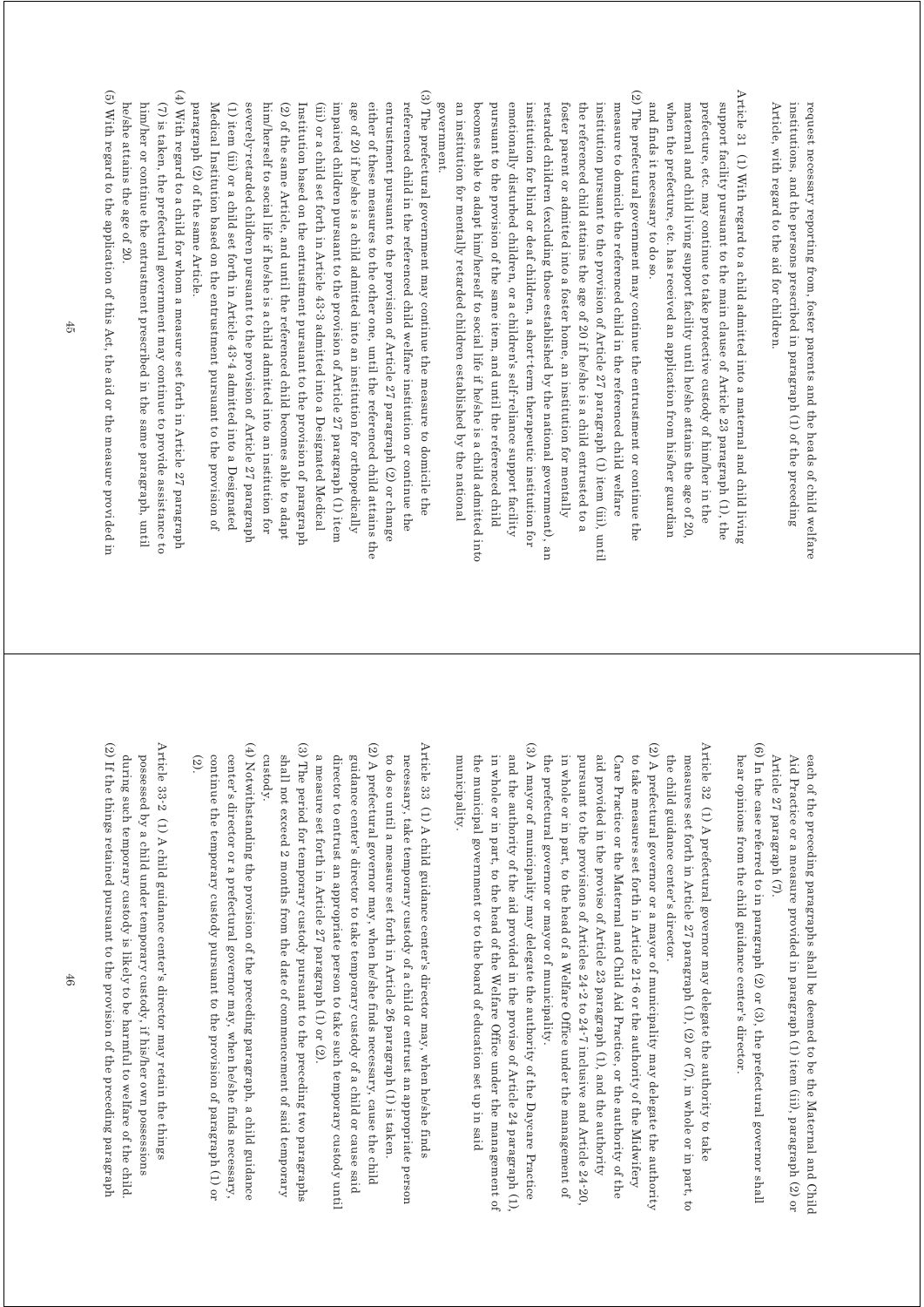(3) In the case where it is obvious that a person other than the referenced child  $(4)$  When the child guidance center's director is unable to know the person who (4) When the child guidance center's director is unable to know the person who (3) In the case where it is obvious that a person other than the referenced child center's director shall return those things to such a right holder. has the right to demand restitution prescribed in the preceding paragraph or pursuant to the provision of the preceding two paragraphs, the child guidance has the right to demand restitution with regard to the things retained guidance center's director may sell those things and retain their proceeds. are likely to decay or get lost or it is extremely difficult to retain them, a child has the right to demand restitution prescribed in the preceding paragraph or center's director shall return those things to such a right holder. pursuant to the provision of the preceding two paragraphs, the child guidance has the right to demand restitution with regard to the things retained guidance center's director may sell those things and retain their proceeds. are likely to decay or get lost or it is extremely difficult to retain them, a child

(5) In the case where nobody comes forward as prescribed in the preceding (5) In the case where nobody comes forward as prescribed in the preceding request the right holder to come forward within 6 months. his/her address, the child guidance center's director shall give public notice to paragraph within the period set forth in the same paragraph, the referenced request the right holder to come forward within 6 months. his/her address, the child guidance center's director shall give public notice to

child guidance center. things shall belong to the prefectural government establishing the reference paragraph within the period set forth in the same paragraph, the referenced child guidance center. things shall belong to the prefectural government establishing the referenced

(6) When a temporary custody is cancelled, the child guidance center's director (6) When a temporary custody is cancelled, the child guidance center's director shall return the things retained by him/her to the referenced child, excluding deliver them to said child. child guidance center's director finds inappropriate for welfare of the child to things to be returned may be delivered to the guardian of the child, when the those returned pursuant to the provision of paragraph (3). In this case, the deliver them to said child. child guidance center's director finds inappropriate for welfare of the child to things to be returned may be delivered to the guardian of the child, when the those returned pursuant to the provision of paragraph (3). In this case, the shall return the things retained by him/her to the referenced child, excluding

(7) Expenses spent for retaining the things pursuant to the provision of (7) Expenses spent for retaining the things pursuant to the provision of paragraph (1), sale thereof pursuant to the provision of paragraph (2) and person receiving them, if any. public notice pursuant to the provision of paragraph (4) shall be borne by the person receiving them, if any. public notice pursuant to the provision of paragraph (4) shall be borne by the paragraph (1), sale thereof pursuant to the provision of paragraph (2) and

(2) The provisions of paragraphs  $(2)$ ,  $(4)$ ,  $(5)$  and  $(7)$  of the preceding Article shall Article 33-3 (1) In the case where a child under temporary custody escapes or (2) The provisions of paragraphs (2), (4), (6) and (7) of the preceding Article shall Article 33-3 (1) In the case where a child under temporary custody escapes or apply mutatis mutandis to the case referred to in the preceding paragraph. to the provision of paragraph (3) of the preceding Article dies, when there are any articles left behind, the child guidance center's his/her heir, excluding the things to be returned to their right holders pursuant director shall retain and deliver them to said child's guardian or relative or apply mutatis mutandis to the case referred to in the preceding paragraph. to the provision of paragraph (3) of the preceding Article. his/her heir, excluding the things to be returned to their right holders pursuant director shall retain and deliver them to said child's guardian or relative or dies, when there are any articles left behind, the child guidance center's

Article 33-4 In the case of cancellation of a measure or Daycare Practice, etc Article 33-4 In the case of cancellation of a measure or Daycare Practice, etc. listed in any of the following items, the prefectural governor, the mayor of by an Ordinance of the Ministry of Health, Labour and Welfare. cancellation from the person prescribed in said items and other cases specified however, that this shall not apply to the case where there is a request for such director shall, in advance, explain the reason for such cancellation to the municipality, the Welfare Office's director or the child guidance center's by an Ordinance of the Ministry of Health, Labour and Welfare. cancellation from the person prescribed in said items and other cases specified however, that this shall not apply to the case where there is a request for such person prescribed in the referenced item and hear his/her opinion; provided, person prescribed in the referenced item and hear his/her opinion; provided, director shall, in advance, explain the reason for such cancellation to the municipality, the Welfare Office's director or the child guidance center's listed in any of the following items, the prefectural governor, the mayor of

> (i) Measures set forth in Article 21-6, Article 25-7 paragraph (1) item (ii) (i) Measures set forth in Article 21-6, Article 25-7 paragraph (1) item (ii), item (ii) and Article 27 paragraph (7): The guardian of the child pertaining to Article 25-8 item (ii), Article 26 paragraph (1) item (ii), and paragraph (1) said measure; said measure; item (ii) and Article 27 paragraph (7): The guardian of the child pertaining to Article 25-8 item (ii), Article 26 paragraph (1) item (ii), and paragraph (1)

(ii) The Midwifery Care Practice: The expectant and nursing mother pertaining (ii) The Midwifery Care Practice: The expectant and nursing mother pertaining to the referenced Midwifery Care Practice; to the referenced Midwifery Care Practice;

(iii) The Maternal and Child Aid Practice and the Daycare Practice: The (iii) The Maternal and Child Aid Practice and the Daycare Practice: The guardian of the child pertaining to the referenced Maternal and Child Aid Practice or Daycare Practice; or Practice or Daycare Practice; or guardian of the child pertaining to the referenced Maternal and Child Aid

(iv) Measures set forth in paragraph (1) item (iii) and Article 27 paragraph (2) (iv) Measures set forth in paragraph (1) item (iii) and Article 27 paragraph (2): the child pertaining to the referenced measure. The person who has parental authority over, or the guardian of a minor of, the child pertaining to the referenced measure. The person who has parental authority over, or the guardian of a minor of,

Article 33-5 The provisions of Chapter 3 of the Administrative Procedure Act Article 33-5 The provisions of Chapter 3 of the Administrative Procedure Act of a measure set forth in Article 21-6, Article 25-7 paragraph (1) item (ii), (1) item (ii) or (iii), or Article  $27$  paragraph (2) or (7), or canceling the daycare (excluding Articles 12 and 14) shall not apply when imposing the cancellation Article 25-8 item (ii), Article 26 paragraph (1) item (ii) or Article 27 paragraph (1) item (ii) or (iii), or Article 27 paragraph (2) or (7), or canceling the daycare. Article 25-8 item (ii), Article 26 paragraph (1) item (ii) or Article 27 paragraph (1) of a measure set forth in Article 21-6, Article 25-7 paragraph (1) item (ii), (excluding Articles 12 and 14) shall not apply when imposing the cancellation

Article 33-6 When the person who has parental authority over a child or over a Article 33<sup>-6</sup> When the person who has parental authority over a child or over a of 1896) may be made by the child guidance center's director, in addition to the authority pursuant to the provision of Article 834 of the Civil Code (Act No. 89 misbehaves extremely, a request for adjudication of forfeiture of parental the following Article and Article 33-8) abuses his/her parental authority or person under 20 years of age other than children (referred to as "Child, etc." in persons prescribed in the same Article. persons prescribed in the same Article. of 1896) may be made by the child guidance center's director, in addition to the authority pursuant to the provision of Article 834 of the Civil Code (Act No. 89 misbehaves extremely, a request for adjudication of forfeiture of parental the following Article and Article 33-8) abuses his/her parental authority or person under 20 years of age other than children (referred to as "Child, etc." in

Article 33-7 (1) When it is necessary for welfare of a Child, etc. having neither a Article 33-7 (1) When it is necessary for welfare of a Child, etc. having neither a guidance center's director shall request the family court to appoint a guardian person who has parental authority nor a guardian of a minor, the child of a minor. of a minor. guidance center's director shall request the family court to appoint a guardian person who has parental authority nor a guardian of a minor, the child

(2) A child guidance center's director shall exercise parental authority over a (2) A child guidance center's director shall exercise parental authority over a permission from the prefectural governor shall be obtained pursuant to the nor a guardian of a minor until the child comes to have either a person who has child admitted there and having neither a person who has parental authority provisions of Ordinance of the Ministry of Health, Labour and Welfare when parental authority or a guardian of a minor; provided, however, that accepting adoption pursuant to the provision of Article 797 of the Civil Code accepting adoption pursuant to the provision of Article 797 of the Civil Code. provisions of Ordinance of the Ministry of Health, Labour and Welfare when permission from the prefectural governor shall be obtained pursuant to the parental authority or a guardian of a minor; provided, however, that nor a guardian of a minor until the child comes to have either a person who has child admitted there and having neither a person who has parental authority

Article 33-8 When the guardian of a minor for a Child, etc. causes a wrongful act, Article 33-8 When the guardian of a minor for a Child, etc. causes a wrongful act, an extreme misbehavior or any other season inadequate for guardianship, a an extreme misbehavior or any other season inadequate for guardianship, a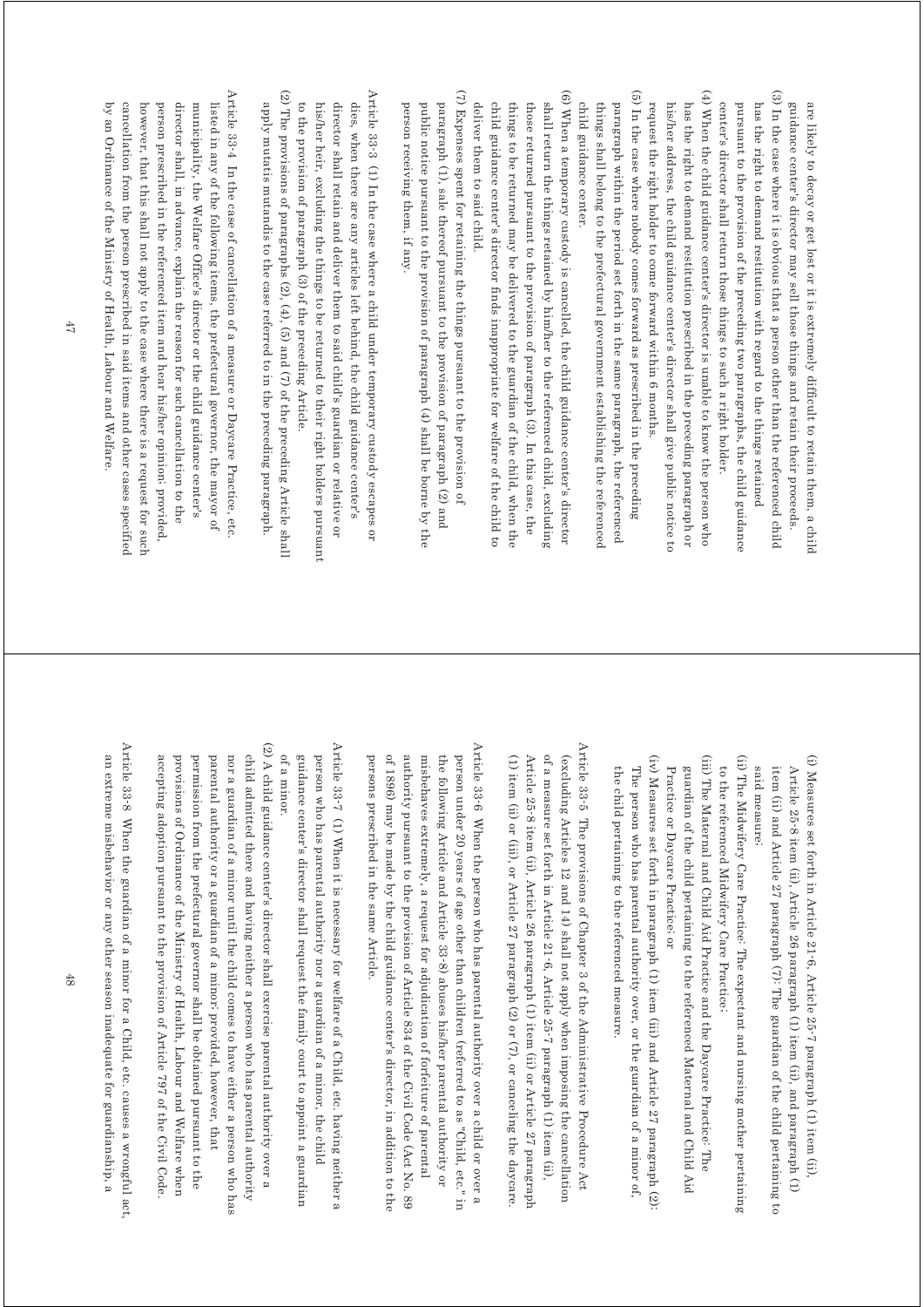director, in addition to the persons prescribed in the same Article. Article 846 of the Civil Code may be made by the child guidance center's request for dismissal of the guardian of a minor pursuant to the provision of director, in addition to the persons prescribed in the same Article. Article 846 of the Civil Code may be made by the child guidance center's request for dismissal of the guardian of a minor pursuant to the provision of

## Section 6 Miscellaneous Provisions Section 6 Miscellaneous Provisions

- Article 34  $(1)$  No person shall commit an act listed in any of the following items Article 34 (1) No person shall commit an act listed in any of the following items: (i) Place a child with physical disabilities or morphological abnormalities on (i) Place a child with physical disabilities or morphological abnormalities on public show public show;
- (ii) Cause a child to act as a beggar, or beg by exploiting a child (ii) Cause a child to act as a beggar, or beg by exploiting a child;
- (iii) Cause a child under 15 years of age to perform acrobatics or stunt horse (iii) Cause a child under 15 years of age to perform acrobatics or stunt horse
- (iv) Cause a child under 15 years of age to engage in such money earning acts mding for the purpose of public entertainment, riding for the purpose of public entertainment;
- $\overline{\rm (iv)}$  Cause a child under 15 years of age to engage in such money earning acts the road, or in other equivalent places; as singing, dancing, tricks and other performances from house to house or on the road, or in other equivalent places; as singing, dancing, tricks and other performances from house to house or on
- $(iv)^2$  Cause a child to engage in such money earning acts as sale, distribution (iv)-2 Cause a child to engage in such money earning acts as sale, distribution, exhibition or collection of goods or provision of services, from 10:00 p.m. to 3:00 a.m., from house to house or on the road, or in other equivalent places; 3:00 a.m., from house to house or on the road, or in other equivalent places; exhibition or collection of goods or provision of services, from 10:00 p.m. to
- $(iv)^{-3}$  Cause a child under 15 years of age who engages in such money earning (iv)-3 Cause a child under 15 years of age who engages in such money earning activities as sale, distribution, exhibition or collection of goods or provision of and store-based telephonic dating agency business set forth in paragraph (9) amusement special business set forth in paragraph (6) of the same Article, of the same Article is operated; Amusement Businesses, etc. (Act No. 122 of 1948), store-based sex-related set forth in Article 2 paragraph (4) of the Act on Control and Improvement of businesses in this regard are businesses for entertaining and catering, etc. operated, in order for the child to conduct his/her work there, the applicable enter any place where any business falling under those listed below is services from house to house or on the road, or in other equivalent places to of the same Article is operated; and store-based telephonic dating agency business set forth in paragraph (9) amusement special business set forth in paragraph (6) of the same Article, Amusement Businesses, etc. (Act No. 122 of 1948), store-based sex-related set forth in Article 2 paragraph (4) of the Act on Control and Improvement of businesses in this regard are businesses for entertaining and catering, etc. operated, in order for the child to conduct his/her work there; the applicable enter any place where any business falling under those listed below is services from house to house or on the road, or in other equivalent places to activities as sale, distribution, exhibition or collection of goods or provision of
- $(v)$  Cause a child under 15 years of age to engage in such money earning acts as (v) Cause a child under 15 years of age to engage in such money earning acts as entertaining at an alcoholic party; entertaining at an alcoholic party;
- (vi) Cause a child to commit an obscene act; (vi) Cause a child to commit an obscene act;
- (vii) Deliver a child knowingly to a person who is likely to commit any of the (vii) Deliver a child knowingly to a person who is likely to commit any of the of further delivery of the child to a person who is likely to commit any of the toward a child, or deliver a child to other person with the knowledge of a risk other act violating laws and regulations concerning criminal punishment acts listed in the preceding items or a person who is likely to commit any acts as listed above; acts as listed above; of further delivery of the child to a person who is likely to commit any of the toward a child, or deliver a child to other person with the knowledge of a risk other act violating laws and regulations concerning criminal punishment acts listed in the preceding items or a person who is likely to commit any
- (viii) Arrange taking care of a child for the purpose of profit, if it is arranged by (viii) Arrange taking care of a child for the purpose of profit, if it is arranged by a person other than legitimate employment agencies for adults and children. a person other than legitimate employment agencies for adults and children;

49

or

- (ix) Keep a child under one's control, with the intent of causing the child to (ix) Keep a child under one's control, with the intent of causing the child to commit an act making an impact that is mentally and physically harmful to the child. the child. commit an act making an impact that is mentally and physically harmful to
- (2) A foster home, an institution for mentally retarded children, a daycare (2) A foster home, an institution for mentally retarded children, a daycare 44. the purposes provided respectively in Articles 41 to 43-3 inclusive and Article children, an institution for orthopedically impaired children or a children's institution for mentally retarded children, an institution for blind or deaf self-reliance support facility shall not exploit children admitted there against the purposes provided respectively in Articles 41 to 43-3 inclusive and Article self-reliance support facility shall not exploit children admitted there against children, an institution for orthopedically impaired children or a children's institution for mentally retarded children, an institution for blind or deaf

Article 34-2 In addition to what is provided for in this Act, necessary matters Article 34-2 In addition to what is provided for in this Act, necessary matters concerning guarantee of welfare shall be prescribed by a Cabinet Order. concerning guarantee of welfare shall be prescribed by a Cabinet Order.

## Chapter III Services and Facilities Chapter III Services and Facilities

- Article 34-3 (1) A person other than the national and prefectural governments Article 34-3 (1) A person other than the national and prefectural governments Ordinance of the Ministry of Health, Labour and Welfare may engage in children's self-reliant living assistance services by notifying the the Ministry of Health, Labour and Welfare, pursuant to the provisions of prefectural governor, in advance, of the matters specified by an Ordinance of Ordinance of the Ministry of Health, Labour and Welfare. the Ministry of Health, Labour and Welfare, pursuant to the provisions of prefectural governor, in advance, of the matters specified by an Ordinance of may engage in children's self-reliant living assistance services by notifying the
- (2) When any of the matters in the notification pursuant to the provision of the (2) When any of the matters in the notification pursuant to the provision of the prefectural governments shall notify the prefectural governor to that effect preceding paragraph is changed, a person other than the national and within 1 month from the date of the change. within 1 month from the date of the change. prefectural governments shall notify the prefectural governor to that effect preceding paragraph is changed, a person other than the national and
- (3) When a person other than the national and prefectural governments intends (3) When a person other than the national and prefectural governments intends specified by an Ordinance of the Ministry of Health, Labour and Welfare he/she shall, in advance, notify the prefectural governor of the matters to abolish or suspend the children's self-reliant living assistance services, specified by an Ordinance of the Ministry of Health, Labour and Welfare. he/she shall, in advance, notify the prefectural governor of the matters to abolish or suspend the children's self-reliant living assistance services,
- Article 34-4 (1) A prefectural governor may, when he/she finds necessary for the Article 34-4 (1) A prefectural governor may, when he/she finds necessary for the inspect books and documents and other objects. relevant persons questions or enter any office or facility of said person and welfare of children, request a person engaged in children's self-reliant living assistance services to make reporting, or make said prefecture's official ask inspect books and documents and other objects. relevant persons questions or enter any office or facility of said person and assistance services to make reporting, or make said prefecture's official ask welfare of children, request a person engaged in children's self-reliant living
- (2) The provisions of Article 18-16 paragraphs (2) and (3) shall apply mutatis (2) The provisions of Article 18-16 paragraphs (2) and (3) shall apply mutatis mutandis to the case referred to in the preceding paragraph mutandis to the case referred to in the preceding paragraph.
- Article 34-5 When a person engaged in children's self-reliant living assistance Article 34-5 When a person engaged in children's self-reliant living assistance services violates this Act or any order pursuant to this Act or any disposition services or commits an unjust act with regard to the treatment of any child imposed pursuant thereto, or pursues profit unjustly with regard to such services or commits an unjust act with regard to the treatment of any child imposed pursuant thereto, or pursues services violates this Act or any order pursuant to this Act or any disposition profit unjustly with regard to such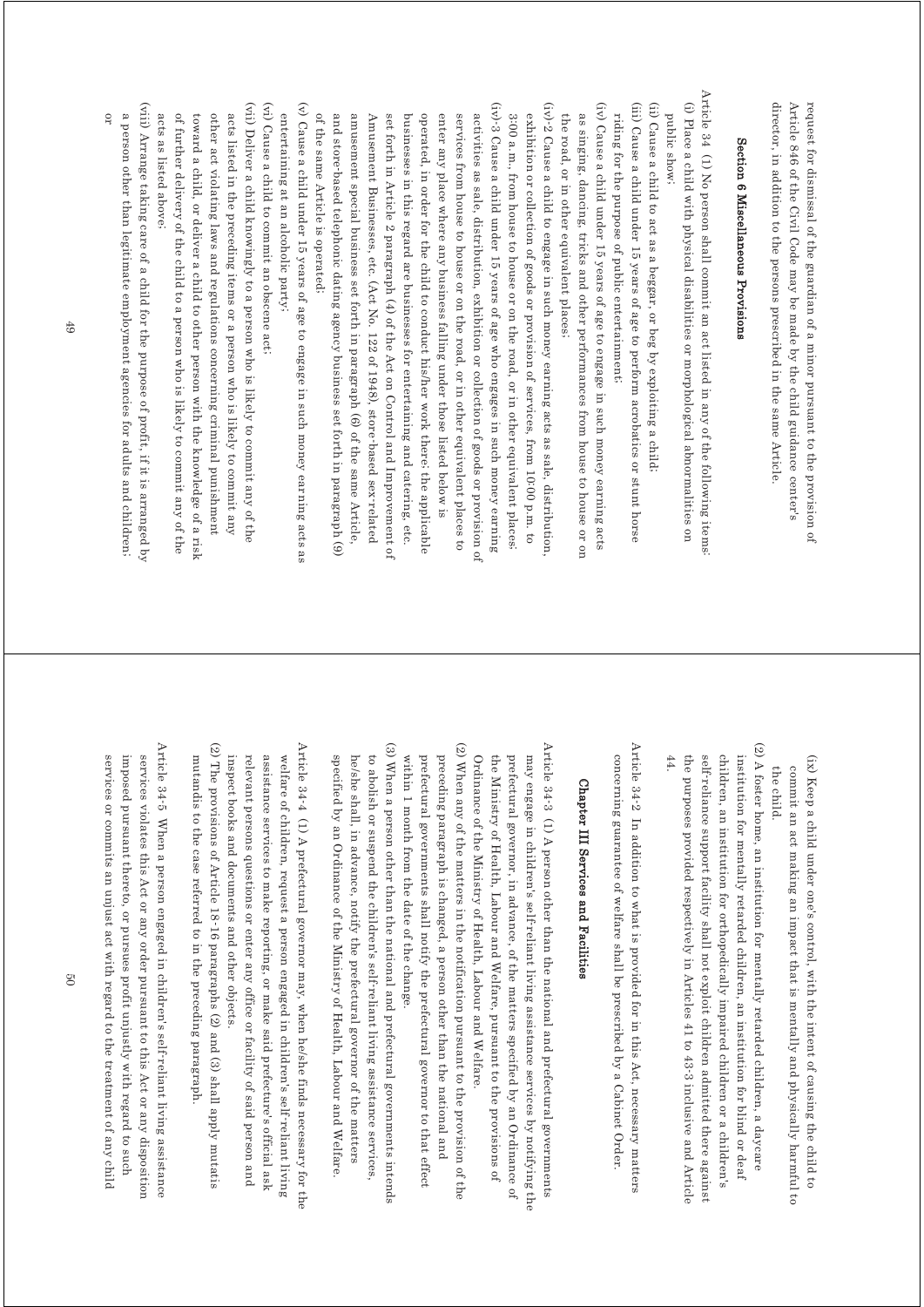restrict or suspend said services pertaining to such services, the prefectural governor may order the person to restrict or suspend said services. pertaining to such services, the prefectural governor may order the person to

Article 34-6 When a person engaged in Consultation Support Services or Article 34-6 When a person engaged in Consultation Support Services or entrustment pursuant to the provision of Article 26 paragraph (1) item (ii) or without justifiable ground paragraph (1) item (ii) or Article 27 paragraph (7), he/she shall not refuse it children's self-reliant living assistance services is requested to accept without justifiable ground. paragraph (1) item (ii) or Article 27 paragraph (7), he/she shall not refuse it entrustment pursuant to the provision of Article 26 paragraph (1) item (ii) or children's self-reliant living assistance services is requested to accept

Article 34-7 A municipal government, a social welfare corporation or other Article 34-7 A municipal government, a social welfare corporation or other the provisions of the Social Welfare Act. person may provide after-school child sound upbringing services pursuant to the provisions of the Social Welfare Act. person may provide after-school child sound upbringing services pursuant to

Article 34-8 A municipal government may provide short-term Child Care Article 34-8 A municipal government may provide short-term Child Care Support Services pursuant to the provisions of Ordinance of the Ministry of Health, Labour and Welfare Health, Labour and Welfare. Support Services pursuant to the provisions of Ordinance of the Ministry of

Article 35 (1) The national government shall establish a child welfare institution (2) A prefectural government shall establish a child welfare institution pursuan (2) A prefectural government shall establish a child welfare institution pursuant Article 35 (1) The national government shall establish a child welfare institution nursery centers) pursuant to the provisions of a Cabinet Order. (excluding midwifery homes, maternal and child living support facilities and nursery centers) pursuant to the provisions of a Cabinet Order. (excluding midwifery homes, maternal and child living support facilities and

to the provisions of a Cabinet Order. to the provisions of a Cabinet Order.

(3) A municipal government may, pursuant to the provisions of Ordinance of the (3) A municipal government may, pursuant to the provisions of Ordinance of the an Ordinance of the Ministry of Health, Labour and Welfare. by notifying the prefectural governor, in advance, of the matters specified by Ministry of Health, Labour and Welfare, establish a child welfare institution an Ordinance of the Ministry of Health, Labour and Welfare. by notifying the prefectural governor, in advance, of the matters specified by Ministry of Health, Labour and Welfare, establish a child welfare institution

(4) A person other than the national, prefectural and municipal governments (4) A person other than the national, prefectural and municipal governments governor's approval Ordinance of the Ministry of Health, Labour and Welfare, with the prefectural may establish a child welfare institution, pursuant to the provisions of governor's approval. Ordinance of the Ministry of Health, Labour and Welfare, with the prefectural may establish a child welfare institution, pursuant to the provisions of

(5) A child welfare institution may have a personnel training facility as its (5) A child welfare institution may have a personnel training facility as its auxiliary facility. auxiliary facility.

(6) When a municipal government intends to abolish or suspend a child welfare (6) When a municipal government intends to abolish or suspend a child welfare institution, the municipal government shall notify the prefectural governor of the matters specified by an Ordinance of the Ministry of Health, Labour and Welfare not less than 1 month prior to the date of such abolition or suspension Welfare not less than 1 month prior to the date of such abolition or suspension. the matters specified by an Ordinance of the Ministry of Health, Labour and institution, the municipal government shall notify the prefectural governor of

(7) When a person other than the national, prefectural and municipal (7) When a person other than the national, prefectural and municipal governments intends to abolish or suspend the child welfare institution, provisions of Ordinance of the Ministry of Health, Labour and Welfare. approval from the prefectural governor shall be obtained pursuant to the provisions of Ordinance of the Ministry of Health, Labour and Welfare. approval from the prefectural governor shall be obtained pursuant to the governments intends to abolish or suspend the child welfare institution,

> Article 36 A midwifery home shall be a facility intended for admitting expectant Article 36 A midwifery home shall be a facility intended for admitting expectant providing midwifery care to them to economic reasons, regardless of the necessity in terms of healthcare, and and nursing mothers who are unable to receive in-hospital midwifery care due providing midwifery care to them. to economic reasons, regardless of the necessity in terms of healthcare, and and nursing mothers who are unable to receive in-hospital midwifery care due

Article 37  $\,$  An infant home shall be a facility intended for admitting and fostering Article 37 An infant home shall be a facility intended for admitting and fostering ensuring a steady living environment or due to other reasons in terms of infants (including toddlers in the case where it is particularly necessary for to those who have left there. healthcare), as well as intended for providing consultation and other assistance to those who have left there. healthcare), as well as intended for providing consultation and other assistance ensuring a steady living environment or due to other reasons in terms of infants (including toddlers in the case where it is particularly necessary for

Article 38 A maternal and child living support facility shall be a facility Article 38 A maternal and child living support facility shall be a facility equivalent circumstances and the children whose custody must be taken by intended for admitting and protecting females without a spouse or females in as intended for providing consultation and other assistance to those who have those females and supporting their life to encourage their self-reliance, as well left there. left there. as intended for providing consultation and other assistance to those who have those females and supporting their life to encourage their self-reliance, as well equivalent circumstances and the children whose custody must be taken by intended for admitting and protecting females without a spouse or females in

Article 39 (1) A nursery center shall be a facility intended for providing daycare Article 39 (1) A nursery center shall be a facility intended for providing daycare to infants or toddlers lacking daycare based on entrustment from their guardians on a daily basis. guardians on a daily basis. to infants or toddlers lacking daycare based on entrustment from their

(2) Notwithstanding the provision of the preceding paragraph, a nursery center (2) Notwithstanding the provision of the preceding paragraph, a nursery center may, when particularly needed, provide daycare to other children lacking daycare based on entrustment from their guardians on a daily basis. daycare based on entrustment from their guardians on a daily basis. may, when particularly needed, provide daycare to other children lacking

Article 40 A children's recreational facility shall be a facility, such as a child Article 40 A children's recreational facility shall be a facility, such as a child opportunities for play in order to promote their health or enrich their play space and a child center, intended for providing children with sound sentiments. sentiments. opportunities for play in order to promote their health or enrich their play space and a child center, intended for providing children with sound

Article 41 A foster home shall be a facility intended for admitting, and providing Article 41 A foster home shall be a facility intended for admitting, and providing same shall apply hereinafter in this Article), children abused, and other foster care with, children without a guardian (excluding infants; provided, intended for providing consultation and other assistance for self-reliance to children in need of foster care in terms of their environment, as well as necessary for ensuring a steady living environment or due to other reasons; the however, that infants shall be also included in the case where it is particularly those who have left there those who have left there. intended for providing consultation and other assistance for self-reliance to children in need of foster care in terms of their environment, as well as same shall apply hereinafter in this Article), children abused, and other necessary for ensuring a steady living environment or due to other reasons; the however, that infants shall be also included in the case where it is particularly foster care with, children without a guardian (excluding infants; provided,

Article 42 An institution for mentally retarded children shall be a facility Article 42 An institution for mentally retarded children shall be a facility intended for admitting children with mental retardation and providing aid or intended for admitting children with mental retardation and providing aid or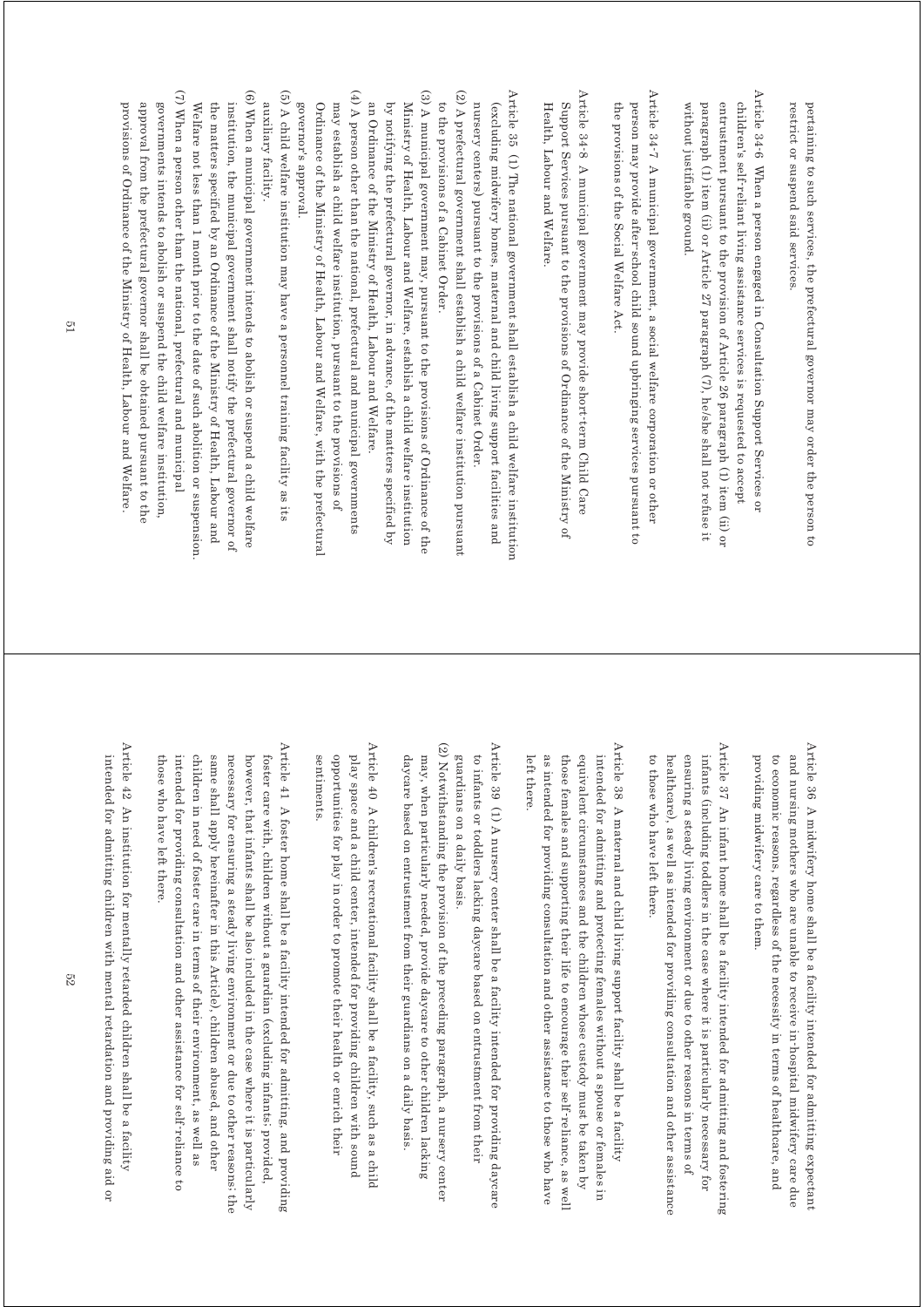for an independent and self-supporting life. therapy to them, and having them acquire the knowledge and skills necessary for an independent and self-supporting life. therapy to them, and having them acquire the knowledge and skills necessary

- Article 43 A daycare institution for mentally retarded children shall be a facility Article 43 A daycare institution for mentally retarded children shall be a facility the knowledge and skills necessary for an independent and self-supporting life their guardians on a daily basis and protecting them, and having them acquire intended for having children with mental retardation commute there from the knowledge and skills necessary for an independent and self-supporting life. their guardians on a daily basis and protecting them, and having them acquire intended for having children with mental retardation commute there from
- Article 43-2 An institution for blind or deaf children shall be a facility intended Article 43-2 An institution for blind or deaf children shall be a facility intended children) or deaf children (including severely cloth-eared children), and life to them. providing guidance or assistance necessary for independent and self-supporting for admitting and protecting blind children (including severely amblyopic life to them. providing guidance or assistance necessary for independent and self-supporting children) or deaf children (including severely cloth-eared children), and for admitting and protecting blind children (including severely amblyopic
- Article 43-3 An institution for orthopedically impaired children shall be a Article 43-3 An institution for orthopedically impaired children shall be a facility intended for providing therapy to children with Limb/Trunk independent and self-supporting life. Dysfunction, and having them acquire the knowledge and skills necessary for independent and self-supporting life. Dysfunction, and having them acquire the knowledge and skills necessary for facility intended for providing therapy to children with Limb/Trunk
- Article 43-4 An institution for severely retarded children shall be a facility Article 43-4 An institution for severely-retarded children shall be a facility daily life guidance to them retardation and sever Limb/Trunk Dysfunction, and providing therapy and intended for admitting and protecting children with both sever mental daily life guidance to them. retardation and sever Limb/Trunk Dysfunction, and providing therapy and intended for admitting and protecting children with both sever mental
- Article  $43\text{-}5$  A short-term therapeutic institution for emotionally disturbed Article 43-5 A short-term therapeutic institution for emotionally disturbed providing consultation and other assistance to those who have left there guardians in order to cure their emotional disturbance, as well as intended for disturbance for a short term or having them commute there from their children shall be a facility intended for admitting children with mild emotional providing consultation and other assistance to those who have left there. guardians in order to cure their emotional disturbance, as well as intended for disturbance for a short term or having them commute there from their children shall be a facility intended for admitting children with mild emotional
- Article 44 A children's self-reliance support facility shall be a facility intended Article 44 A children's self-reliance support facility shall be a facility intended and other assistance to those who have left there. supporting their self-reliance, as well as intended for providing consultation those children in accordance with their individual circumstances and commute there from their guardians, and providing necessary guidance to family environment or other environmental reasons or having those children delinquencies and other children in need of daily life guidance, etc. due to their for admitting children who have committed, or are likely to commit and other assistance to those who have left there. supporting their self-reliance, as well as intended for providing consultation those children in accordance with their individual circumstances and commute there from their guardians, and providing necessary guidance to family environment or other environmental reasons or having those children delinquencies and other children in need of daily life guidance, etc. due to their for admitting children who have committed, or are likely to commit,
- Article 44-2 (1) A child and family support center shall be a facility intended for Article 44-2 (1) A child and family support center shall be a facility intended for providing consultation to children, fatherless families and other families, local providing consultation to children, fatherless families and other families, local

the Ministry of Health, Labour and Welfare. institutions, etc. and affording other assistance specified by an Ordinance of Article 27 paragraph (1) item (ii), as well as intended for comprehensively guidance pursuant to the provisions of Article 26 paragraph (1) item (ii) and variety of problems concerning welfare of children in the region and providing carrying out liaison and coordination with child guidance centers, child welfare the Ministry of Health, Labour and Welfare. institutions, etc. and affording other assistance specified by an Ordinance of carrying out liaison and coordination with child guidance centers, child welfare Article 27 paragraph (1) item (ii), as well as intended for comprehensively guidance pursuant to the provisions of Article 26 paragraph (1) item (ii) and variety of problems concerning welfare of children in the region and providing residents and others and giving necessary advice to them with regard to a residents and others and giving necessary advice to them with regard to a

- (2) A child and family support center shall be established in a child welfare (2) A child and family support center shall be established in a child welfare institution specified by an Ordinance of the Ministry of Health, Labour and Welfare as its auxiliary facility. Welfare as its auxiliary facility. institution specified by an Ordinance of the Ministry of Health, Labour and
- (3) An employee of a child and family support center shall, when performing (3) An employee of a child and family support center shall, when performing his/her duties, not divulge any secret concerning personal circumstances his/her duties, not divulge any secret concerning personal circumstances.
- Article 45 (1) The Minister of Health, Labor and Welfare shall specify the Article 45  $\,$  (1) The Minister of Health, Labor and Welfare shall specify the social development of children. the ones that can ensure the living level necessary for physical, mental and on child care by foster parents. In this case, those minimum standards shall be minimum standards on facilities and operation of child welfare institution and social development of children. the ones that can ensure the living level necessary for physical, mental and on child care by foster parents. In this case, those minimum standards shall be minimum standards on facilities and operation of child welfare institution and
- (3) The establisher of a child welfare institution shall endeavor to improve the (3) The establisher of a child welfare institution shall endeavor to improve the (2) The establisher of a child welfare institution and foster parent shall comply (2) The establisher of a child welfare institution and foster parent shall comply with the minimum standards set forth in the preceding paragraph. level of its facilities and operation. level of its facilities and operation. with the minimum standards set forth in the preceding paragraph.
- (3) When any facilities or operation of a child welfare institution fails to attain (3) When any facilities or operation of a child welfare institution fails to attain (2) The provisions of Article 18-16 paragraphs (2) and (3) shall apply mutatis (2) The provisions of Article 18-16 paragraphs (2) and (3) shall apply mutatis Article 46 (1) In order to maintain the minimum standards set forth in the Article 46 (1) In order to maintain the minimum standards set forth in the mutandis to the case referred to in the preceding paragraph. any of their facilities and inspect books and documents and other objects. affairs concerning welfare of children ask relevant persons questions or enter submit necessary reports and make said prefecture's official engaged in the preceding Article, a prefectural governor may request the establishers of child welfare institutions, the heads of child welfare institution and foster parents to mutandis to the case referred to in the preceding paragraph. any of their facilities and inspect books and documents and other objects. affairs concerning welfare of children ask relevant persons questions or enter submit necessary reports and make said prefecture's official engaged in the welfare institutions, the heads of child welfare institution and foster parents to preceding Article, a prefectural governor may request the establishers of child
- (4) When any facilities or operation of a child welfare institution fails to attain (4) When any facilities or operation of a child  $\alpha$  elfare institution fails to attain (4) prefectural governor may order the establisher to suspend his/her services prefectural governor may order the establisher to make necessary improvement When the establisher of the institution fails to follow this recommendation and governor may recommend its establisher to make necessary improvement. governor finds such failure to be extremely harmful to child welfare, the the minimum standards set forth in the preceding Article and the prefectural the prefectural governor finds such failure to be harmful to child welfare, the the minimum standards set forth in the preceding Article, the prefectural prefectural governor may order the establisher to suspend his/her services governor finds such failure to be extremely harmful to child welfare, the the minimum standards set forth in the preceding Article and the prefectural prefectural governor may order the establisher to make necessary improvement. the prefectural governor finds such failure to be harmful to child welfare, the When the establisher of the institution fails to follow this recommendation and governor may recommend its establisher to make necessary improvement. the minimum standards set forth in the preceding Article, the prefectural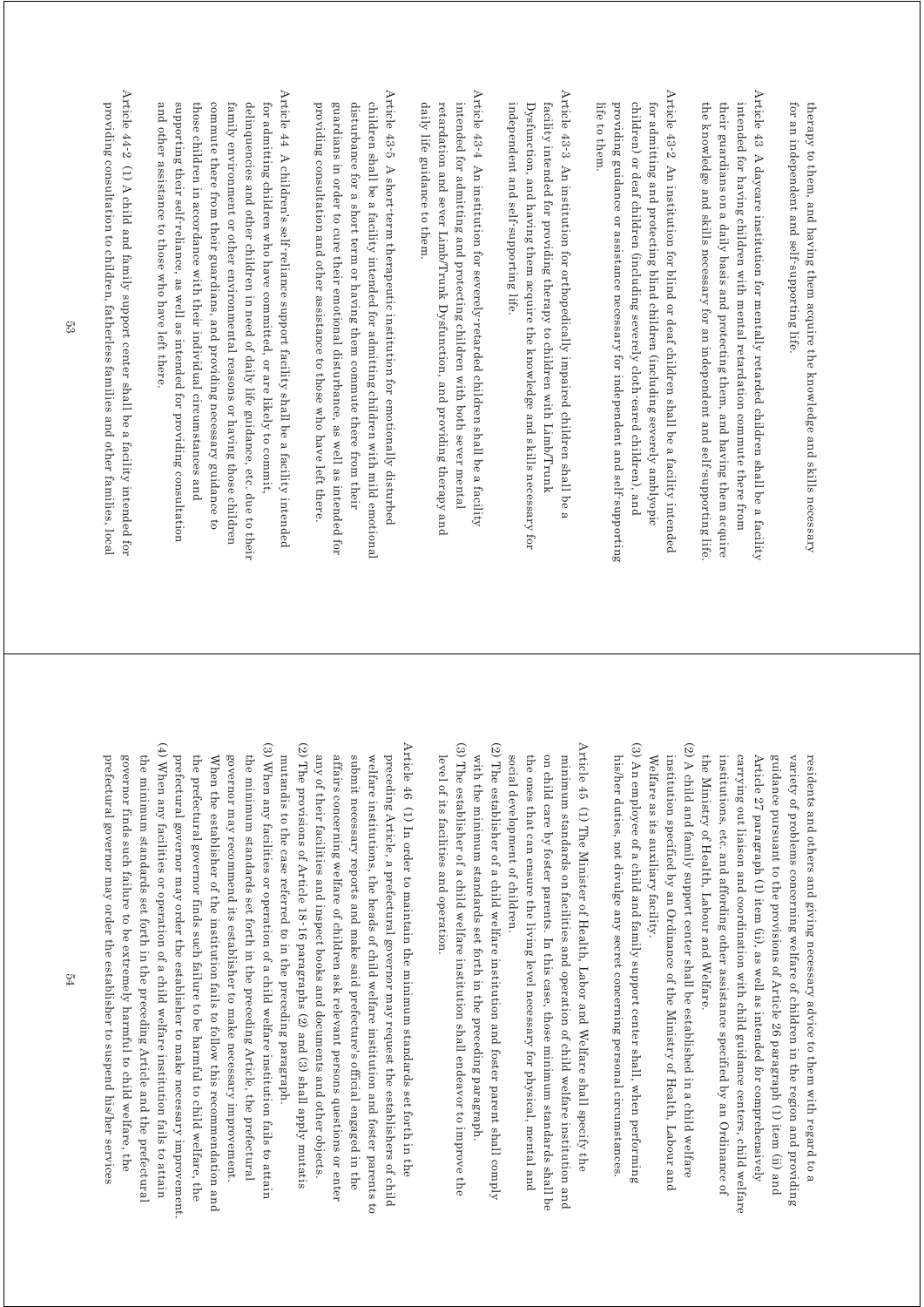after hearing opinions from the Prefectural Child Welfare Council after hearing opinions from the Prefectural Child Welfare Council.

Article 46-2 When the head of a child welfare institution is requested to accept Article 46-2 When the head of a child welfare institution is requested to accept entrustment for any measure or the Daycare Practice pursuant to this Act from refuse such entrustment without justifiable ground. provision of Article 32 paragraph (3)), the head of said institution shall not 24 paragraph (1) are delegated to said board of education pursuant to the Daycare Practice and the authority of the aid provided in the proviso of Article education set up in said municipality in the case where the authority of the the prefectural governor or the mayor of municipality (or from the board of refuse such entrustment without justifiable ground. provision of Article 32 paragraph (3)), the head of said institution shall not 24 paragraph (1) are delegated to said board of education pursuant to the Daycare Practice and the authority of the aid provided in the proviso of Article education set up in said municipality in the case where the authority of the the prefectural governor or the mayor of municipality (or from the board of entrustment for any measure or the Daycare Practice pursuant to this Act from

Article 47 (1) The head of a child welfare institution shall exercise parental Article 47 (1) The head of a child welfare institution shall exercise parental authority over a child admitted there and having neither a person who has Civil Code. Welfare when accepting adoption pursuant to the provision of Article 797 of the pursuant to the provisions of Ordinance of the Ministry of Health, Labour and however, that permission from the prefectural governor shall be obtained either a person who has parental authority or a guardian of a minor; provided parental authority nor a guardian of a minor until the child comes to have Civil Code. Welfare when accepting adoption pursuant to the provision of Article 797 of the pursuant to the provisions of Ordinance of the Ministry of Health, Labour and however, that permission from the prefectural governor shall be obtained either a person who has parental authority or a guardian of a minor; provided, parental authority nor a guardian of a minor until the child comes to have authority over a child admitted there and having neither a person who has

(2) Even in the case where a child admitted in a child welfare institution or (2) Even in the case where a child admitted in a child welfare institution or a guardian of a minor, the head of the child welfare institution or the foster entrusted to a foster parent has either a person who has parental authority or his/her custody, education and disciplinary action. parent may take measures necessary for welfare of the child with regard to his/her custody, education and disciplinary action. parent may take measures necessary for welfare of the child with regard to a guardian of a minor, the head of the child welfare institution or the foster entrusted to a foster parent has either a person who has parental authority or

Article 48 A head of a foster home, an institution for mentally retarded children Article 48 A head of a foster home, an institution for mentally retarded children, disturbed children and a children's self-reliance support facility and a foster as provided in the School Education Act. entrusted to those foster parents as if they were the guardians of such children parent shall send to school the children admitted in those institutions or impaired children, a short-term therapeutic institution for emotionally an institution for blind or deaf children, an institution for orthopedically as provided in the School Education Act. entrusted to those foster parents as if they were the guardians of such children parent shall send to school the children admitted in those institutions or disturbed children and a children's self-reliance support facility and a foster impaired children, a short-term therapeutic institution for emotionally an institution for blind or deaf children, an institution for orthopedically

Article 48-2 The head of an infant home, a maternal and child living support Article 48-2 The head of an infant home, a maternal and child living support institution. detrimental to the protective care services for children performed by said residents in the region where said institution is located, to the extent not to provide consultation and advice concerning foster care of children to disturbed children or a children's self-reliance support facility shall endeavor facility, a foster home, a short-term therapeutic institution for emotionally institution. detrimental to the protective care services for children performed by said residents in the region where said institution is located, to the extent not to provide consultation and advice concerning foster care of children to disturbed children or a children's self-reliance support facility shall endeavor facility, a foster home, a short-term therapeutic institution for emotionally

> Article 48-3 (1) A nursery center shall provide information concerning its Article 48-3 (1) A nursery center shall provide information concerning its infants, toddlers, etc., to the extent not detrimental to the daycare services and shall endeavor to provide consultation and advice concerning daycare of daycare to residents in the region where said nursery center is mainly utilized, performed by said nursery center. performed by said nursery center. infants, toddlers, etc., to the extent not detrimental to the daycare services and shall endeavor to provide consultation and advice concerning daycare of daycare to residents in the region where said nursery center is mainly utilized,

(2) A nursery teacher working in a nursery center shall endeavor to acquire, (2) A nursery teacher working in a nursery center shall endeavor to acquire, consultation and afford advice concerning daycare of infants, toddlers, etc. maintain and improve his/her knowledge and skills necessary to provide consultation and afford advice concerning daycare of infants, toddlers, etc. maintain and improve his/her knowledge and skills necessary to provide

Article 49 In addition to what is provided for in this Act, matters concerning Article 49 In addition to what is provided for in this Act, matters concerning children's self-reliant living assistance services and after-school child sound institution such as their employees shall be prescribed by an Order. upbringing services and other necessary matters concerning a child welfare institution such as their employees shall be prescribed by an Order. upbringing services and other necessary matters concerning a child welfare children's self-reliant living assistance services and after-school child sound

#### **Chapter IV Expenses** Chapter IV Expenses

Article  $49-2$  With regard to the persons admitted by the prefectural governments Article 49-2 With regard to the persons admitted by the prefectural governments treasury shall pay expenses spent for those persons after such admission. on the measures provided in Article 27 paragraph (1) item (iii), the national into a child welfare institution established by the national government based treasury shall pay expenses spent for those persons after such admission. on the measures provided in Article 27 paragraph (1) item (iii), the national into a child welfare institution established by the national government based

Article 50 Expenses listed in any of the following items shall be paid by a Article 50 Expenses listed in any of the following items shall be paid by a prefectural government:

(i) Expenses spent for the Prefectural Child Welfare Council prefectural government: (i) Expenses spent for the Prefectural Child Welfare Council;

(ii) Expenses spent for Child Welfare Officers and commissioned child welfare (ii) Expenses spent for Child Welfare Officers and commissioned child welfare volunteers; volunteers;

(iii) Expenses spent for the child guidance center (excluding expenses set forth (iii) Expenses spent for the child guidance center (excluding expenses set forth in item  $(ix)$ ); in item (ix));

(iv) Deleted; (iv) Deleted;

(v) Expenses spent for measures set forth in Article 20 (v) Expenses spent for measures set forth in Article 20;

 $(v)$ -2 Expenses spent for the implementation of the services set forth in Article (v)-2 Expenses spent for the implementation of the services set forth in Article

(vi) Expenses spent for the Midwifery Care Practice or the Maternal and Chile (vi) Expenses spent for the Midwifery Care Practice or the Maternal and Child 21-5; Aid Practice afforded by municipal governments in the midwifery homes or Aid Practice afforded by municipal governments in the midwifery homes or

or the Maternal and Child Aid Practice; the same shall apply in item (vi)-3 of standards set forth in Article 45 with regard to the Midwifery Care Practice government (which shall mean expenses spent to maintain the minimum maternal and child living support facilities established by the prefectural this Act and item (ii) of the following Article); this Act and item (ii) of the following Article); or the Maternal and Child Aid Practice; the same shall apply in item (vi)-3 of standards set forth in Article 45 with regard to the Midwifery Care Practice government (which shall mean expenses spent to maintain the minimum maternal and child living support facilities established by the prefectural

(vi) $-2$  Daycare expenses spent for the Daycare Practice in the nursery centers (vi)-2 Daycare expenses spent for the Daycare Practice in the nursery centers established by the prefectural government (which shall mean expenses spent established by the prefectural government (which shall mean expenses spent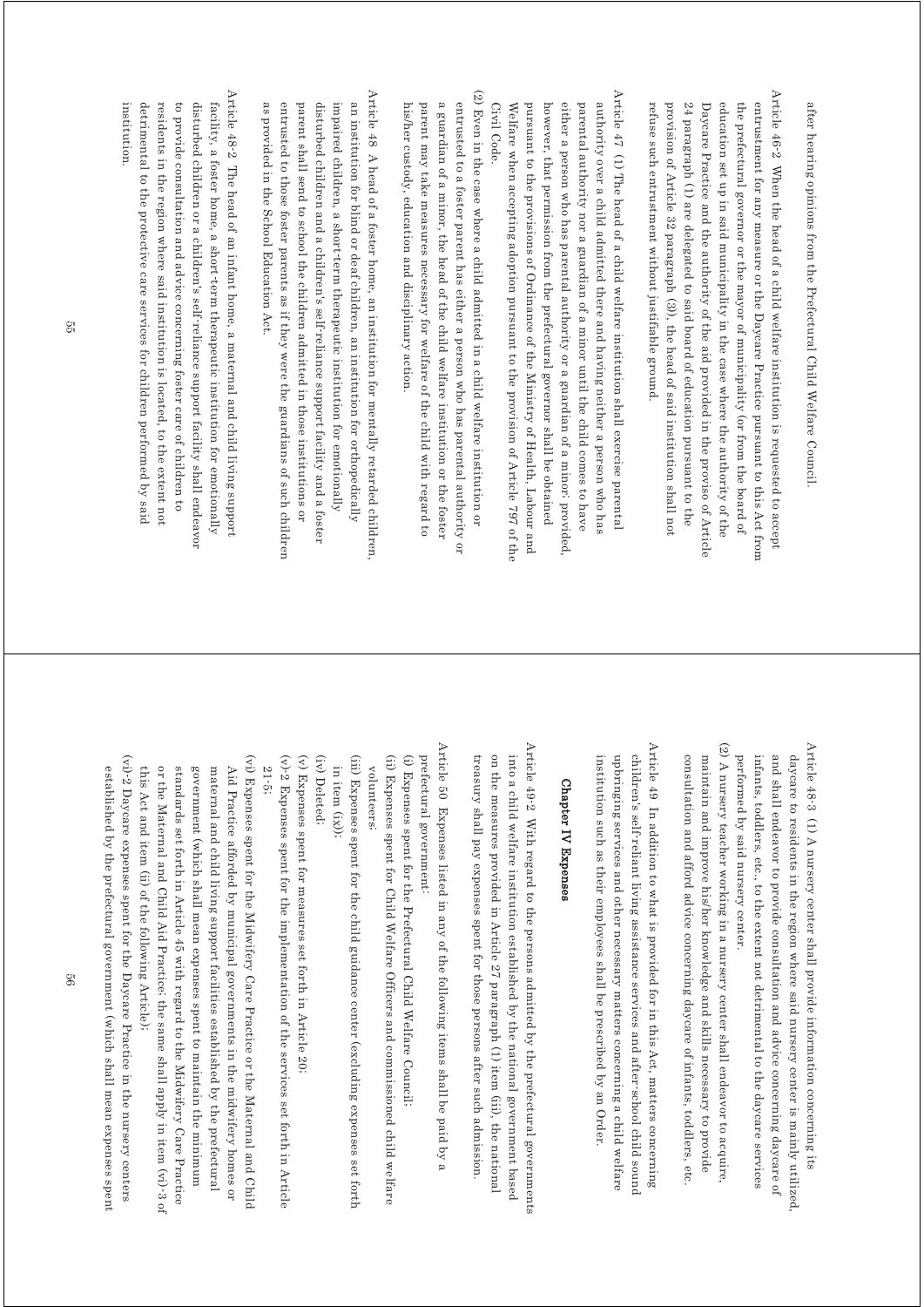Article and Article 56 paragraph (3)); Daycare Practice; the same shall apply in items (iii) and (iv) of the following to maintain the minimum standardards set forth in Article 45 with regard to the Article and Article 56 paragraph (3)); Daycare Practice; the same shall apply in items (iii) and (iv) of the following to maintain the minimum standards set forth in Article 45 with regard to the

- $(vi)$ -3 Expenses spent for the Midwifery Care Practice or the Maternal and (vi)-3 Expenses spent for the Midwifery Care Practice or the Maternal and Child Aid Practice afforded by the prefectural government; Child Aid Practice afforded by the prefectural government;
- (vi)-4 Expenses spent for payments of Institutional Benefits for Disabled (vi)-4 Expenses spent for payments of Institutional Benefits for Disabled Children, or Institutional Medical Expenses for Disabled Children (hereinafter referred to as "Institutional Benefits for Disabled Children Benefits for Meal Expenses, etc. for Specified Institutionalized Disabled Children, Large-amount Institutional Benefits for Disabled Children or etc."); (hereinafter referred to as "Institutional Benefits for Disabled Children, Children, or Institutional Medical Expenses for Disabled Children Benefits for Meal Expenses, etc. for Specified Institutionalized Disabled Children, Large-amount Institutional Benefits for Disabled Children or
- (vii)-2 Expenses spent for entrustment and therapy, etc. after the entrustment (viii)-2 Expenses spent for entrustment and then the result for entrustment  $\epsilon$ . (vii) Expenses spent for admission or entrustment and expenses spent to (vii) Expenses spent for admission or entrustment and expenses spent to government takes measures provided in Article 27 paragraph (1) item (iii)) emotionally disturbed children or children's self-reliance support facilities children, institutions for orthopedically impaired children, institutions for maintain the minimum standards set forth in Article 45 with regard to the established by the national government), in the case where the prefectura severely-retarded children, short-term therapeutic institutions for institutions for mentally retarded children, institutions for blind or deaf homes, foster homes, institutions for mentally retarded children, daycare expenses spent, after their admission, for the children admitted into infant aid after the admission or for child care after the entrustment (excluding government takes measures provided in Article 27 paragraph (1) item (iii); established by the national government), in the case where the prefectural emotionally disturbed children or children's self-reliance support facilities severely-retarded children, short-term therapeutic institutions for children, institutions for orthopedically impaired children, institutions for institutions for mentally retarded children, institutions for blind or deaf homes, foster homes, institutions for mentally retarded children, daycare expenses spent, after their admission, for the children admitted into infant aid after the admission or for child care after the entrustment (excluding maintain the minimum standards set forth in Article 45 with regard to the
- Article 27 paragraph (2); in the case where the prefectural government takes measures provided in Article 27 paragraph (2); in the case where the prefectural government takes measures provided in
- (viii) Expenses spent for temporary custody; and (viii) Expenses spent for temporary custody; and
- (ix) Expenses spent for the facilities of the child guidance center and for the (ix) Expenses spent for the facilities of the child guidance center and for the government and their personnel training facilities facilities of child welfare institutions established by the prefectural government and their personnel training facilities. facilities of child welfare institutions established by the prefectural

Article 51 Expenses listed in any of the following items shall be paid by a Article 51 Expenses listed in any of the following items shall be paid by a municipal government: municipal government:

- (i) Expenses spent for measures set forth in Article 21-6; (i) Expenses spent for measures set forth in Article 21-6;
- (ii) Expenses spent for the Midwifery Care Practice or the Maternal and Child (ii) Expenses spent for the Midwifery Care Practice or the Maternal and Child facilities established by the prefectural government); pertaining to the midwifery homes or the maternal and child living support Aid Practice afforded by the municipal government (excluding expenses facilities established by the prefectural government); pertaining to the midwifery homes or the maternal and child living support Aid Practice afforded by the municipal government (excluding expenses
- (iii) Daycare expenses spent for the Daycare Practice at nursery centers (iii) Daycare expenses spent for the Daycare Practice at nursery centers established by the municipal government; established by the municipal government;
- $\overline{\rm (iv)}$  Daycare expenses spent for the Daycare Practice at nursery centers (iv) Daycare expenses spent for the Daycare Practice at nursery centers established by persons other than the prefectural government and the established by persons other than the prefectural government and the

municipal government; municipal government;

- (v) Expenses spent for the implementation of short term Child Care Support (v) Expenses spent for the implementation of short-term Child Care Support Services; Services;
- (vii) Expenses spent for the Municipal Child Welfare Council. (vi) Expenses spent for the facilities of child welfare institutions established by (vii) Expenses spent for the Municipal Child Welfare Council. (vi) Expenses spent for the facilities of child welfare institutions established by the municipal government and their personnel training facilities; and the municipal government and their personnel training facilities; and
- Article 52 The national treasury shall, pursuant to the provisions of a Cabinet Article 52 The national treasury shall, pursuant to the provisions of a Cabinet (vi) of the preceding Article as relating to the facilities of the institutions for Order, bear a half of such expenses set forth in Article 50 item (ix) and item relating to the facilities of daycare institutions for mentally retarded children mentally retarded children, etc. (or a half to one-third thereof, if they are impaired children). impaired children). institutions for blind or deaf children and institutions for orthopedically institutions for blind or deaf children and institutions for orthopedically relating to the facilities of daycare institutions for mentally retarded children, mentally retarded children, etc. (or a half to one-third thereof, if they are (vi) of the preceding Article as relating to the facilities of the institutions for Order, bear a half of such expenses set forth in Article 50 item (ix) and item
- Article 53 In addition to what is provided in the preceding Article, the national Article 53 In addition to what is provided in the preceding Article, the national (vii)). (i) to (iii) inclusive,  $(v)$ -2 and  $(vi)$ -2) and Article 51 (excluding items (iii),  $(v)$  and expenses paid by local governments as provided in Article 50 (excluding items treasury shall, pursuant to the provisions of a Cabinet Order, bear a half of the (i) to (iii), (v) and (vi)-2 and (vi)-2) and Article 51 (excluding items (iii), (v) and expenses paid by local governments as provided in Article 50 (excluding items treasury shall, pursuant to the provisions of a Cabinet Order, bear a half of the
- Article 53-2 The national treasury may, pursuant to the provisions of a Cabinet Article 53-2 The national treasury may, pursuant to the provisions of a Cabinet (v)-2. Order, bear not more than a half of the expenses set forth in Article 50 item Order, bear not more than a half of the expenses set forth in Article 50 item

Article 54 Deleted Article 54 Deleted

- Article 55 The prefectural government shall, pursuant to the provisions of a Article 55 The prefectural government shall, pursuant to the provisions of a (ii) and (iv). Cabinet Order, bear a quarter of the expenses set forth in Article 51 items (i) (ii) and (iv).  $Co<sub>1</sub>$  is the  $O<sub>2</sub>$  in Article of the expenses set forth in Article 51 items (i),
- Article 56 (1) In the case where expenses provided in Article 49-2 are paid by the Article 56 (1) In the case where expenses provided in Article 49-2 are paid by the with the financial capacity recognized by the prefectural governor provided in the Civil Code; the same shall apply hereinafter) in accordance full amount of those expenses or part thereof from the referenced person or his/her supporter under duty (which shall mean a supporter under duty national treasury, the Minister of Health, Labor and Welfare may collect the with the financial capacity recognized by the prefectural governor. provided in the Civil Code; the same shall apply hereinafter) in accordance his/her supporter under duty (which shall mean a supporter under duty full amount of those expenses or part thereof from the referenced person or national treasury, the Minister of Health, Labor and Welfare may collect the
- (2) If a prefectural government has paid expenses provided in Article 50 items  $(v)$ , (2) If a prefectural government has paid expenses provided in Article 50 items (2) municipality may collect the full amount of those expenses or part thereof from  $(vi)$ ,  $(vi)$ -3,  $(vii)$  and  $(vii)$ -2, or if a municipal government has paid expenses provided in Article 51 items (i) and (ii), the head of such a prefecture or municipality may collect the full amount of those expenses or part thereof from provided in Article 51 items (i) and (ii), the head of such a prefecture or (vi), (vi)-3, (vii) and (vii)-2, or if a municipal government has paid expenses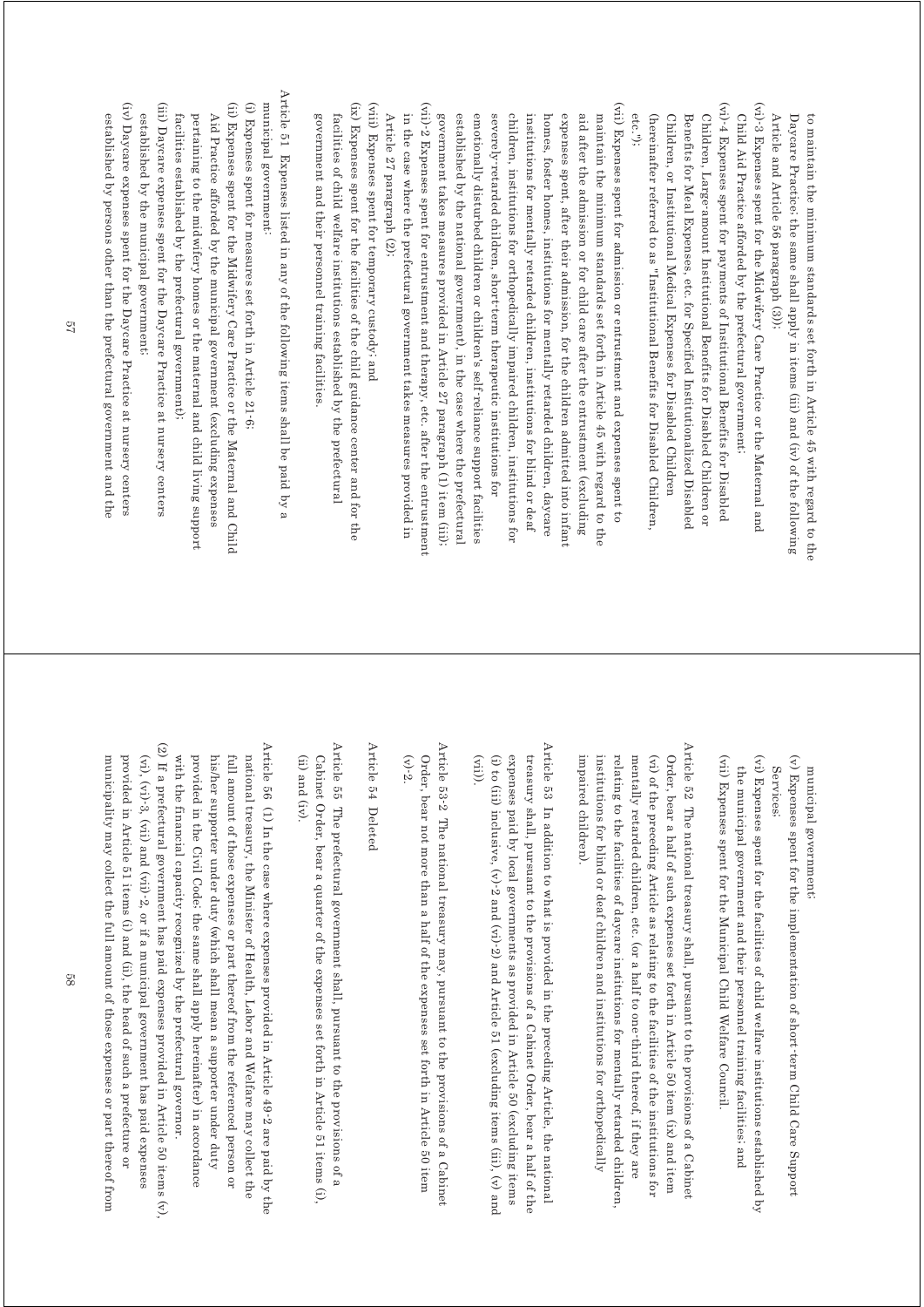his/her financial capacity. the referenced person or his/her supporter under duty in accordance with his/her financial capacity. the referenced person or his/her supporter under duty in accordance with

- (4) The affairs for collections and payments of the amounts prescribed in the (3) If a prefectural government has paid daycare expenses provided in Article 50 (4) The affairs for collections and payments of the amounts prescribed in the (3) If a prefectural government has paid daycare expenses provided in Article 50 the impact on his/her household finances that will be caused by such collection the age, etc. of the child pertaining to such Daycare Practice after considering his/her supporter under duty in the amount to be provided in accordance with government may collect said daycare expenses from the referenced person or Article 51 item (iii) or (iv), the head of such a prefectural or municipal item (vi)-2, or if a municipal government has paid daycare expenses provided in the impact on his/her household finances that will be caused by such collection. the age, etc. of the child pertaining to such Daycare Practice after considering his/her supporter under duty in the amount to be provided in accordance with government may collect said daycare expenses from the referenced person or Article 51 item (iii) or (iv), the head of such a prefectural or municipal item (vi)-2, or if a municipal government has paid daycare expenses provided in
- preceding paragraph may be entrusted to a private person pursuant to the the concerned persons or their supporter under duty. contribute to the ensuring of income and promoting convenience and benefits to provisions of a Cabinet Order only when it is found that such entrustment will the concerned persons or their supporter under duty. contribute to the ensuring of income and promoting convenience and benefits to provisions of a Cabinet Order only when it is found that such entrustment will preceding paragraph may be entrusted to a private person pursuant to the
- (5) In the case where medical care benefits prescribed in Article 21-5 are (5) In the case where medical care benefits prescribed in Article 21-5 are provided, the governor of the prefecture which is required to pay the expenses the following paragraph). benefits prescribed in the same Article (referred to as a "Medical Institution" in his/her financial capacity, to the medical institution providing the medical care to pay the full amount of those expenses or part thereof, in accordance with spent therefor may order the referenced person or his/her supporter under duty the following paragraph). benefits prescribed in the same Article (referred to as a "Medical Institution" in his/her financial capacity, to the medical institution providing the medical care to pay the full amount of those expenses or part thereof, in accordance with spent therefor may order the referenced person or his/her supporter under duty provided, the governor of the prefecture which is required to pay the expenses
- $(7)$  In the case where a measure provided in paragraph  $(5)$  is taken, when the (6) When the referenced person or his/her supporter under duty has paid the (7) In the case where a measure provided in paragraph (5) is taken, when the (6) When the referenced person or his/her supporter under duty has paid the ordered to be paid pursuant thereto, in full or in part, and thus the prefectural amount ordered to be paid pursuant to the provision of the preceding government pays the amount of such unpaid expenses, the prefectural governor referenced person or his/her supporter under duty fails to pay the amount prefectural government shall be extinguished to the extent paid as aforesaid Institution's right of claim pertaining to the referenced expenses against the paragraph, in full or in part, to the Medical Institution, said Medical government pays the amount of such unpaid expenses, the prefectural governor ordered to be paid pursuant thereto, in full or in part, and thus the prefectural referenced person or his/her supporter under duty fails to pay the amount prefectural government shall be extinguished to the extent paid as aforesaid. Institution's right of claim pertaining to the referenced expenses against the paragraph, in full or in part, to the Medical Institution, said Medical amount ordered to be paid pursuant to the provision of the preceding
- (9) The collection of expenses pursuant to the provisions of paragraphs (1) to (3) (8) When it is found necessary for the recognition of the financial capacity (9) The collection of expenses pursuant to the provisions of paragraphs (1) to (3) (8) When it is found necessary for the recognition of the financial capacity of expenses pursuant to the provision of paragraph (5), the prefectural pursuant to the provision of paragraph (2) or (3), or for the order for payment pursuant to the provision of paragraph (1), for the collection of expenses the state of income of the referenced person or his/her supporter under duty. to inspect necessary documents or provide necessary materials with regard to governor or the mayor of municipality may request the concerned public agency the state of income of the referenced person or his/her supporter under duty. to inspect necessary documents or provide necessary materials with regard to governor or the mayor of municipality may request the concerned public agency of expenses pursuant to the provision of paragraph (5), the prefectural pursuant to the provision of paragraph (2) or (3), or for the order for payment pursuant to the provision of paragraph (1), for the collection of expenses

supporter under duty.

supporter under duty.

may collect such unpaid amount from the referenced person or his/her

may collect such unpaid amount from the referenced person or his/her

inclusive or paragraph (7) may be commissioned to the prefectural or municipal inclusive or paragraph (7) may be commissioned to the prefectural or municipal

> (10) When the amount of expenses collected pursuant to the provisions of (10) When the amount of expenses collected pursuant to the provisions of referenced person or his/her supporter under duty exists government where the place of residence or the location of property of the referenced person or his/her supporter under duty exists. government where the place of residence or the location of property of the

- order of the statutory lien on the amount collected shall come after national regard to the expenses provided in paragraph (2), (3) or (7). In this case, the of national tax delinquency, with regard to the expenses provided in paragraph due date, a disposition may be implemented by applying the rules for collection paragraphs (1) to (3) inclusive or paragraph (7) is not paid by the designated (1), and by applying the rules for collection of local tax delinquency, with taxes and local taxes. taxes and local taxes. order of the statutory lien on the amount collected shall come after national regard to the expenses provided in paragraph (2), (3) or (7). In this case, the (1), and by applying the rules for collection of local tax delinquency, with of national tax delinquency, with regard to the expenses provided in paragraph due date, a disposition may be implemented by applying the rules for collection paragraphs (1) to (3) inclusive or paragraph (7) is not paid by the designated
- Article 56-2  $\,$  (1) In the case falling under any of the following items, a prefectural Article 56-2  $\,$  (1) In the case falling under any of the following items, a prefectura quarters (3/4) of the expenses spent for Construction, etc. of said child welfare referred to as "Construction, etc.") for child welfare institutions set up by corporations formed pursuant to the provision of Article 31 paragraph (1) of the government and a municipal government may subsidize not more than threepursuant to the provision of Article 35 paragraph (4); provided, however, that Social Welfare Act), repair, renovation, expansion or improvement (hereinafter new construction of child welfare institutions set up by social welfare quarters (3/4) of the amount of expenses spent for new construction (limited to institution: institution: quarters (3/4) of the expenses spent for Construction, etc. of said child welfare governments for any one child welfare institution shall not exceed three governments for any one child welfare institution shall not exceed threethe total amount of the amounts subsidized by the prefectural and municipal the total amount of the amounts subsidized by the prefectural and municipal pursuant to the provision of Article 35 paragraph (4); provided, however, that persons other than the national, prefectural and municipal governments persons other than the national, prefectural and municipal governments referred to as "Construction, etc.") for child welfare institutions set up by Social Welfare Act), repair, renovation, expansion or improvement (hereinafter corporations formed pursuant to the provision of Article 31 paragraph (1) of the new construction of child welfare institutions set up by social welfare quarters (3/4) of the amount of expenses spent for new construction (limited to government and a municipal government may subsidize not more than three-
- (i) When the child welfare institution is established by a social welfare (ii) When no child welfare institution of the same kind established by the (ii) When no child welfare institution of the same kind established by the (i) When the child welfare institution is established by a social welfare of the Social Welfare Act, the Japanese Red Cross Society or a non-profit corporation established pursuant to the provision of Article 31 paragraph (1) incorporated association or non-profit incorporated foundation; or incorporated association or non-profit incorporated foundation; or of the Social Welfare Act, the Japanese Red Cross Society or a non-profit corporation established pursuant to the provision of Article 31 paragraph (1)
- in need of measures such as payments of Institutional Benefits for Disabled of distribution of children, their guardians or expectant and nursing mothers referenced child welfare institution will be mainly utilized, regardless of the welfare institutions, if any, is/are insufficient in the region where the national, prefectural or municipal government exists or the existing child pursuant to this Act pursuant to this Act. Children, admission into those institutions, and the Daycare Practice, etc. in need of measures such as payments of Institutional Benefits for Disabled of distribution of children, their guardians or expectant and nursing mothers necessity of a child welfare institution of the same kind in terms of the state necessity of a child welfare institution of the same kind in terms of the state referenced child welfare institution will be mainly utilized, regardless of the welfare institutions, if any, is/are insufficient in the region where the national, prefectural or municipal government exists or the existing child Children, admission into those institutions, and the Daycare Practice, etc.
- (2) When subsidies are disbursed for a child welfare institution pursuant to the (2) When subsidies are disbursed for a child welfare institution pursuant to the authorities listed in the following items over said child welfare institution, in provision of the preceding paragraph, the Minister of Health, Labor and authorities listed in the following items over said child welfare institution, in Welfare, the prefectural governor and the mayor of municipality shall have the Welfare, the prefectural governor and the mayor of municipality shall have the provision of the preceding paragraph, the Minister of Health, Labor and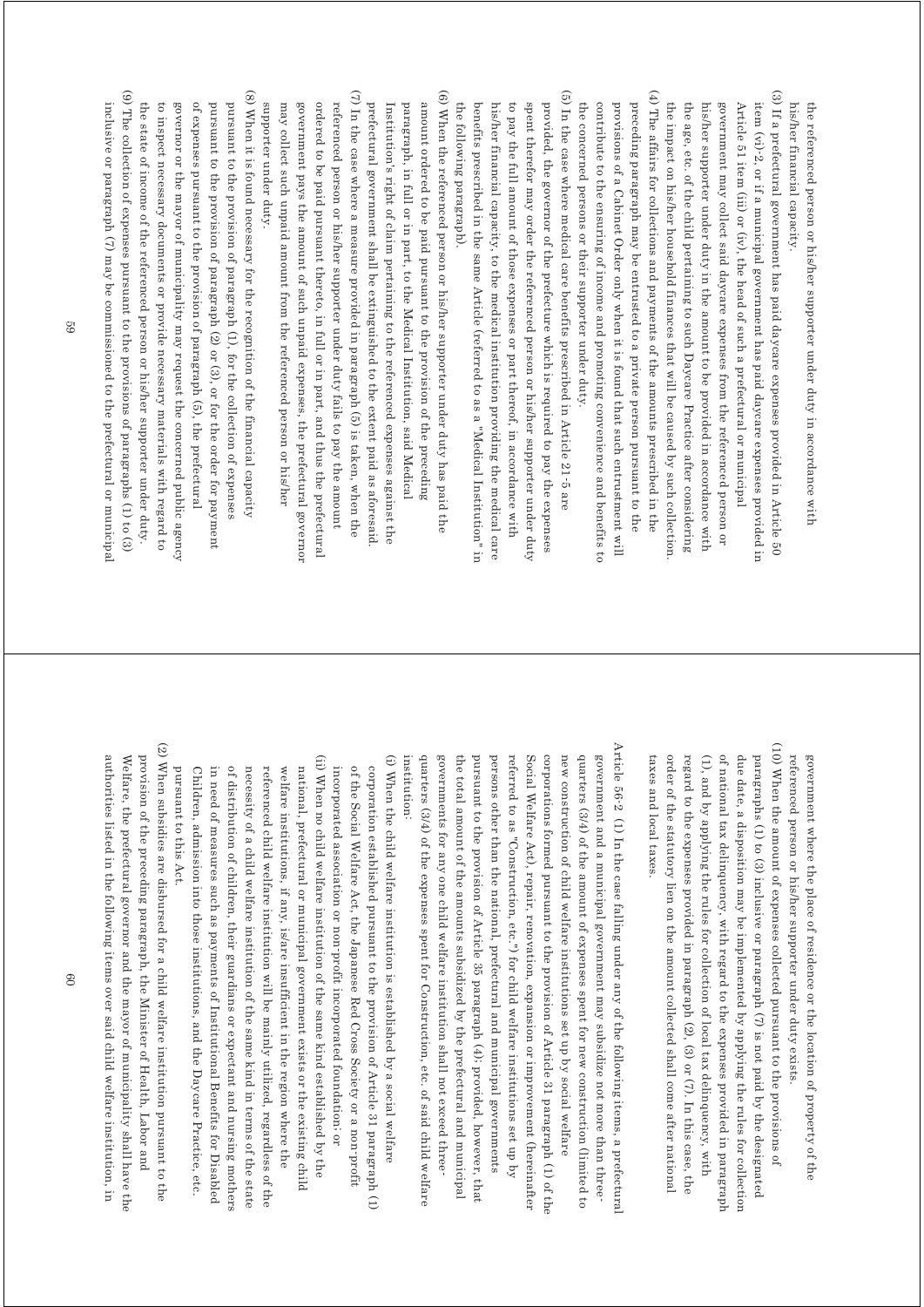purpose of the subsidies will be effectively achieved: purpose of the subsidies will be effectively achieved: addition to what is provided in Articles 46 and 58, in order to ensure that the addition to what is provided in Articles 46 and 58, in order to ensure that the

- (i) Instruct necessary change in the budget of the child welfare institution (i) Instruct necessary change in the budget of the child welfare institution when such budget is found inappropriate to achieve the effects of the subsidies; and subsidies; and when such budget is found inappropriate to achieve the effects of the
- (ii) Instruct dismissal of an employee of the child welfare institution when (ii) Instruct dismissal of an employee of the child welfare institution when disposition imposed pursuant thereto he/she has violated this Act or any order pursuant to this Act or any disposition imposed pursuant thereto he/she has violated this Act or any order pursuant to this Act or any

(3) The national treasury may subsidize not more than two-thirds (2/3) of the (3) The national treasury may subsidize not more than two-thirds (2/3) of the paragraph (1) for any one of the institution for mentally retarded children, etc amount subsidized by the prefectural government pursuant to the provision of paragraph (1) for any one of the institution for mentally retarded children, etc. amount subsidized by the prefectural government pursuant to the provision of

Article 56-3 In any of the cases listed in the following items, the prefectural and Article 56-3 In any of the cases listed in the following items, the prefectural and (i) When the conditions for the grant of the subsidies are violated of the subsidies already granted or part thereof institution to which the subsidies have been granted to refund the full amount municipal governments may order the establisher of the child welfare (i) When the conditions for the grant of the subsidies are violated; of the subsidies already granted or part thereof: institution to which the subsidies have been granted to refund the full amount municipal governments may order the establisher of the child welfare

- (ii) When the subsidies are granted by fraudulent or other wrongful means; (ii) When the subsidies are granted by fraudulent or other wrongful means;
- (iii) When an act in pursuit of profit is committed with regard to the operation (iii) When an act in pursuit of profit is committed with regard to the operation of the child welfare institution, or of the child welfare institution; or
- (iv) When the child welfare institution violates this Act or any order pursuant (iv) When the child welfare institution violates this Act or any order pursuant to this Act or any disposition imposed pursuant thereto to this Act or any disposition imposed pursuant thereto.

municipal governments.

municipal governments.

Article 56-4 The national treasury may, within the scope of the budget, subsidize Article 56-4 The national treasury may, within the scope of the budget, subsidize a part of such expenses spent for commissioned child welfare volunteers Minister of Health, Labor and Welfare. provided in Article 50 item (ii) as relating to the matters specified by the Minister of Health, Labor and Welfare. provided in Article 50 item (ii) as relating to the matters specified by the a part of such expenses spent for commissioned child welfare volunteers

Article 56-5 The provisions of Article 58 paragraphs (2) to (4) inclusive of the Article 56-5 The provisions of Article 58 paragraphs (2) to (4) inclusive of the Social Welfare Act shall apply mutatis mutandis to a child welfare institution paragraph (2) of the same Article the provisions of Article 3 paragraph (1) item (iv) of the same Act and Act on Special Measures concerning National Property (Act No. 219 of 1952) or provided pursuant to the provision of Article 2 paragraph (2) item (ii) of the to which any general property has been transferred or any loan has been paragraph (2) of the same Article. the provisions of Article 3 paragraph (1) item (iv) of the same Act and Act on Special Measures concerning National Property (Act No. 219 of 1952) or provided pursuant to the provision of Article 2 paragraph (2) item (ii) of the to which any general property has been transferred or any loan has been Social Welfare Act shall apply mutatis mutandis to a child welfare institution

## Chapter V Miscellaneous Provisions Chapter V Miscellaneous Provisions

Article 56-6 (1) For the purpose of promoting welfare of children, local Article 56-6 (1) For the purpose of promoting welfare of children, local adequate implementation of the payments of Nursing Care Benefits, etc., governments shall facilitate mutual liaison and coordination in order to ensure adequate implementation of the payments of Nursing Care Benefits, etc., governments shall facilitate mutual liaison and coordination in order to ensure

> Article 21-6 or Article 27 paragraph (1) or (2) and the Daycare Practice, etc., and other kinds of guarantee of welfare. Institutionalized Disabled Children, the measures pursuant to the provision of Benefits for Disabled Children or Benefits for Meal Expenses, etc. for Specified Institutional Benefits for Disabled Children, Large-amount Institutional and other kinds of guarantee of welfare. Article 21-6 or Article 27 paragraph (1) or (2) and the Daycare Practice, etc., Institutionalized Disabled Children, the measures pursuant to the provision of Benefits for Disabled Children or Benefits for Meal Expenses, etc. for Specified Institutional Benefits for Disabled Children, Large-amount Institutional

(2) When performing their services or operating their institutions, the persons (2) When performing their services or operating their institutions, the persons consultation to children and their families and afford other positive support in shall facilitate their mutual coordination and shall endeavor to provide sound upbringing services and the establishers of child welfare institutions engaged in children's self-reliant living assistance services or after-school child line with the condition of each region line with the condition of each region. consultation to children and their families and afford other positive support in shall facilitate their mutual coordination and shall endeavor to provide sound upbringing services and the establishers of child welfare institutions engaged in children's self-reliant living assistance services or after-school child

(2) The national and prefectural governments shall provide necessary support (2) The national and prefectural governments shall provide necessary support Article 56-7 (1) By positively leasing or lending public property (which shall Article 56-7 (1) By positively leasing or lending public property (which shall with regard to measures set forth in the preceding paragraph taken by the corporations and other various business operators and shall thereby increase operation of nursery centers by utilizing the abilities of social welfare increasing demand for the Daycare Practice shall promote establishment or mean the public property provided in Article 238 paragraph (1) of the Local supply pertaining to the Daycare Practice efficiently and systematically. Autonomy Act) or taking other necessary measures, a municipality facing an with regard to measures set forth in the preceding paragraph taken by the supply pertaining to the Daycare Practice efficiently and systematically. corporations and other various business operators and shall thereby increase operation of nursery centers by utilizing the abilities of social welfare increasing demand for the Daycare Practice shall promote establishment or Autonomy Act) or taking other necessary measures, a municipality facing an mean the public property provided in Article 238 paragraph (1) of the Local

Article 56.8 (1) A municipality facing an increasing demand for the Daycare Article 56-8 (1) A municipality facing an increasing demand for the Daycare ministry and other services concerning daycare of children that are found Child Care Support Services specified by an ordinance of the competent ensure the system for supplying the services for the Daycare Practice and the a "Specified Municipality" hereinafter in this Article) shall formulate a plan to by an Ordinance of the Ministry of Health, Labour and Welfare, referred to as Practice (limited to the municipalities falling under the requirements specified necessary by the Specified Municipality. necessary by the Specified Municipality. ministry and other services concerning daycare of children that are found Child Care Support Services specified by an ordinance of the competent ensure the system for supplying the services for the Daycare Practice and the a "Specified Municipality" hereinafter in this Article) shall formulate a plan to by an Ordinance of the Ministry of Health, Labour and Welfare; referred to as Practice (limited to the municipalities falling under the requirements specified

(2) When a Specified Municipality intends to formulate or revise a plan set forth (2) When a Specified Municipality intends to formulate or revise a plan set forth Plan"), the municipality shall take necessary measures in advance to reflect in the preceding paragraph (hereinafter referred to as a "Municipal Daycare the opinions of the residents. the opinions of the residents.  $P$ lan"), the municipality shall take necessary measures in a dyameter to reflect in the preceding paragraph (hereinafter referred to as a "Municipal Daycare

(3) When a Specified Municipality formulates or revises a Municipal Daycare (3) When a Specified Municipality formulates or revises a Municipal Daycare Plan, it shall be publicized and submitted to the prefectural governor without delay. Plan, it shall be publicized and submitted to the prefectural governor without

(5) When a Specified Municipality finds particularly necessary for the (5) When a Specified Municipality finds particularly necessary for the (4) A Specified Municipality shall publicize the state of the implementation of the (4) A Specified Municipality shall publicize the state of the implementation of the services stated in the Municipal Daycare Plan at least once a year. services stated in the Municipal Daycare Plan at least once a year.

61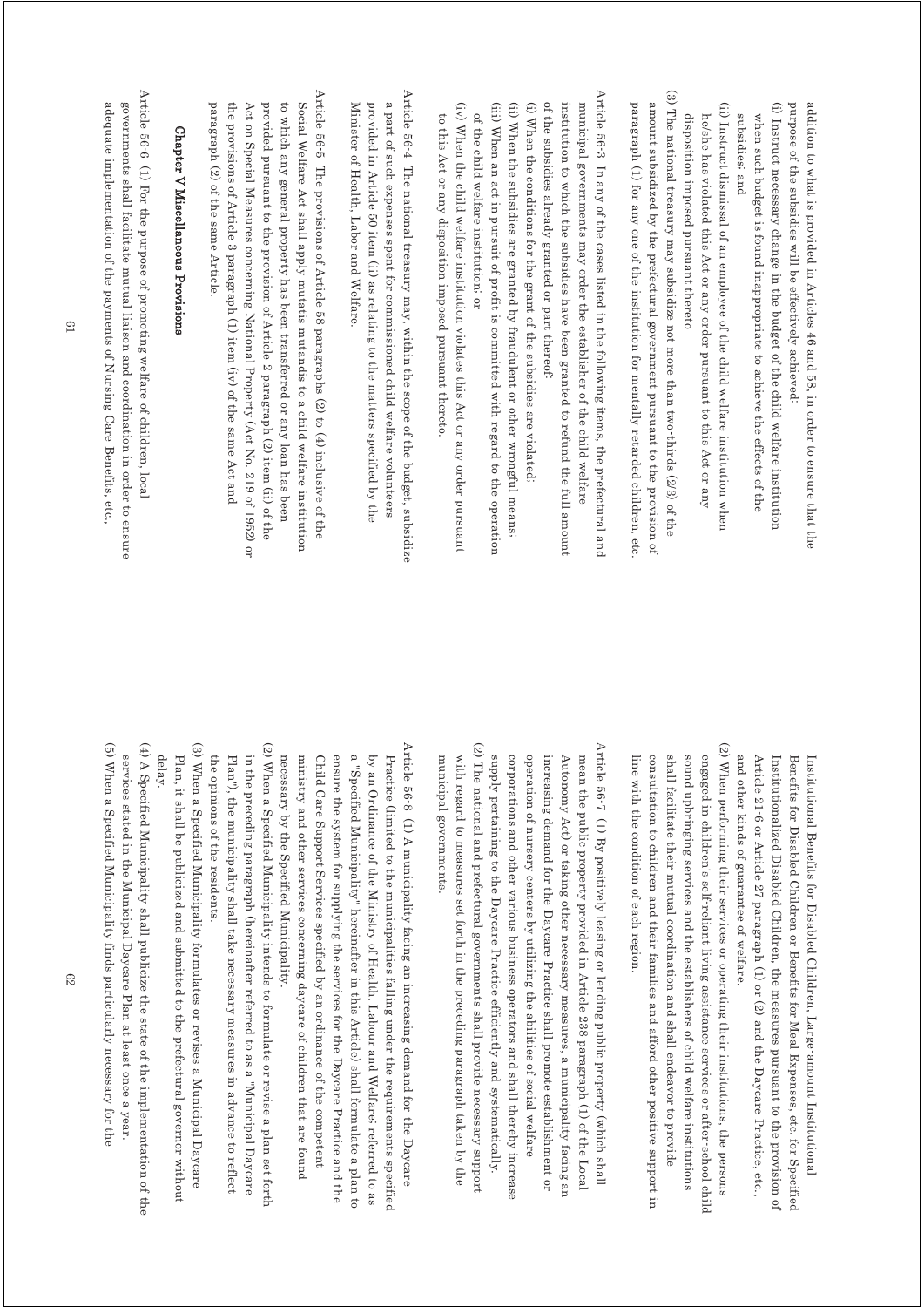out investigations Services and other relevant persons to provide cooperation necessary to carry establishers of nursery centers, the persons engaged in Child Care Support services stated therein, the Specified Municipality may request the preparation of a Municipal Daycare Plan and the implementation of the out investigations. Services and other relevant persons to provide cooperation necessary to carry establishers of nursery centers, the persons engaged in Child Care Support services stated therein, the Specified Municipality may request the preparation of a Municipal Daycare Plan and the implementation of the

- Article 56-9 (1) In order to contribute to achieving the Municipal Daycare Plans Article 56-9 (1) In order to contribute to achieving the Municipal Daycare Plans other services concerning daycare of children that the specified prefecture (as and ensuring the system for supplying the Daycare Practice and the Child Care respective municipalities. ensure said supply system from a cross-regional standpoint across the "Specified Prefecture" hereinafter in this Article) shall formulate a plan to an Ordinance of the Ministry of Health, Labour and Welfare, referred to as a Practice (limited to the prefectures falling under the requirements specified by municipalities, the prefecture facing an increasing demand for the Daycare defined below) finds necessary in the municipalities other than specified Support Services specified by an ordinance of the competent ministry and such respective municipalities. ensure said supply system from a cross-regional standpoint across the "Specified Prefecture" hereinafter in this Article) shall formulate a plan to an Ordinance of the Ministry of Health, Labour and Welfare; referred to as a Practice (limited to the prefectures falling under the requirements specified by municipalities, the prefecture facing an increasing demand for the Daycare defined below) finds necessary in the municipalities other than specified other services concerning daycare of children that the specified prefecture (as Support Services specified by an ordinance of the competent ministry and such and ensuring the system for supplying the Daycare Practice and the Child Care
- (2) When a Specified Prefecture intends to formulate or revise a plan set forth in (2) When a Specified Prefecture intends to formulate or revise a plan set forth in Plan"), the prefecture shall take necessary measures in advance to reflect the opinions of the residents. the preceding paragraph (hereinafter referred to as "Prefectural Daycare opinions of the residents. Plan"), the prefecture shall take necessary measures in advance to reflect the the preceding paragraph (hereinafter referred to as "Prefectural Daycare
- (3) When a Specified Prefecture formulates or revises a Prefectural Daycare Plan, (3) When a Specified Prefecture formulates or revises a Prefectural Daycare Plan, Labor and Welfare without delay. the prefecture shall be publicized and submitted to the Minister of Health, Labor and Welfare without delay. the prefecture shall be publicized and submitted to the Minister of Health,
- (4) When a Prefectural Daycare Plan is submitted pursuant to the provision of (4) When a Prefectural Daycare Plan is submitted pursuant to the provision of in paragraph  $(1)$ . Support Services specified by an ordinance of the competent ministry set forth without delay, notify other minister having jurisdiction over Child Care the preceding paragraph, the Minister of Health, Labor and Welfare shall, in paragraph (1). Support Services specified by an ordinance of the competent ministry set forth without delay, notify other minister having jurisdiction over Child Care the preceding paragraph, the Minister of Health, Labor and Welfare shall,
- (5) A Specified Prefecture shall publicize the state of the implementation of the (5)  $\triangleright$  Group Prefecture shall publicize the state of the implementation of the (5) services stated in the Prefectural Daycare Plan at least once a year. services stated in the Prefectural Daycare Plan at least once a year.
- (6) When a Specified Prefecture finds particularly necessary for the preparation (6) When a Specified Prefecture finds particularly necessary for the preparation of a Prefectural Daycare Plan and the implementation of the services stated establishers of nursery centers, the persons engaged in Child Care Support out investigations Services and other relevant persons to provide cooperation necessary to carry therein, the Specified Prefecture may request the mayors of municipality, the out investigations. Services and other relevant persons to provide cooperation necessary to carry establishers of nursery centers, the persons engaged in Child Care Support therein, the Specified Prefecture may request the mayors of municipality, the of a Prefectural Daycare Plan and the implementation of the services stated
- Article 56-10 (1) A prefectural government shall endeavor to provide the Article 56-10 (1) A prefectural government shall endeavor to provide the to technical matters concerning the preparation of a Municipal Daycare Plan. municipal governments with necessary advice and other assistance with regard to technical matters concerning the preparation of a Municipal Daycare Plan. municipal governments with necessary advice and other assistance with regard

- $(2)$  The competent minister shall endeavor to provide the prefectural (2) The competent minister shall endeavor to provide the prefectural matters of importance concerning the preparation of Prefectural Daycare Plans. method of the preparation of a Prefectural Daycare Plan and other technical governments with necessary advice and other assistance with regard to the matters of importance concerning the preparation of Prefectural Daycare Plans. method of the preparation of a Prefectural Daycare Plan and other technical governments with necessary advice and other assistance with regard to the
- Article 56-11 The national and local governments shall endeavor to provide the Article 56-11 The national and local governments shall endeavor to provide the smooth implementation of said services persons engaged in the services that contribute to achieving a Municipal smooth implementation of said services. Daycare Plan or a Prefectural Daycare Plan with assistance necessary for Daycare Plan or a Prefectural Daycare Plan with assistance necessary for persons engaged in the services that contribute to achieving a Municipal
- Article 57 A prefectural, municipal or other government may not impose any tax Article 57 A prefectural, municipal or other government may not impose any tax charge: however, that this shall not apply to those that are made available for use with or charge on a building and land listed in any of the following items; provided, however, that this shall not apply to those that are made available for use with or charge on a building and land listed in any of the following items; provided,
- (i) A building mainly utilized for a child welfare institution; or (ii) The site for a building listed in the preceding item or any other land mainly (ii) The site for a building listed in the preceding item or any other land mainly (i) A building mainly utilized for a child welfare institution; or utilized for a child welfare institution utilized for a child welfare institution.
- (2) When any of the designated retarded child institutions, etc. receives (2) When any of the designated retarded child institutions, etc. receives Article 57-2 (1) When there is a person who receives Institutional Benefits for Article 57-2 (1) When there is a person who receives Institutional Benefits for amount obtained by multiplying the amount to be refunded by forty for Specified Institutionalized Disabled Children or Institutional Medical Institutional Benefits for Disabled Children or Benefits for Meal Expenses, etc. for Disabled Children, etc., in full or in part, from that person. Disabled Children, etc. by a deception or other wrongful means, the prefectura. prefectural government may cause said Designated Institution for Mentally Expenses for Disabled Children by a deception or other wrongful act, the government may collect the amount equivalent to such Institutional Benefits amount obtained by multiplying the amount to be refunded by forty- Retarded Children, etc. to refund the amount paid and additionally pay the Retarded Children, etc. to refund the prefectural government may cause said Designated Institution for Mentally Expenses for Disabled Children by a deception or other wrongful act, the for Specified Institutionalized Disabled Children or Institutional Medical Institutional Benefits for Disabled Children or Benefits for Meal Expenses, etc. for Disabled Children, etc., in full or in part, from that person. government may collect the amount equivalent to such Institutional Benefits Disabled Children, etc. by a deception or other wrongful means, the prefectural amount paid and additionally pay the
- (3) The amounts collected pursuant to the provisions of the preceding two (3) The amounts collected pursuant to the provisions of the preceding two paragraphs shall be revenues specified by the act provided in Article 231-3 paragraph (iii) of the Local Autonomy Act paragraph (iii) of the Local Autonomy Act. paragraphs shall be revenues specified by the act provided in Article 231-3

hundredths (40/100).

hundredths (40/100)

Article 57-3 (1) When a prefectural government finds necessary for payments of Article 57-3 (1) When a prefectural government finds necessary for payments of objects to the guardian of a disabled child, or the householder or any other may order reporting or submission or presentation of documents and other to be said guardian, householder or family member, or may make said member of the family to which a disabled child belongs, or a person who used Institutional Benefits for Disabled Children, etc., the prefectural government prefecture's official ask them questions. prefecture's official ask them questions. to be said guardian, householder or family member, or may make said member of the family to which a disabled child belongs, or a person who used objects to the guardian of a disabled child, or the householder or any other may order reporting or submission or presentation of documents and other Institutional Benefits for Disabled Children, etc., the prefectural government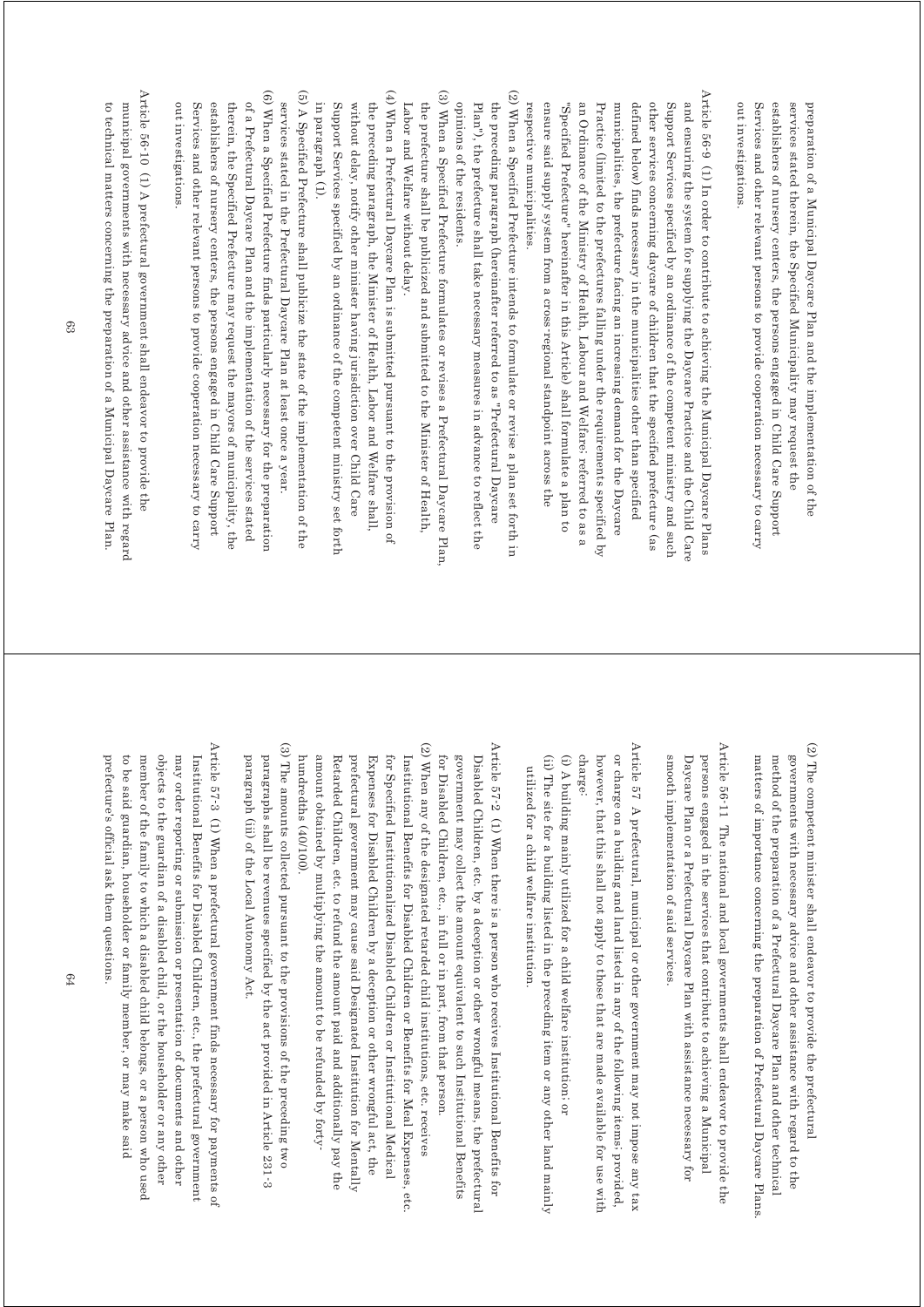- (2) The provision of Article 24-15 paragraph (2) shall apply mutatis mutandis to (2) The provision of Article 24-15 paragraph (2) shall apply mutatis mutandis to the questioning pursuant to the provision of the preceding paragraph, and the the authority pursuant to the provision of the preceding paragraph provision of paragraph (3) of the same Article shall apply mutatis mutandis to the authority pursuant to the provision of the preceding paragraph. provision of paragraph (3) of the same Article shall apply mutatis mutandis to the questioning pursuant to the provision of the preceding paragraph, and the
- Article 57-4 When a prefectural government finds necessary for payments of Article  $57-4$  When a prefectural government finds necessary for payments of disabled child and other relevant persons family to which a disabled child belongs, or may request reporting from banks guardian of a disabled child, or the householder or any other member of the provide necessary materials with regard to the state of assets or income of the may request the concerned public agency to inspect necessary documents or Institutional Benefits for Disabled Children, etc., the prefectural government disabled child and other relevant persons. trust corporations and other bodies or the employer of the guardian of the trust corporations and other bodies or the employer of the guardian of the family to which a disabled child belongs, or may request reporting from banks, guardian of a disabled child, or the householder or any other member of the provide necessary materials with regard to the state of assets or income of the may request the concerned public agency to inspect necessary documents or Institutional Benefits for Disabled Children, etc., the prefectural government
- Article 57-5 (1) Taxes and other charges may not be imposed based on the money Article 57-5 (1) Taxes and other charges may not be imposed based on the money and goods paid or provided pursuant to this Act and goods paid or provided pursuant to this Act
- (2) The right to receive Institutional Benefits for Disabled Children, etc. may not (2) The right to receive Institutional Benefits for Disabled Children, etc. may not be transferred, hypothecated nor seized. be transferred, hypothecated nor seized.
- $(3)$  In addition to what is prescribed in the preceding paragraph, the money and (3) In addition to what is prescribed in the preceding paragraph, the money and whether they have already been paid or provided or not goods paid or provided pursuant to this Act may not be seized, regardless of whether they have already been paid or provided or not. goods paid or provided pursuant to this Act may not be seized, regardless of
- Article 58 When a child welfare institution established pursuant to the provision Article 58 When a child welfare institution established pursuant to the provision of Article 35 paragraph (4) violates this Act or any order pursuant to this Act rescind the approval set forth in the same paragraph. or any disposition imposed pursuant thereto, the prefectural governor may rescind the approval set forth in the same paragraph. or any disposition imposed pursuant thereto, the prefectural governor may of Article 35 paragraph (4) violates this Act or any order pursuant to this Act
- (2) The provision of Article 18-16 paragraph (3) shall apply mutatis mutandis to Article 59 (1) When the prefectural governor finds necessary for the welfare of (2) The provision of Article 18-16 paragraph (3) shall apply mutatis mutandis to Article 59 (1) When the prefectural governor finds necessary for the welfare of governor shall make the official carry his/her certification for identification. to the facilities or operation of the institution. In this case, the prefectural or facilities or to conduct necessary investigations or ask questions in relation prefectural governor or cause said prefecture's official to enter any of its offices establisher or manager to report the matters found necessary by the provision of the preceding Article), the prefectural governor may request its approval as a child welfare institution has been rescinded pursuant to the the same Article has not been obtained (including institutions for which the paragraph (iii) has not been made or the approval set forth in paragraph (iv) of in Articles 36 to 44 inclusive for which the notification set forth in Article 35 children with regard to an institution intended for any of the services provided governor shall make the official carry his/her certification for identification. to the facilities or operation of the institution. In this case, the prefectural  $\alpha$ or facilities or to conduct necessary investigations or ask questions in relation prefectural governor or cause said prefecture's official to enter any of its offices establisher or manager to report the matters found necessary by the provision of the preceding Article), the prefectural governor may request its approval as a child welfare institution has been rescinded pursuant to the the same Article has not been obtained (including institutions for which the paragraph (iii) has not been made or the approval set forth in paragraph (iv) of in Articles 36 to 44 inclusive for which the notification set forth in Article 35 children with regard to an institution intended for any of the services provided
- the case referred to in the preceding paragraph. the case referred to in the preceding paragraph.

- (3) A prefectural governor may, when he/she finds necessary for the welfare of (3) A prefectural governor may, when he/she finds necessary for the welfare of to improve the facilities or operation of the institution, or give any other children, recommend the establisher of an institution provided in paragraph (1) recommendation to him/her. recommendation to him/her. to improve the facilities or operation of the institution, or give any other children, recommend the establisher of an institution provided in paragraph (1)
- (4) When the establisher of the institution receiving a recommendation set forth (4) When the establisher of the institution receiving a recommendation set forth in the preceding paragraph fails to follow the recommendation, the prefectural governor may publicize such failure. governor may publicize such failure. in the preceding paragraph fails to follow the recommendation, the prefectural
- (5) With regard to an institution provided in paragraph  $(1)$ , a prefectural (5) With regard to an institution provided in paragraph (1), a prefectural Prefectural Child Welfare Council. suspension of its services or its closing, after hearing opinions from the governor may, when he/she finds necessary for welfare of children, order Prefectural Child Welfare Council. suspension of its services or its closing, after hearing opinions from the governor may, when he/she finds necessary for welfare of children, order
- (7) In the case where a recommendation set forth in paragraph (3) or an order set (7) In the case where a recommendation set forth in paragraph (3) or an order set (6) In the case of urgent necessity to ensure the life or physical safety of a child, (6) In the case of urgent necessity to ensure the life or physical safety of a child, of municipality having jurisdiction over the location of the referenced forth in paragraph (5) is given, the prefectural governor shall notify the mayor forth in the preceding paragraph without taking said procedure for hearing. Welfare Council in advance, the prefectural governor may give an order set when there is not much time to hear opinions from the Prefectural Child of municipality having jurisdiction over the location of the referenced forth in paragraph (5) is given, the prefectural governor shall notify the mayor forth in the preceding paragraph without taking said procedure for hearing. Welfare Council in advance, the prefectural governor may give an order set when there is not much time to hear opinions from the Prefectural Child

institution to that effect.

institution to that effect.

- Article 59-2  $\,$  (1) With regard to an institution intended for the services provided Article 59-2 (1) With regard to an institution intended for the services provided rescission of the approval, in the case of a child welfare institution for which prefectural governor of the matters listed in the following items within 1 Article 35 paragraph (4) has not been obtained (including institutions for Ministry of Health, Labour and Welfare) for which the approval set forth in infants or toddlers and other facilities as specified by an Ordinance of the in Article 39 paragraph (1) (excluding institutions targeting a small number of (ii) Name and address, or name and location, of the establisher: (i) Name and location of the institution; the approval has been rescinded pursuant to the provision of Article 58): month from the date of commencement of its services (or from the date of to the provision of Article 58), the establisher of the institution shall notify the which the approval as a child welfare institution has been rescinded pursuant the approval has been rescinded pursuant to the provision of Article 58): rescission of the approval, in the case of a child welfare institution for which month from the date of commencement of its services (or from the date of prefectural governor of the matters listed in the following items within 1 to the provision of Article 58), the establisher of the institution shall notify the which the approval as a child welfare institution has been rescinded pursuant Article 35 paragraph (4) has not been obtained (including institutions for  $M$ inistry of Health, Labour and Welfare) for which the approval set for  $\mu$  for  $\mu$ infants or toddlers and other facilities as specified by an Ordinance of the in Article 39 paragraph (1) (excluding institutions targeting a small number of (ii) Name and address, or name and location, of the establisher; (i) Name and location of the institution;
- (iii) Scale and structure of buildings and other facilities; (iii) Scale and structure of buildings and other facilities;
- (iv) Date of commencement of the services; (iv) Date of commencement of the services;
- (v) Name and address of the manager of the institution; and (v) Name and address of the manager of the institution; and
- (vi) Other matters specified by an Ordinance of the Ministry of Health, Labour (vi) Other matters specified by an Ordinance of the Ministry of Health, Labour and Welfare. and Welfare.
- (2) When any change arises in such matters as specified in an Ordinance of the (2) When any change arises in such matters as specified in an Ordinance of the to the provision of the preceding paragraph, the establisher of the institution Ministry of Health, Labour and Welfare included in the notification pursuant to the provision of the preceding paragraph, the establisher of the institution Ministry of Health, Labour and Welfare included in the notification pursuant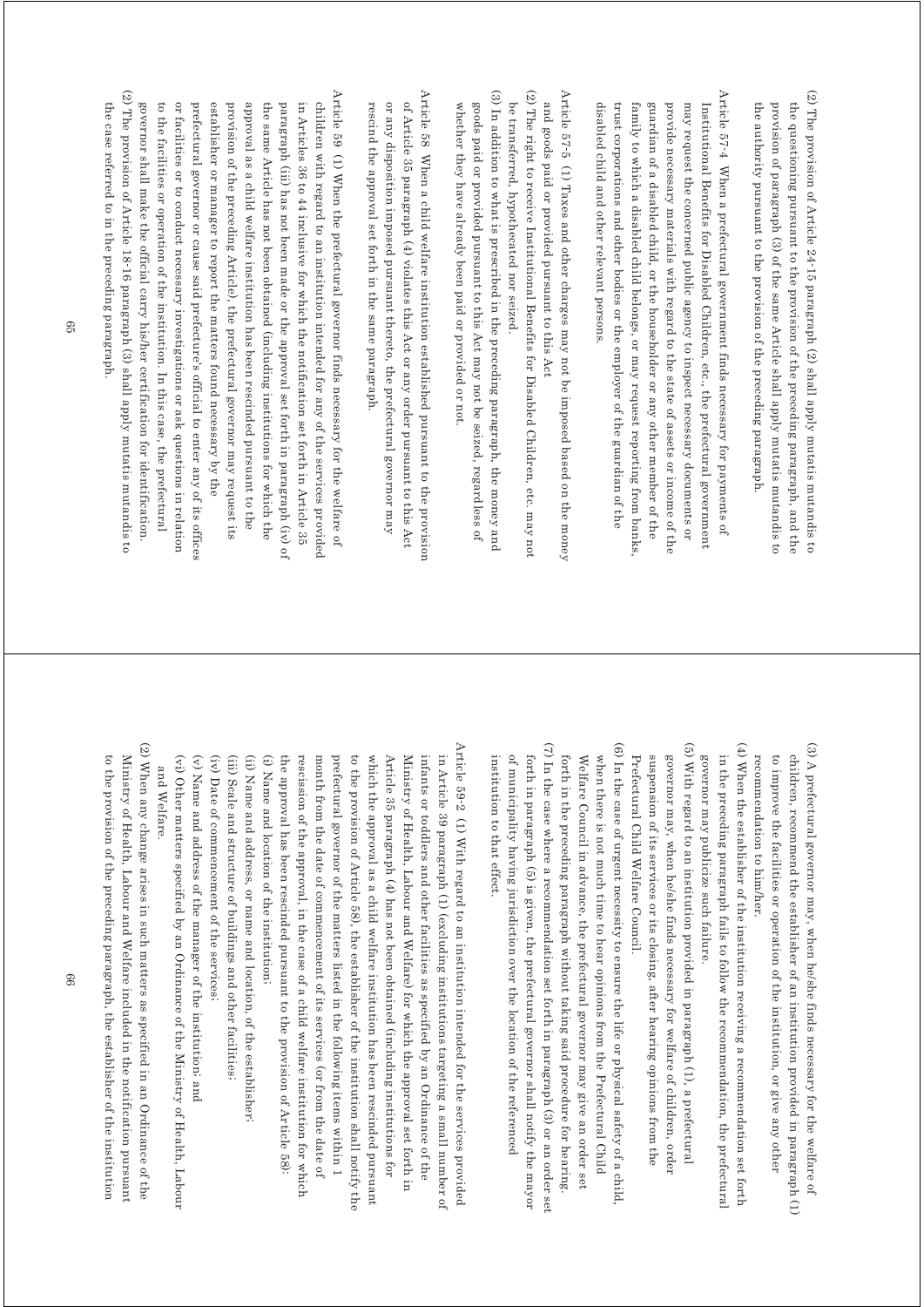the institution has been abolished or suspended month from the date of such change. The same shall apply when the services of prescribed in the same paragraph shall notify the prefectural governor within 1 the institution has been abolished or suspended. month from the date of such change. The same shall apply when the services of prescribed in the same paragraph shall notify the prefectural governor within 1

(3) When notification is made pursuant to the provisions of the preceding two (3) When notification is made pursuant to the provisions of the preceding two over the location of the referenced institution. pertaining to said notification to the mayor of municipality having jurisdiction paragraphs, the prefectural governor shall give notice of the matters over the location of the referenced institution. pertaining to said notification to the mayor of municipality having jurisdiction paragraphs, the prefectural governor shall give notice of the matters

Article 59-2-2 The establisher of an institution prescribed in paragraph (1) of the Article 59-2-2 The establisher of an institution prescribed in paragraph (1) of the institution: easily viewable for persons who intend to use the services provided in said preceding Article shall post the matters listed in the following items in a place institution: easily viewable for persons who intend to use the services provided in said preceding Article shall post the matters listed in the following items in a place

(i) Name of the establisher of the institution and name of its manager; (i) Name of the establisher of the institution and name of its manager;

(iii) Other matters specified by an Ordinance of the Ministry of Health, Labour (iii) Other matters specified by an Ordinance of the Ministry of Health, Labour (ii) Scale and structure of buildings and other facilities; and (ii) Scale and structure of buildings and other facilities; and and Welfare and Welfare.

Article 59-2-3 When the establisher of an institution prescribed in Article 59-2 Article 59-2-3 When the establisher of an institution prescribed in Article 59-2 the performance thereof the matters concerning the contents of a contract for use of said services and services provided in said institution, the establisher shall endeavor to explain paragraph (1) receives an application from a person who intends to use the the performance thereof. the matters concerning the contents of a contract for use of said services and services provided in said institution, the establisher shall endeavor to explain paragraph (1) receives an application from a person who intends to use the

Article 59-2-4 When a contract for use of the services provided in an institution Article 59-2-4 When a contract for use of the services provided in an institution prescribed in Article 59-2 paragraph (1) has been executed, the establisher of matters listed in the following items: said institution shall, without delay, deliver to the user a document stating the matters listed in the following items: said institution shall, without delay, deliver to the user a document stating the prescribed in Article 59-2 paragraph (1) has been executed, the establisher of

(i) Name and address, or name and location, of the establisher (i) Name and address, or name and location, of the establisher;

(ii) Matters concerning the amounts payable by the user for provision of said (ii) Matters concerning the amounts payable by the user for provision of said services; and services; and

(iii) Other matters specified by an Ordinance of the Ministry of Health, Labour (iii) Other matters specified by an Ordinance of the Ministry of Health, Labour and Welfare. and Welfare.

Article 59-2-5 (1) The establisher of an institution provided in Article 59-2 Article 59-2-5 (1) The establisher of an institution provided in Article 59-2 paragraph (1) shall report the state of the operation of said institution to the Ministry of Health, Labour and Welfare. prefectural governor every year pursuant to the provisions of Ordinance of the Ministry of Health, Labour and Welfare. prefectural governor every year pursuant to the provisions of Ordinance of the paragraph (1) shall report the state of the operation of said institution to the

(2) A prefectural governor shall amually compile the state of the operation of the (2) A prefectural governor shall annually compile the state of the operation of the  $(2)$ institutions provided in Article 59-2 paragraph (1) and notify the mayor of other matters found necessary for welfare of children with regard to the institutions pertaining to the reports set forth in the preceding paragraph and institutions provided in Article 59-2 paragraph (1) and notify the mayor of other matters found necessary for welfare of children with regard to the institutions pertaining to the reports set forth in the preceding paragraph and

> of such compilation and publicize the same municipality having jurisdiction over the location of the respective institution of such compilation and publicize the same. municipality having jurisdiction over the location of the respective institution

Article 59-2-6 With regard to the execution of the affairs and the exercise of the Article 59-2-6 With regard to the execution of the affairs and the exercise of the authorities provided in Article 59, Article 59-2 and the preceding Article, a municipalities. prefectural governor may request necessary cooperation from the mayors of municipalities. prefectural governor may request necessary cooperation from the mayors of authorities provided in Article 59, Article 59-2 and the preceding Article, a

Article 59-2-7 With regard to the application of this Act in the case where some Article 59-2-7 With regard to the application of this Act in the case where some administrative association or cross-regional federation, said association or towns and villages have established a Welfare Office by setting up an federation shall be deemed to be a town or village establishing a Welfare Uffice. federation shall be deemed to be a town or village establishing a Welfare Office. administrative association or cross-regional federation, said association or towns and villages have established a Welfare Office by setting up an

Article 59-3 In the case where a prefecture or municipality pertaining to the Article 59-3 In the case where a prefecture or municipality pertaining to the regarded to have arisen with regard to the payments and burden of the Aid Practice after such change; provided, however, that no change shall be municipality pertaining to said Midwifery Care Practice or Maternal and Child Act shall be deemed to be the acts done by the head of the prefecture or Midwifery Care Practice or Maternal and Child Aid Practice before such the acts done by the head of the prefecture or municipality pertaining to said due to the establishment or abolition of a Welfare Office by a town or village, Midwifery Care Practice and the Maternal and Child Aid Practice is changed Practice that were, or should have been, provided before such change. expenses for the Midwifery Care Practice or the Maternal and Child Aid change pursuant to the provision of this Act or orders issued pursuant to this Practice that were, or should have been, provided before such change. expenses for the Midwifery Care Practice or the Maternal and Child Aid regarded to have arisen with regard to the payments and burden of the Aid Practice after such change; provided municipality pertaining to said Midwifery Care Practice or Maternal and Child Act shall be deemed to be the acts done by the head of the prefecture or change pursuant to the provision of this Midwifery Care Practice or Maternal and Child Aid Practice before such the acts done by the head of the prefecture or municipality pertaining to said due to the establishment or abolition of a Welfare Office by a town or village, Midwifery Care Practice and the Maternal and Child Aid Practice is changed , however, that no change shall be Act or orders issued pursuant to this

(2) A person who has an objection to the prefectural governor's determination on (2) A person who has an objection to the prefectural governories determination on Article 59-4 (1) With regard to a designated city set forth in Article 252-19 Article 59-4 (1) With regard to a designated city set forth in Article 252-19 concerning prefectures in this Act shall apply to Designated Cities, etc. as if under this Act shall be handled by the Designated City or Core City or the City referred to as "City with Child Guidance Center"), the affairs specified by a the same Act (hereinafter referred to as "Core City"), and a city specified by a paragraph (1) of the Local Autonomy Act (hereinafter referred to as they were the provisions concerning Designated Cities, etc. etc.") pursuant to the provisions of a Cabinet Order. In this case, the provisions with Child Guidance Center (hereinafter referred to as "Designated Cities, Cabinet Order as the one establishing a child guidance center (hereinafter "Designated City") and a core city set forth in Article 252-22 paragraph (1) of they were the provisions concerning Designated Cities, etc. concerning prefectures in this Act shall apply to Designated Cities, etc. as if etc.") pursuant to the provisions of a Cabinet Order. In this case, the provisions with Child Guidance Center (hereinafter referred to as "Designated Cities, under this Act shall be handled by the Designated City or Core City or the City Cabinet Order that are supposed to be handled by a prefectural government Cabinet Order that are supposed to be handled by a prefectural government referred to as "City with Child Guidance Center"), the affairs specified by a Cabinet Order as the one establishing a child guidance center (hereinafter the same Act (hereinafter referred to as "Core City"), and a city specified by a "Designated City") and a core city set forth in Article 252-22 paragraph (1) of paragraph (1) of the Local Autonomy Act (hereinafter referred to as

any of the Designated Cities, etc. pursuant to the provision of the preceding a request for examination pertaining to a disposition imposed by the head of any of the Designated Cities, etc. pursuant to the provision of the preceding a request for examination pertaining to a disposition imposed by the head of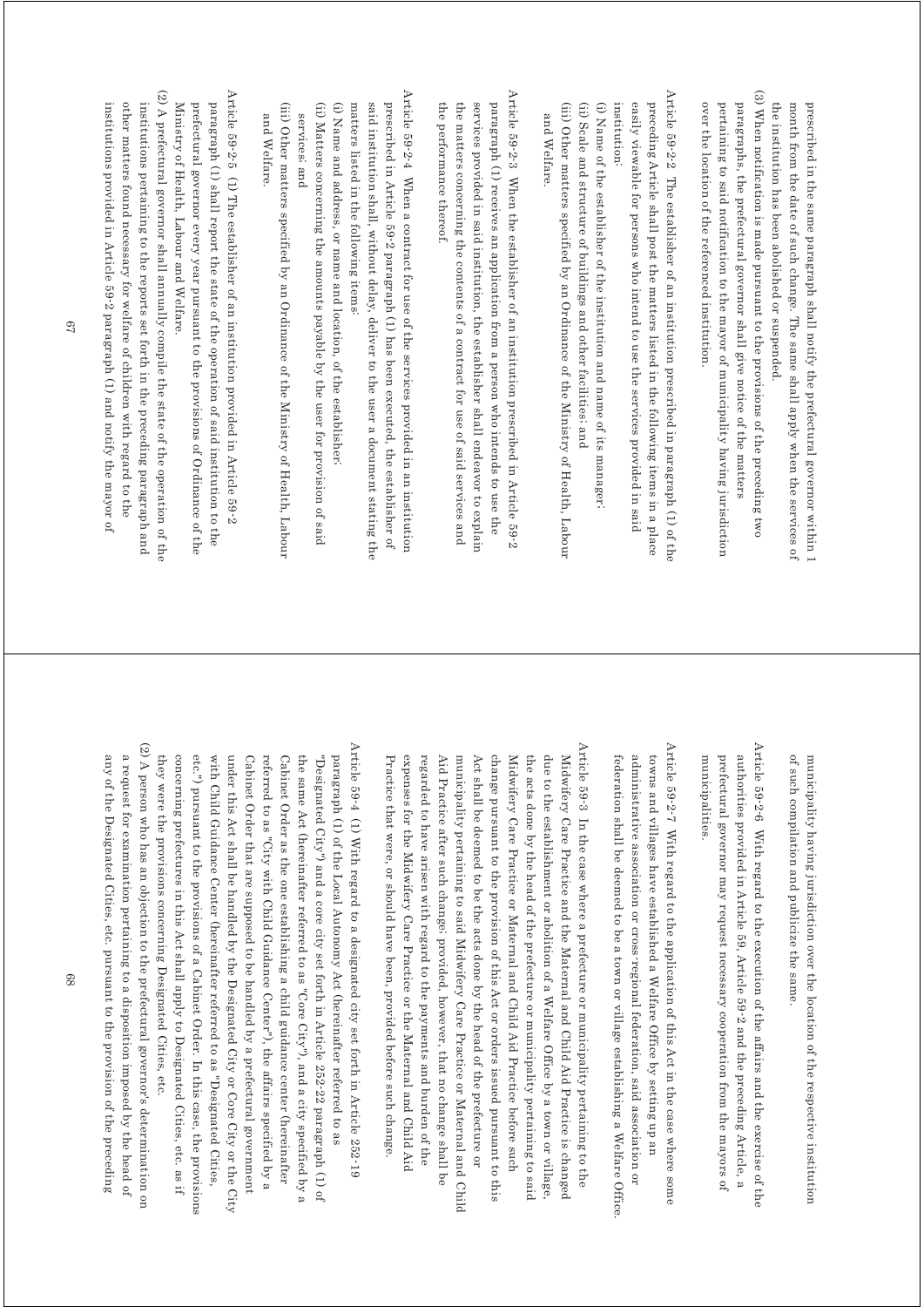entrusted affairs provided in Article 2 paragraph (9) item (i) of the Local conduct re-examination Autonomy Act) may request the Minister of Health, Labor and Welfare to paragraph (limited to the dispositions pertaining to the category 1 statutory conduct re-examination. Autonomy Act) may request the Minister of Health, Labor and Welfare to entrusted affairs provided in Article 2 paragraph (9) item (i) of the Local paragraph (limited to the dispositions pertaining to the category 1 statutory

(3) A prefectural governor may provide the head of a City with Child Guidance (3) A prefectural governor may provide the head of a City with Child Guidance operation of such a child guidance center. Center with recommendation, advice or assistance necessary to ensure smooth operation of such a child guidance center. Center with recommendation, advice or assistance necessary to ensure smooth

(4) In addition to what is provided for in this Act, necessary matters concerning a (4) In addition to what is provided for in this Act, necessary matters concerning a City with Child Guidance Center shall be prescribed by a Cabinet Order City with Child Guidance Center shall be prescribed by a Cabinet Order.

Article 59-5 (1) When the Minister of Health, Labor and Welfare finds an urgent  $\Delta$ rticle 59-5 (1) When the Melfare of Helath, Labor and Welfare finds an urgent or the prefectural governor and Article 59 shall be conducted by the Minister of Health, Labor and Welfare Article 21-4 paragraph (1), Article 34-4 paragraph (1), Article 34-5, Article 46 placed under the prefectural governor's authority pursuant to the provisions of necessity to protect the interests of a child, the affairs that are supposed to be or the prefectural governor. and Article 59 shall be conducted by the Minister of Health, Labor and Welfare Article 21-4 paragraph (1), Article 34-4 paragraph (1), Article 34-5, Article 46 placed under the prefectural governor's authority pursuant to the provisions of necessity to protect the interests of a child, the affairs that are supposed to be

(2) In the case referred to in the preceding paragraph, the provisions concerning (2) In the case referred to in the preceding paragraph, the provisions concerning services or its closing" respectively. be deemed to be replaced with "suspend his/her services" and suspension of its Prefectural Child Welfare Council" referred to in Article 59 paragraph (5) shall Prefectural Child Welfare Council" referred to in Article 46 paragraph (4) and the phrases "suspend his/her services after hearing opinions from the provisions concerning the Minister of Health, Labor and Welfare. In this case shall apply to the Minister of Health, Labor and Welfare as if they were the prefectures in this Act (limited to those pertaining to the referenced affairs) services or its closing" respectively. be deemed to be replaced with "suspend his/her services" and suspension of its Prefectural Child Welfare Council" referred to in Article 59 paragraph (5) shall "suspension of its services or its closing, after hearing opinions from the "suspension of its services or its closing, after hearing opinions from the Prefectural Child Welfare Council" referred to in Article 46 paragraph (4) and the phrases "suspend his/her services after hearing opinions from the provisions concerning the Minister of Health, Labor and Welfare. In this case, shall apply to the Minister of Health, Labor and Welfare as if they were the prefectures in this Act (limited to those pertaining to the referenced affairs)

(3) When the referenced affairs are conducted by the Minister of Health, Labor (3) When the referenced affairs are conducted by the Minister of Health, Labor and Welfare or the prefectural governor in the case referred to in paragraph (1) they shall be conducted under mutually close coordination they shall be conducted under mutually close coordination. and Welfare or the prefectural governor in the case referred to in paragraph (1),

Article 59-6 The affairs that are supposed to be handled by a prefectural Article 59-6 The affairs that are supposed to be handled by a prefectural category 1 statutory entrusted affairs provided in item (i) of Article  $2\,$ government pursuant to the provision of Article 56 paragraph (1) shall be the paragraph (9) of the Local Autonomy Act paragraph (9) of the Local Autonomy Act. category 1 statutory entrusted affairs provided in item (i) of Article 2 government pursuant to the provision of Article 56 paragraph (1) shall be the

Article 59-7 (1) The competent minister referred to in Article 56-10 paragraph Article 59-7 (1) The competent minister referred to in Article 56-10 paragraph (2) shall be the Minister of Health, Labor and Welfare; provided, however, that, ordinance of the competent ministry set forth in Article 56-9 paragraph (1)). under the jurisdiction of other minister (limited to the services specified by an paragraph as pertaining to the Child Care Support Services that are placed with regard to the matters concerning such assistance set forth in the same ordinance of the competent ministry set forth in Article 56-9 paragraph (1)), under the jurisdiction of other minister (limited to the services specified by an paragraph as pertaining to the Child Care Support Services that are placed with regard to the matters concerning such assistance set forth in the same (2) shall be the Minister of Health, Labor and Welfare; provided, however, that,

> (2) The ordinance of the competent ministry referred to in this Act shall be an (2) The ordinance of the competent ministry referred to in this Act shall be an jurisdiction over such services shall be the competent ministers both the Minister of Health, Labor and Welfare and the minister having jurisdiction over such services shall be the competent ministers. both the Minister of Health, Labor and Welfare and the minister having

Welfare, the orders issued respectively by the Minister of Health, Labor and listed in the respective items of Article 21-9 that are placed under the Ordinance of the Ministry of Health, Labour and Welfare; provided, however competent ministry's orders. Welfare and the minister having jurisdiction over such services shall be the jurisdiction of the minister other than the Minister of Health, Labor and that, with regard to the matters concerning such services falling under those competent ministry's orders. Welfare and the minister having jurisdiction over such services shall be the Welfare, the orders issued respectively by the Minister of Health, Labor and jurisdiction of the minister other than the Minister of Health, Labor and listed in the respective items of Article 21-9 that are placed under the that, with regard to the matters concerning such services falling under those Ordinance of the Ministry of Health, Labour and Welfare; provided, however,

Article 59-8  $\,$  (1) The authorities of the Minister of Health, Labor and Welfare Article 59-8 (1) The authorities of the Minister of Health, Labor and Welfare Ministry of Health, Labour and Welfare. Bureau of Health and Welfare pursuant to the provisions of Ordinance of the provided in this Act may be delegated to the Director General of each Regional Ministry of Health, Labour and Welfare. Bureau of Health and Welfare pursuant to the provisions of Ordinance of the provided in this Act may be delegated to the Director General of each Regional

(2) The authorities delegated to the Director General of the Regional Bureau of (2) The authorities delegated to the Director General of the Regional Bureau of be further delegated to the Director General of each Regional Branch Bureau of Health and Welfare pursuant to the provision of the preceding paragraph may Health, Labour and Welfare. Health, Labour and Welfare. Health and Welfare pursuant to the provisions of Ordinance of the Ministry of Health and Welfare pursuant to the provisions of Ordinance of the Ministry of  $\theta$ be further delegated to the Director General of each Regional Branch Bureau of Health and Welfare pursuant to the provision of the preceding paragraph may

### Chapter VI Penal Provisions Chapter VI Penal Provisions

Article 60 (1) A person who violates the provision of Article 34 paragraph (1) Article 60 (1) A person who violates the provision of Article 34 paragraph (1) both of them. years or a fine of not more than  $3,000,000$  yen, or by cumulative imposition of item (vi) shall be punished by imprisonment with work for not more than 10 both of them. years or a fine of not more than 3,000,000 yen, or by cumulative imposition of item (vi) shall be punished by imprisonment with work for not more than 10

(2) A person who violates any of the provisions of items (i) to (v) inclusive or (2) A person who violates any of the provisions of items (i) to  $(v)$ imprisonment with work for not more than 3 years or a fine of not more than 1,000,000 yen, or by cumulative imposition of both penalties Article 34 paragraph (1) items (vii) to (ix) inclusive shall be punished by imprisonment with work for not more than 3 years or a fine of not more than Article 34 paragraph (1) items (vii) to (ix) inclusive shall be punished by 1,000,000 yen, or by cumulative imposition of both penalties.

(3) A person who violates the provision of Article 34 paragraph (2) shall be (3) A person who violates the provision of Article 34 paragraph (2) shall be more than 500,000 yen. punished by imprisonment with work for not more than 1 year or a fine of not more than 500,000 yen. punished by imprisonment with work for not more than 1 year or a fine of not

 $(4)$  A person who employs a child may not be exculpated from the punishments (4) A person who employs a child may not be exculpated from the punishments knowing the age of the child; provided, however, that this shall not apply when pursuant to the provisions of the preceding three paragraphs for reasons of not the person is not negligent. the person is not negligent. knowing the age of the child; provided, however, that this shall not apply when pursuant to the provisions of the preceding three paragraphs for reasons of not

(5) When a representative of a juridical person or an agent, employee or other (5) When a representative of a juridical person or an agent, employee or other paragraphs (1) to (3) inclusive with regard to the business of said juridical worker of a juridical person or individual causes a violation set forth in paragraphs (1) to (3) inclusive with regard to the business of said juridical worker of a juridical person or individual causes a violation set forth in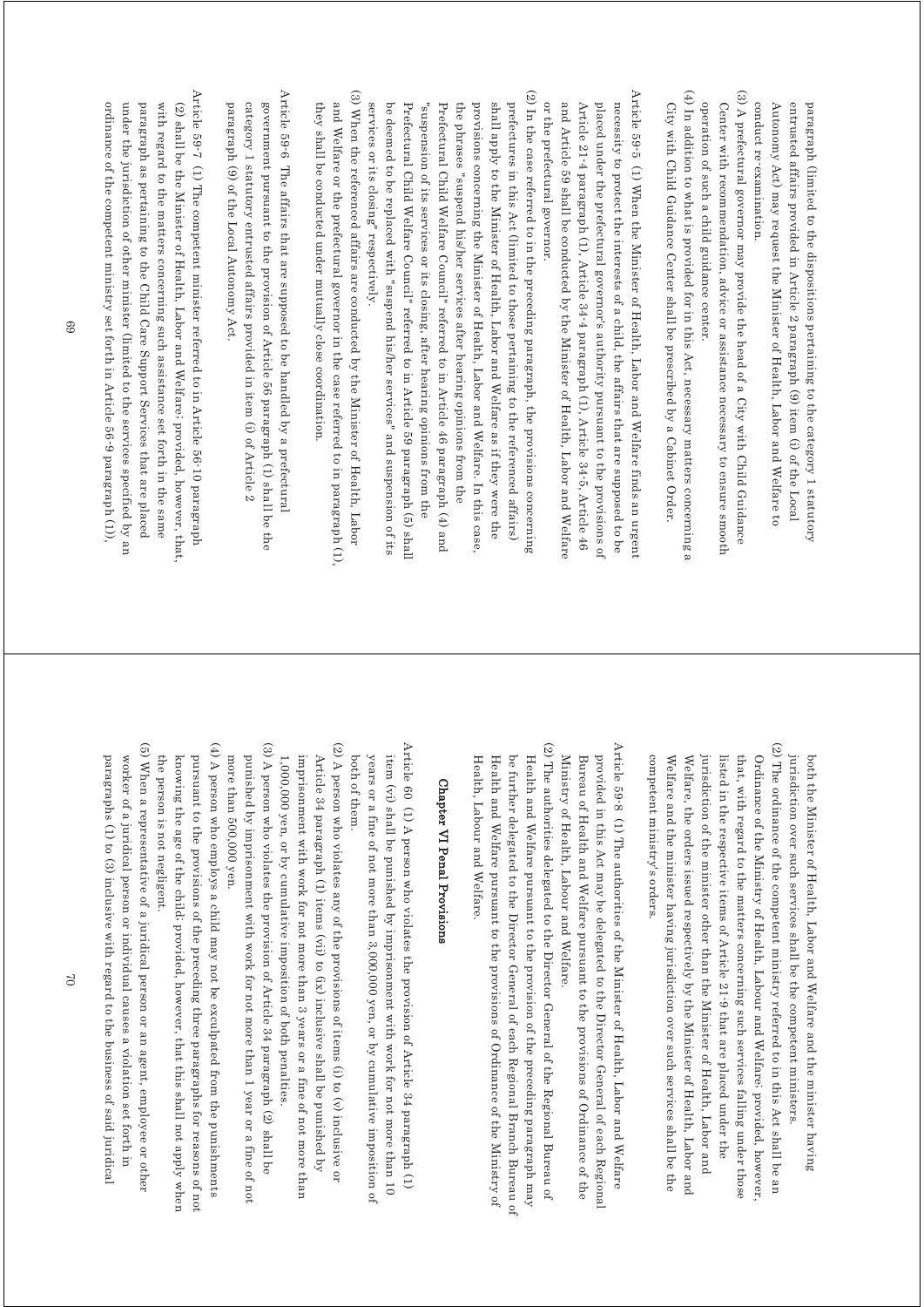paragraphs person or individual shall be punished by the fine prescribed in the respective person or individual, not only offender shall be punished but also said juridical paragraphs. person or individual shall be punished by the fine prescribed in the respective person or individual, not only offender shall be punished but also said juridical

(6) Crimes set forth in paragraph (2) (limited to the portions pertaining to the (6) Crimes set forth in paragraph (2) (limited to the portions pertaining to the and (ix) shall be governed by Article 4-2 of the Penal Code. persons who violate any of the provisions of Article 34 paragraph (1) items (vii) and (ix) shall be governed by Article 4-2 of the Penal Code. persons who violate any of the provisions of Article 34 paragraph (1) items (vii)

Article 61 When a person who is, or used to be, engaged in consultation, Article 61 When a person who is, or used to be, engaged in consultation, coming to his/her knowledge in the course of duties without justifiable ground investigations and judgment in a child guidance center divulges any secret or a tine of not more than 500,000 yen. he/she shall be punished by imprisonment with work for not more than 1 year or a fine of not more than 500,000 yen. he/she shall be punished by imprisonment with work for not more than 1 year coming to his/her knowledge in the course of duties without justifiable ground, investigations and judgment in a child guidance center divulges any secret

Article 61-2 (1) A person who violates the provision of Article 18-22 shall be Article 61-2 (1) A person who violates the provision of Article 18-22 shall be more than 500,000 yen punished by imprisonment with work for not more than 1 year or a fine of not more than 500,000 yen. punished by imprisonment with work for not more than 1 year or a fine of not

(2) With regard to a crime set forth in the preceding paragraph, no prosecution (2) With regard to a crime set forth in the preceding paragraph, no prosecution may be instituted without complaint. may be instituted without complaint.

Article 61-3 A person who violates the provision of Article 18-8 paragraph  $(4)$ , Article 61-3 A person who violates the provision of Article 18-8 paragraph (4), Article 18-12 paragraph (1), Article 21-12 or Article 25-5 shall be punished by 500,000 yen imprisonment with work for not more than 1 year or a fine of not more than 500,000 yen. imprisonment with work for not more than 1 year or a fine of not more than Article 18-12 paragraph (1), Article 21-12 or Article 25-5 shall be punished by

Article 61-4 A person who violates an order for suspension of the services or Article 61-4 A person who violates an order for suspension of the services or yen. imprisonment for not more than 6 months or a fine of not more than 500,000 or Article 59 paragraph (5) shall be punished by imprisonment with work or closing of an institution pursuant to the provision of Article 46 paragraph  $(4)$ imprisonment for not more than 6 months or a fine of not more than 500,000 or Article 59 paragraph (5) shall be punished by imprisonment with work or closing of an institution pursuant to the provision of Article 46 paragraph (4)

Article 61-5 A person, who refuses, interferes with, or recuses the execution of  $A$ refuses of  $5-6$  and  $B$  person, who refuses, interferes with, or recuses the execution of duties by a commissioned child welfare volunteer or by an employee engaged in shall be punished by a fine of not more than 500,000 yen. refrain from answering or make a false answer, without justifiable ground, 29, or fails to answer a question or makes a false answer or makes a child to the affairs concerning welfare of children pursuant to the provision of Article shall be punished by a fine of not more than 500,000 yen. refrain from answering or make a false answer, without justifiable ground, 29, or fails to answer a question or makes a false answer or makes a child to the affairs concerning welfare of children pursuant to the provision of Article duties by a commissioned child welfare volunteer or by an employee engaged in

Article 61-6 When an officer or employee of a Designated Examining Body fails Article 61-6 When an officer or employee of a Designated Examining Body fails to make a report pursuant to the provision of Article 18-16 paragraph (1) or the same paragraph or makes a false answer, or refuses, interferes with, or makes a false report, or fails to answer a question pursuant to the provision of the same paragraph or makes a false answer, or refuses, interferes with, or makes a false report, or fails to answer a question pursuant to the provision of to make a report pursuant to the provision of Article 18-16 paragraph (1) or

> paragraph, without justifiable ground, the officer or employee causing such violation shall be punished by a fine of not more than 300,000 yen. violation shall be punished by a fine of not more than 300,000 yen. paragraph, without justifiable ground, recuses the entry or inspection pursuant to the provision of the same recuses the entry or inspection pursuant to the provision of the same the officer or employee causing such

Article 62  $\,$  A person who falls under any of the following items shall be punished Article 62 A person who falls under any of the following items shall be punished by a fine of not more than 300,000 yen: by a fine of not more than 300,000 yen:

(i) A person who uses the name of nursery teacher during the period for which (i) A person who uses the name of nursery teacher during the period for which to the provision of Article 18-19 paragraph (2); he/she is ordered to suspend the use of the name of nursery teacher pursuant to the provision of Article 18-19 paragraph (2); he/she is ordered to suspend the use of the name of nursery teacher pursuant

(ii) A person who violates the provision of Article 18-23; (ii) A person who violates the provision of Article 18-23;

(iii) A person who fails to make reporting pursuant to the provision of (iii) A person who fails to make reporting pursuant to the provision of pursuant to the provision of the same paragraph, without justifiable ground; question pursuant to the provision of the same paragraph or makes a false paragraph (1) of Article 21-14 or makes a false report, or fails to answer a answer, or refuses, interferes with, or recuses the entry or inspection pursuant to the provision of the same answer, or refuses, interferes with, or recuses the entry or inspection question pursuant to the provision of the same paragraph or makes a false paragraph (1) of Article 21-14 or makes a false report, or fails to answer a paragraph, without justifiable ground;

 $(iv)$  A person who fails to make a report pursuant to the provision of Article 24 (iv) A person who fails to make a report pursuant to the provision of Article 24of the same paragraph, without justifiable ground. submits or presents a false object, or fails to answer a question pursuant to 15 paragraph (1) or submit or present an object, or makes a false report or interferes with, or recuses the entry or inspection pursuant to the provision the provision of the same paragraph or makes a false answer, or refuses, of the same paragraph, without justifiable ground; interferes with, or recuses the entry or inspection pursuant to the provision the provision of the same paragraph or makes a false answer, or refuses, submits or presents a false object, or fails to answer a question pursuant to 15 paragraph (1) or submit or present an object, or makes a false report or

(vi) A person who neglects to give notification provided in Article 30 paragraph (v) A person who refuses, interferes with, or recuses the execution of duties by (vi) A person who neglects to give notification provided in Article 30 paragraph (v) A person who refuses, interferes with, or recuses the execution of duties by or fails to answer a question or makes a false answer or makes a child to affairs concerning welfare of children pursuant to the provision of Article 29. a commissioned child welfare volunteer or by an employee engaged in the (1); or refrain from answering or make a false answer, without justifiable ground; refrain from answering or make a false answer, without justifiable ground; or fails to answer a question or makes a false answer or makes a child to affairs concerning welfare of children pursuant to the provision of Article 29, a commissioned child welfare volunteer or by an employee engaged in the

(vii) A person who fails to make a report pursuant to the provision of (vii) A person who fails to make a report pursuant to the provision of or recuses the entry and inspection pursuant to the provision of the same paragraph (1) of Article 59 or makes a false report, or refuses, interferes with, paragraph, or fails to answer a question pursuant to the provision of the same paragraph or makes a false answer, without justifiable ground same paragraph or makes a false answer, without justifiable ground. paragraph, or fails to answer a question pursuant to the provision of the or recuses the entry and inspection pursuant to the provision of the same paragraph (1) of Article 59 or makes a false report, or refuses, interferes with,

Article 62-2 A person who fails to give notification pursuant to provision of Article 62-2  $\,$  A person who fails to give notification pursuant to the provision of a civil fine of not more than 500,000 yen Article 59-2 paragraph (1) or (2) or gives false notification shall be punished by a civil fine of not more than 500,000 yen. Article 59-2 paragraph (1) or (2) or gives false notification shall be punished by

Article 62-3 A prefectural government may, in a Prefectural Ordinance, Article 62-3 A prefectural government may, in a Prefectural Ordinance, person who falls under any of the following items: prescribe a provision to impose a civil fine of not more than 100,000 yen on a person who falls under any of the following items: prescribe a provision to impose a civil fine of not more than 100,000 yen on a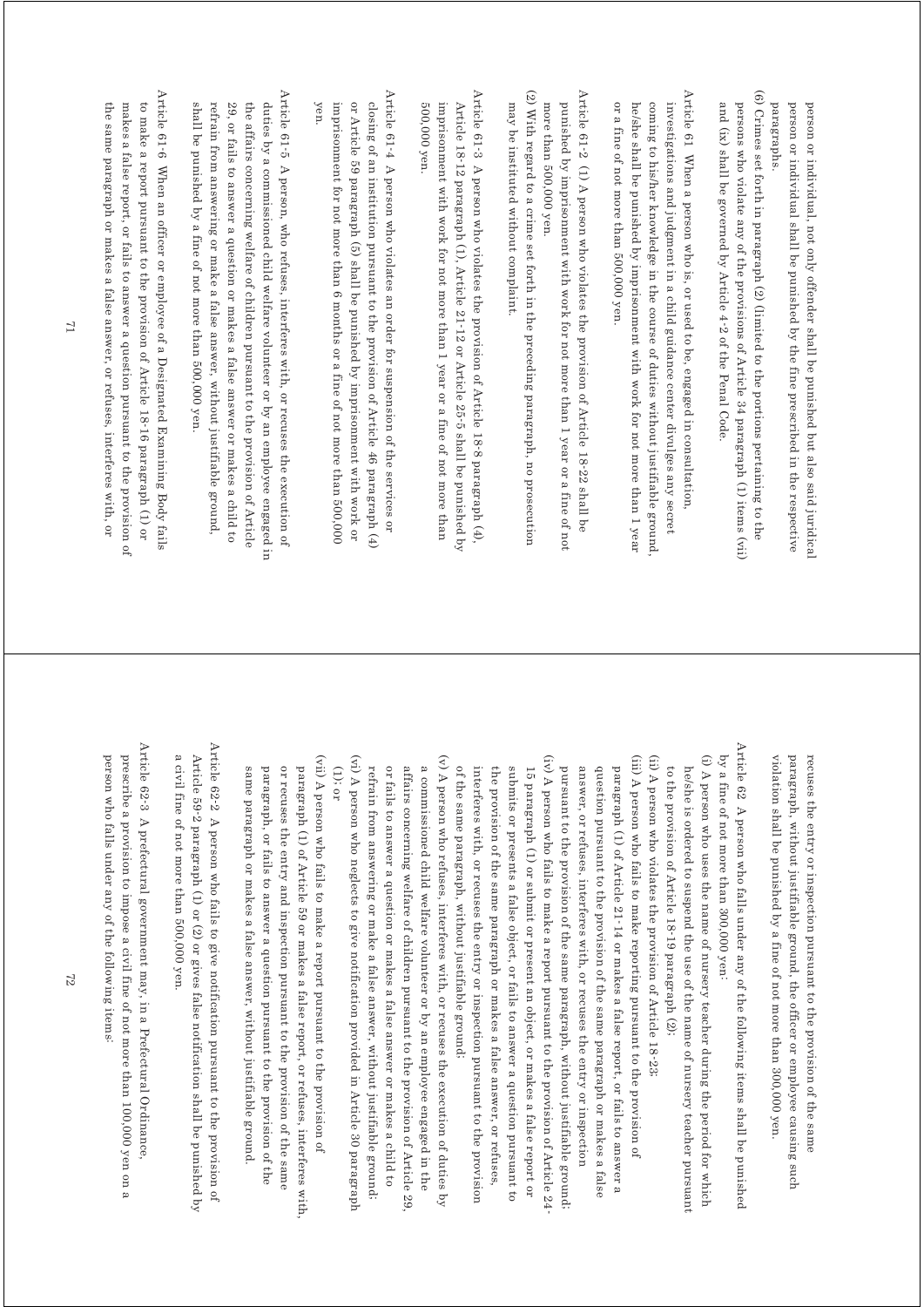- (i) A person who is unwilling to comply with a request for return of the (i) A person who is unwilling to comply with a request for return of the paragraph $(2);$  or Institutional Beneficiary Certificate pursuant to the provision of Article 24-4 paragraph (2); or Institutional Beneficiary Certificate pursuant to the provision of Article 24-4
- (ii) A person who fails to make a report pursuant to the provision of Article 57 (ii) A person who fails to make a report pursuant to the provision of Article 57- 3 paragraph (1) or submit or present an object, or makes a false report or justifiable ground. the provision of the same paragraph or makes a false answer, without submits or presents a false object, or fails to answer a question pursuant to justifiable ground. the provision of the same paragraph or makes a false answer, without submits or presents a false object, or fails to answer a question pursuant to 3 paragraph (1) or submit or present an object, or makes a false report or

# Supplementary Provisions [Extract] Supplementary Provisions [Extract]

Article 63 This Act shall come into force as from January 1, 1948; provided Article 63 This Act shall come into force as from January 1, 1948; provided, child guidance centers), Article 51, Article 54 and Article 55, and the portions 53 and 56 shall come into force as from April 1, 1948 concerning the aforesaid provisions referred to in the provisions of Articles 52 items  $(iv)$ ,  $(vi)$ ,  $(vii)$  and  $(ix)$  (excluding the portions concerning the facilities of however, that the provisions of Article 19, Articles 22 to 24 inclusive, Article 50 53 and 56 shall come into force as from April 1, 1948. concerning the aforesaid provisions referred to in the provisions of Articles 52, child guidance centers), Article 51, Article 54 and Article 55, and the portions items (iv), (vi), (vii) and (ix) (excluding the portions concerning the facilities of however, that the provisions of Article 19, Articles 22 to 24 inclusive, Article 50

- Article 63-2 (1) For the time being, with regard to a child admitted in an Article 63-2 (1) For the time being, with regard to a child admitted in an after he/she attains the age of 20. Article 31 paragraph (2), take a measure to continue his/her admission even is continued, the prefectural government may, notwithstanding the provision of finds that welfare of the child is likely to be impaired unless his/her admission item (iii) whose level of the disability is serious, when a prefectural governor national government) pursuant to the provision of Article 27 paragraph (1) institution for mentally retarded children (excluding those established by the after he/she attains the age of 20. Article 31 paragraph (2), take a measure to continue his/her admission even is continued, the prefectural government may, notwithstanding the provision of finds that welfare of the child is likely to be impaired unless his/her admission item (iii) whose level of the disability is serious, when a prefectural governor national government) pursuant to the provision of Article 27 paragraph (1) institution for mentally retarded children (excluding those established by the
- (2) For the time being, with regard to a child admitted in an institution for (2) For the time being, with regard to a child admitted in an institution for of Article 27 paragraph (2), or change either of these two measures to the other orthopedically impaired children or the entrustment pursuant to the provision orthopedically impaired children pursuant to the provision of Article 27 one, even after he/she attains the age of 20. take a measure to continue his/her admission in the institution for government may, notwithstanding the provision of Article 31 paragraph  $(3)$ unless his/her admission or hospitalization is continued, the prefectural a prefectural governor finds that welfare of the child is likely to be impaired paragraph (2) of the same Article whose level of the disability is serious, when Designated Medical Institution based on an entrustment pursuant to paragraph (1) item (iii) or a child provided in Article 43-3 and hospitalized in a one, even after he/she attains the age of 20. of Article 27 paragraph (2), or change either of these two measures to the other orthopedically impaired children or the entrustment pursuant to the provision take a measure to continue his/her admission in the institution for government may, notwithstanding the provision of Article 31 paragraph (3), unless his/her admission or hospitalization is continued, the prefectural a prefectural governor finds that welfare of the child is likely to be impaired paragraph (2) of the same Article whose level of the disability is serious, when Designated Medical Institution based on an entrustment pursuant to paragraph (1) item (iii) or a child provided in Article 43-3 and hospitalized in a orthopedically impaired children pursuant to the provision of Article 27
- (3) With regard to the application of this Act, the measure provided in the (3) With regard to the application of this Act, the measure provided in the 27 paragraph (1) item (iii) or paragraph (2) of the same Article. preceding two paragraphs shall be deemed to be a measure provided in Article 27 paragraph (1) item (iii) or paragraph (2) of the same Article. preceding two paragraphs shall be deemed to be a measure provided in Article

(4) In the case referred to in paragraph (1) or (2), the prefectural governor shall (4) In the case referred to in paragraph (1) or (2), the prefectural governor shall hear opinions from the child guidance center's director hear opinions from the child guidance center's director.

(2) With regard to the application of this Act, the measure provided in the (2) With regard to the application of this Act, the measure provided in the Article 63-3 (1) For the time being, a prefectural government may, when he/she Article 63-3 (1) For the time being, a prefectural government may, when he/she preceding paragraph shall be deemed to be a measure prescribed in Article 27 mental retardation and severe Limb/Trunk Dysfunction in an institution for hospitalize him/her and provide therapy, etc. to him/her. severely-retarded children or entrust a Designated Medical Institution to finds necessary, admit a person of 18 years of age or more who has both severe preceding paragraph shall be deemed to be a measure prescribed in Article 27 hospitalize him/her and provide therapy, etc. to him/her. severely-retarded children or entrust a Designated Medical Institution to mental retardation and severe Limb/Trunk Dysfunction in an institution for finds necessary, admit a person of 18 years of age or more who has both severe

paragraph (1) item (iii) or item (ii) of the same Article.

paragraph (1) item (iii) or item (ii) of the same Article.

- Article 63-3-2  $(1)$  For the time being, with regard to a disabled child under Article 63-3-2 (1) For the time being, with regard to a disabled child under attains the age of 18; provided, however, that this shall not apply to the case said Admittee becomes able to adapt him/herself to social life, even after he/she Children, etc. to said Admittee based on his/her application, pursuant to the Article 24-6 paragraph (1), Article 24-7 paragraph (1) or Article 24-20 (hereinafter referred to as "Admittee" in this paragraph), when a prefectural Article 5 paragraph (5) of the Act on Self-reliance Support for Persons with provisions of Ordinance of the Ministry of Health, Labour and Welfare, until government finds that welfare of the Admittee is likely to be impaired unless specified by an Ordinance of the Ministry of Health, Labour and Welfare Admission, etc. in any of the designated retarded child institutions, etc. Disabilities (hereinafter referred to as "Treatment and Care Services") or other Disabilities (hereinafter referred to as "Treatment and Care Services") or other Article 5 paragraph (5) of the Act on Self-reliance Support for Persons with where said Admittee can receive the treatment and care services provided in where said Admittee can receive the treatment and care services provided in attains the age of 18; provided, however, that this shall not apply to the case said Admittee becomes able to adapt him/herself to social life, even after he/she provisions of Ordinance of the Ministry of Health, Labour and Welfare, until Children, etc. to said Admittee based on his/her application, pursuant to the paragraph (1), continue to pay or provide Institutional Benefits for Disabled paragraph (1), continue to pay or provide Institutional Benefits for Disabled Article 24-6 paragraph (1), Article government may, notwithstanding the provision of Article 24-2 paragraph (1), government may, notwithstanding the provision of Article 24-2 paragraph (1), the Designated Institutional Support for him/her is continued, the prefectural the Designated Institutional Support for him/her is continued, the prefectural government finds that welfare of the Admittee is likely to be impaired unless (hereinafter referred to as "Admittee" in this paragraph), when a prefectural specified by an Ordinance of the Ministry of Health, Labour and Welfare Admission, etc. in any of the designated retarded child institutions, etc. 24-7 paragraph (1) or Article 24-20
- (2) For the time being, with regard to a person of 18 years of age or more who has (2) For the time being, with regard to a person of 18 years of age or more who has continue to pay or provide to said person Institutional Benefits for Disabled paragraph (1), Article 24-7 paragraph (1) or Article 24-20 paragraph (1), notwithstanding the provision of Article 24-2 paragraph (1), Article 24-6 severely retarded child institution, the prefectural government may, prefectural government finds that the welfare of the child is likely to be both severe mental retardation and severe Limb/Trunk Dysfunction, when a Children, etc. pertaining to institutional support for severely retarded children not apply to the case where he/she can receive the Treatment and Care not apply to the case where he/she can receive the Treatment and Care the Ministry of Health, Labour and Welfare, provided, however, that this shall the Ministry of Health, Labour and Welfare; provided, however, that this shall based on said person's application, pursuant to the provisions of Ordinance of based on said person's application, pursuant to the provisions of Ordinance of Children, etc. pertaining to institutional support for severely-retarded children continue to pay or provide to said person Institutional Benefits for Disabled paragraph (1), Article 24-7 paragraph (1) or Article 24-20 paragraph (1), notwithstanding the provision of Article 24-2 paragraph (1), Article 24-6 severely-retarded child institution, the prefectural government may, impaired unless he/she receives Designated Institutional Support pertaining to impaired unless he/she receives Designated Institutional Support pertaining to prefectural government finds that the welfare of the child is likely to be both severe mental retardation and severe Limb/Trunk Dysfunction, when a

support.

anbbort.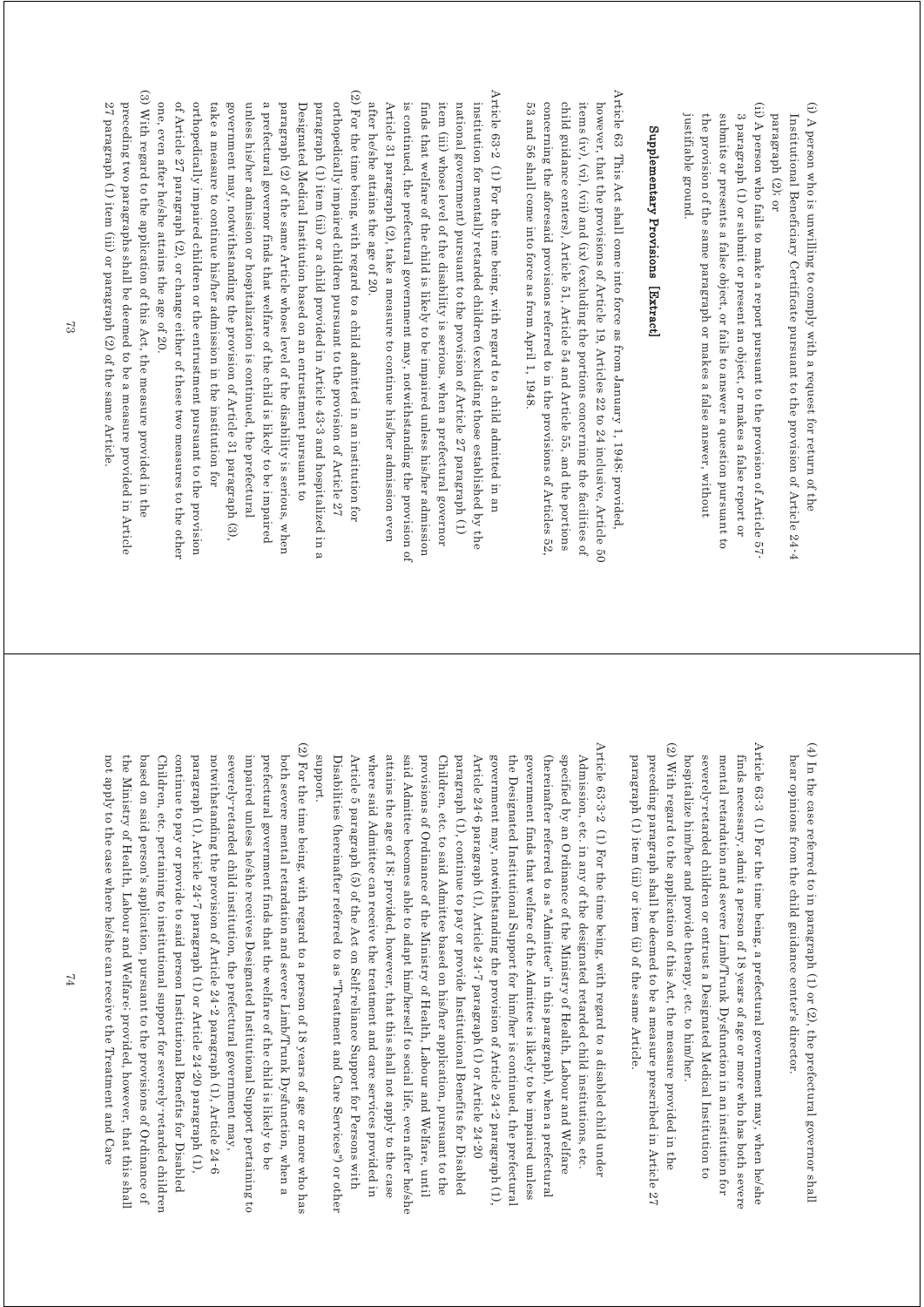Services or other support Services or other support.

- (3) With regard to a person who is eligible for Institutional Benefits for Disabled (3) With regard to a person who is eligible for Institutional Benefits for Disabled 24-22 inclusive shall apply. In this case, necessary terminological replacements child and the provisions of Articles 24-2 to 24-7 inclusive and Articles 24-19 to shall be prescribed by a Cabinet Order. he/she shall be deemed to be a disabled child or the guardian of a disabled Children, etc. pursuant to the provisions of the preceding two paragraphs shall be prescribed by a Cabinet Order. 24-22 inclusive shall apply. In this case, necessary terminological replacements child and the provisions of Articles 24-2 to 24-7 inclusive and Articles 24-19 to he/she shall be deemed to be a disabled child or the guardian of a disabled Children, etc. pursuant to the provisions of the preceding two paragraphs,
- (4) In the case referred to in paragraph  $(1)$ , the prefectural governor shall hear (4) In the case referred to in paragraph (1), the prefectural governor shall hear opinions from the child guidance center's director opinions from the child guidance center's director.
- Article 63-4 For the time being, with regard to a child of 15 years of age or more Article 63-4 For the time being, with regard to a child of 15 years of age or more Article 19 paragraph (2) or (3) of the Act on Self-reliance Support for Persons municipality provided in Article 9 of the Physically Disabled Welfare Act or Article 4 paragraph (1) of the same Act; the same shall apply in the following (limited to the services targeting only persons with disabilities provided in Institution" in the following Article) or use Disabled Person Welfare Services Persons with Disabilities (referred to as a "Disabled Person Support provided in Article 5 paragraph (12) of the Act on Self reliance Support for finds appropriate to admit the child into a disabled person support institution certificate is issued pursuant to the provision of Article 15 paragraph (4) of the as prescribed in Article 26 paragraph (1) to whom a physically disabled Article 19 paragraph (2) or (3) of the Act on Self-reliance Support for Persons municipality provided in Article 9 of the Physically Disabled Welfare Act or Article), the child guidance center's director may notify the head of the Article), the child guidance center's director may notify the head of the Article 4 paragraph (1) of the same Act; the same shall apply in the following (limited to the services targeting only persons with disabilities provided in Institution" in the following Article) or use Disabled Person Welfare Services Persons with Disabilities (referred to as a "Disabled Person Support provided in Article 5 paragraph (12) of the Act on Self-reliance Support for finds appropriate to admit the child into a disabled person support institution Physically Disabled Welfare Act, when the child guidance center's director Physically Disabled Welfare Act, when the child guidance center's director certificate is issued pursuant to the provision of Article 15 paragraph (4) of the as prescribed in Article 26 paragraph (1) to whom a physically disabled
- Article 63<sup>-5</sup> For the time being, with regard to a child of 15 years of age or more Article 63-5 For the time being, with regard to a child of 15 years of age or more as provided in Article 26 paragraph (1), when the child guidance center's Self-reliance Support for Persons with Disabilities Retarded Person Welfare Act or Article 19 paragraph (2) or (3) of the Act on director may notify the head of the municipality provided in Article 9 of the Institution or use Disabled Person Welfare Services, the child guidance center's director finds appropriate to admit the child into a Disabled Person Support Self-reliance Support for Persons with Disabilities. Retarded Person Welfare Act or Article 19 paragraph (2) or (3) of the Act on director may notify the head of the municipality provided in Article 9 of the Institution or use Disabled Person Welfare Services, the child guidance center's director finds appropriate to admit the child into a Disabled Person Support as provided in Article 26 paragraph (1), when the child guidance center's

with Disabilities.

with Disabilities

- Article 65 The Child Abuse Prevention Act and the Juvenile Education and Article 65 The Child Abuse Prevention Act and the Juvenile Education and Protection Act shall be abolished; provided, however, that these acts shall done prior to their abolition remain in force with regard to the application of the penal provisions to an act done prior to their abolition. remain in force with regard to the application of the penal provisions to an act Protection Act shall be abolished; provided, however, that these acts shall
- Article 66 A disposition imposed by a prefectural governor pursuant to the Article 66 A disposition imposed by a prefectural governor pursuant to the measure pursuant to the applicable provision of this Act. provision of Article 2 of the Child Abuse Prevention Act shall be deemed to be a measure pursuant to the applicable provision of this Act. provision of Article 2 of the Child Abuse Prevention Act shall be deemed to be a

Article 67 A juvenile education and protection center and its personnel training Article 67 A juvenile education and protection center and its personnel training protection center pursuant to the provision of Article 27 paragraph (1) item (iii) upon the coming into force of this Act shall be deemed to be an education and center shall be deemed to be a person institutionalized in an education and Act, and a person institutionalized in a juvenile education and protection school pursuant to the Juvenile Education and Protection Act actually existing protection center pursuant to the provision of Article 27 paragraph (1) item (iii). center shall be deemed to be a person institutionalized in an education and Act, and a person institutionalized in a juvenile education and protection protection center and a personnel training facility established pursuant to this protection center and a personnel training facility established pursuant to this upon the coming into force of this Act shall be deemed to be an education and school pursuant to the Juvenile Education and Protection Act actually existing

- Article 68 With regard to a juvenile education and protection center for which Article 68 With regard to a juvenile education and protection center for which the curriculum has been approved by the Minister of Education pursuant to the the curriculum pursuant to the provision of Article 48 paragraph (3). shall be deemed to have obtained approval set forth in Article 20 or 38 of the Act and which actually exists upon the coming into force of this Act, said center proviso of Article 24 paragraph (1) of the Juvenile Education and Protection the curriculum pursuant to the provision of Article 48 paragraph (3). School Education Act from the supervising agency for the matters concerning School Education Act from the supervising agency for the matters concerning shall be deemed to have obtained approval set forth in Article 20 or 38 of the Act and which actually exists upon the coming into force of this Act, said center proviso of Article 24 paragraph (1) of the Juvenile Education and Protection the curriculum has been approved by the Minister of Education pursuant to the
- Article 69 A child aid institution actually existing upon the coming into force of Article 69 A child aid institution actually existing upon the coming into force of the provisions of this Act. Act shall be deemed to be a child welfare institution established pursuant to this Act and falling under an aid institution pursuant to the Public Assistance the provisions of this Act. Act shall be deemed to be a child welfare institution established pursuant to this Act and falling under an aid institution pursuant to the Public Assistance
- Article 70 A child welfare institution actually existing upon the coming into Article 70 A child welfare institution actually existing upon the coming into to this Act by obtaining approval from the administrative agency pursuant to preceding Article may continue to exist as a child welfare institution pursuant force of this Act and not falling under the provision of Article 67 nor the the provisions of an Order. the provisions of an Order. to this Act by obtaining approval from the administrative agency pursuant to preceding Article may continue to exist as a child welfare institution pursuant force of this Act and not falling under the provision of Article 67 nor the
- Article 71 The provisions of Article 34 paragraph (1) items (iii) to (v) inclusive Article 71 The provisions of Article 34 paragraph (1) items (iii) to (v) inclusive thereto pursuant to the provision of Article 96 of the School Education Act. of compulsory education or a course that is found equivalent or superior shall not apply to a child of 14 years of age or more who completed the course thereto pursuant to the provision of Article 96 of the School Education Act. of compulsory education or a course that is found equivalent or superior shall not apply to a child of 14 years of age or more who completed the course
- Article 72 (1) For the time being, the national government may, within the scope Article 72 (1) For the time being, the national government may within the scope forth in Article 56-2 paragraph (1) that are supposed to be handled by a (including Designated Cities, etc., in the case where they handle the affairs set of the budget, provide loans without interest to a prefectural government subsidized by the national government pursuant to the provision of Article 56-2 such loan shall be in the amount equivalent to the amount that can be the same shall apply hereinafter in this paragraph and paragraph (7), and any prefectural government pursuant to the provision of Article 59-4 paragraph (1); subsidized by the national government pursuant to the provision of Article 56-2 such loan shall be in the amount equivalent to the amount that can be the same shall apply hereinafter in this paragraph and paragraph (7)), and any prefectural government pursuant to the provision of Article 59-4 paragraph (1); forth in Article 56-2 paragraph (1) that are supposed to be handled by a (including Designated Cities, etc., in the case where they handle the affairs set of the budget, provide loans without interest to a prefectural government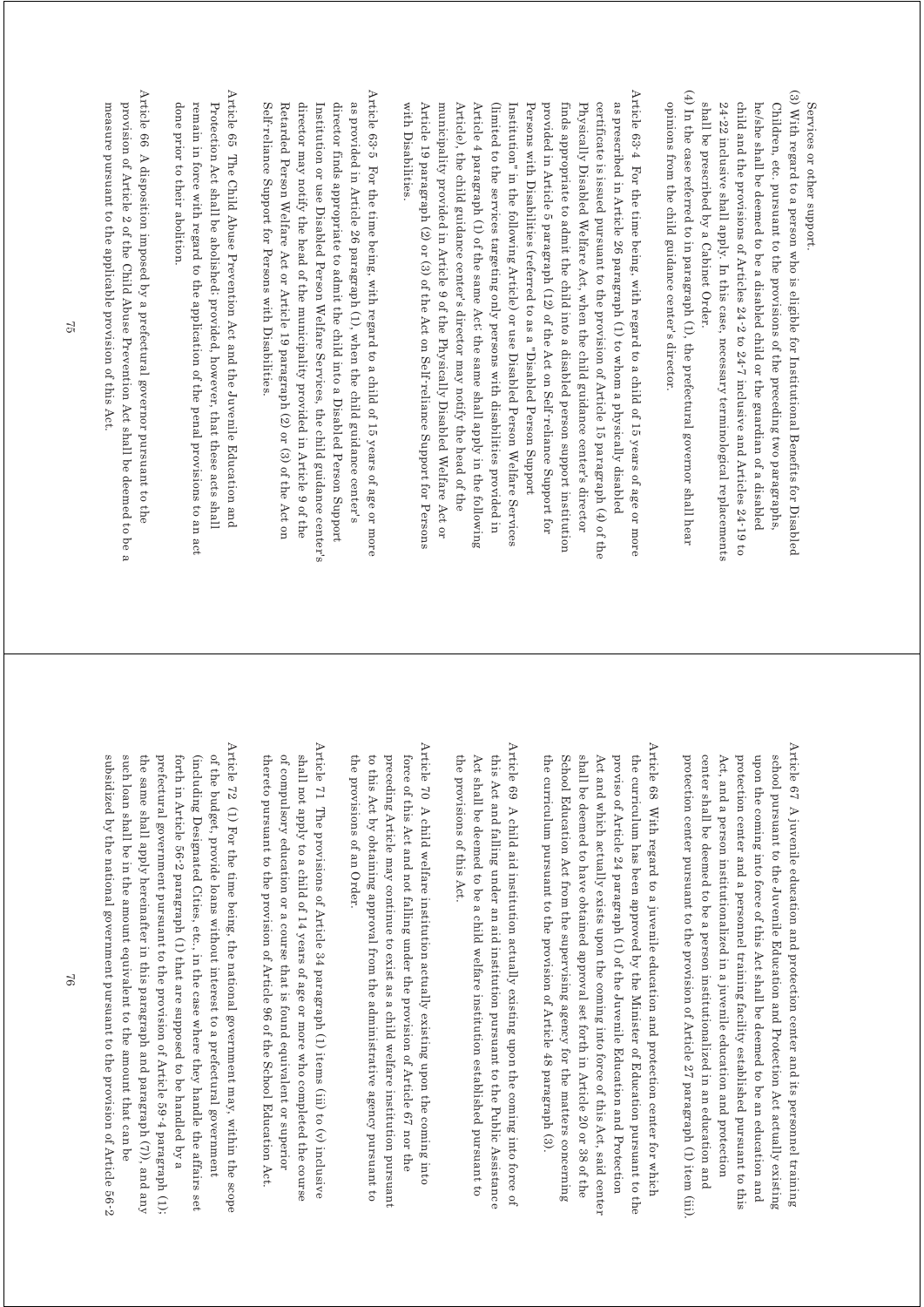referred to as "Act on Special Measures concerning Infrastructure Telegraph and Telephone Corporation (Act No. 86 of 1987) (hereinafter Infrastructures by Utilization of Revenues from the Sale of Shares of Nippor Act on Special Measures concerning Promotion of Development of  $56$ -2 paragraph (3) and that falls under Article 2 item (ii) paragraph (1) of the government pursuant to the provision of pursuant to the provision of Article for mentally retarded children, etc. that can be subsidized by the national are granted for the expenses spent for such Construction, etc. of institutions provision of Article 31 paragraph (1) of the Social Welfare Act, the Japanese funded to be appropriated to the expenses subsidized by said prefectural national government; the same shall apply hereinafter). Such loans shall be which provide for other different percentages that can be subsidized by the paragraph (3) (including the provisions of the laws and regulations, if any, Development"). Development"). referred to as "Act on Special Measures concerning Infrastructure Telegraph and Telephone Corporation (Act No. 86 of 1987) (hereinafter Infrastructures by Utilization of Revenues from the Sale of Shares of Nippon Act on Special Measures concerning Promotion of Development of 56-2 paragraph (3) and that falls under Article 2 item (ii) paragraph (1) of the government pursuant to the provision of pursuant to the provision of Article for mentally retarded children, etc. that can be subsidized by the national are granted for the expenses spent for such Construction, etc. of institutions incorporated foundations, if such subsidies from said prefectural governmen incorporated foundations, if such subsidies from said prefectural government Red Cross Society or non-profit incorporated associations or non-profit Red Cross Society or non-profit incorporated associations or non-profit provision of Article 31 paragraph (1) of the Social Welfare Act, the Japanese government to social welfare corporations established pursuant to the government to social welfare corporations established pursuant to the funded to be appropriated to the expenses subsidized by said prefectural national government; the same shall apply hereinafter). Such loans shall be which provide for other different percentages that can be subsidized by the paragraph (3) (including the provisions of the laws and regulations, if any,

(3) For the time being, the national government may, within the scope of the (2) For the time being, the national government may, within the scope of the (3) For the time being, the national government may, within the scope of the corporation other than Designated Cities, etc., the loans from the national the expenses spent therefor by said prefectural government or Designated City national government shall be provided for part of funds to be appropriated to said prefectural government or Designated City, etc., the loans from the construction, repair, renovation, expansion or improvement is implemented by Special Measures concerning Infrastructure Development. If such new children and that falls under Article 2 paragraph (1) item (ii) of the Act on the services for providing the aid for children or pursuing sound upbringing of the provision of Article 56-2 paragraph (3)) of institutions that is intended for for which the national government provides subsidies for expenses pursuant to construction, repair, renovation, expansion or improvement (excluding those Designated City, etc. with regard to the expenses spent for such new budget, provide loans without interest to a prefectural government or a Act on Special Measures concerning Infrastructure Development. family support centers as falling under Article 2 paragraph (1) item (ii) of the new construction, repair, renovation, expansion or improvement of child and government for part of the funds appropriated to the expenses spent for such budget, provide loans without interest to a prefectural or municipa. corporation other than Designated Cities, etc., the loans from the national etc., and if implemented by a municipal government or a social welfare etc., and if implemented by a municipal government or a social welfare the expenses spent therefor by said prefectural government or Designated City, national government shall be provided for part of funds to be appropriated to said prefectural government or Designated City, etc., the loans from the construction, repair, renovation, expansion or improvement is implemented by Special Measures concerning Infrastructure Development. If such new children and that falls under Article 2 paragraph (1) item (ii) of the Act on the services for providing the aid for children or pursuing sound upbringing of the provision of Article 56-2 paragraph (3)) of institutions that is intended for for which the national government provides subsidies for expenses pursuant to construction, repair, renovation, expansion or improvement (excluding those Designated City, etc. with regard to the expenses spent for such new budget, provide loans without interest to a prefectural government or a Act on Special Measures concerning Infrastructure Development. family support centers as falling under Article 2 paragraph (1) item (ii) of the new construction, repair, renovation, expansion or improvement of child and government for part of the funds appropriated to the expenses spent for such budget, provide loans without interest to a prefectural or municipal

> $(4)$  For the time being, the national government may, within the scope of the (4) For the time being, the national government may, within the scope of the concerning Infrastructure Development. as falling under Article 2 paragraph (1) item (ii) of the Act on Special Measures lodging facilities for family members of Children under Long-term Treatment the medical treatment environment for children in need of long-term medical government or a person engaged in the services necessary for improvement of budget, provide loans without interest to a prefectural or municipal concerning Infrastructure Development. as falling under Article 2 paragraph (1) item (ii) of the Act on Special Measures lodging facilities for family members of Children under Long-term Treatment for such new construction, repair, renovation, expansion or improvement of for such new construction, repair, renovation, expansion or improvement of Long-term Treatment") for part of funds to be appropriated to expenses spent Long-term Treatment") for part of funds to be appropriated to expenses spent treatment in a Medical Institution (hereinafter referred to as "Children under treatment in a Medical Institution (hereinafter referred to as "Children under the medical treatment environment for children in need of long-term medical government or a person engaged in the services necessary for improvement of budget, provide loans without interest to a prefectural or municipal

(5) The period for reimbursement of loans from the national government set forth (5) The period for reimbursement of loans from the national government set forth (inclusive of a grace period not exceeding 2 years) as specified by a Cabinet in any of the preceding paragraphs shall be a period not exceeding 5 years Order. (inclusive of a grace period not exceeding 2 years) as specified by a Cabinet in any of the preceding paragraphs shall be a period not exceeding 5 years

(6) In addition to what is prescribed in the preceding paragraph, the method of (6) In addition to what is prescribed in the preceding paragraph, the method of reimbursement of loans, acceleration of the reimbursement period and other paragraphs (1) to (4) inclusive shall be prescribed by a Cabinet Order. necessary matters concerning reimbursements pursuant to the provisions of paragraphs (1) to (4) inclusive shall be prescribed by a Cabinet Order. necessary matters concerning reimbursements pursuant to the provisions of reimbursement of loans, acceleration of the reimbursement period and other

(2) For the time being, the national government may, within the scope of the

(7) In the case where a loan is provided to a prefectural government pursuant to (7) In the case where a loan is provided to a prefectural government pursuant to subsidy shall be given by means of granting the amount equivalent to the 2 item (iii) with regard to the services to be covered by said loan, and said amount equivalent to said loan amount pursuant to the provision of Article 56 the provision of paragraph (1), the national government shall subsidize the subsidy shall be given by means of granting the amount equivalent to the 2 item (iii) with regard to the services to be covered by said loan, and said amount equivalent to said loan amount pursuant to the provision of Article 56 the provision of paragraph (1), the national government shall subsidize the

amount of said loan reimbursement at the times of such reimbursements.

amount of said loan reimbursement at the times of such reimbursements.

(8) In the case where a loan is provided to a prefectural or municipal government (8) In the case where a loan is provided to a prefectural or municipal government regard to the services to be covered by said loan, and said subsidy shall be government shall subsidize the amount equivalent to the loan amount with pursuant to the provisions of paragraphs  $(2)$  to  $(4)$  inclusive, the national medical treatment environment for Children under Long-term Treatment or a person engaged in the services necessary for the improvement of the regard to the services to be covered by said loan, and said subsidy shall be government shall subsidize the amount equivalent to the loan amount with pursuant to the provisions of paragraphs (2) to (4) inclusive, the national medical treatment environment for Children under Long-term Treatment or a person engaged in the services necessary for the improvement of the

reimbursement at the times of such reimbursements.

reimbursement at the times of such reimbursements.

given by means of granting the amount equivalent to the amount of said loan

given by means of granting the amount equivalent to the amount of said loan

(9) With regard to the application of the provisions of the preceding two (9) With regard to the application of the provisions of the preceding two specified pursuant to the provisions of paragraphs (5) and (6) (excluding the treatment environment for Children under Long-term Treatment redeems the person engaged in the services necessary for the improvement of the medical cases specified by a Cabinet Order), said accelerated reimbursements shall be loan amount without interest provided pursuant to the provisions of paragraphs in the case where a prefectural or municipal government or a cases specified by a Cabinet Order), said accelerated reimbursements shall be specified pursuant to the provisions of paragraphs (5) and (6) (excluding the paragraphs  $(1)$  to  $(4)$  inclusive by accelerating the reimbursement period paragraphs (1) to (4) inclusive by accelerating the reimbursement period loan amount without interest provided pursuant to the provisions of treatment environment for Children under Long-term Treatment redeems the person engaged in the services necessary for the improvement of the medical paragraphs in the case where a prefectural or municipal government or a

expenses subsidized therefor by said prefectural government or Designated government shall be provided for part of funds to be appropriated to the

expenses subsidized therefor by said prefectural government or Designatec government shall be provided for part of funds to be appropriated to the

City, etc.

deemed to be made upon the maturity dates for said original reimbursement

deemed to be made upon the maturity dates for said original reimbursement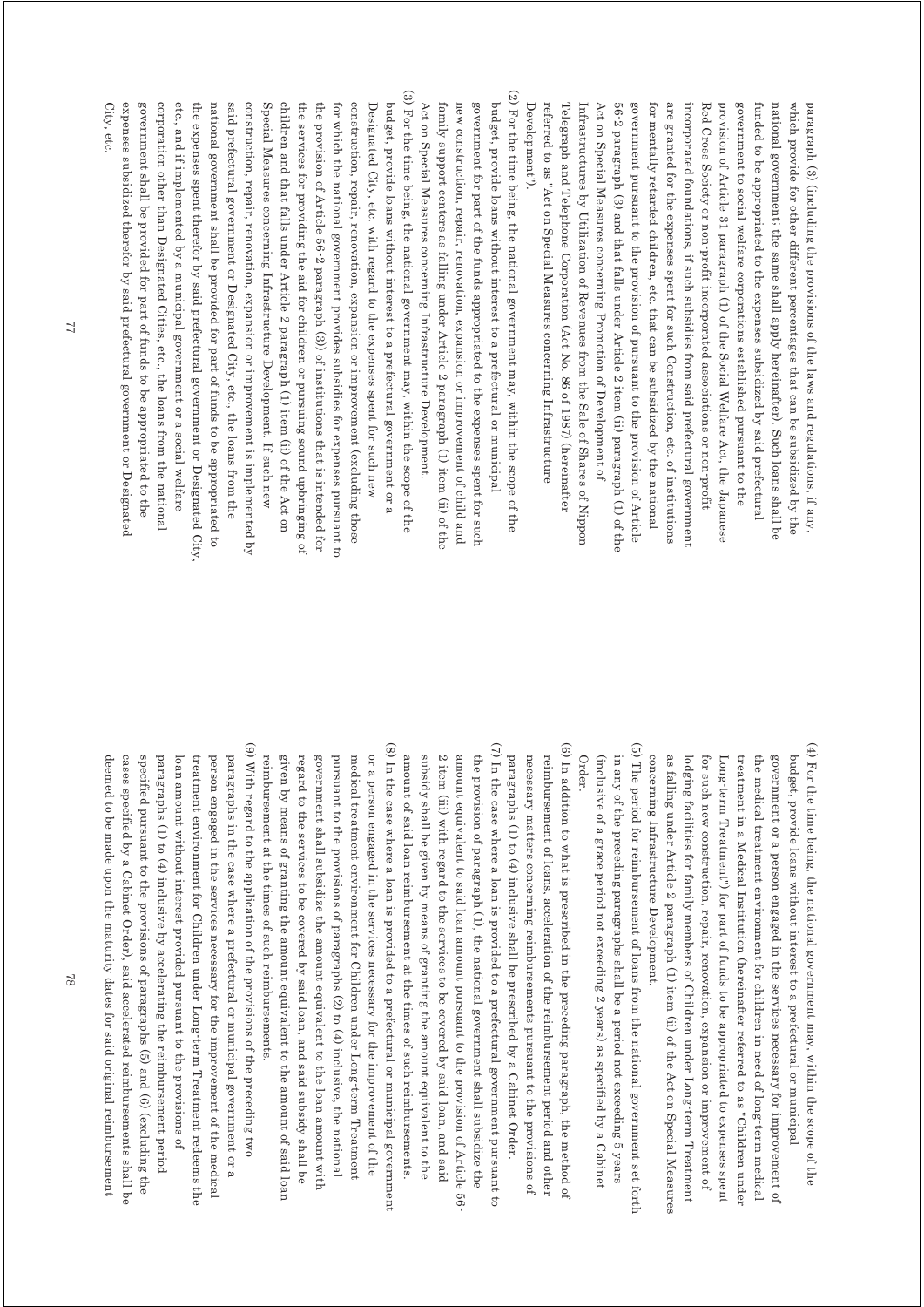period.

Article 73 With regard to the application of the provisions of Articles 53 and 55 Article 73 With regard to the application of the provisions of Articles 53 and 55 in fiscal 1985, the term "eight-tenths (8/10)" referred to in Article 53 shall be in Article 55 shall be replaced with "one and a half-tenths (1.5/10)". replaced with "seven tenths (7/10)", and the term "one tenth (1/10)" referred to in Article 55 shall be replaced with "one and a half-tenths (1.5/10)". replaced with "seven-tenths (7/10)", and the term "one-tenth (1/10)" referred to in fiscal 1985, the term "eight-tenths (8/10)" referred to in Article 53 shall be

Article 74 With regard to the application of the provisions of Articles 53 and 55 Article 74 With regard to the application of the provisions of Articles 53 and 55 in the respective fiscal years from fiscal 1986 to fiscal 1988, the term "eightreplaced with "two and a half-tenths (2.5/10)" (5/10)", and the term "one-tenth (1/10)" referred to in Article 55 shall be tenths (8/10)" referred to in Article 53 shall be replaced with "five-tenths replaced with "two and a half-tenths (2.5/10)". (5/10)", and the term "one-tenth (1/10)" referred to in Article 55 shall be tenths (8/10)" referred to in Article 53 shall be replaced with "five-tenths in the respective fiscal years from fiscal 1986 to fiscal 1988, the term "eight-

## Supplementary Provisions [Act No. 135 of November 30, 2001 Extract] Supplementary Provisions [Act No. 135 of November 30, 2001 Extract] [Extract] [Extract]

#### (Effective Date) (Effective Date)

Article 1 This Act shall come into force as from the dates prescribed respectively Article 1 This Act shall come into force as from the dates prescribed respectively (i) The provision adding a new Article after Article 56-6 and the provision of in the following items in accordance with the classification listed in said items (i) The provision adding a new Article after Article 56-6 and the provision of in the following items in accordance with the classification listed in said items: the following Article: The day of promulgation; the following Article: The day of promulgation;

(ii) The portion of the provision revising the Table of Contents to replace (ii) The portion of the provision revising the Table of Contents to replace inclusive of these Supplementary Provisions: December 1, 2001; 13, and the provision revising Article 14, and the provisions of Articles 7 to 9 and adding the name of a new Section before Article 12, the provision Article 11, the provisions in Chapter 1 renumbering Section 4 to Section 5 and public health center (Articles 15 through 18-3)" with "Section 3 Child provision revising Article 13, the provision adding a new Article after Article revising Article 12, the provision adding a new Article after Article 12, the renaming Chapter 1 Section 3, the provisions adding two new Articles after Welfare Office and Health Center (Articles 15 through 18-3)", the provision Welfare Volunteer (Articles 12 through 14), Section 5 Child Guidance Center Welfare Officer (Articles 11 through 11-3), Section 4. Commissioned Child (Articles 11 through 14), Section 4. Child Guidance Center, Welfare Office "Section 3 Child Welfare Officer and Commissioned Child Welfare Volunteer inclusive of these Supplementary Provisions: December 1, 2001; 13, and the provision revising Article 14, and the provisions of Articles 7 to 9 provision revising Article 13, the provision adding a new Article after Article revising Article 12, the provision adding a new Article after Article 12, the and adding the name of a new Section before Article 12, the provision Article 11, the provisions in Chapter 1 renumbering Section 4 to Section 5 renaming Chapter 1 Section 3, the provisions adding two new Articles after Welfare Office and Health Center (Articles 15 through 18-3)", the provision Welfare Volunteer (Articles 12 through 14), Section 5 Child Guidance Center, Welfare Officer (Articles 11 through 11-3), Section 4. Commissioned Child and public health center (Articles 15 through 18-3)" with "Section 3 Child (Articles 11 through 14), Section 4. Child Guidance Center, Welfare Office "Section 3 Child Welfare Officer and Commissioned Child Welfare Volunteer

(iii) The portion of the provision revising the Table of Contents to replace (iii) The portion of the provision revising the Table of Contents to replace provisions adding two new paragraphs after Article 59 paragraph (2), the paragraph (4), the provisions revising Article 59 paragraphs (1) and (3), the Penal Provisions (Articles 60 through 62-2)", the provision revising Article 46 "Chapter 5 Miscellaneous Provisions (Articles 56-6 through 59-7), Chapter 6 "Chapter 5 Miscellaneous Provisions (Articles 56-6 through 62-2)" with provisions adding two new paragraphs after Article 59 paragraph (2), the paragraph (4), the provisions revising Article 59 paragraphs (1) and (3), the Penal Provisions (Articles 60 through 62-2)", the provision revising Article 46 "Chapter 5 Miscellaneous Provisions (Articles 56-6 through 59-7), Chapter 6 "Chapter 5 Miscellaneous Provisions (Articles 56-6 through 62-2)" with

> promulgation; and Cabinet Order within a period not exceeding 1 year from the day of Article 60-4), and the provision revising Article 62-2, and the provisions of adding the name of a new Chapter after Article 59-7, the provisions adding Article 59, the provision revising Article 59-5 paragraph (2), the provision renumbering Article 59-2 to Article 59-2-7 and adding six new Articles after promulgation; and Articles 6 and 10 of these Supplementary Provisions: The date specified by a Articles 6 and 10 of these Supplementary Provisions: The date specified by a Article 60-4), and the provision revising Article 62-2, and the provisions of three new Articles after Article 60 (limited to the portions pertaining to three new Articles after Article 60 (limited to the portions pertaining to adding the name of a new Chapter after Article 59-7, the provisions adding Article 59, the provision revising Article 59-5 paragraph (2), the provision renumbering Article 59-2 to Article 59-2-7 and adding six new Articles after provisions adding other two new paragraphs in Article 59, the provisions provisions adding other two new paragraphs in Article 59, the provisions Cabinet Order within a period not exceeding 1 year from the day of

(iv) The provisions other than those listed in the preceding three items. The (iv) The provisions other than those listed in the preceding three items: The date specified by a Cabinet Order within a period not exceeding 2 years from the day of promulgation. the day of promulgation. date specified by a Cabinet Order within a period not exceeding 2 years from

## (Preparation for Enforcement) (Preparation for Enforcement)

Article 4 A person specified by a Cabinet Order as actually possessing the Article  $4$  A person specified by a Cabinet Order as actually possessing the knowledge and skills necessary as a nursery teacher upon the coming into force shall be deemed to be a person qualified as a nursery teacher provided in of the provisions listed in Article 1 item (iv) of these Supplementary Provisions Article 18-6 of the revised Act. Article 18-6 of the revised Act. shall be deemed to be a person qualified as a nursery teacher provided in of the provisions listed in Article 1 item (iv) of these Supplementary Provisions knowledge and skills necessary as a nursery teacher upon the coming into force

Article 5 With regard to a person provided in the preceding Article who has not Article 5 With regard to a person provided in the preceding Article who has not 18-5 of the revised Act), the provision of Article 18-23 of the revised Act shall the revised Act (excluding persons who fall under any of the items of Article yet been registered pursuant to the provision of Article 18-18 paragraph (1) of not apply for 3 years following the coming into force of the provisions listed in Article 1 item (iv) of these Supplementary Provisions Article 1 item (iv) of these Supplementary Provisions. not apply for 3 years following the coming into force of the provisions listed in the revised Act (excluding persons who fall under any of the items of Article yet been registered pursuant to the provision of Article 18-18 paragraph (1) of 18-5 of the revised Act), the provision of  $\Delta$ rticle 18-23 of the revised Act shall

## Supplementary Provisions [Act No. 153 of December 3, 2004 Extract] Supplementary Provisions [Act No. 153 of December 3, 2004 Extract] [Extract] [Extract]

#### (Effective Date) (Effective Date)

Article 1 This Act shall come into force as from January 1, 2005; provided, Article 1 This Act shall come into force as from January 1, 2005; provided, (i) The provisions of Article 1 of this Act revising Article 12-2 of the Child as from the dates prescribed respectively in said items. however, that the provisions listed in the following items shall come into force as from the dates prescribed respectively in said items: however, that the provisions listed in the following items shall come into force (i) The provisions of Article 1 of this Act revising Article 12-2 of the Child healthcare" and the portion to delete "under 2 years of age in general" in "ensuring steady living environment" in relation to the phrase "in terms of Welfare Act, revising Article 37 of the same Act (limited to the portion to add relation to those infants referred to therein) and revising Article 41 of the relation to those infants referred to therein) and revising Article 41 of the healthcare" and the portion to delete "under 2 years of age in general" in "ensuring steady living environment" in relation to the phrase "in terms of Welfare Act, revising Article 37 of the same Act (limited to the portion to add

excluding infants" with "children without guardian (excluding infants; same Act (limited to the portion to replace "children without guardian

excluding infants" with "children without guardian (excluding infants; same Act (limited to the portion to replace "children without guardian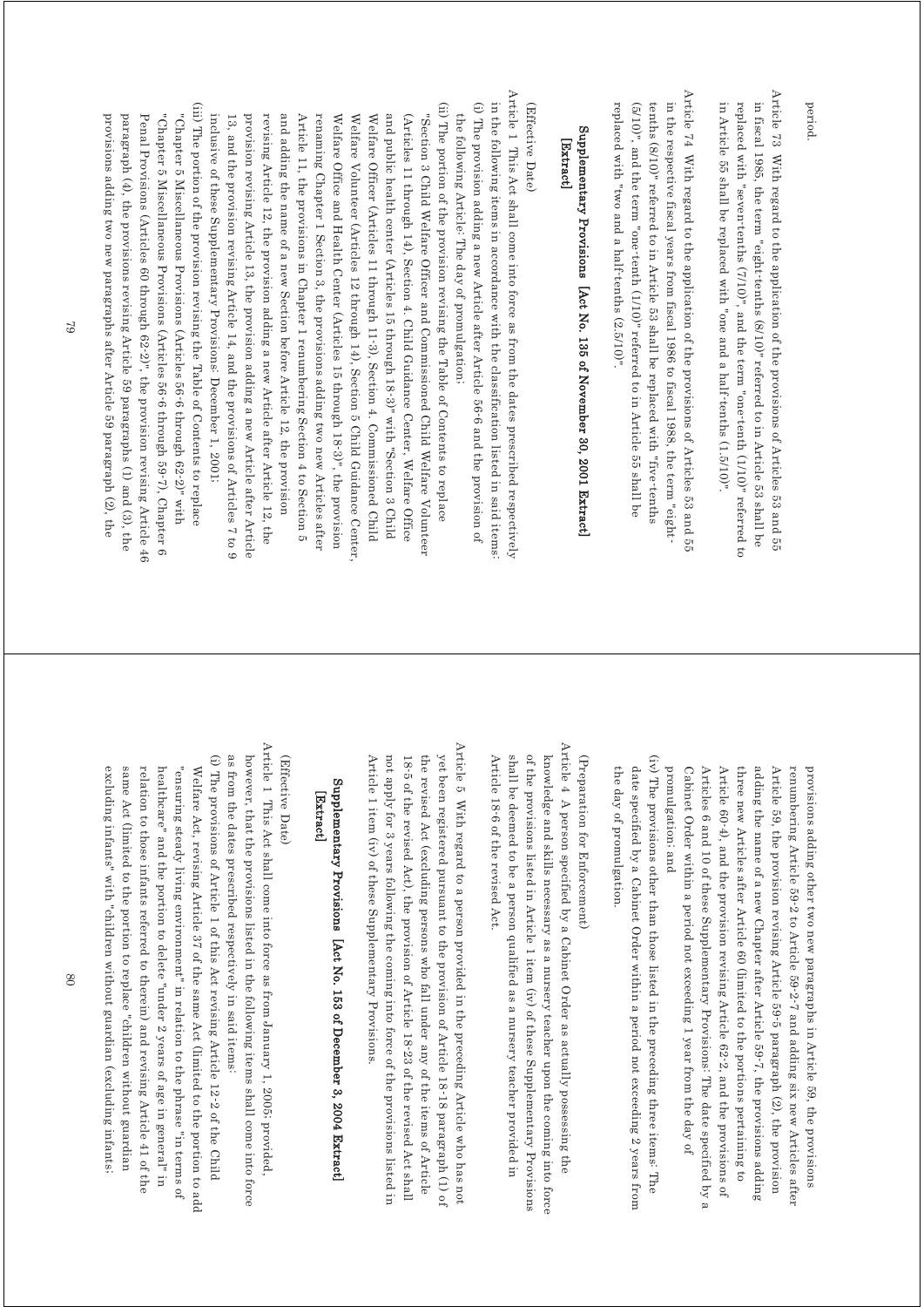promulgation; reasons; the same shall apply hereinafter in this Article)"): The day of particularly necessary for ensuring steady living environment or due to other provided, however, that infants shall be also included in the case where it is promulgation; reasons; the same shall apply hereinafter in this Article)"): The day of particularly necessary for ensuring steady living environment or due to other provided, however, that infants shall be also included in the case where it is

- (ii) The provisions of Article 1 of this Act revising Articles 34 and 60 of the (ii) The provisions of Article 1 of this Act revising Articles 34 and 60 of the Rights of the Child on the Sale of Children, Child Prostitution and Child Child Welfare Act, and the provisions of Article 5 of these Supplementary Pornography will come into force with regard to Japan; Provisions: The date on which the Optional Protocol to the Convention on the Pornography will come into force with regard to Japan; Rights of the Child on the Sale of Children, Child Prostitution and Child Provisions: The date on which the Optional Protocol to the Convention on the Child Welfare Act, and the provisions of Article 5 of these Supplementary
- (iii) The provisions of Article 2 of this Act (excluding the revision provisions (iii) The provisions of Article 2 of this Act (excluding the revision provisions the following item): April 1, 2005; and listed in the following item) and the provisions of Articles 3, 4, 6 and 10 of these Supplementary Provisions (excluding the revision provisional listed in the following item): April 1, 2005; and these Supplementary Provisions (excluding the revision provisions listed in listed in the following item) and the provisions of Articles 3, 4, 6 and 10 of
- $(iv)$  The provisions of Article 2 of this Act revising Article 59-4 of the Child (iv) The provisions of Article 2 of this Act revising Article 59-4 of the Child Abuse (Act No. 82 of 2000): April 1, 2006. Provisions revising Article 16 of the Act on the Prevention, etc. of Child Welfare Act and the provision of Article 10 of these Supplementary Abuse (Act No. 82 of 2000): April 1, 2006. Provisions revising Article 16 of the Act on the Prevention, etc. of Child Welfare Act and the provision of Article 10 of these Supplementary

Article 2 With regard to a child actually committed to an entrusted guardian Article 2 With regard to a child actually committed to an entrusted guardian a prefectural government may, notwithstanding the provision of Article 27 pursuant to the provision of Article 27 paragraph (1) item (iii) of the Child accordance with the provision then in force which shall remain applicable. pursuant to the provision of paragraph (5) or (6) Article 27 of the Old Act, in guardian until expiration of the period of entrustment specified for the child of this Act, continue to take the measure to entrust the child to said entrusted paragraph (1) item (iii) of the Child Welfare Act revised pursuant to Article 1 Act (hereinafter referred to as "Old Act") upon the coming into force of this Act. Welfare Act prior to the revision pursuant to the provision of Article 1 of this (Transitional Measures concerning Entrusted guardian.) accordance with the provision then in force which shall remain applicable. pursuant to the provision of paragraph (5) or (6) Article 27 of the Old Act, in guardian until expiration of the period of entrustment specified for the child of this Act, continue to take the measure to entrust the child to said entrusted paragraph (1) item (iii) of the Child Welfare Act revised pursuant to Article 1 a prefectural government may, notwithstanding the provision of Article 27 Act (hereinafter referred to as "Old Act") upon the coming into force of this Act, Welfare Act prior to the revision pursuant to the provision of Article 1 of this pursuant to the provision of Article 27 paragraph (1) item (iii) of the Child (Transitional Measures concerning Entrusted guardian)

Article 3 A Child Welfare Officer actually appointed upon the coming into force Article 3 A Child Welfare Officer actually appointed upon the coming into force shall be deemed to be a Child Welfare Officer appointed pursuant to the of the provisions listed in Article 1 item (iii) of these Supplementary Provisions (Transitional Measures concerning Child Welfare Officer) shall be deemed to be a Child Welfare Officer appointed pursuant to the of the provisions listed in Article 1 item (iii) of these Supplementary Provisions (Transitional Measures concerning Child Welfare Officer)

provision of Article 13 paragraph (2) of the Child Welfare Act revised pursuant

provision of Article 13 paragraph (2) of the Child Welfare Act revised pursuant

(Transitional Measures concerning the Measure taken with the Family Court's (Transitional Measures concerning the Measure taken with the Family Court's Approval)

to Article 2 of this Act.

to Article 2 of this Act.

Article 4 With regard to a measure commenced on or before March 31, 2004 Article 4 With regard to a measure commenced on or before March 31, 2004 pursuant to the proviso of Article 28 paragraph (1) item (i) or (ii) of the Child pursuant to the proviso of Article 28 paragraph (1) item (i) or (ii) of the Child

> deemed to be taken as of April 1, 2004 and the provisions of Article 28 Article 2 of this Act shall apply. Article 1 item (iii) of these Supplementary Provisions, said measure shall be Article 2 of this Act shall apply. paragraphs (2) to (6) inclusive of the Child Welfare Act revised pursuant to paragraphs (2) to (6) inclusive of the Child Welfare Act revised pursuant to deemed to be taken as of April 1, 2004 and the provisions of Article 28 Article 1 item (iii) of these Supplementary Provisions, said measure shall be Act and actually taken upon the coming into force of the provisions listed in Act and actually taken upon the coming into force of the provisions listed in Welfare Act prior to the revision pursuant to the provision of Article 2 of this Welfare Act prior to the revision pursuant to the provision of Article 2 of this

Article 5 The provision of Article 60 paragraph (5) of the Child Welfare Act Article 5 The provision of Article 60 paragraph (5) of the Child Welfare Act supposed to be punished, even in the case it is committed outside Japan, by revised pursuant to Article 1 of this Act shall apply only to such a crime that is (Transitional Measures concerning the Penal Provisions) virtue of a treaty coming into force with regard to Japan on or after the date of Supplementary Provisions. Supplementary Provisions. the coming into force of the provisions listed in Article 1 item (ii) of these the coming into force of the provisions listed in Article 1 item (ii) of these virtue of a treaty coming into force with regard to Japan on or after the date of supposed to be punished, even in the case it is committed outside Japan, by revised pursuant to Article 1 of this Act shall apply only to such a crime that is (Transitional Measures concerning the Penal Provisions)

# Supplementary Provisions [Act No. 25 of April 1, 2005 Extract] [Extract] Supplementary Provisions [Act No. 25 of April 1, 2005 Extract] [Extract]

(Effective Date) (Effective Date)

Article 1 This Act shall come into force as from April 1, 2005 Article 1 This Act shall come into force as from April 1, 2005.

Article 6 The provisions of the Child Welfare Act, etc. revised pursuant to this Article 6 The provisions of the Child Welfare Act, etc. revised pursuant to this or prefectural governments pertaining to the budgets for fiscal 2005 and Act (excluding Article 1 of this Act) shall apply to the burdens of the nationa services implemented in fiscal 2004 or any preceding fiscal year, the provisions expended in fiscal 2005 or any subsequent fiscal year due to the affairs or affairs or services implemented in fiscal 2004 or any preceding fiscal year). governments expended in fiscal 2005 or any subsequent fiscal year due to the subsequent fiscal years (excluding the burdens of the national or prefectural then in force shall remain applicable. then in force shall remain applicable. services implemented in fiscal 2004 or any preceding fiscal year, the provisions expended in fiscal 2005 or any subsequent fiscal year due to the affairs or With regard to the burdens of the national or prefectural governments With regard to the burdens of the national or prefectural governments affairs or services implemented in fiscal 2004 or any preceding fiscal year). governments expended in fiscal 2005 or any subsequent fiscal year due to the subsequent fiscal years (excluding the burdens of the national or prefectural or prefectural governments pertaining to the budgets for fiscal 2005 and Act (excluding Article 1 of this Act) shall apply to the burdens of the national (Transitional Measures due to Partial Revision of the Child Welfare Act, etc.) (Transitional Measures due to Partial Revision of the Child Welfare Act, etc.)

Article 7 The provisions of paragraphs (6) to (9) inclusive and Article 72 Article 7 The provisions of paragraphs (6) to (9) inclusive and Article 72 2 of this Act that were, or will be, provided by the national government before shall also apply to such loans set forth in Article 72 paragraphs (1) and (2) of Article 2 of this Act (hereinafter referred to as "Revised Child Welfare Act") paragraph (11) of the Child Welfare Act revised pursuant to the provision of Welfare Act shall be replaced with "Article 72 paragraphs (1) and (2) of the the Child Welfare Act prior to the revision pursuant to the provision of Article Welfare Act shall be replaced with "Article 72 paragraphs (1) and (2) of the paragraphs" referred to in Article 72 paragraph (6) of the Revised Child paragraphs" referred to in Article 72 paragraph (6) of the Revised Child the coming into force of this Act. In this case, the phrase "any of the preceding the coming into force of this Act. In this case, the phrase "any of the preceding 2 of this Act that were, or will be, provided by the national government before the Child Welfare Act prior to the revision pursuant to the provision of Article shall also apply to such loans set forth in Article 72 paragraphs (1) and (2) of Article 2 of this Act (hereinafter referred to as "Revised Child Welfare Act") paragraph (11) of the Child Welfare Act revised pursuant to the provision of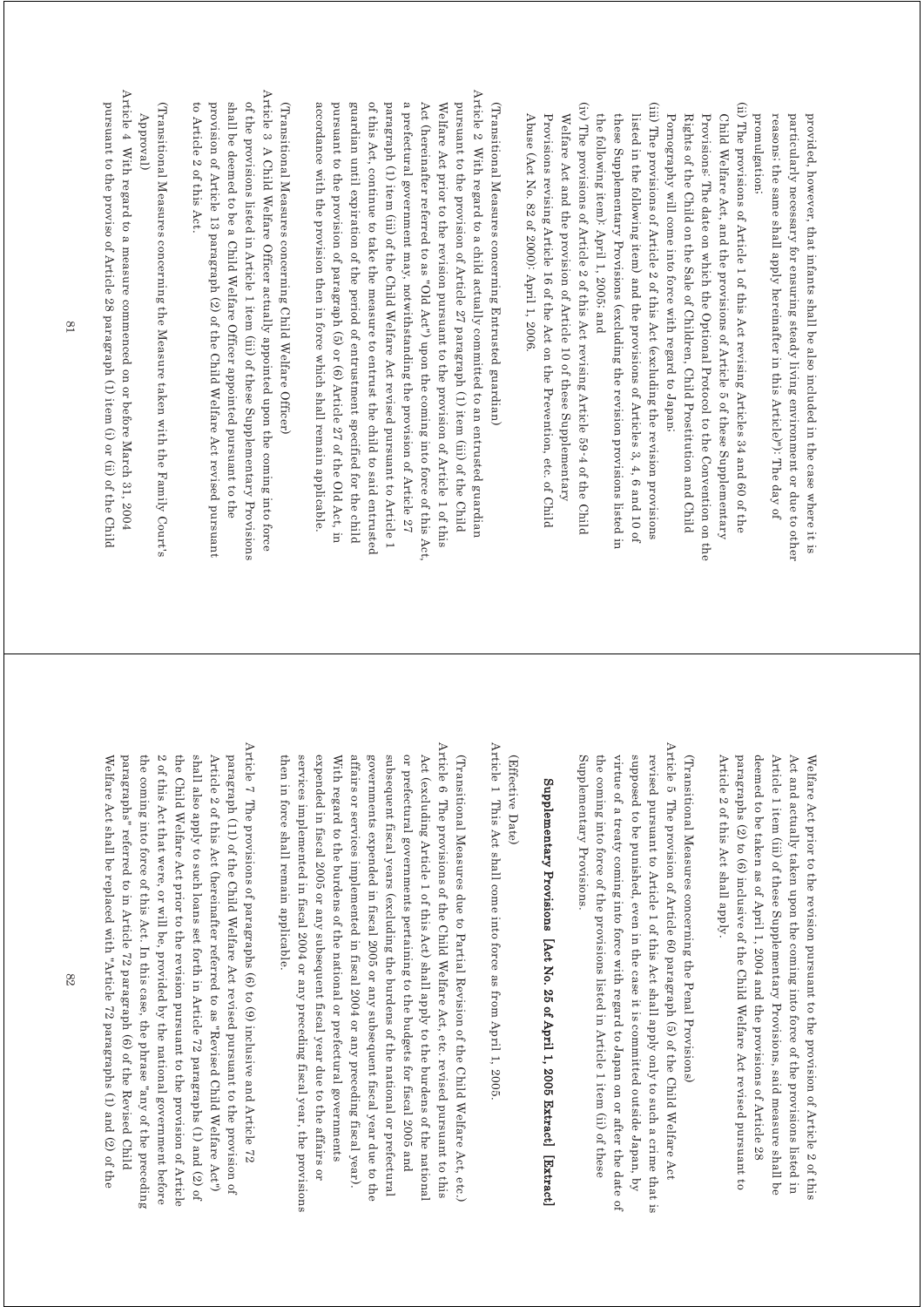paragraphs (8) and (9) of the Old Child Welfare Act" respectively. 72 paragraphs (1) and (2) of the Old Child Welfare Act" and "Article 72 referred to in paragraph (11) of the same Article shall be replaced with "Article phrases "paragraphs (1) to (5) inclusive" and "the preceding three paragraphs" "Article 56-2 paragraph (3) of the Old Child Welfare Act" respectively, the replaced with "Article 72 paragraph (2) of the Old Child Welfare Act" and paragraph (3)" referred to in paragraph (9) of the same Article shall be Welfare Act" respectively, the phrases "paragraph  $(2)$ " and "Article 56-2 paragraph (1) of the Old Child Welfare Act" and "Article 52 of the Old Child to in paragraph (8) of the same Article shall be replaced with "Article 72 Old Child Welfare Act", the phrases "paragraph (1)" and "Article 52" referred same Article shall be replaced with "Article 72 paragraphs (1) and (2) of the the phrase "paragraphs (1) to (5) inclusive" referred to in paragraph (7) of the etc. (Act No. 25 of 2005) (hereinafter referred to as "Old Child Welfare Act")", Arrangement and Rationalization, etc. of the National Government Subsidies, the Act for Partial Revision of the National Health Insurance Act, etc. based on Child Welfare Act prior to the revision pursuant to the provision of Article 2 of paragraphs (8) and (9) of the Old Child Welfare Act" respectively. 72 paragraphs (1) and (2) of the Old Child Welfare Act" and "Article 72 referred to in paragraph (11) of the same Article shall be replaced with "Article phrases "paragraphs (1) to (5) inclusive" and "the preceding three paragraphs" "Article 56-2 paragraph (3) of the Old Child Welfare Act" respectively, the replaced with "Article 72 paragraph (2) of the Old Child Welfare Act" and paragraph (3)" referred to in paragraph (9) of the same Article shall be Welfare Act" respectively, the phrases "paragraph (2)" and "Article 56-2 paragraph (1) of the Old Child Welfare Act" and "Article 52 of the Old Child to in paragraph (8) of the same Article shall be replaced with "Article 72 Old Child Welfare Act", the phrases "paragraph (1)" and "Article 52" referred same Article shall be replaced with "Article 72 paragraphs (1) and (2) of the the phrase "paragraphs" (1) to (6) inclusive" referred to in paragraph (7) of the etc. (Act No. 25 of 2005) (hereinafter referred to as "Old Child Welfare Act")", Arrangement and Rationalization, etc. of the National Government Subsidies, the Act for Partial Revision of the National Health Insurance Act, etc. based on Child Welfare Act prior to the revision pursuant to the provision of Article 2 of

Article 10 In addition to what is provided in these Supplementary Provisions, Article 10 In addition to what is provided in these Supplementary Provisions, necessary transitional measures due to the coming into force of this Act shall be provided by a Cabinet Order. (Delegation of Other Transitional Measures to Cabinet Orders) be provided by a Cabinet Order. necessary transitional measures due to the coming into force of this Act shall (Delegation of Other Transitional Measures to Cabinet Orders)

# Supplementary Provisions [Act No. 50 of June 2, 2006 Extract] [Extract] Supplementary Provisions [Act No. 50 of June 2, 2006 Extract] [Extract]

#### (Effective Date, (Effective Date)

(1) This Act shall come into force as from the date of the coming into force of the (1) This Act shall come into force as from the date of the coming into force of the Foundations. Act on General Incorporated Associations and General Incorporated Foundations. Act on General Incorporated Associations and General Incorporated

### (Adjustment Provisions) (Adjustment Provisions)

(2) In the case where the date of the coming into force of the Act for Partial (2) In the case where the date of the coming into force of the Act for Partial Article 334 (Aggravated Breach of Trust of Directors, etc.) of the Act on Matters (Act No. 136 of 1999) referred to as the "Organized Crime Punishment Punishment of Organized Crimes, Control of Crime Proceeds and Other Act (Act No. 49 of 2001)" referred to in appended table 62 of the Act for (Aggravated Breach of Trust of Directors, etc.) of the Intermediate Corporation after the effective date of this Act, the phrase "crime set forth in Article 157 Organized Crimes and Advancement of Information (Act No. \_ of 2006) falls Revision of the Penal Code to Respond to an Increase in International and Article 334 (Aggravated Breach of Trust of Directors, etc.) of the Act on Act" in the following paragraph) shall be replaced with "crime set forth in Act" in the following paragraph) shall be replaced with "crime set forth in Matters (Act No. 136 of 1999; referred to as the "Organized Crime Punishment Punishment of Organized Crimes, Control of Crime Proceeds and Other Act (Act No. 49 of 2001)" referred to in appended table 62 of the Act for  $(A$ gravated Breach of Directors, etc.) of the Intermediate Corporation after the effective date of this Act, the phrase "crime set forth in Article 157 Organized Crimes and Advancement of Information (Act No. \_ of 2006) falls Revision of the Penal Code to Respond to an Increase in International and

> Advancement of Information. of the coming into force of the Act for Partial Revision of the Penal Code to appended table from the effective date of this Act to the day preceding the date No. 48 of 2006)", with regard to the application of the provision of the same General Incorporated Association and General Incorporated Foundation (Act Advancement of Information. Respond to an Increase in International and Organized Crimes and Respond to an Increase in International and Organized Crimes and of the coming into force of the Act for Partial Revision of the Penal Code to appended table from the effective date of this Act to the day preceding the date No. 48 of 2006)", with regard to the application of the provision of the same General Incorporated Association and General Incorporated Foundation (Act

(3) With regard to the application of the provisions of the Organized Crime (3) With regard to the application of the provisions of the Organized Crime in the preceding paragraph, in addition to what is prescribed in the same appended table of the Organized Crime Punishment Act, in the case referred to remain applicable pursuant to the provision of Article 457 of the Organized Old Act on General Incorporated Association and General Incorporated International and Organized Crimes and Advancement of Information, a crime Act for Partial Revision of the Penal Code to Respond to an Increase in Punishment Act until the day preceding the date of the coming into force of the Crime Punishment Act shall be deemed to be a crime listed in item (62) of the set forth in Article 157 (Aggravated Breach of Trust of Directors, etc.) of the paragraph paragraph. in the preceding paragraph, in addition appended table of the Organized Crime Punishment Act, in the case referred to Crime Punishment Act shall be deemed to be a crime listed in item (62) of the remain applicable pursuant to the provision of Article 457 of the Organized Foundation in the case where the provisions then in force are supposed to Foundation in the case where the provisions then in force are supposed to Old Act on General Incorporated Association and General Incorporated set forth in Article 157 (Aggravated Breach of Trust of Directors, etc.) of the International and Organized Crimes and Advancement of Information, a crime Act for Partial Revision of the Penal Code to Respond to an Increase in Punishment Act until the day preceding the date of the coming into force of the to what is prescribed in the same

# Supplementary Provisions [Act No. 53 of June 7, 2006 Supplementary Provisions [Act No. 53 of June 7, 2006]

#### (Effective Date) (Effective Date)

Article 1 This Act shall come into force as from April 1, 2007; provided, however, Article 1 This Act shall come into force as from April 1, 2007; provided, however, the dates prescribed respectively in said items. that the provisions listed in the following items shall come into force as from the dates prescribed respectively in said items: that the provisions listed in the following items shall come into force as from

(i) The provisions revising Article 195 paragraph (2), Article 196 paragraphs (i) The provisions revising Article 195 paragraph (2), Article 196 paragraphs 10 inclusive and 50 of these Supplementary Provisions: The day of (1) and (2), Article 199-3 paragraphs (1) and (4), Article 252-17, Article 252-252 22 paragraph (1) and Article 252-23, and the provisions of Articles 4, 6, 8 to 22 paragraph (1) and Article 252-23, and the provisions of Articles 4, 6, 8 to 10 inclusive and 50 of these Supplementary Provisions: The day of (1) and (2), Article 199-3 paragraphs (1) and (4), Article 252-17, Article 252-17

promulgation; and

promulgation; and

(ii) The provision revising Article 96 paragraph (1), the provision adding a new (ii) The provision revising Article 96 paragraph (1), the provision adding a new Article 123, Article 130 paragraph (3), Article 138, Article 179 paragraph (1). Article after Article 100, and the provisions revising Article 101, Article 102 provision of Article 47 of these Supplementary Provisions revising Article 5. the provision of Article 37 of these Supplementary Provisions revising Article and the provisions of Articles 22 and 32 of these Supplementary Provisions,  $(2)$ , Article 238-4, Article 238-5, Article 263-3 and Article 314 paragraph  $(1)$ . Article 237 paragraph (3), Article 238 paragraph (1), Article 238-2 paragraph Article 207, Article 225, Article 231-2, Article 234 paragraphs (3) and (5), paragraphs (4) and (5), Article 109, Article 109-2, Article 110, Article 121, provision of Article 47 of these Supplementary Provisions revising Article 5- 33 paragraph (3) of the Local Public Enterprise Act (Act No. 292 of 1952), the the provision of Article 37 of these Supplementary Provisions revising Article and the provisions of Articles 22 and 32 of these Supplementary Provisions, Article 237 paragraph (3), Article 238 paragraph (1), Article 238-2 paragraph Article 207, Article 225, Article 231-2, Article 234 paragraphs (3) and (5), Article 123, Article 130 paragraph (3), Article 138, Article 179 paragraph (1), paragraphs (4) and (5), Article 109, Article 109-2, Article 110, Article 121, Article after Article 100, and the provisions revising Article 101, Article 102 33 paragraph (3) of the Local Public Enterprise Act (Act No. 292 of 1952), the (2), Article 238-4, Article 238-5, Article 263-5 and Article 314 paragraph (1),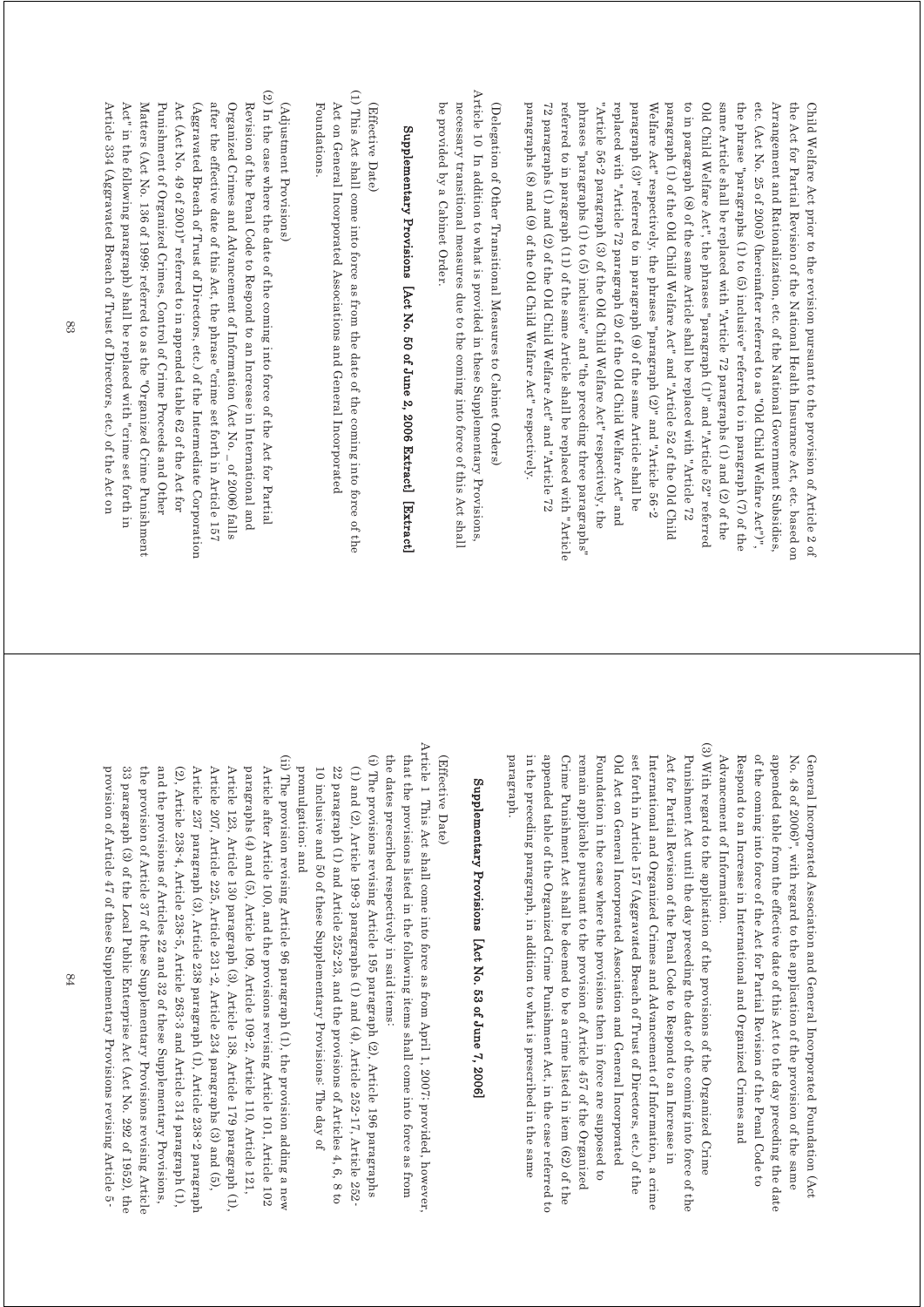29 of the Old Act on Special Provisions of the Merger of Municipalities (Act day of promulgation. specified by a Cabinet Order within a period not exceeding 1 year from the Provisions of the Merger of Municipalities (Act No. 59 of 2004): The date these Supplementary Provisions revising Article 47 of the Act on Special supplementary provisions of the same Act, and the provision of Article 51 of remain effective pursuant to the provision of Article 2 paragraph (6) of the No. 6 of 1965) to the effect that the provision of said Article 5-29 shall day of promulgation. specified by a Cabinet Order within a period not exceeding 1 year from the Provisions of the Merger of Municipalities (Act No. 59 of 2004): The date these Supplementary Provisions revising Article 47 of the Act on Special supplementary provisions of the same Act, and the provision of Article 51 of remain effective pursuant to the provision of Article 2 paragraph (6) of the No. 6 of 1965) to the effect that the provision of said Article 5-29 shall 29 of the Old Act on Special Provisions of the Merger of Municipalities (Act

# Supplementary Provisions [Act No. 73 of June 1, 2007] Supplementary Provisions [Act No. 73 of June 1, 2007]

(Effective Date) (Effective Date)

Article 1 This Act shall come into force as from April 1, 2008 Article 1 This Act shall come into force as from April 1, 2008.

#### (Review)

- Article 2 (1) The Government shall examine a review of a system of parental Article 2 (1) The Government shall examine a review of a system of parental authority to prevent child abuse and to protect the rights of children, and shall after the effective date of this act. take necessary measures based on the result of the examination, in three years after the effective date of this act. take necessary measures based on the result of the examination, in three years authority to prevent child abuse and to protect the rights of children, and shall
- (2) The Government shall promptly examine a scheme about an expansion of (2) The Government shall promptly examine a scheme about an expansion of and shall take necessary measures based on the result of the examination. independence of children in foster homes, etc., and other necessary matters, in foster homes, etc., a scheme about enrichment of education and supporting quality of management of foster homes, etc. Including prevention of child abuse foster parents and foster homes, etc., a scheme about an improvement in and shall take necessary measures based on the result of the examination. independence of children in foster homes, etc., and other necessary matters, in foster homes, etc., a scheme about enrichment of education and supporting quality of management of foster homes, etc. Including prevention of child abuse foster parents and foster homes, etc., a scheme about an improvement in

## Annex 2-2

# Act on the Prevention, etc. of Child Abuse Act on the Prevention, etc. of Child Abuse

(Act No. 82 of May 24, 2000) (Act No. 82 of May 24, 2000)

#### (Purpose)

Article 1 The purpose of this Act is to promote measures concerning prevention, Article 1 The purpose of this Act is to promote measures concerning prevention, and the adverse effect of child abuse on the nurturing of future generations of on mental and physical development of children and their character formation governments concerning prevention of child abuse, such as prohibition of child etc. of child abuse by providing for the duties of the national and local children. Japan, whereby contributing to the protection of rights and interests of human rights of children by child abuse, the significant impact of child abuse and other matters for protection of children who have suffered child abuse and abuse, precaution against and early detection of child abuse, and the measures children. Japan, whereby contributing to the protection of rights and interests of and the adverse effect of child abuse on the nurturing of future generations of on mental and physical development of children and their character formation human rights of children by child abuse, support of their self-reliance, taking into account the serious violation of support of their self-reliance, taking into account the serious violation of and other matters for protection of children who have suffered child abuse and abuse, precaution against and early detection of child abuse, and the measures governments concerning prevention of child abuse, such as prohibition of child etc. of child abuse by providing for the duties of the national and local the significant impact of child abuse

### (Definition of Child Abuse) (Definition of Child Abuse)

- Article 2 The term "child abuse" as used in this Act means the following acts Article 2 The term "child abuse" as used in this Act means the following acts committed by a custodian (meaning a person who exercises parental authority (i) Assault the child in a manner that will cause or is likely to cause external is under 18 of age; hereinafter the same shall apply) under his/her custody: child; hereinafter the same shall apply) against a child (meaning a person who a guardian of a minor or other person who is currently engaged in custody of a is under 18 of age; hereinafter the same shall apply) under his/her custody: child; hereinafter the same shall apply) against a child (meaning a person who a guardian of a minor or other person who is currently engaged in custody of a committed by a custodian (meaning a person who exercises parental authority, (i) Assault the child in a manner that will injury on the body of the child; injury on the body of the child; cause or is likely to cause external
- (ii) Engage in indecency against the child or cause the child to engage in (ii) Engage in indecency against the child or cause the child to engage in indecency; indecency;
- (iii) Substantially reduce the amount of food for the child or abandon and (iii) Substantially reduce the amount of food for the child or abandon and materially fail to perform the duty of custody as a custodian, or neglect the child for a long time period in a manner that may interfere with to those listed in the preceding two items or the following item, or otherwise living together other than the custodian to commit any act that is equivalent normal development of the child mentally or physically, or leave a person materially fail to perform the duty of custody as a custodian; or to those listed in the preceding two it living together other than the custodian to commit any act that is equivalent normal development of the child mentally or physically, or leave a person neglect the child for a long time period in a manner that may interfere with ems or the following item, or otherwise
- (iv) Use significantly violent language or take an extreme attitude of rejection (iv) Use significantly violent language or take an extreme attitude of rejection marital relationship although the marriage notification has not been made. child is living together (meaning illegal attacks on the body of the spouse against the child, use violence upon one's spouse in a family in which the marital relationship although the marriage notification has not been made) (including the one who is under circumstances substantially equivalent to child is living together against the child, use violence upon one's spouse in a family in which the (including the one who is under circumstances substantially equivalent to (meaning illegal attacks on the body of the spouse

equivalent to said attacks which would

that threaten the spouse's life or body, as well as the words and behaviors

equivalent to said attacks which would have harmful effect on the spouse that threaten the spouse's life or body, as well as the words and behaviors

have harmful effect on the spouse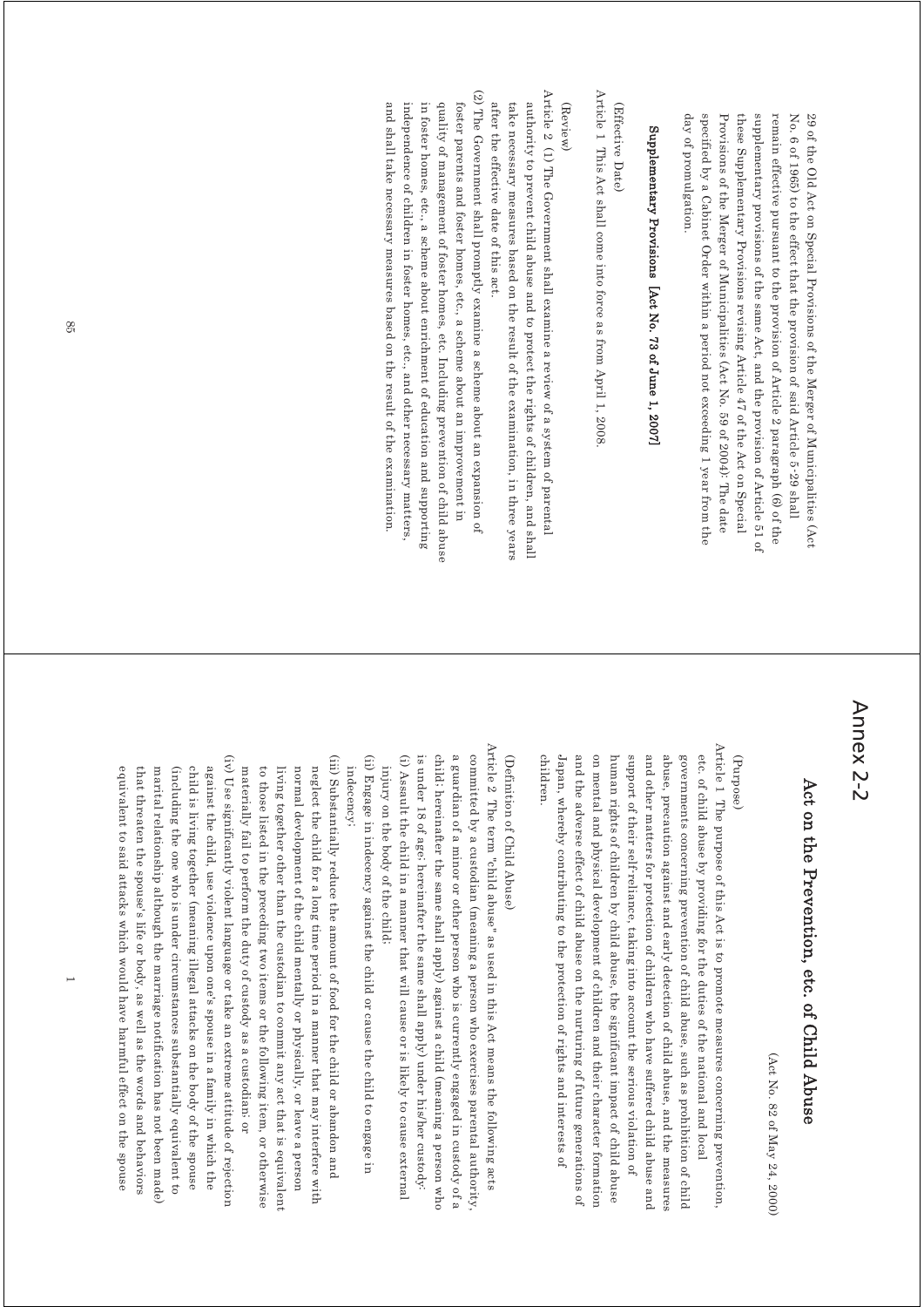be significantly traumatic to the child. mentally or physically), or otherwise speak or behave in a manner that would be significantly traumatic to the child. mentally or physically), or otherwise speak or behave in a manner that would

Article 3 No person shall abuse a child (Prohibition of Child Abuse) (Prohibition of Child Abuse)

Article 3 No person shall abuse a child.

Article  $4$  (1) The national and local governments shall endeavor to develop (2) The national and local governments shall take necessary measures such as (2) The national and local governments shall take necessary measures such as Article 4 (1) The national and local governments shall endeavor to develop systems necessary for prevention, etc. of child abuse, such as for strengthening other staff workers of schools, officials of child welfare institutions, medical officials of child guidance centers and other relevant organs, teachers and providing trainings, in order to promote early detection of child abuse by necessary for the abused children to live in a good and homelike environment collaboration among the relevant ministries and government agencies, other practitioners, public health nurses, attorneys-at-law and other persons into account the promotion of reunion of parent and child and other matters guidance and support to custodians who have committed child abuse by taking (3) and paragraph (2) of the following Article), and to provide appropriate 18 years of age after suffering child abuse; the same shall apply in paragraph their self-reliance (including self-reliance support for persons who have become appropriate protection of children who have suffered child abuse and support of facilitate precaution against and early detection of child abuse, prompt and developing the system for providing medical care and the like, in order to relevant organs and private bodies, providing support to the private bodies, (Duties, etc. of National and Local Governments) practitioners, public health nurses, attorneys-at-law and other persons other staff workers of schools, officials of child welfare institutions, medical officials of child guidance centers and other relevant organs, teachers and providing trainings, in order to promote early detection of child abuse by necessary for the abused children to live in a good and homelike environment. into account the promotion of reunion of parent and child and other matters guidance and support to custodians who (3) and paragraph (2) of the following Article), and to provide appropriate 18 years of age after suffering child abuse; the same shall apply in paragraph their self-reliance (including self-reliance support for persons who have become appropriate protection of children who ha facilitate precaution against and early detection of child abuse, prompt and developing the system for providing medical care and the like, in order to relevant organs and private bodies, providing support to the private bodies, collaboration among the relevant ministries and government agencies, other systems necessary for prevention, etc. of child abuse, such as for strengthening (Duties, etc. of National and Local Governments) have committed child abuse by taking ve suffered child abuse and support of

(3) The national and local governments shall take necessary measures such as (3) The national and local governments shall take necessary measures such as providing trainings, for maintaining human resources of officials of child properly based on expert knowledge. children who have suffered child abuse and the support of their self-reliance helping them improve their qualifications, in order to conduct the protection of duties of protecting abused children and supporting their self-reliance, and for schools, officials of child welfare institutions and other persons engaged in the guidance centers and other relevant organs, teachers and other staff workers of properly based on expert knowledge. children who have suffered child abuse and the support of their self-reliance helping them improve their qualifications, duties of protecting abused children and supporting their self-reliance, and for schools, officials of child welfare institutions and other persons engaged in the guidance centers and other relevant orga providing trainings, for maintaining human resources of officials of child ns, teachers and other staff workers of in order to conduct the protection of

involved in child welfare in the cours

involved in child welfare in the course of their duties, and otherwise to

contribute to the prevention of child abuse.

contribute to the prevention of child abuse.

e of their duties, and otherwise to

(5) The national and local governments shall conduct an analysis of child abuse (4) The national and local governments shall, for facilitating the prevention of (5) The national and local governments shall conduct an analysis of child abuse (4) The national and local governments shall, for facilitating the prevention of child abuse, endeavor to conduct necessary public relations and other enlightenment activities regarding human rights of children, effect of child abuse on children, obligation of notification of child abuse and the like. cases in which the abused children suffered significantly serious damage abuse on children, obligation of notification of child abuse and the like. enlightenment activities regarding human rights of children, effect of child child abuse, endeavor to conduct necessary public relations and other

cases in which the abused children suffered significantly serious damage

(6) A person who exercises parental authority over his/her child shall be  $(6)$ (6) A person who exercises parental authority over his/her child shall be welfare institutions in the prevention of child abuse. care of children who have suffered child abuse and the guidance and support measures for precaution against and early detection of child abuse, what the functions of teachers and other staff workers of schools and officials of child for custodians who committed child abuse should be like, and the roles and observation of necessary matters for prevention, etc. of child abuse, such as the mentally or physically, while conducting research and study as well as welfare institutions in the prevention of child abuse. functions of teachers and other staff workers of schools and officials of child for custodians who committed child abus care of children who have suffered child abuse and the guidance and support measures for precaution against and early detection of child abuse, what the observation of necessary matters for prevention, etc. of child abuse, such as the mentally or physically, while conducting research and study as well as e should be like, and the roles and

(7) Any person shall pay attention to the requirement of good and homelike (7) Any person shall pay attention to the requirement of good and homelike primarily responsible for nurturing the child in a sound manner mentally and maximum extent possible in exercising parental authority. physically, and shall endeavor to respect the interests of the child to the maximum extent possible in exercising parental authority. physically, and shall endeavor to respect the interests of the child to the primarily responsible for nurturing the child in a sound manner mentally and

children. environment and collaboration of neighboring society for sound development of children. environment and collaboration of neighboring society for sound development of

(Early Detection, etc. of Child Abuse) (Early Detection, etc. of Child Abuse)

Article 5 (1) Teachers, officials and other staff workers of schools, child welfare Article 5 (1) Teachers, officials and other staff workers of schools, child welfare child abuse at an early stage, acknowledging that they are in the positions to practitioners, public health nurses, attorneys at-law and other persons of their operations, and officials of child welfare institutions, medical institutions, hospitals and other bodies involved in child welfare in the course detect child abuse easily. involved in child welfare in the course of their duties, shall endeavor to detect detect child abuse easily. child abuse at an early stage, acknowledging that they are in the positions to involved in child welfare in the course of their duties, shall endeavor to detect practitioners, public health nurses, attorneys-at-law and other persons of their operations, and officials of child welfare institutions, medical institutions, hospitals and other bodies involved in child welfare in the course

(2) A person prescribed in the preceding paragraph shall endeavor to cooperate (2) A person prescribed in the preceding paragraph shall endeavor to cooperate have suffered child abuse and support of their self-reliance, taken by the child abuse, as well as the measures concerning protection of children who with the precautions against child abuse and other measures for preventing national and local governments. national and local governments. have suffered child abuse and support of child abuse, as well as the measures concerning protection of children who with the precautions against child abuse and other measures for preventing their self-reliance, taken by the

(3) Schools and child welfare institutions shall endeavor to educate and enlighten (3) Schools and child welfare institutions shall endeavor to educate and enlighten children and custodians for the prevention of child abuse children and custodians for the prevention of child abuse.

### (Notification of Child Abuse) (Notification of Child Abuse)

Article 6 (1) A person who has detected a child who appears to have suffered Article 6 (1) A person who has detected a child who appears to have suffered child abuse shall promptly give notification to the municipality or the welfare commissioned child welfare volunteer. municipality or such welfare office or child guidance center through a office or child guidance center established by the prefecture, or to the commissioned child municipality or such welfare office or child guidance center through a office or child guidance center established by the prefecture, or to the child abuse shall promptly give notification to the municipality or the welfare welfare volunteer.

(2) The notification given pursuant to the provision of the preceding paragraph (2) The notification given pursuant to the provision of the preceding paragraph 25 of the Child Welfare Act (Act No. 164 of 1947), and the provisions of the shall be deemed to be a notification given pursuant to the provision of Article same Act shall apply. same Act shall apply. 25 of the Child Welfare Act (Act No. shall be deemed to be a notification given pursuant to the provision of Article 164 of 1947), and the provisions of the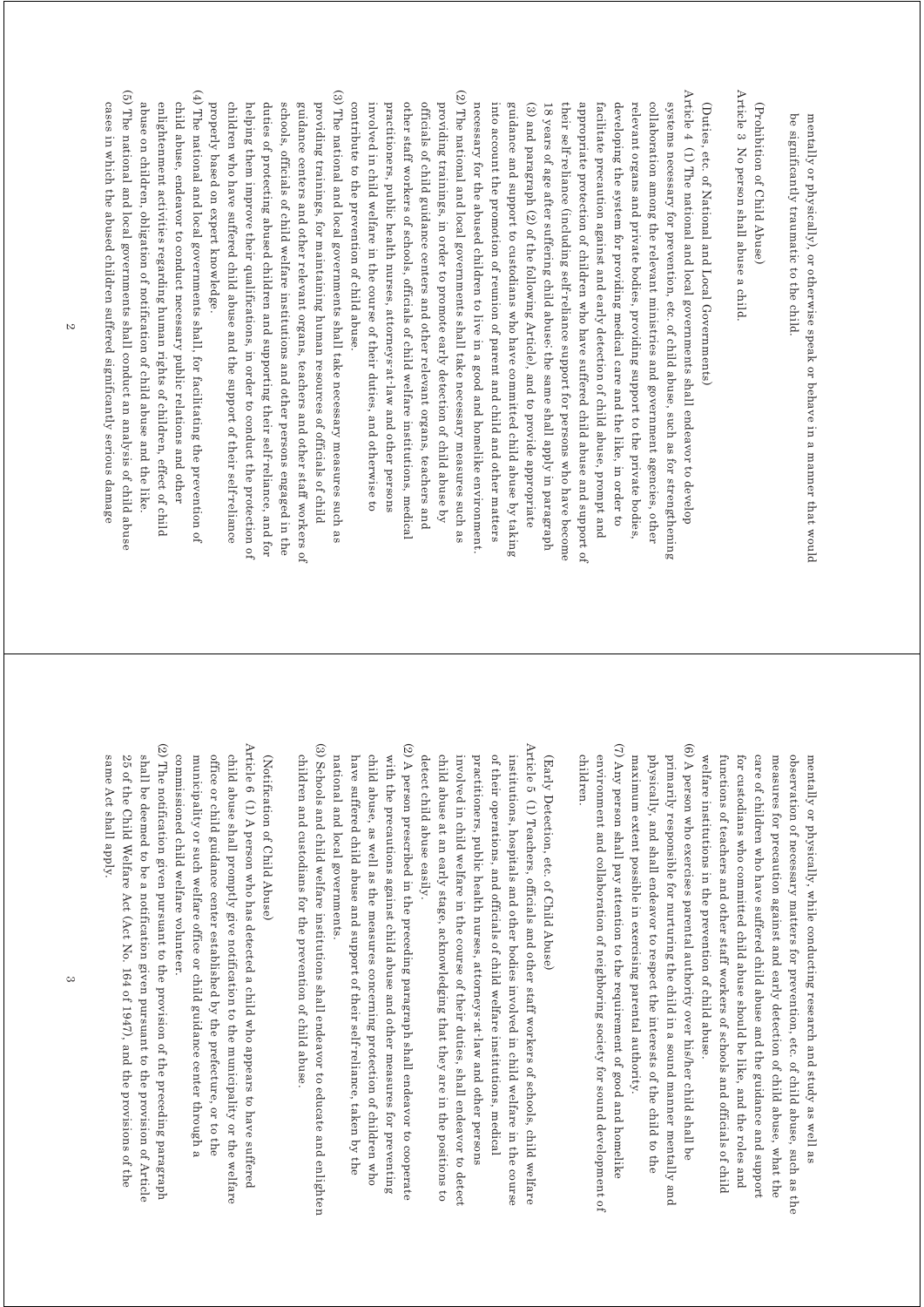- (3) The provisions concerning the crime of unlawful disclosure of confidential (3) The provisions concerning the crime of unlawful disclosure of confidential in any other Act providing for confidentiality obligations shall not be construed information set forth in the Penal Code (Act No. 45 of 1907) and the provisions prescribed by paragraph (1). to preclude a person from complying with the obligation of notification prescribed by paragraph (1). to preclude a person from complying with the obligation of notification in any other Act providing for confidentiality obligations shall not be construed information set forth in the Penal Code (Act No. 45 of 1907) and the provisions
- Article 7 When a municipality or a welfare office or child guidance center Article  $7$  When a municipality or a welfare office or child guidance center officials of the municipality or the welfare office or child guidance center who made said notification mediated said notification, shall not divulge any information that comes to established by a prefecture, and the commissioned child welfare volunteer who paragraph (1) of the preceding Article, the director, employees and other established by a prefecture receives a notification pursuant to the provision of who made said notification. their knowledge in the course of their duties and that may identify the person their knowledge in the course of their duties and that may identify the person mediated said notification, shall not divulge any information that comes to established by a prefecture, and the co officials of the municipality or the welfare office or child guidance center paragraph (1) of the preceding Article, the director, employees and other established by a prefecture receives a notification pursuant to the provision of mmissioned child welfare volunteer who

(Measures Taken upon Receipt of Notification or Referral) (Measures Taken upon Receipt of Notification or Referral)

- Article 8 (1) When a municipality or a welfare office established by a prefecture Article 8 (1) When a municipality or a welfare office established by a prefecture in the following as necessary. institutions and other persons as necessary, and shall take the measures listed teachers and other staff workers of his/her school, officials of child welfare child, while obtaining cooperation of the residents of neighboring communities measures to confirm safety of the relevant child, such as an interview with the the mayor of the municipality or the director of the welfare office shall take receives a notification pursuant to the provision of paragraph  $(1)$  of Article  $6$ . in the following as necessary: institutions and other persons as necessary, and shall take the measures listed teachers and other staff workers of his/her school, officials of child welfare child, while obtaining cooperation of the measures to confirm safety of the relevant child, such as an interview with the the mayor of the municipality or the director of the welfare office shall take receives a notification pursuant to the provision of paragraph (1) of Article 6, residents of neighboring communities,
- (i) Refer the child to a child guidance center pursuant to the provision of item (i) Refer the child to a child guidance center pursuant to the provision of item Welfare Act or item (i) of Article 25-8 of the same Act; or (i), paragraph (1) or item (i), paragraph (2) of Article  $25-7$  of the Child Welfare Act or item (i) of Article 25-8 of the same Act; or (i), paragraph (1) or item (i), paragraph (2) of Article 25-7 of the Child
- (ii) Notify the prefectural governor or the director of child guidance center of (ii) Notify the prefectural governor or the director of child guidance center of appearance and conduct investigations or questioning pursuant to the the relevant child for whom it would be appropriate to make a request for (1) or (2) of Article 33 of the Child Welfare Act. Article 9 or take temporary custody pursuant to the provision of paragraph investigations or questioning pursuant to the provision of paragraph (1), provision of paragraph (1) of the following Article, or conduct an entry and (1) or (2) of Article 33 of the Child Welfare Act. Article 9 or take temporary custody pursuant to the provision of paragraph investigations or questioning pursuant to the provision of paragraph (1), provision of paragraph (1) of the follow appearance and conduct investigations or questioning pursuant to the the relevant child for whom it would be appropriate to make a request for ing Article, or conduct an entry and
- $(2)$  When a child guidance center receives a notification pursuant to the provision (2) When a child guidance center receives a notification pursuant to the provision of paragraph (1), Article 6 or a referral pursuant to the provision of item (i), while obtaining cooperation of the residents of neighboring communities, measures to confirm safety of the child, such as an interview with the child, of the Child Welfare Act, the director of the child guidance center shall take paragraph (1) or item (1), paragraph (2) of Article 25-7 or item (i) of Article 25-8 teachers and other staff workers of his/her school, officials of child welfare teachers and other staff workers of his/her school, officials of child welfare while obtaining cooperation of the residents of neighboring communities, measures to confirm safety of the child, such as an interview with the child, of the Child Welfare Act, the director of the child guidance center shall take paragraph (1) or item (i), paragraph (2) of Article 25-7 or item (i) of Article 25-8 of paragraph (1),  $\lambda$  referred to  $\alpha$  are  $\alpha$  or a referral pursuant to the provision of item (i),

pursuant to the provision of paragraph (1), Article 33 of the same Act as institutions and other persons as necessary, and shall take temporary custody necessary. necessary. pursuant to the provision of paragraph (1), Article 33 of the same Act as institutions and other persons as necessary, and shall take temporary custody

(3) The person who takes the measures to confirm safety of the child, refers the (3) The person who takes the measures to confirm safety of the child, refers the prescribed in the preceding two paragraphs shall do so in a prompt manner. child to a child guidance center or takes temporary custody of the child as prescribed in the preceding two paragraphs shall do so in a prompt manner. child to a child guidance center or takes temporary custody of the child as

## (Request for Appearance, etc.) (Request for Appearance, etc.)

- $(2)$  When the prefectural governor intends to request appearance of the custodian (2) When the prefectural governor intends to request appearance of the custodian Article 8-2 (1) A prefectural governor may, when he/she finds a possibility of Article 8-2 (1) A prefectural governor may, when he/she finds a possibility of give notification to the custodian in writing describing the particulars of the of the child pursuant to the provision of the preceding paragraph, he/she shall identification and to produce it at the request of the relevant person. necessary investigations or questioning. In this case, the prefectural governor or an otticial engaged in the attairs concerning welfare of children to conduct appearance with the child, and cause a commissioned child welfare volunteer ongoing child abuse, request the custodian of the relevant child to make fact which constitutes the ground for requesting the appearance, the date, time shall require the child welfare volunteer or the official to carry his/her fact which constitutes the ground for requesting the appearance, the date, time give notification to the custodian in writing describing the particulars of the of the child pursuant to the provision of the preceding paragraph, he/she shall identification and to produce it at the request of the relevant person. shall require the child welfare volunteer or the official to carry his/her necessary investigations or questioning. In this case, the prefectural governor or an official engaged in the affairs concerning welfare of children to conduct appearance with the child, and cause ongoing child abuse, request the custodian of the relevant child to make a commissioned child welfare volunteer
- (3) If the custodian set forth in paragraph (1) fails to follow the request for (3) If the custodian set forth in paragraph (1) fails to follow the request for prefectural governor shall take necessary measures such as an entry and appearance made pursuant to the provision of the same paragraph, the an Ordinance of the Ministry of Health, Labour and Welfare. official engaged in the affairs concerning welfare of children pursuant to the investigations or questioning by a commissioned child welfare volunteer or an official engaged in the affairs concerning investigations or questioning by a commissioned child welfare volunteer or an prefectural governor shall take necessary measures such as an entry and appearance made pursuant to the provision of the same paragraph, the an Ordinance of the Ministry of Health, Labour and Welfare. welfare of children pursuant to the

custodian is to make appearance and other necessary matters, as specified by and place of the requested appearance, the name of the child with whom the

custodian is to make appearance and other necessary matters, as specified by

and place of the requested appearance, the name of the child with whom the

### (On-site Investigations, etc.) (On-site Investigations, etc.)

provision of paragraph (1) of the following Article.

provision of paragraph (1) of the following Article.

- (2) The entry and investigations or questioning conducted by a commissioned (2) The entry and investigations or questioning conducted by a commissioned Article 9 (1) A prefectural governor may, when he/she finds a possibility of Article 9 (1) A prefectural governor may, when he/she finds a possibility of identification and to produce it at the request of the relevant person commissioned child welfare volunteer or the official to carry his/her questioning. In this case, the prefectural governor shall require the domicile or residence of the child and conduct necessary investigations or official engaged in the affairs concerning welfare of children to enter the ongoing child abuse, cause a commissioned child welfare volunteer or an identification and to produce it at the request of the relevant person. commissioned child welfare volunteer or the official to carry his/her questioning. In this case, the pref domicile or residence of the child and conduct necessary investigations or official engaged in the affairs concerning welfare of children to enter the ongoing child abuse, cause a commissioned child welfare volunteer or an ectural governor shall require the
- of children pursuant to the provision of the preceding paragraph shall be child welfare volunteer or an official engaged in the affairs concerning welfare deemed to be an entry and investigations or questioning conducted by a deemed to be an entry and investigations or questioning conducted by a of children pursuant to the provision of the preceding paragraph shall be child welfare volunteer or an official engaged in the affairs concerning welfare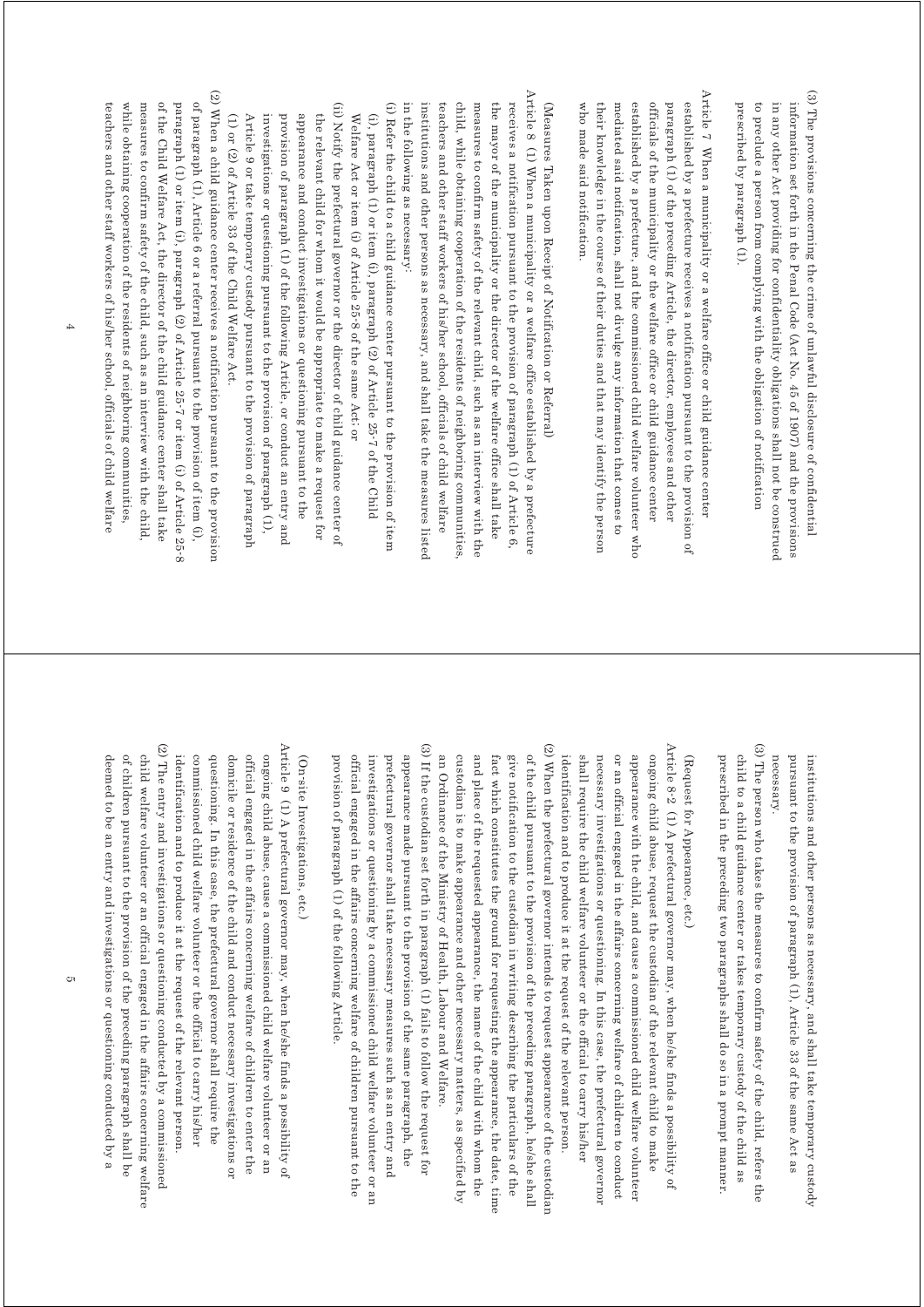Child Welfare Act, and the provision of Article 61-5 of the same Act shall apply. concerning welfare of children pursuant to the provision of Article 29 of the commissioned child welfare volunteer or an official engaged in the affairs Child Welfare Act, and the provision of Arti concerning welfare of children pursuant to the provision of Article 29 of the commissioned child welfare volunteer or an official engaged in the affairs cle 61-5 of the same Act shall apply.

(Request for Re-appearance, etc.) (Request for Re-appearance, etc.)

- Article 9-2 (1) A prefectural governor may, when he/she finds a possibility of Article 9-2 (1) A prefectural governor may, when he/she finds a possibility of and to produce it at the request of the relevant person. require the child welfare volunteer or the official to carry his/her identification investigations or questioning. In this case, the prefectural governor shall engaged in the affairs concerning welfare of children to conduct necessary the child, and cause the commissioned child welfare volunteer or the official without justifiable grounds, request said custodian to make appearance with concerning welfare of children pursuant to the provision of the same paragraph by a commissioned child welfare volunteer or an official engaged in the affairs preceding Article has refused, obstructed or evaded the entry or investigations Article 8-2 or the custodian of the child set forth in paragraph (1) of the ongoing child abuse in cases where the custodian set forth in paragraph (1) of and to produce it at the requ require the child welfare volunteer or the official to carry his/her identification investigations or questioning. In th engaged in the affairs concerning welfare of children to conduct necessary the child, and cause the commissioned child welfare volunteer or the official without justifiable grounds, request said custodian to make appearance with concerning welfare of children pursuant to the provision of the same paragraph by a commissioned child welfare volunteer or an official engaged in the affairs preceding Article has refused, obstructed or evaded the entry or investigations Article 8-2 or the custodian of the child set forth in paragraph (1) of the ongoing child abuse in cases where the custodian set forth in paragraph (1) of est of the relevant person. is case, the prefectural governor shall
- (2) The provision of paragraph (2) of Article 8-2 shall apply mutatis mutandis to (2) The provision of paragraph (2) of Article 8-2 shall apply mutatis mutandis to paragraph. the request for appearance made pursuant to the provision of the preceding paragraph. the request for appearance made pursuant to the provision of the preceding

(Inspection, Search, etc.) (Inspection, Search, etc.)

- Article 9-3 (1) A prefectural governor may, when he/she finds a suspicion of Article 9-3 (1) A prefectural governor may, when he/she finds a suspicion of or residence of the child. court or summary court which has jurisdiction over the location of the domicile or search for the child, for ensuring that safety of the child is confirmed and ongoing child abuse in cases where the custodian set forth in paragraph (1) of secured, with a permit issued in advance by a judge of a district court, family concerning welfare of children to inspect the domicile or residence of the child paragraph (1) of the preceding Article, cause an official engaged in the affairs fails to follow the request for appearance pursuant to the provision of Article 8-2 or the custodian of the child set forth in paragraph (1) of Article 9 or residence of the child. court or summary court which has jurisdiction over the location of the domicile secured, with a permit issued in advance by a judge of a district court, family or search for the child, for ensuring that safety of the child is confirmed and concerning welfare of childr paragraph (1) of the preceding Article, cause an official engaged in the affairs fails to follow the request for appearance pursuant to the provision of Article 8-2 or the containment of the child set forth in paragraph (1) of  $\Delta$ rticle 9 ongoing child abuse in cases where the custodian set forth in paragraph (1) of en to inspect the domicile or residence of the child
- (2) The prefectural governor may, when he/she causes the inspection or search to (2) The prefector all governor may, when heads a shape causes the inspection or search to engaged in the affairs concerning welfare of children to conduct necessary be made pursuant to the provision of the preceding paragraph, cause an official investigations or questioning. investigations or questioning. engaged in the affairs concerning welfare of children to conduct necessary be made pursuant to the provision of the preceding paragraph, cause an official
- (3) When the prefectural governor makes a request for the permit set forth in (3) When the prefectural governor makes a request for the permit set forth in the fact that the custodian of the child has refused, obstructed or evaded the the child is in the domicile or residence to be inspected, and materials to prove materials to prove the suspicion of ongoing child abuse, materials to prove that paragraph (1) (hereinafter referred to as the "permit"), he/she shall submit the the fact that the custodian of the child has refused, obstructed or evaded the the child is in the domicile or residence to be inspected, and materials to prove materials to prove the suspicion of ongoin paragraph (1) (hereinafter referred to as the "permit"), he/she shall submit the g child abuse, materials to prove that

paragraph (1) of the preceding Article. and has failed to follow the request for appearance pursuant to the provision of entry or investigations pursuant to the provision of paragraph (1) of Article 9 paragraph (1) of the preceding Article. and has failed to follow the request for appearance pursuant to the provision of entry or investigations pursuant to the provision of paragraph (1) of Article 9

- (4) If a request set forth in the preceding paragraph is made, the judge of the (4) If a request set forth in the preceding paragraph is made, the judge of the returned after the expiration of the valid period, and the date of issuance of the searched and the valid period of the permit, and the description to the effect permit and the name of the court. that the inspection or search may not be initiated and the permit must be information written: the site to be inspected or the name of the child to be prefectural governor with the judge's name and seal affixed and the following district court, family court or summary court shall issue the permit to the permit and the name of the court. returned after the expiration of the vali that the inspection or search may not be initiated and the permit must be searched and the valid period of the permit, and the description to the effect information written: the site to be inspected or the name of the child to be prefectural governor with the judge's name and seal affixed and the following district court, family court or summary court shall issue the permit to the d period, and the date of issuance of the
- (5) The prefectural governor shall deliver the permit to an official engaged in the (5) The prefectural governor shall deliver the permit to an official engaged in the inspection or search pursuant to the provision of paragraph (1) affairs concerning welfare of children to cause him/her to conduct the inspection or search pursuant to the provision of paragraph (1). affairs concerning welfare of children to cause him/her to conduct the
- (6) The system for the inspection or search pursuant to the provision of (6) The system for the inspection or search pursuant to the provision of acknowledged by others and the child can hardly escape from suffering on the risk of child abuse which may cause significant danger of life or body of the the fact that said system has been established specifically taking into account paragraph (1) must be operated properly by giving sufficient consideration to child under his/her custody. child due to special circumstances, such as the fact that child abuse is hardly child under his/her custody. his/her own because child abuse is committed by the custodian against the his/her own because child abuse is co acknowledged by others and the child can hardly escape from suffering on child due to special circumstances, such as the fact that child abuse is hardly the risk of child abuse which may cause si the fact that said system has been established specifically taking into account paragraph (1) must be operated properly by giving sufficient consideration to mmitted by the custodian against the gnificant danger of life or body of the

(Restriction on Night Inspection or Search) (Restriction on Night Inspection or Search)

- Article 9-4 (1) No inspection or search pursuant to the provision of paragraph (1)  $\Delta_{\text{P}}$  (1)  $\Delta_{\text{O}}$  inspection or search pursuant to the provision of paragraph (1) night. sunrise unless it is specified in the permit that the permit may be executed at of the preceding Article may be conducted during the period from sunset to sunrise unless it is specif of the preceding Article may be conducted during the period from sunset to ied in the permit that the permit may be executed at
- (2) An inspection or search conducted pursuant to the provision of paragraph (1) (2) An inspection or search conducted pursuant to the provision or search conduction of  $(1)$ of the preceding Article which has been started before sunset may, when it is found necessary, be continued after sunset. found necessary, be continued after sunset. of the preceding Article which has been started before sunset may, when it is

(Presentation of Permit) (Presentation of Permit)

Article 9-5 The permit for the inspection or search issued pursuant to the Article 9-5 The permit for the inspection or search issued pursuant to the provision of paragraph (1) of Article 9-3 shall be presented to the person who is subject to such disposition. subject to such disposition. provision of paragraph (1) of Article 9-3 shall be presented to the person who is

(Certification of Status) (Certification of Status)

Article 9-6 An official engaged in the affairs concerning welfare of children shall, Article 9-6 An official engaged in the affairs concerning welfare of children shall, paragraph (1) of Article 9-3 or the investigations or questioning pursuant to when he/she conducts the inspection or search pursuant to the provision of paragraph (1) of Article 9-3 or the investigations or questioning pursuant to when he/she conducts the inspection or search pursuant to the provision of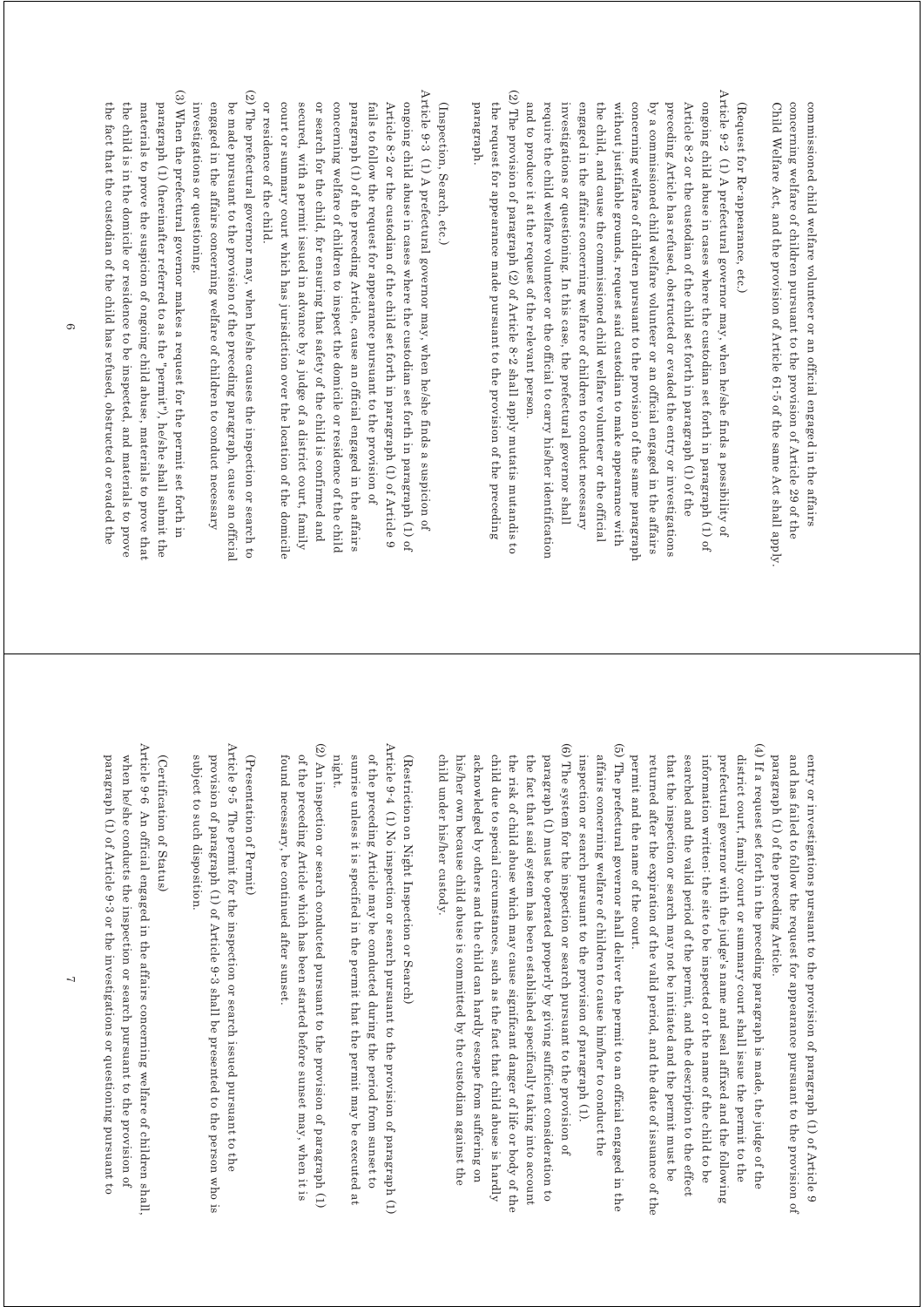of the relevant person. the "inspection, etc."), carry his/her identification and produce it at the request the provision of paragraph (2) of the same Article (hereinafter referred to as of the relevant person. the "inspection, etc."), carry his/her identification and produce it at the request the provision of paragraph (2) of the same Article (hereinafter referred to as

(Necessary Dispositions upon Inspection or Search) (Necessary Dispositions upon Inspection or Search)

Article 9-7 An official engaged in the affairs concerning welfare of children may Article 9<sup>-7</sup> An official engaged in the affairs concerning welfare of children may, provision of paragraph (1) of Article 9-3, remove the lock or take other when it is necessary for conducting the inspection or search pursuant to the necessary dispositions. necessary dispositions. provision of paragraph (1) of Article when it is necessary for conducting the inspection or search pursuant to the 9-3, remove the lock or take other

Article 9-8 An official engaged in the affairs concerning welfare of children may Article 9-8 An official engaged in the affairs concerning welfare of children may the inspection, etc. is conducted prohibit any person from entering or leaving the site without permission while (Prohibition of Entrance and Leaving During Inspection, etc.) the inspection, etc. is conducted. prohibit any person from entering or leaving the site without permission while (Prohibition of Entrance and Leaving During Inspection, etc.)

(Attendance of Responsible Person, etc.) (Attendance of Responsible Person, etc.)

(2) If, in the case of the preceding paragraph, the official is unable to cause a Article 9-9 (1) An official engaged in the affairs concerning welfare of children (2) If, in the case of the preceding paragraph, the official is unable to cause a Article 9-9 (1) An official engaged in the affairs concerning welfare of children of paragraph (1) of Article 9-3, cause the owner or manager of the domicile or residence of the relevant child (including the representative, agent or other shall, when he/she conducts an inspection or search pursuant to the provisior official of the local government of that place. he/she shall cause a neighbor who has attained the age of majority or an person prescribed in the same paragraph to attend his/her inspection or search. majority and lives together to attend said inspection or search. person acting on their behalf) or a relative who has attained the age of official of the local government of that place. he/she shall cause a neighbor who has attained the age of majority or an person prescribed in the same paragraph to attend his/her inspection or search, majority and lives together to attend said inspection or search. person acting on their behalf) or a relative who has attained the age of residence of the relevant child (including the representative, agent or other of paragraph (1) of Article 9-3, cause the owner or manager of the domicile or shall, when he/she conducts an inspection or search pursuant to the provision

(Request for Assistance from Police Chief, etc.) (Request for Assistance from Police Chief, etc.)

(2) The director of child guidance center or the prefectural governor shall ask the Article 10 (1) When a director of child guidance center intends to confirm safety (2) The director of child guidance center or the prefectural governor shall ask the Article 10 (1) When a director of child guidance center intends to confirm safety of the child or take temporary custody of the child pursuant to the provision of chief of police station pursuant to the provision of the preceding paragraph conducted pursuant to the provision of paragraph (1) of Article 9 promptly and appropriately as necessary from the viewpoint of ensuring that investigations or questioning to be conducted or cause the inspection, etc. to be apply where a prefectural governor intends to cause the entry and of the domic interest is a series of the relation assistance of the respective of the shall he/she may ask the chief of police station having jurisdiction over the location paragraph (2) of Article 8, and finds it necessary in performing those duties, promptly and appropriately as necessary from the viewpoint of ensuring that chief of police station pursuant to the provision of the preceding paragraph conducted pursuant to the provision of paragraph (1) of Article 9. investigations or questioning to be conduc apply where a prefectural governor intends to cause the entry and of the domicile or residence of the relevant child for assistance. The same shall he/she may ask the chief of police station having jurisdiction over the location paragraph (2) of Article 8, and finds it necessary in performing those duties, of the child or take temporary custody of the child pursuant to the provision of ted or cause the inspection, etc. to be

(3) The chief of police station shall, when he/she receives a request for assistance (3) The chief of police station shall, when he/she receives a reducest for assistance (3)  $\sim$ safety of the child is confirmed and secured perfectly. safety of the child is confirmed and secured perfectly.

> belonging to said police station to take measures provided for in the Police secure the life or physical safety of the child, endeavor to cause a police official pursuant to the provision of paragraph (1) and finds it necessary to confirm or same paragraph. which are necessary for assisting the performance of the duties set forth in the Duties Execution Act (Act No. 136 of 1948) and other laws and regulations same paragraph. which are necessary for assisting the performance of the duties set forth in the Duties Execution Act (Act No. 136 of 1948) and other laws and regulations belonging to said police station to take measures provided for in the Police secure the life or physical safety of the pursuant to the provision of paragraph (1) and finds it necessary to confirm or child, endeavor to cause a police official

#### (Record)

Article 10-2 An official engaged in the affairs concerning welfare of children Article 10-2 An official engaged in the affairs concerning welfare of children the observer who attended the disposition, and sign and seal the same with the on which such disposition was made and the result thereof, present the same to provision of paragraph (1) of Article 9-3, produce a record describing the date shall, when he/she has conducted an inspection or search pursuant to the that effect. and seal the record, it would be sufficient to make a supplementary note to observer. Provided, however, that if the observer fails to, or is unable to, sign that effect. and seal the record, it would be sufficient to make a supplementary note to observer. Provided, however, that if the observer fails to, or is unable to, sign the observer who attended the disposition, and sign and seal the same with the on which such disposition was made and the provision of paragraph (1) of Article 9-3, produce a record describing the date shall, when he/she has conducted an inspection or search pursuant to the result thereof, present the same to

## (Report to Prefectural Governor) (Report to Prefectural Governor)

Article 10-3 An official engaged in the affairs concerning welfare of children Article 10-3 An official engaged in the affairs concerning welfare of children to the prefectural governor. shall, when he/she has completed the inspection, etc., report the result thereof to the prefectural governor. shall, when he/she has completed the inspection, etc., report the result thereof

Article  $10\text{-}4$  The provisions of Chapter III of the Administrative Procedure Act Article 10-4 The provisions of Chapter III of the Administrative Procedure Act inspection, etc. (Act No. 88 of 1993) shall not apply with regard to the dispositions for the (Exclusion from Application of the Administrative Procedure Act) inspection, etc. (Act No. 88 of 1993) shall not apply with regard to the dispositions for the (Exclusion from Application of th e Administrative Procedure Act)

### (Restriction on Appeal) (Restriction on Appeal)

Article 10<sup>-5</sup> No appeal may be entered against a disposition for the inspection Article 10-5 No appeal may be entered against a disposition for the inspection, etc. in accordance with the Administrative Appeal Act (Act No. 160 of 1962) etc. in accordance with the Administrative Appeal Act (Act No. 160 of 1962).

# (Restriction on Administrative Case Litigation) (Restriction on Administrative Case Litigation)

Article 10<sup>.</sup>6 No action for an injunctive order may be filed against a disposition Article 10-6 No action for an injunctive order may be filed against a disposition Administrative Case Litigation Act (Act No. 139 of 1962) for the inspection, etc. pursuant to the provision of Article 37-4 of the Administrative Case Litigation Act (Act No. 139 of 1962). for the inspection, etc. pursuant to the provision of Article 37-4 of the

Article 11 (1) Guidance to be given under item (ii), paragraph (1), Article 27 of Article 11 (1) Guidance to be given under item (ii), baragraph (1),  $\mathcal{A}$  if  $(1)$ ,  $\mathcal{A}$  if  $(1)$ properly given by taking into account the reunion of parent and child and other the Child Welfare Act to a custodian who has committed child abuse shall be (Guidance, etc. for Custodian Who Has Committed Child Abuse) matters necessary for the abused child to live in a good and homelike matters necessary for the abused child to live in a good and homelike properly given by taking into account the reunion of parent and child and other the Child Welfare Act to a custodian who has committed child abuse shall be (Guidance, etc. for Custodian Who Has Committed Child Abuse)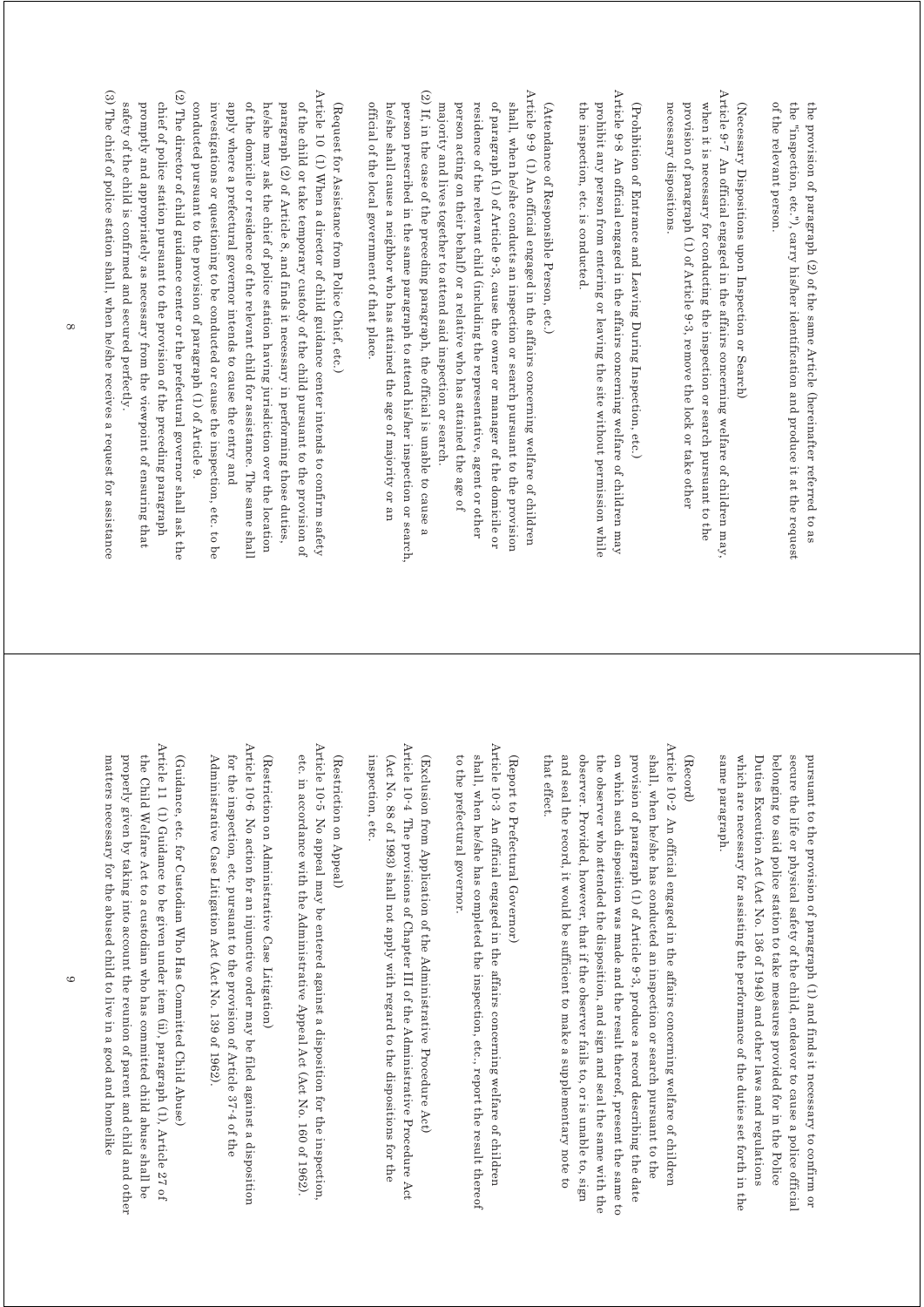environment. environment.

- (2) If the measures are taken under item (ii), paragraph (1), Article 27 of the (2) If the measures are taken under item (ii), paragraph (1), Article 27 of the custodian shall receive guidance set forth in the same item Child Welfare Act against a custodian who has committed child abuse, said custodian shall receive guidance set forth in the same item. Child Welfare Act against a custodian who has committed child abuse, said
- (3) If, in the case of the preceding paragraph, the custodian fails to receive (3) If, in the case of the preceding paragraph, the custodian fails to receive guidance set forth in the same paragraph, the prefectural governor may recommend said custodian to receive guidance set forth in the same paragraph recommend said custodian to receive guidance set forth in the same paragraph. guidance set forth in the same paragraph, the prefectural governor may
- $(4)$  The prefectural governor shall, when he/she finds it necessary where the (4) The prefectural governor shall, when he/she finds it necessary where the of item (iii), paragraph (1), Article 27 or paragraph (1), Article 28 of the same child abuse pursuant to the provision of paragraph (2), Article 33 of the Child and take necessary measures such as the measures pursuant to the provision Welfare Act or to delegate said temporary custody to an appropriate person, child guidance center to take temporary custody of the child who has suffered preceding paragraph fails to follow the recommendation, cause the director of custodian who has received recommendation pursuant to the provision of the Act. of item (iii), paragraph (1), Article 27 or paragraph (1), Article 28 of the same and take necessary measures such as the measures pursuant to the provision Welfare Act or to delegate said temporary custody to an appropriate person, child abuse pursuant to the provision of paragraph (2), Article 33 of the Child child guidance center to take temporar preceding paragraph fails to follow the recommendation, cause the director of custodian who has received recommendation pursuant to the provision of the y custody of the child who has suffered
- (5) If the custodian who has received recommendation pursuant to the provision (5) If the custodian who has received recommendation pursuant to the provision authority by said custodian, the director of child guidance center shall make a of paragraph (3) fails to follow the recommendation, and the welfare of the properly as necessary. request pursuant to the provision of Article 33-7 of the Child Welfare Act child under his/her custody is materially harmed by the exercise of parental properly as necessary. request pursuant to the provision of authority by said custodian, the director of child guidance center shall make a child under his/her custody is materially harmed by the exercise of parental of paragraph (3) fails to follow the recommendation, and the welfare of the Article 33-7 of the Child Welfare Act

(Restriction, etc. on Visitation and Other Act) (Restriction, etc. on Visitation and Other Act)

Article 12 (1) In cases where the measures prescribed by item (iii), paragraph (1) Article 12 (1) In cases where the measures prescribed by item (iii), paragraph (1), who committed the child abuse: and Welfare, restrict the whole or part of the following acts by the custodian are taken may, as specified by an Ordinance of the Ministry of Health, Labour residential care, etc. being taken for the child, the head of the institution abuse, the director of child guidance center and in the case of the measures for preventing child abuse and for protecting the child who has suffered child paragraph (1) or  $(2)$ , Article 33 of the same Act, when it is found necessary for residential care, etc.") are taken for a child who has suffered child abuse or Article 27 of the Child Welfare Act (hereinafter referred to as the "measures for who committed the child abuse: and Welfare, restrict the whole or part of the following acts by the custodian are taken may, as specified by an Ordinance of the Ministry of Health, Labour prescribed in the same item into which the measures for residential care, etc. prescribed in the same item into which the measures for residential care, etc. residential care, etc. being taken for the child, the head of the institution abuse, the director of child guidance ce preventing child abuse and for protecting the child who has suffered child paragraph (2) or  $(2)$ , Article 33 of the same Act, when it is found necessary for temporary custody is taken for such child pursuant to the provision of temporary custody is taken for such child pursuant to the provision of residential care, etc.") are taken for a child who has suffered child abuse or Article 27 of the Child Welfare Act (hereinafter referred to as the "measures for nter and in the case of the measures for

(i) Visitation with the child; and (i) Visitation with the child; and

- (ii) Communication with the child. (ii) Communication with the child.
- (2) When the head of the institution set forth in the preceding paragraph imposes (2) When the head of the institution set forth in the preceding paragraph imposes impose such restriction, he/she shall give notice to the director of child the restriction pursuant to the provision of the same paragraph or ceases to impose such restriction, he/she shall gi the restriction pursuant to the provision of the same paragraph or ceases to ve notice to the director of child

guidance center to that effect guidance center to that effect.

- (3) In cases where the measures for residential care, etc. (limited to those taken (3) In cases where the measures for residential care, etc. (limited to those taken shall not identify the domicile or residence of the child. when there is a possibility of repeated child abuse, such as the possibility of pursuant to the provision of paragraph (1) or (2), Article 33 of the same Act, child who has suffered child abuse or temporary custody is taken for such child pursuant to the provision of Article 28 of the Child Welfare Act) are taken for a to the custodian who has abused the child, the director of child guidance center the child would be disturbed if the domicile or resident of the child is identified shall not identify the domicile or residence of the child. to the custodian who has abused the child, the director of child guidance center the child would be disturbed if the domicile or resident of the child is identified the child taken back by the custodian, or when it is found that the protection of the child taken back by the custodian, or when it is found that the protection of when there is a possibility pursuant to the provision of paragraph (1) or  $(2)$ , Article 33 of the same Act, child who has suffered child abuse or te pursuant to the provision of Article 28 of the Child Welfare Act) are taken for a of repeated child abuse, such as the possibility of mporary custody is taken for such child
- Article 12-2 (1) In cases where the measures for residential care, etc. (excluding Article 12-2  $\,$  (1) In cases where the measures for residential care, etc. (excluding report set forth in the following paragraph. provision of paragraph (1), Article 33 of the same Act until he/she makes the delivered to the custodian who committed the child abuse, the director of child observe the restriction prescribed by paragraph (1) of the preceding Article, and it is found difficult to continue such measures on the ground of the child abuse, when such measures are against the will of the relevant custodian those taken pursuant to the provision of Article 28 of the Child Welfare Act; even though it is found that repeated child abuse is likely once the child is circumstances such as the custodian demands delivery of the child or fails to the same shall apply in this paragraph) are taken for a child who has suffered report set forth in the following paragraph. provision of paragraph (1), Article 33 of the same Act until he/she makes the guidance center may take temporary custody of the child pursuant to the guidance center may take temporary custody of the child pursuant to the delivered to the custodian who committed even though it is found that repeated child abuse is likely once the child is observe the restriction prescribed by paragraph (1) of the preceding Article, circumstances such as the custodian demands delivery of the child or fails to and it is found difficult to continue such measures on the ground of the child abuse, when such measures are agai the same shall apply in this paragraph) are taken for a child who has suffered those taken pursuant to the provision of Article 28 of the Child Welfare Act; nst the will of the relevant custodian the child abuse, the director of child
- (2) The director of child guidance center shall, when he/she has taken temporary (2) The director of child guidance center shall, when he/she has taken temporary custody set forth in the preceding paragraph, promptly report to the the provision of item (i), paragraph (1), Article 26 of the same Act. prescribed by Article 28 of the Child Welfare Act are necessary, pursuant to prefectural governor to the effect that the measures for residential care, etc. the provision of item (i), paragraph prescribed by Article 28 of the Child Welfare Act are necessary, pursuant to prefectural governor to the effect that the measures for residential care, etc. custody set forth in the preceding paragraph, promptly report to the (1), Article 26 of the same Act.
- Article 12-3 In cases where the director of child guidance center has taken Article 12-3 In cases where the director of child guidance center has taken custodian demands delivery of the child or fails to observe the restriction will of the relevant custodian on the ground of the circumstances such as the cases where temporary custody is taken under paragraph (1) of the preceding provision of paragraph (1), Article 33 of the Child Welfare Act (excluding the child abuse is likely once the child is delivered to the custodian who committed prescribed by paragraph (1) of Article 12, even though it is found that repeated temporary custody of a child who has suffered child abuse pursuant to the the prefectural governor to the effect that the measures for residential care, etc. the prefectural governor to the effect that the measures for residential care, etc. the child abuse, the director of child guidance center shall promptly report to the child abuse, the child abuse is likely once the child is delivered to the custodian who committed prescribed by paragraph (1) of Article 12, even though it is found that repeated custodian demands delivery of the child or fails to observe the restriction will of the relevant custodian on the ground of the circumstances such as the necessary for the child, when it is found that such measures are against the necessary for the child, when it is fo Article) and it is found that the measures for residential care, etc. are Article) and it is found that the measures for residential care, etc. are cases where temporary custody is taken under paragraph (1) of the preceding provision of paragraph (1), Article 33 of the Child Welfare Act (excluding the temporary custody of a child who has suffered child abuse pursuant to the director of child guidance center shall promptly report to und that such measures are against the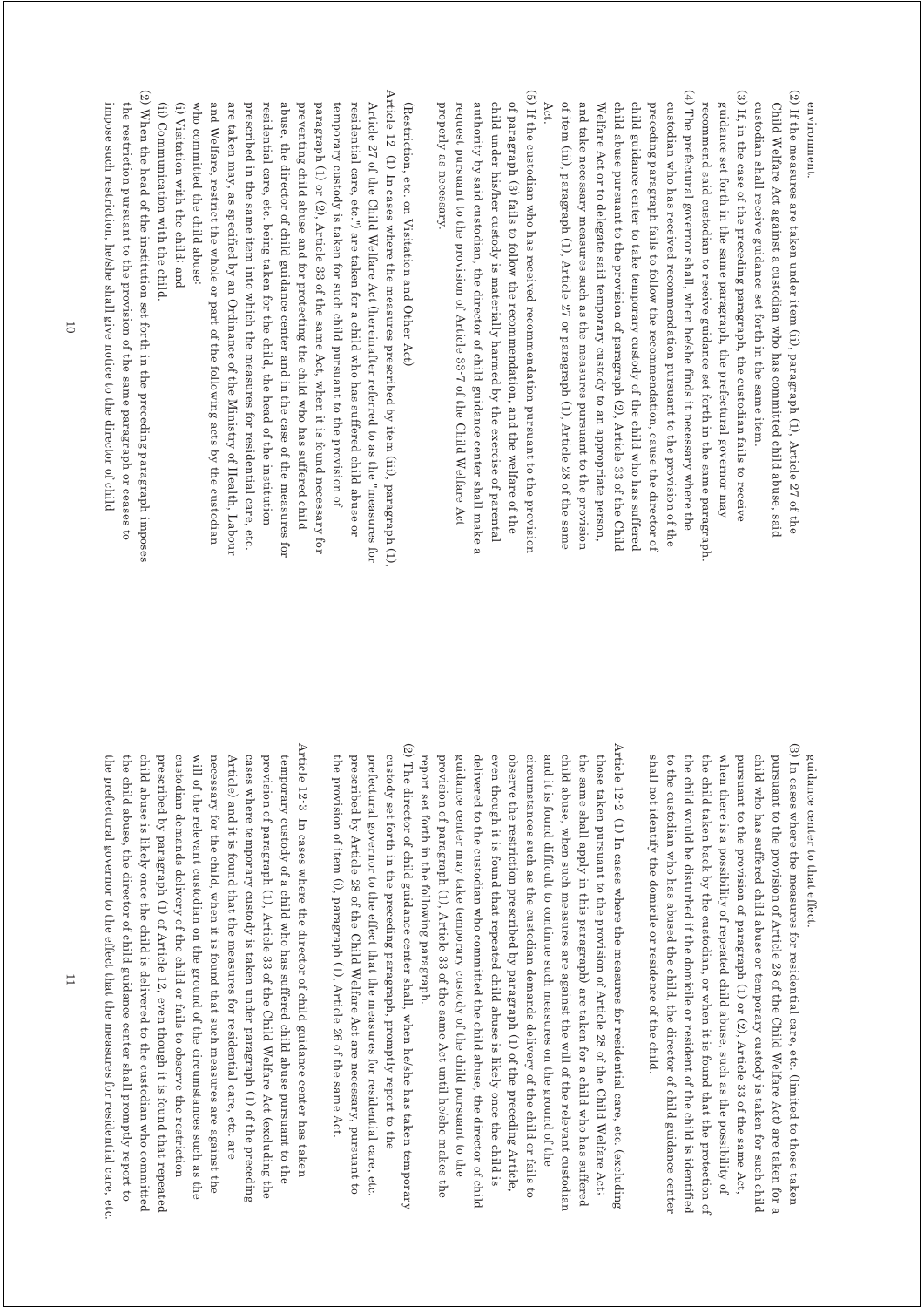the provision of item (i), paragraph (1), Article 26 of the same Act prescribed by Article 28 of the Child Welfare Act are necessary, pursuant to the provision of item (i), paragraph prescribed by Article 28 of the Child Welfare Act are necessary, pursuant to (1), Article 26 of the same Act.

Article 12-4 (1) When a prefectural governor specifically finds it necessary for Article 12-4 (1) When a prefectural governor specifically finds it necessary for other routes the child normally uses for living his/her daily or social life) by or residence of the child, the school the child attends or any other place of paragraph (1) of Article 12 pursuant to the provision of the same paragraph specifying the period not exceeding six months. normally frequented by the child (including the school commuting roads and child attends or any other place, or from loitering in the vicinity of the domicile approaching the child at the domicile or residence of the child, the school the Health, Labour and Welfare, order said custodian to refrain from constantly the prefectural governor may, as specified by an Ordinance of the Ministry of abused the child is restricted from being engaged in all acts listed in each item taken for the child who has suffered child abuse and the custodian who has pursuant to the provision of Article 28 of the Child Welfare Act) have been cases where the measures for residential care, etc. (limited to those taken preventing child abuse and protecting a child who has suffered child abuse in specifying the period not exceeding six months. other routes the child normally uses for living his/her daily or social life) by normally frequented by the child (including the school commuting roads and or residence of the child, the school the child attends or any other place child attends or any other place, or from loitering in the vicinity of the domicile approaching the child at the domicile or Health, Labour and Welfare, order said custodian to refrain from constantly the prefectural governor may, as specified by an Ordinance of the Ministry of of paragraph (1) of Article 12 pursuant to the provision of the same paragraph, abused the child is restricted from being engaged in all acts listed in each item taken for the child who has suffered ch pursuant to the provision of Article 28 of the Child Welfare Act) have been cases where the measures for residential care, etc. (limited to those taken preventing child abuse and protecting a child who has suffered child abuse in ild abuse and the custodian who has residence of the child, the school the

(3) The prefectural governor shall, when he/she intends to issue an order (2) In the case prescribed in the preceding paragraph, the prefectural governo (3) The prefectural governor shall, when he/she intends to issue an order (2) In the case prescribed in the preceding paragraph, the prefectural governor may, when he/she specifically finds it necessary for continuously preventing provision of the preceding paragraph), hold a hearing irrespective of the pursuant to the provision of paragraph (1) (including the cases of intending to valid period of an order which has been issued pursuant to the provision of the child abuse and protecting the child who has suffered child abuse, renew the renew the valid period of an order issued under paragraph (1) pursuant to the same paragraph by specifying the period not exceeding six months provision of the preceding paragraph), hold a hearing irrespective of the renew the valid period of an order issu pursuant to the provision of paragraph (1) (including the cases of intending to same paragraph by specifying the period not exceeding six months. valid period of an order which has been issued pursuant to the provision of the child abuse and protecting the child wh may, when he/she specifically finds it necessary for continuously preventing ed under paragraph (1) pursuant to the o has suffered child abuse, renew the

(4) When issuing an order pursuant to the provision of paragraph (1) (including (4) When issuing an order pursuant to the provision of paragraph (1) (including Welfare shall be delivered. matters specified by an Ordinance of the Ministry of Health, Labour and pursuant to the provision of paragraph (2)), a written order describing the the cases of renewing the valid period of an order issued under paragraph (1) Article 13 of the Administrative Procedure Act. Welfare shall be delivered. matters specified by an Ordinance of the Ministry of Health, Labour and pursuant to the provision of paragraph (2)), a written order describing the the cases of renewing the valid period of an order issued under paragraph (1)

categories of procedures for hearing stat

categories of procedures for hearing statement of opinions under paragraph (1).

Article 13 of the Administrative Procedure Act.

ement of opinions under paragraph (1),

(5) When the measures for residential care, etc. taken pursuant to the provision (5) When the measures for residential care, etc. taken pursuant to the provision of Article 28 of the Child Welfare Act are canceled, suspended or changed to provision of paragraph (1) in cases where the measures for residential care, etc. its effect. The same shall apply when an order is issued pursuant to the order is issued pursuant to the provision of paragraph (1), said order shall lose paragraph (1) of Article 12 ceases to be imposed, in whole or part, after an other measures or the restrictions imposed pursuant to the provision of provision of paragraph (1) in cases where the measures for residential care, etc. its effect. The same shall apply when an order is issued pursuant to the order is issued pursuant to the provision paragraph (1) of Article 12 ceases to be imposed, in whole or part, after an other measures or the restrictions imposed pursuant to the provision of of Article 28 of the Child Welfare Act are canceled, suspended or changed to of paragraph (1), said order shall lose

> lapse of the valid period of said order. of paragraph (2) of the same Article becomes final and binding prior to the to the renewal of valid period for such measures filed pursuant to the provision are continuously taken pursuant to the provision of paragraph (3), Article 28 of the same Act, and the determination on an application for approval pertaining lapse of the valid period of said order. of paragraph (2) of the same Article becomes final and binding prior to the to the renewal of valid period for such measures filed pursuant to the provision the same Act, and the determination on an application for approval pertaining are continuously taken pursuant to the provision of paragraph (3), Article 28 of

(6) When a prefectural governor has issued an order pursuant to the provision of (6) When a prefectural governor has issued an order pursuant to the provision of paragraph (1) and finds that said order has become unnecessary, he/she shall rescind said order as specified by an Ordinance of the Ministry of Health, Labour and Welfare Labour and Welfare. rescind said order as specified by an Ordinance of the Ministry of Health, paragraph (1) and finds that said order has become unnecessary, he/she shall

(Cancellation of Measures for Residential Care, etc.) (Cancellation of Measures for Residential Care, etc.)

Article  $13\,$  When a prefectural governor intends to cancel the measures for Article 13 When a prefectural governor intends to cancel the measures for guidance to the custodian of the child as prescribed in the same item, while opinions of the child welfare officer or other person who is supposed to give also the measures prescribed by item (ii), paragraph (1), Article 27 of the Child residential care, etc. taken for a child who has suffered child abuse in case expected effect of the precautionary measures taken against repeated abuse of Welfare Act have been taken for the custodian of the child, he/she shall hear where the measures for residential care, etc. have been taken for the child and Labour and Welfare. Labour and Welfare. the child and other matters specified by an Ordinance of the Ministry of Health. the child and other matters specified by an Ordinance of the Ministry of Health, expected effect of the precautionary measures taken against repeated abuse of taking into account the effect of such guidance given to the custodian, the taking into account the effect of such guidance given to the custodian, the guidance to the custodian of the child as prescribed in the same item, while opinions of the child welfare officer or other person who is supposed to give Welfare Act have been taken for the custodian of the child, he/she shall hear also the measures prescribed by item (ii) where the measures for residential care, etc. have been taken for the child and residential care, etc. taken for a child who has suffered child abuse in case , paragraph (1), Article 27 of the Child

(2) The national and local governments shall take necessary measures such as (2) The national and local governments shall take necessary measures such as Article 13-2 (1) A municipality shall, when it makes selection of children for Article 13-2 (1) A municipality shall, when it makes selection of children for Article 24 of the Child Welfare Act, take into account the welfare of families in admission to a nursery center pursuant to the provision of paragraph (3), (Support of Children, etc. Who Have Suffered Child Abuse) need of special support, for contributing to the prevention of child abuse. need of special support, for contribut Article 24 of the Child Welfare Act, take into account the welfare of families in admission to a nursery center pursuant to the provision of paragraph (3), (Support of Children, etc. Who Have Suffered Child Abuse) ing to the prevention of child abuse.

(3) The national and local governments shall take measures to support self (3) The national and local governments shall take measures to support self suitable to their age and capabilities allow children who have suffered child abuse to receive sufficient education improvement and enrichment of contents and methods of education, in order to suitable to their age and capabilities. allow children who have suffered child abuse sufficient education improvement and enrichment of contents and methods of education, in order to

residential place, supporting their education at higher-level schools or reliance of persons who have suffered child abuse, such as securing their employment and the like. employment and the like. residential place, supporting their education at higher-level schools or reliance of persons who have suffered child abuse, such as securing their

(Provision of Materials or Information) (Provision of Materials or Information)

Article 13-3 A local government organ may, when it is required by a mayor of Article 13-3 A local government organ may, when it is required by a mayor of of child guidance center to provide materials or information on the mental or municipality, director of a welfare office established by a prefecture or director of child guidance center to provide mate municipality, director of a welfare office established by a prefecture or director rials or information on the mental or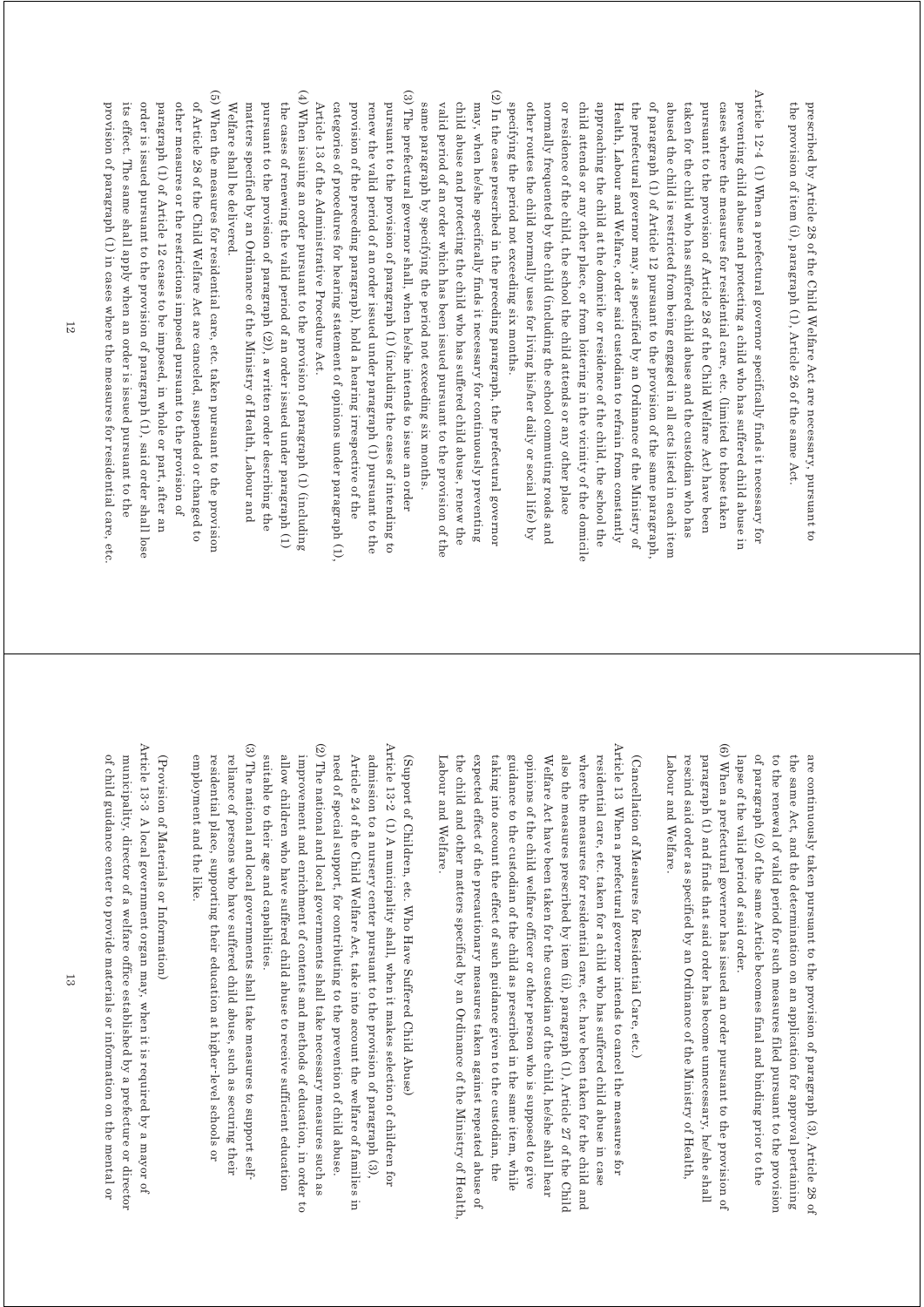relevant persons or any third party in an unreasonable manner. to violate the rights and interests of the child, his/her custodian or other cases where the provision of said materials or information is found to be likely reasonable ground for such use. Provided, however, that this shall not apply to the affairs or services related to prevention, etc. of child abuse and there is any of child guidance center uses the same within the scope necessary to conduct municipality, director of a welfare office established by a prefecture or director abuse, provide such materials or information, as long as the mayor of custodian and other relevant persons pertaining to prevention, etc. of child and other materials or information related to the abused child, his/her physical condition and surroundings of an abused child or his/her custodian relevant persons or any third party in an unreasonable manner. to violate the rights and interests of the child, his/her custodian or other cases where the provision of said materials reasonable ground for such use. Provided, however, that this shall not apply to the affairs or services related to prevention, etc. of child abuse and there is any of child guidance center uses the same within the scope necessary to conduct municipality, director of a welfare office abuse, provide such materials or information, as long as the mayor of custodian and other relevant persons pertaining to prevention, etc. of child and other materials or information related to the abused child, his/her physical condition and surroundings of an abused child or his/her custodian, established by a prefecture or director or information is found to be likely

# (Report to Prefectural Child Welfare Council, etc.) (Report to Prefectural Child Welfare Council, etc.)

Article 13-4 A prefectural governor shall report, to the Prefectural Child Welfare Article 13-4 A prefectural governor shall report, to the Prefectural Child Welfare specified by an Ordinance of the Ministry of Health, Labour and Welfare. damage to the relevant children mentally or physically and other matters Article 33 of the Child Welfare Act, child abuse cases which caused significant have suffered child abuse pursuant to the provision of paragraph (1) or (2), paragraph (1), Article 9, inspection, etc. and temporary custody of children who entry and investigations or questioning made pursuant to the provision of proviso to paragraph (1) of the same Article), the state of implementation of the Local Social Welfare Council, in the case of a prefecture prescribed by the Council prescribed by paragraph (2), Article 8 of the Child Welfare Act (or the specified by an Ordinance of the Ministry of Health, Labour and Welfare. damage to the relevant children mentally or physically and other matters Article 33 of the Child Welfare Act, child abuse cases which caused significant have suffered child abuse pursuant to the provision of paragraph (1) or (2), paragraph (1), Article 9, inspection, etc. entry and investigations or questioning made pursuant to the provision of proviso to paragraph (1) of the same Article), the state of implementation of the Local Social Welfare Council, in the ca Council prescribed by paragraph (2), Article 8 of the Child Welfare Act (or the se of a prefecture prescribed by the and temporary custody of children who

# (Consideration, etc. of Exercise of Parental Authority) (Consideration, etc. of Exercise of Parental Authority)

- Article 14 (1) A person who exercises parental authority over his/her child shall Article 14 (1) A person who exercises parental authority over his/her child shall give due consideration to appropriate exercise of such authority in disciplining the child the child. give due consideration to appropriate exercise of such authority in disciplining
- (2) No person who exercises parental authority over his/her child shall be exempt (2) No person who exercises parental authority over his/her child shall be exempt from punishment for assault, bodily injury or other criminal offence related to authority over the child. child abuse on the ground that he/she is the one who exercises parental authority over the child. child abuse on the ground that he/she is the one who exercises parental from punishment for assault, bodily injury or other criminal offence related to
- Article 15 The system for the loss of parental authority provided for in the Civil Article 15 The system for the loss of parental authority provided for in the Civil preventing child abuse and protecting children who have suffered child abuse Code (Act No. 89 of 1896) must be properly operated from the viewpoint of (Proper Operation of System for Loss of Parental Authority) preventing child abuse and protecting children who have suffered child abuse. Code (Act No. 89 of 1896) must be properly operated from the viewpoint of (Proper Operation of System for Loss of Parental Authority)

# (Special Provisions for Large Cities, etc.) (Special Provisions for Large Cities, etc.)

Article 16 In a designated city set forth in paragraph (1), Article 252-19 of the Article 16 In a designated city set forth in paragraph (1), Article 252-19 of the Local Autonomy Act (Act No. 67 of 1947) (hereinafter referred to as the Local Autonomy Act (Act No. 67 of 1947) (hereinafter referred to as the

> provisions concerned with the designated city, etc. city, etc."), respectively. In this case, the provisions concerning a prefecture in the city with child guidance center (hereinafter referred to as the "designated to the provisions of the Cabinet Order, by the designated city, the core city or Act and which are prescribed by a Cabinet Order shall be processed, pursuant Act, the administrative affairs which a prefecture is supposed to process in thi guidance center prescribed by paragraph (1), Article 59-4 of the Child Welfare provisions concerned with this Act shall be deemed to apply to the designated city, etc. as if they were the this Act shall be deemed to apply to the designated city, etc. as if they were the city, etc."), respectively. In this case, the provisions concerning a prefecture in the city with child guidance center (hereinafter referred to as the "designated to the provisions of the Cabinet Order, by the designated city, the core city or Act and which are prescribed by a Cabine Act, the administrative affairs which a prefecture is supposed to process in this guidance center prescribed by paragraph (1), Article 59-4 of the Child Welfare the same Act (hereinafter referred to as the "core city"), and in a city with chilc the same Act (hereinafter referred to as the "core city"), and in a city with child "designated city") and a core city set forth in paragraph (1), Article 252-22 of "designated city") and a core city set forth in paragraph (1), Article 252-22 of the designated city, etc. t Order shall be processed, pursuant

#### (Penal Provisions) (Penal Provisions)

Article 17 A person who has violated an order issued pursuant to the provision Article 17 A person who has violated an order issued pursuant to the provision sentenced to imprisonment with work for not more than one year or a fine of the provision of paragraph (2) of the same Article, such order) shall be issued under paragraph (1) of the same Article has been renewed pursuant to of paragraph (1) of Article 12-4 (including, where the valid period of an order not more than one million yen. not more than one million yen. sentenced to imprisonment with work for not more than one year or a fine of the provision of paragraph (2) of the same Article, such order) shall be issued under paragraph (1) of the same Article has been renewed pursuant to of paragraph (1) of Article 12-4 (including, where the valid period of an order

## Supplementary Provisions [Extract. Supplementary Provisions [Extract]

#### (Effective Date) (Effective Date)

Article 1 This Act shall come into effect as from the day specified by a Cabinet Article 1 This Act shall come into effect as from the day specified by a Cabinet Order within a period not to exceed six months from the date of promulgation Order within a period not to exceed six months from the date of promulgation.

# Supplementary Provisions [Act No. 53 of May 25, 2011 Supplementary Provisions [Act No. 53 of May 25, 2011]

Contentious Cases Procedures Act. Contentious Cases Procedures Act. This Act shall come into effect as from the date of enforcement of the new Non-This Act shall come into effect as from the date of enforcement of the new Non